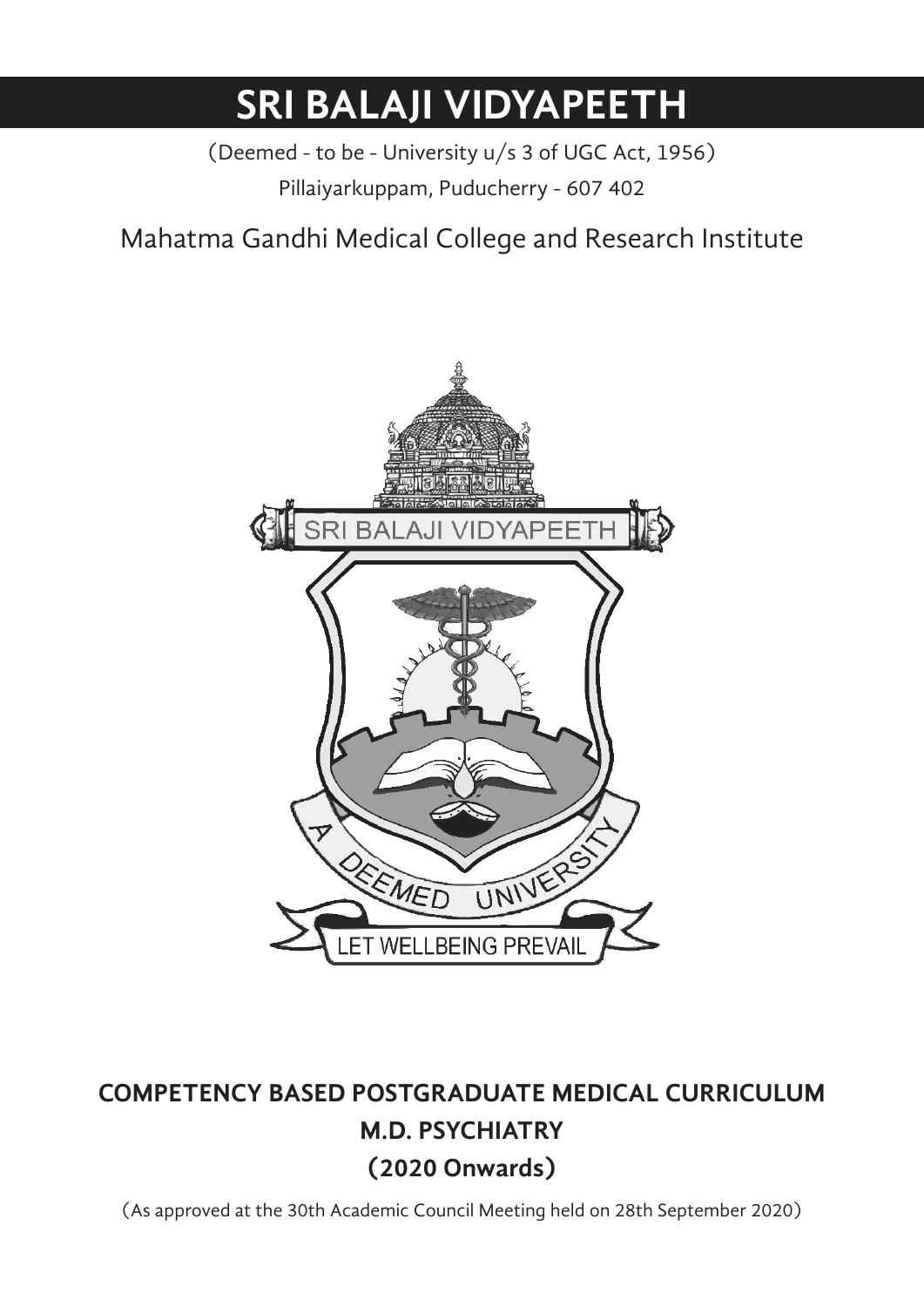# **Preface**

Following the promulgation of the much awaited Competency Based Medical Education (CBME) for post graduate by the Medical Council of India (MCI) (superseded by the Board of Governors), adoption of CBME for implementing post-graduate programs is a welcome move. Sri Balaji Vidyapeeth (SBV), Puducherry, Deemed to be University, declared u/s 3 of the UGC Act. and accredited by the NAAC with A grade, takes immense privilege in preparing such an unique document in a comprehensive manner and most importantly the onus is on the Indian setting for the first time, with regard to the Competency Based Medical Education for post graduate programs that are being offered in the broad specialty departments. SBV is committed to making cardinal contributions that would be realised by exploring newer vistas. Thus, post graduate medical education in the country could be made to scale greater heights and SBV is poised to show the way in this direction.

> **Prof. Subhash Chandra Parija,**  MBBS, MD, PhD, D.Sc, FRCPath, FAMS, FICPath, FABMS, FICAI, FISCD, FIAVP, FIATP and FIMSA. Vice-Chancellor, Sri Balaji Vidyapeeth, Puducherry.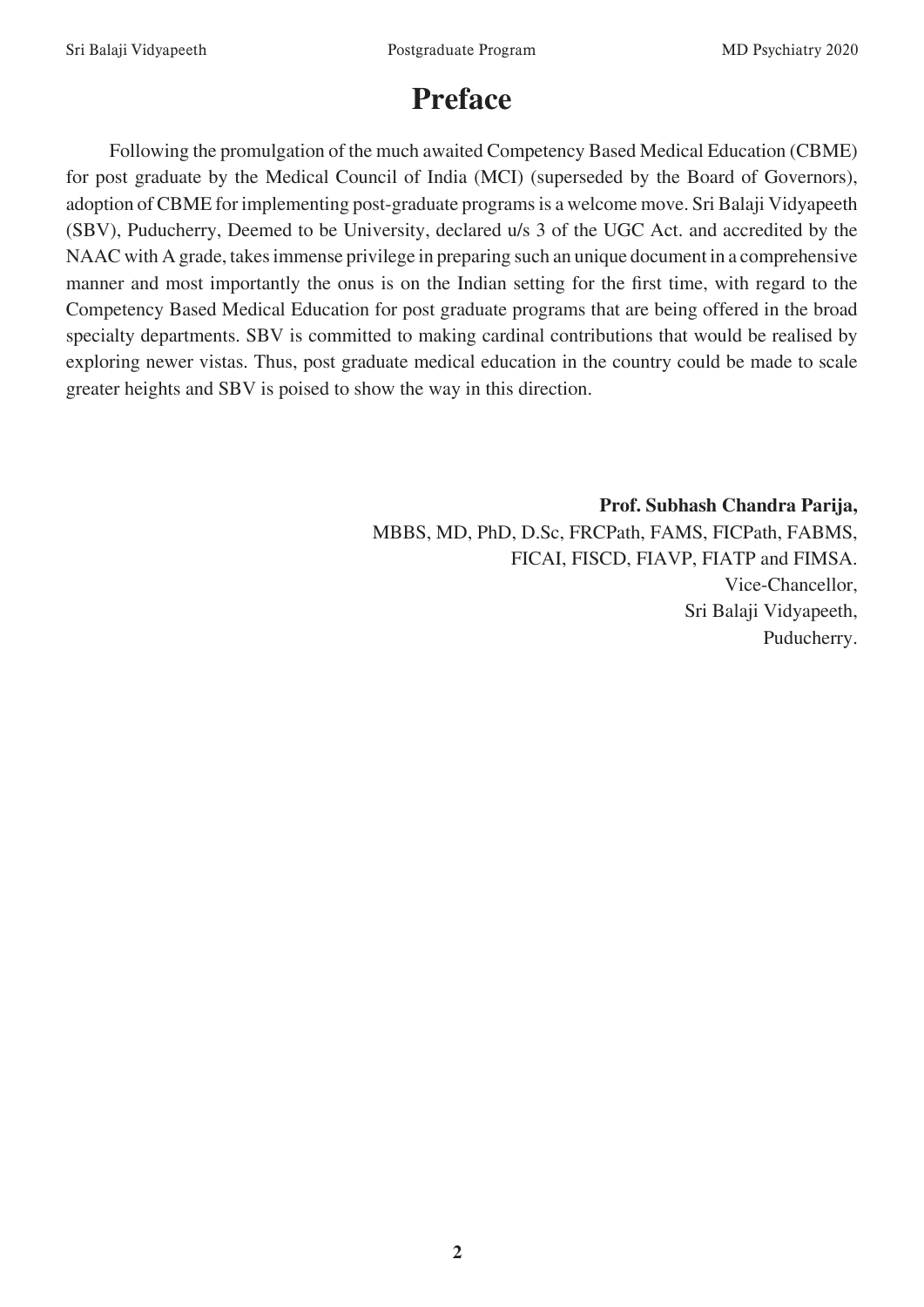# **Preface**

Following roll out of much awaited Competency-Based Medical Education (CBME) for undergraduate by the Medical Council of India (MCI)(superseded by the Board of Governors) , adoption of CBME for post-graduate by it is welcome move.

The MCI has laid down the syllabus course wise, listing competency to some extent, teaching learning methods and the assessment methods as well. The MCI describes competencies in three domains (knowledge, skill, and attitude). However, the most significant problem in competency-based training is the development of appropriate assessment tools.

The salient feature of this document is defining the program educational objectives (PEO) for its postgraduate program as a whole, defining program outcomes (PO) based on the competencies to be practiced by the specialist, course outcomes (CO) and program specific sub-competencies and their progression in the form of milestones. The compilation of the milestone description leads to the formation of the required syllabus. This allows the mentors to monitor the progress in sub-competency milestone levels. It also defines milestone in five levels, for each sub-competency. Although MCI has described three domains of competencies, the domain 'Attitude' is elaborated into 4 more competencies for ease of assessment. The six competency model (ACGME) for residency education: Medical Knowledge, Patient Care, Practice Based Learning and Improvement, Systems Based Practice, Professionalism, Inter personal and Communication Skills gives better clarity and in-depth explanation. The subcompetency and their milestone levels are mapped into the entrustable professional activities (EPA) that are specific to the individual postgraduate program. To make the program more relevant, PEO, PO, CO and EPAs are mapped with each other. EPA's which are activity based are used for formative assessment and graded. EPA assessment is based on workplace based assessment (WPBA), multisource feedback (MSF) and e-portfolio. A great emphasis is given on monitoring the progress in acquisition of knowledge, skill and attitude through various appraisal forms including e-portfolios during three years of residency period.



**Prof. M .Ravishankar**  MBBS, MD (Anaesthesia), FRCP. Dean, MGMCRI Puducherry. 607402



**Dr. Sukumaran Annamalai**  MBBS, M.D., (GM), D.H.H.M., Dean, SSSMCRI Kancheepuram District Tamil Nadu 603108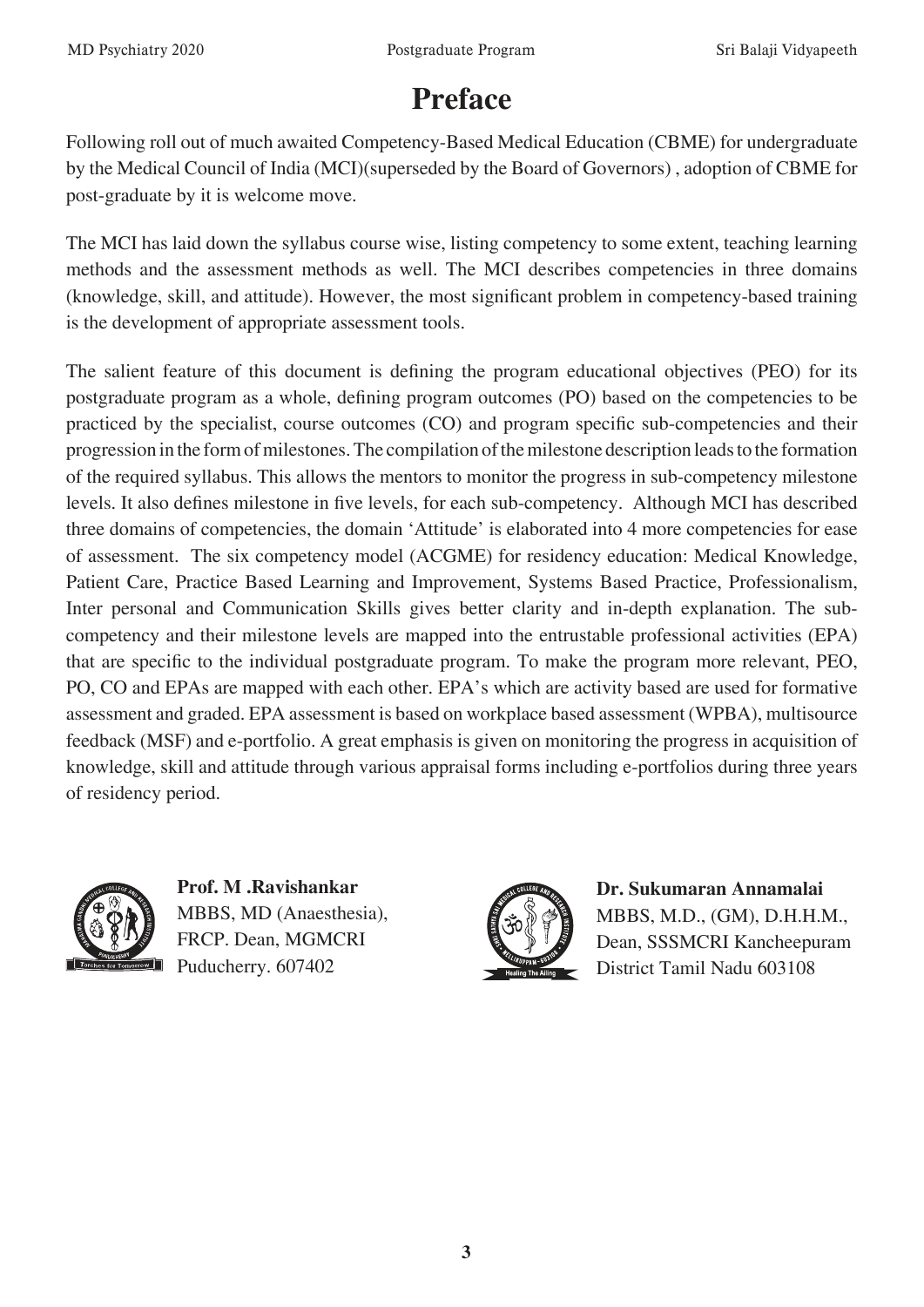# **Foreword**

Following the strides of the Medical Council of India (MCI) in promulgating a competency-based curriculum, a new and revised postgraduate curriculum document has been developed. Sri Balaji Vidyapeeth introduced "Competency-Based Learning and Training program (CoBaLT)" as early as 2017. The changes effected by the MCI in developing competency-based curricula for all specialty programs have been reflected in the new revised curriculum document.

The curriculum of the MD Psychiatry program is anchored on the domains of competencies (Medical Knowledge, Patient Care, System Based Practice, Practice Based Learning and improvement, Interpersonal Communication skills, and Professionalism). We have added an additional domain namely "Research Methodology and Scientific Communication" keeping in mind the increasing importance of conduct and scientific reporting of research. The domains of competencies are broken down to 24 sub-competencies, which form the core units of MD Psychiatry postgraduate learning experience. The achievement of these sub-competencies is the intended outcomes of the entire training program. The progress with regard to achievement of these sub-competencies will be assessed by preset developmental outcomes, called as the "milestones", which will be assessed for each individual post-graduate during his/her program period. Another aspect we have incorporated in the curriculum is the "Entrustable Professional Activities", which are individual units of professional practice, designed to link competencies to clinical practice and make them feasible, measurable, and of course, entrustable in a postgraduate.

We have attempted to create a meaningful harmonization between these facets of curriculum and those listed in the MCI MD Psychiatry curriculum, which would be evident in some of the mapping tables depicted in the revised curriculum document. The task of such a magnitude would not have been possible but for the inputs from many contributors from the department. We would like to wholeheartedly thank the members of departments of Psychiatry at MGMCRI and SSMCRI. The document would have not been complete without the valuable inputs from our respected external faculty Prof Asok Kumar and Dr Vikas Menon. We certainly need to mention and are thankful for the valuable inputs provided by Prof Ravishankar (Dean, MGMCRI) and Prof. Seetesh Ghose (VP Curriculum, MGMCRI).

We wish our post-graduates to benefit the most out of their MD Psychiatry program.

**Dr. Sivaprakash B,** Professor & Head, Department of Psychiatry, MGMCRI, Pillaiyarkuppam, Puducherry-607 402

**Dr. Anusa M,** Associate Professor, Department of Psychiatry, SSSMCRI, Kanchepuram Dist.., Tamil Nadu-603108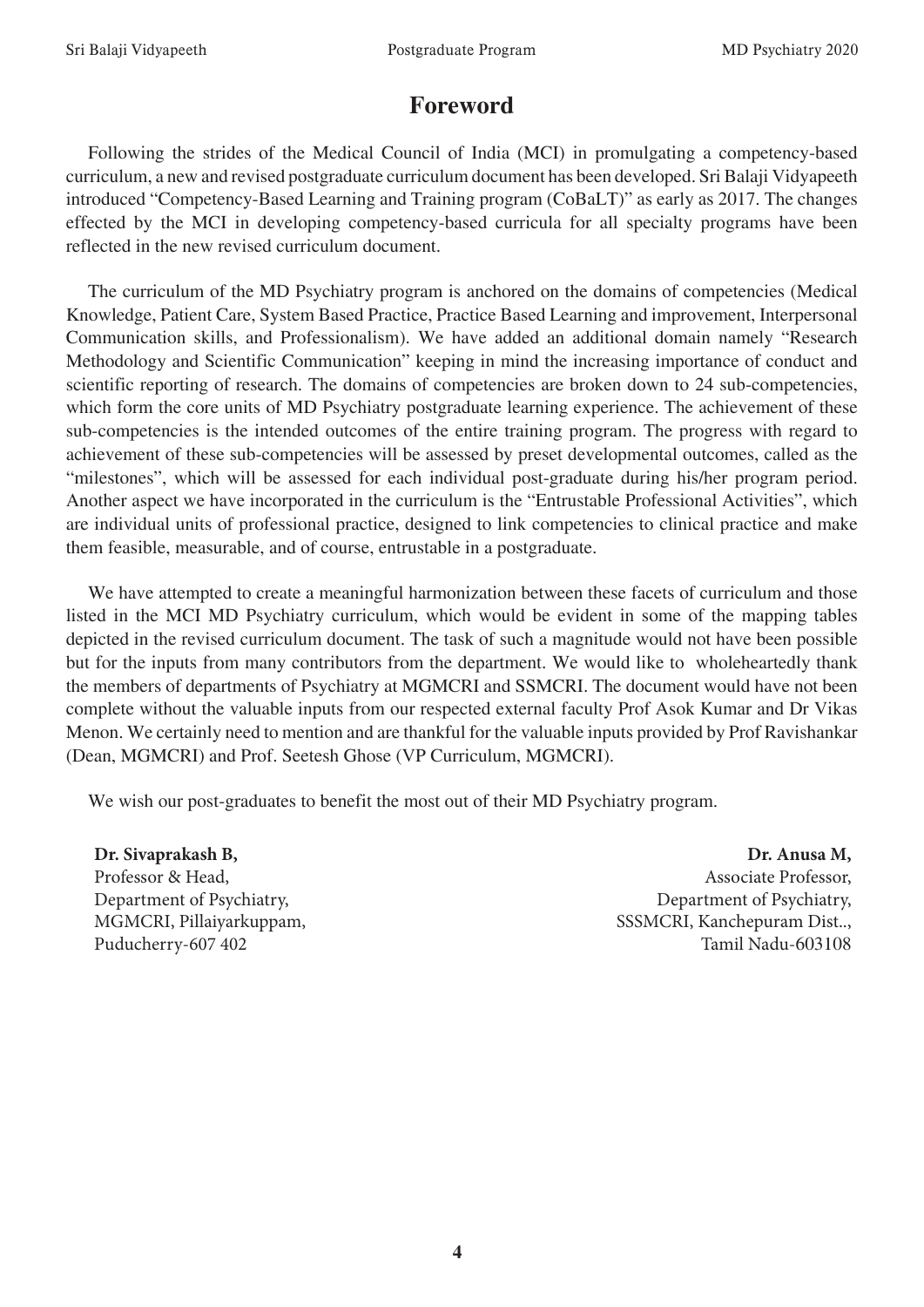# **List of contributors**

- Dr. Sivaprakash B, Professor & HOD, Department of Psychiatry, MGMCRI.
- Dr. Karthick S, Assistant Professor, Department of Psychiatry,MGMCRI.
- Dr. Eswaran S, Professor, Department of Psychiatry,MGMCRI.
- Dr. Sukanto Sarkar, Professor, Department of Psychiatry,MGMCRI.
- Dr. Avudaiappan S, Associate Professor, Department of Psychiatry,MGMCRI.
- Dr. Vigneshvar C, Assistant Professor, Department of Psychiatry,MGMCRI.
- Dr. Sunayana Choudhury, Assistant Professor, Department of Psychiatry,MGMCRI
- Dr. Anusa M, Associate Professor, Department of Psychiatry,SSSMCRI

#### **Acknowledgement**

#### *External experts*

- Dr. Asok Kumar M, Professor and HOD, Department of Psychiatry, RMMC, Annamalai University, Chidambaram.
- Dr. Vikas Menon, Additional Professor, Department of Psychiatry, JIPMER, Puducherry.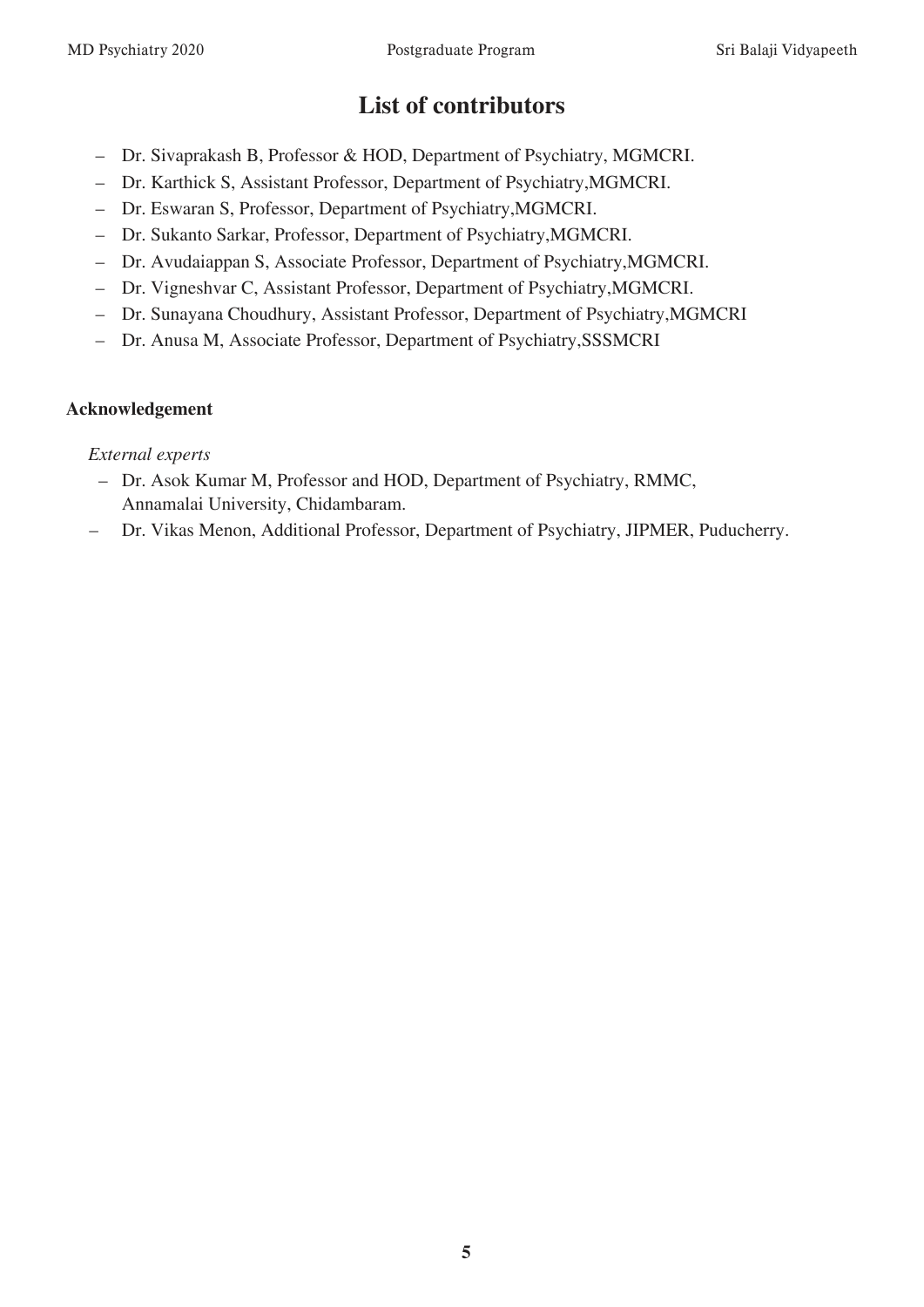# **1 TABLE OF CONTENTS**

|       | 6                                                                 |    |  |
|-------|-------------------------------------------------------------------|----|--|
|       | 8                                                                 |    |  |
|       | 8                                                                 |    |  |
|       |                                                                   | 9  |  |
|       |                                                                   | 10 |  |
|       |                                                                   | 11 |  |
|       |                                                                   | 12 |  |
| 7.1   |                                                                   | 12 |  |
| 7.2   | Mapping of Program educational objectives (PEO),                  | 15 |  |
|       |                                                                   | 16 |  |
| 8.1   |                                                                   | 16 |  |
| 8.2   |                                                                   | 16 |  |
| 8.3   |                                                                   | 17 |  |
| 8.4   |                                                                   | 17 |  |
| 8.5   |                                                                   | 18 |  |
| 8.6   | Mapping of course outcomes & sub-competencies with MCI-stipulated | 21 |  |
| 8.7   | Milestones levels for sub-competencies                            | 23 |  |
|       |                                                                   | 45 |  |
| 9.1   |                                                                   | 45 |  |
| 9.2   |                                                                   | 46 |  |
| 9.3   |                                                                   | 48 |  |
| 9.4   | Course 4: Psychosomatic Medicine and Consultation-                | 49 |  |
|       |                                                                   | 52 |  |
| 10.1  |                                                                   | 52 |  |
| 10.2  |                                                                   | 52 |  |
| 10.3  |                                                                   | 52 |  |
| 10.4  |                                                                   | 52 |  |
| 10.5  |                                                                   | 52 |  |
| 10.6  |                                                                   | 52 |  |
| 10.7  |                                                                   | 53 |  |
| 10.8  |                                                                   | 53 |  |
| 10.9  |                                                                   | 53 |  |
| 10.10 |                                                                   | 53 |  |
| 10.11 |                                                                   | 53 |  |
| 10.12 |                                                                   | 53 |  |
| 10.13 |                                                                   | 53 |  |
| 10.14 |                                                                   | 53 |  |
| 10.15 |                                                                   | 54 |  |
|       |                                                                   |    |  |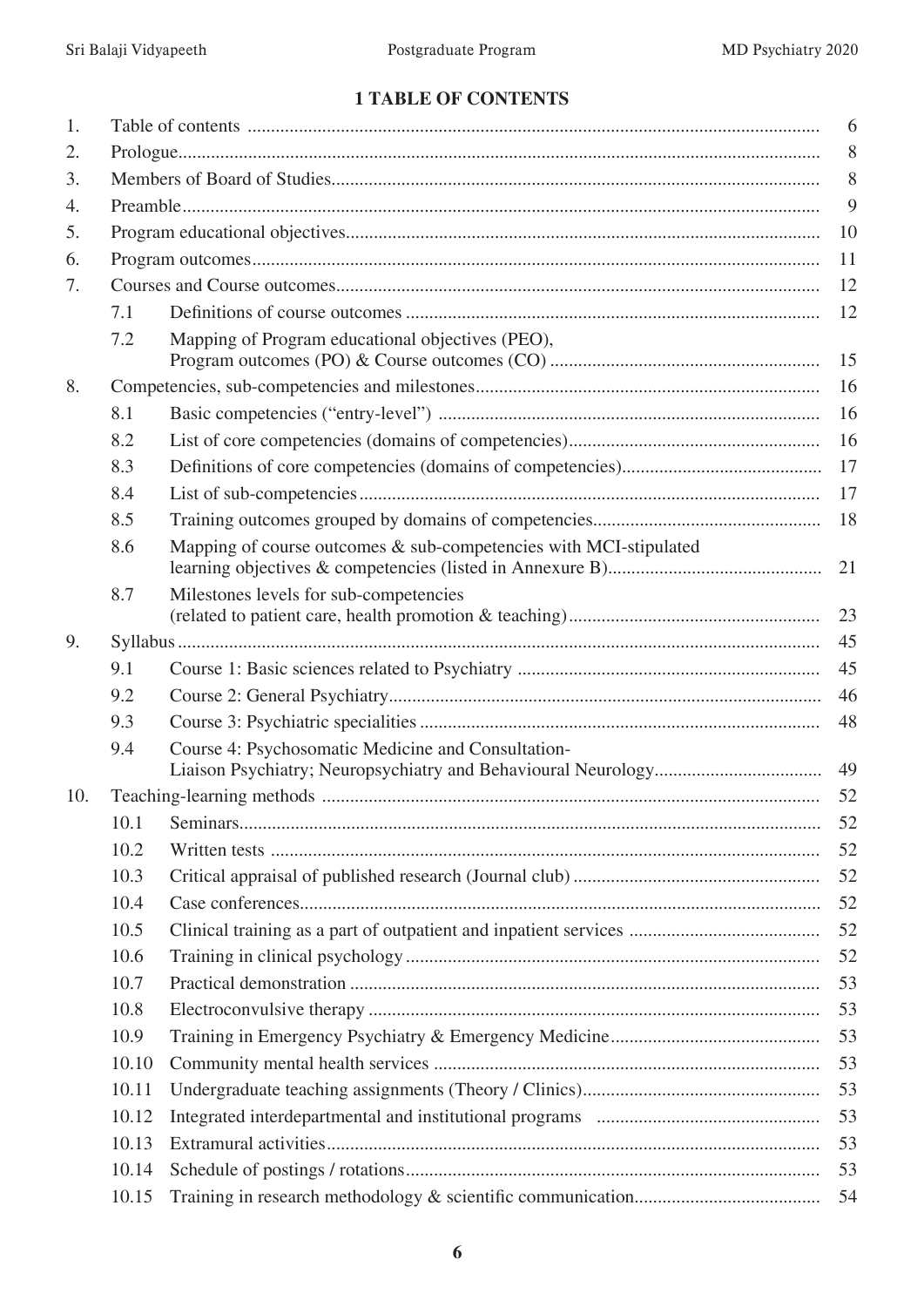|     | 10.16 | Training in academic & clinical application of information technology | 55 |
|-----|-------|-----------------------------------------------------------------------|----|
|     | 10.17 | Mapping of teaching-learning methods with domains of competencies     | 55 |
| 11. |       |                                                                       | 56 |
|     | 11.1  |                                                                       | 56 |
|     | 11.2  |                                                                       | 57 |
|     | 11.3  |                                                                       | 57 |
|     | 11.4  |                                                                       | 58 |
|     | 11.5  |                                                                       | 58 |
|     | 11.6  |                                                                       | 58 |
|     | 11.7  |                                                                       | 58 |
|     | 11.8  |                                                                       | 58 |
|     | 11.9  |                                                                       | 67 |
| 12. |       |                                                                       | 67 |
|     | 12.1  |                                                                       | 67 |
|     | 12.2  |                                                                       | 67 |
|     | 12.3  |                                                                       | 68 |
|     | 12.4  |                                                                       | 68 |
|     | 12.5  |                                                                       | 68 |
|     | 12.6  |                                                                       | 70 |
| 13  |       |                                                                       | 70 |
| 14  |       |                                                                       | 70 |
| 15  |       |                                                                       | 72 |
|     | 15.1  |                                                                       | 74 |
|     | 15.2  |                                                                       | 74 |
|     | 15.3  |                                                                       | 75 |
|     | 15.4  |                                                                       | 76 |
| 16  |       |                                                                       | 78 |
|     | 16.1  |                                                                       | 78 |
|     | 16.2  | PG classroom program: Journal club (Appraisal of published research)  | 78 |
|     | 16.3  | Template for formative assessment                                     | 79 |
|     | 16.4  | Template for formative assessment                                     | 79 |
|     | 16.5  |                                                                       | 80 |
|     | 16.6  |                                                                       | 80 |
|     | 16.7  |                                                                       | 81 |
|     | 16.8  |                                                                       | 81 |
|     | 16.9  |                                                                       | 83 |
| 17. |       | Annexure B: Learning objectives & competencies specified              | 85 |
|     | 17.1  |                                                                       | 85 |
|     | 17.2  |                                                                       | 85 |
| 18. |       |                                                                       | 88 |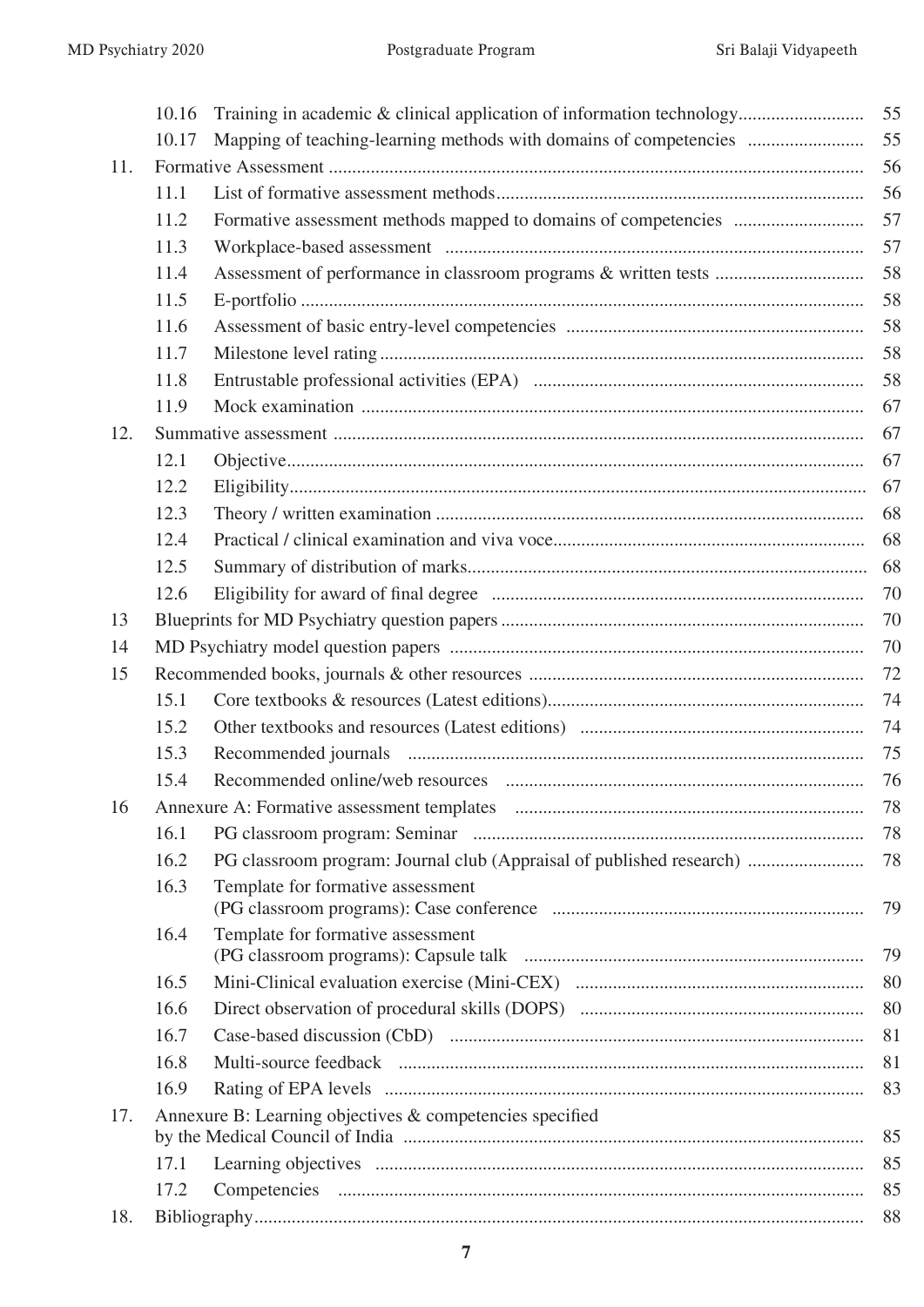# **2 PROLOGUE**

This curriculum document named "Postgraduate program - MD Psychiatry" has been prepared in accordance with the document notified by the Board of Governors in supersession of Medical Council of India (https://www.mciindia.org/CMS/information-desk/for-colleges/pg-curricula-2). This document has been prepared by the Department of Psychiatry, Mahatma Gandhi Medical College & Research Institute (MGMCRI), Puducherry, ratified by the Board of Studies on 18-05-2020, and approved by the Academic Council of Sri Balaji Vidyapeeth, Puducherry, aDeemed-to-be-University.

# **3 MEMBERS OF BOARD OF STUDIES**

- 1. Dr. Sivaprakash B, Professor & Head, Department of Psychiatry, Mahatma Gandhi Medical College & Research Institute, SBV, Puducherry. *[Chairman of Board of Studies for revision of PG Psychiatry curriculum, Sri Balaji Vidyapeeth (SBV),Puducherry]*
- 2. Dr. Eswaran S, Professor, Department of Psychiatry, Mahatma Gandhi Medical College & Research Institute, SBV, Puducherry.
- 3. Dr. Sukanto Sarkar, Professor, Department of Psychiatry, Mahatma Gandhi Medical College & Research Institute, SBV, Puducherry.
- 4. Dr. Avudaiappan S, Associate Professor, Department of Psychiatry, Mahatma Gandhi Medical College & Research Institute, SBV, Puducherry.
- 5. Dr. Karthick S, Assistant Professor, Department of Psychiatry, Mahatma Gandhi Medical College & Research Institute, SBV, Puducherry.
- 6. Dr. Sunayana Choudhury, Assistant Professor (Clinical Psychology), Department of Psychiatry, Mahatma Gandhi Medical College & Research Institute, SBV, Puducherry.
- 7. Dr. Anusa AM, Associate Professor, Department of Psychiatry, Shri Sathya Sai Medical College and Research Institute, SBV, Puducherry.

# **External experts nominated by the Chairman of the Board of Studies:**

- 8. Dr. Asok Kumar M, Professor & Head, Department of Psychiatry, Rajah Muthiah Medical College, Annamalai University, Annamalainagar, TamilNadu.
- 9. Dr. Vikas Menon, Additional Professor of Psychiatry, JIPMER, Pondicherry.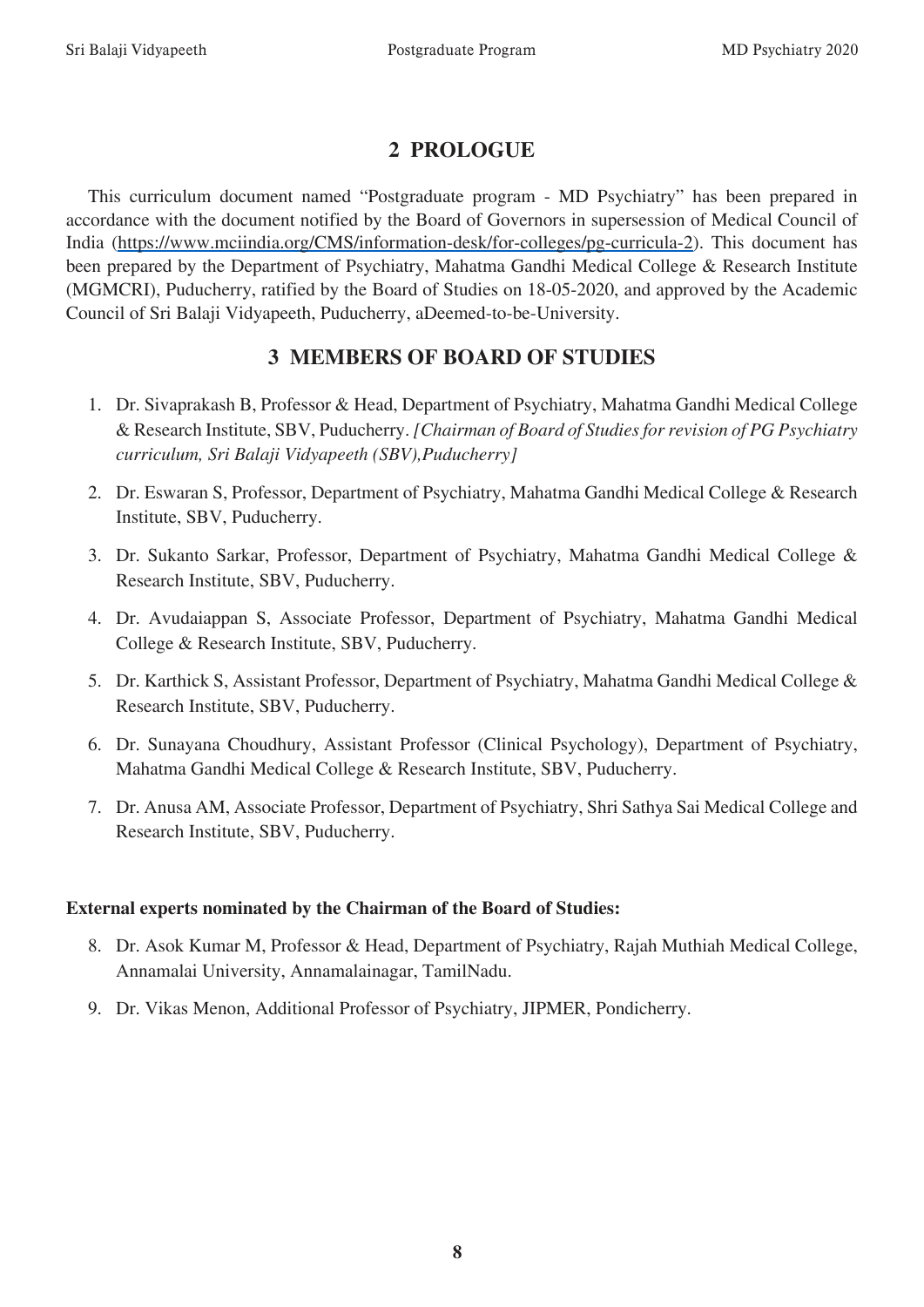# **4 PREAMBLE**

*The purpose of postgraduate education in Psychiatry is to create specialists who would provide high quality mental health care and advance the cause of science through research & training. A postgraduate specialist having undergone the required training in Psychiatry should be able to recognize the mental health needs of the community, should be competent to handle psychiatric problems effectively and should be aware of the recent advances pertaining to Psychiatry. The postgraduate student should acquire the basic skills in teaching of medical/para-medical students. She/he is also expected to know the principles of research methodology and modes of searching for scientific research literature. The purpose of this document is to provide teachers and learners guidelines to achieve defined outcomes through learning and assessment.*

Postgraduate training in Psychiatry is designed to enable the acquisition of knowledge, skills and attitudes required for the competent and ethical practice of evidence-based psychiatry in a variety of service settings. The training program will include exposure to basic and allied sciences, general psychiatry, various psychiatric sub-specialities, and neurology. The curriculum incorporates training in educational principles and research methodology. Postgraduate training in Psychiatry will be imparted through a competencybased curriculum. The candidate is required to complete three years of postgraduate training and pass the qualifying examination, to become eligible for the conferment of Doctor of Medicine (MD) degree in Psychiatry.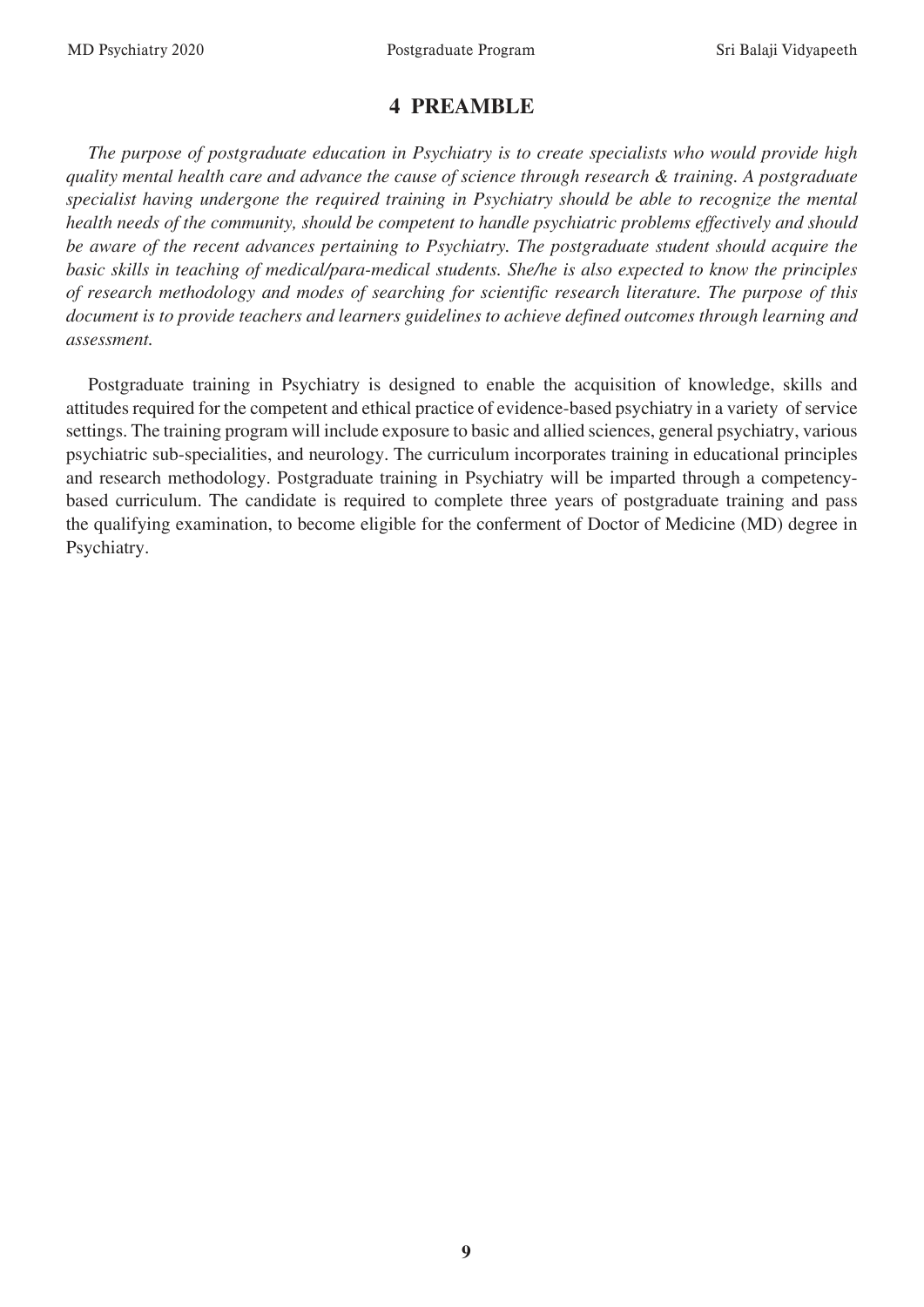# **5 PROGRAM EDUCATIONAL OBJECTIVES**

The overall objective of postgraduate training in psychiatry is to create a professional with competencies ranging from the clinical management of complex mental disorders to managing a population-based integrated mental health care plan.

Program Educational Objectives are broad statements that describe what graduates are expected to attain within few years of completing their program. These are based on the needs of the society as analysed and outlined by the regulatory body.

As defined by Medical Council of India (MCI), the PEO for MD Psychiatry are listed below. At the end of the program, the candidate should be able to perform the following roles:

- 1. A **specialist / clinician** who can provide comprehensive care related to Psychiatry, over and above the physician of firstcontact.
- 2. A **leader** and a **team member** who understands the health care system and provides safe patient care with accountability andresponsibility.
- 3. A **communicator** possessing adequate communication skills to convey required information in an appropriate manner in various health caresettings.
- 4. A **lifelong learner** keen on updating oneself regarding the advancements in the healthcare field, and able to perform the role of researcher andteacher.
- 5. A **professional** who understands and follows the principles of bioethics / ethics related to the health caresystem.

The program will focus on problem-based learning, safe, scientific, and evidence-based clinical practice, and development of skills applicable to diverse settings.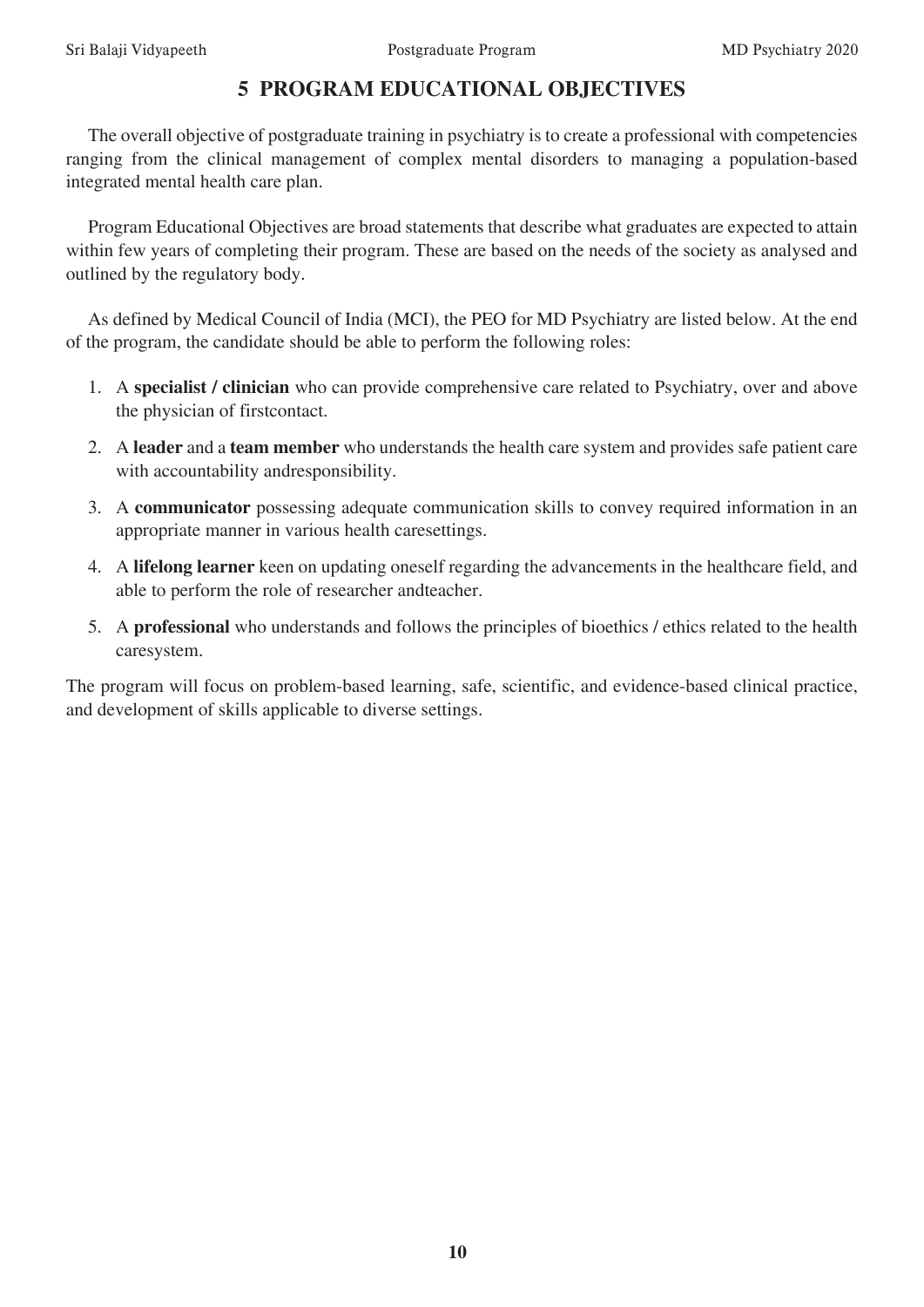# **6 PROGRAM OUTCOMES**

Program outcomes are broad statements that incorporate many areas of inter-related knowledge and skills, developed over the duration of the program, through a wide range of courses and experiences. They represent the big picture and describe broad aspects of knowledge, skill, and attitude development. They encompass multiple learning experiences.

By the end of the period of training (3 years), the PG resident should be able to perform the followingactivities:

- 1. Assess & manage a patient presenting with history suggestive of a mental disorder, across diverse practice settings, including outpatient, inpatient & emergency settings.
- 2. Assess & manage mental/behavioural symptoms in a patient with physical illness, in collaboration with other medical/surgical specialists, incorporating the principles of liaison psychiatry
- 3. Conduct mental health screening in non-psychiatric settings, including appropriate follow-upaction
- 4. Administer electroconvulsive therapy (ECT) in accordance with standard operating procedure
- 5. Develop and implement a safe & comprehensive discharge plan for psychiatric in patients
- 6. Plan & implement clinical audit, to improve patient care andoutcomes
- 7. Provide basic education regarding the mind, mental health & mental illness to a lay audience
- 8. Provide counselling about stress management, mental health promotion & prevention of mentalillness
- 9. Deliver didactic psychiatry lectures for undergraduate medical students
- 10. Conduct clinical training sessions for undergraduate medical students
- 11. Develop & execute a protocol for a scientific research project & analyse the data.
- 12. Prepare a manuscript based on original research & submit it to a scientific journal for publication.
- 13. Present a research paper / case report / case series, in the form of an oral presentation, at a scientificconference.
- 14. Present a research paper / case report / case series, in the form of a poster, at a scientificconference.

Program outcomes 1 to 10 are related to patient care, health promotion & teaching; program outcomes 11 to 14 are related to research & scientific communication.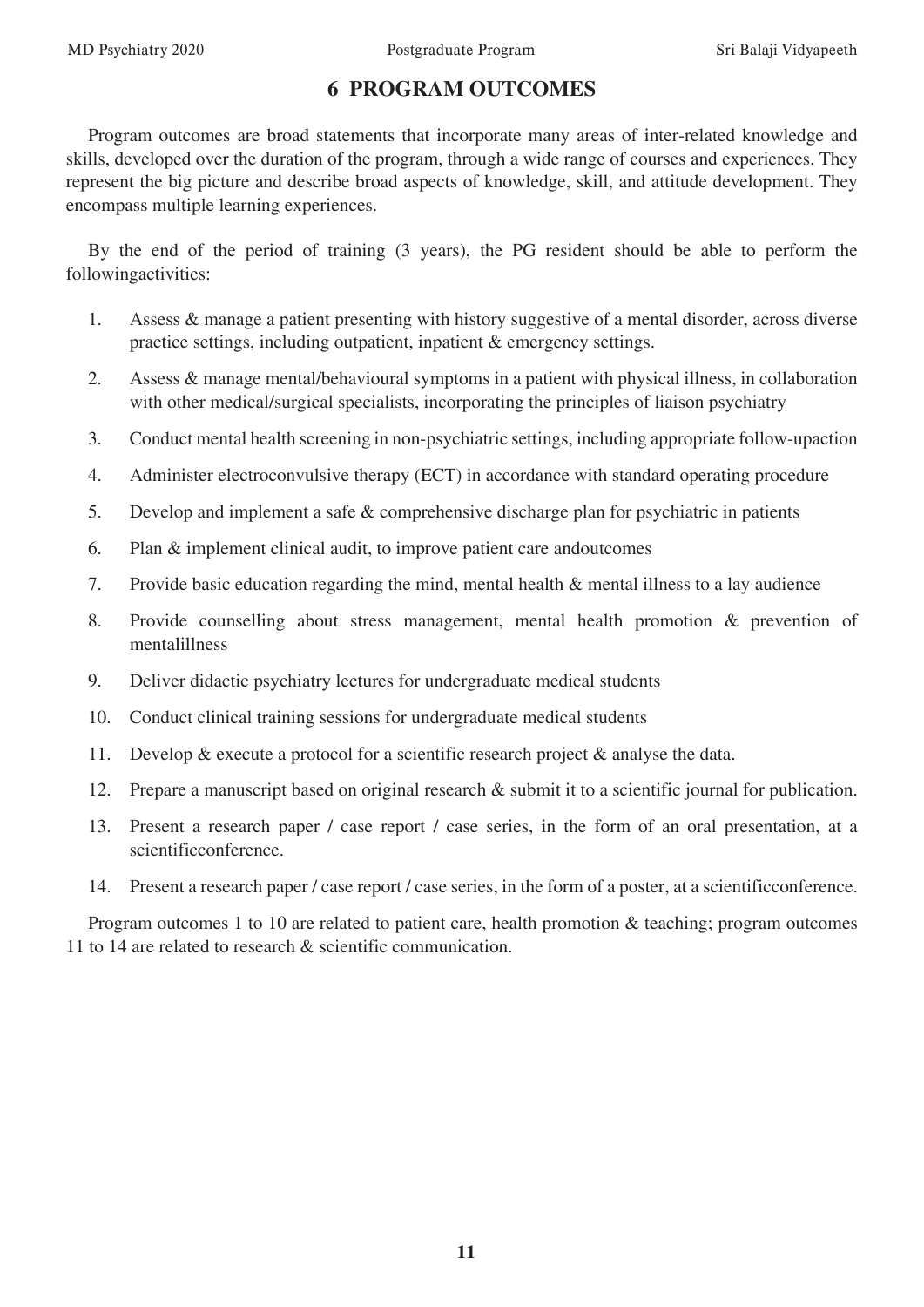# Sri Balaji Vidyapeeth Postgraduate Program MD Psychiatry 2020 **7 COURSES AND COURSE OUTCOMES**

Course outcomes describe the learning that will take place across the curriculum through concise statements, made in specific and measurable terms, of what students will know and / or be able to do after successful completion of each course.

There are 4 courses in the MD Psychiatry program:

- Course 1 Basic sciences related to Psychiatry
- Course 2 General Psychiatry
- Course 3 Psychiatric specialities
- Course 4 Psychosomatic Medicine and Consultation-Liaison Psychiatry; Neuropsychiatry and Behavioural Neurology

All courses run concurrently for 3 years, with summative assessment at the end of the period of training.

#### **7.1. Definitions of course outcomes**

*Note: The abbreviations mentioned at the end of each of the following statements are explained in the section on competencies & sub-competencies.*

#### **7.1.1. Course 1 - Basic sciences related to Psychiatry**

- **CO 1.1 :** By the end of the period of training, the PG resident should demonstrate knowledge of human development, in terms of neural, cognitive & social development through the life cycle, knowledge of pathological and environmental influences on development, & demonstrate this understanding in the context of patient care. (MK1)
- **CO 1.2 :** By the end of the period of training, the PG resident should demonstrate knowledge required to identify and treat mental disorders across all age groups (symptoms & signs, diagnostic criteria, epidemiology, pathophysiology, course of illness, comorbidities), knowledge to assess risk and determine level of care, & knowledge at the interface of psychiatry and the rest of medicine. Knowledge about risk assessment should include an in-depth understanding of the methods of evaluation of risk of violence / aggression, & the risk of suicide.(MK2)
- **CO 1.3 :** By the end of the period of training, the PG resident should demonstrate knowledge pertaining to clinical neuroscience, which includes knowledge about neurobiology & neurogenetics with reference to mental disorders, knowledge about neuroimaging, neurophysiological and neuropsychological testing, & knowledge about neuropsychiatry. (MK3)
- **CO 1.4 :** By the end of the period of training, the PG resident should demonstrate compassion, integrity, respect for others, sensitivity to diverse patient populations, & adherence to ethical principles. (PROF1)
- **CO 1.5 :** By the end of the period of training, the PG resident should demonstrate (a) the ability to manage fatigue, preserve personal health & well-being; (b) the ability to maintain an optimal work- life balance; (c) professional behaviour and participation in the professional community; and (d) ownership of patient care, & responsibility towards ensuring that patients receive the best possible care. (PROF2)
- **CO 1.6 :** By the end of the period of training, the PG resident should demonstrate the ability to perform the following research-related activities: Develop a research idea, conduct a literature search,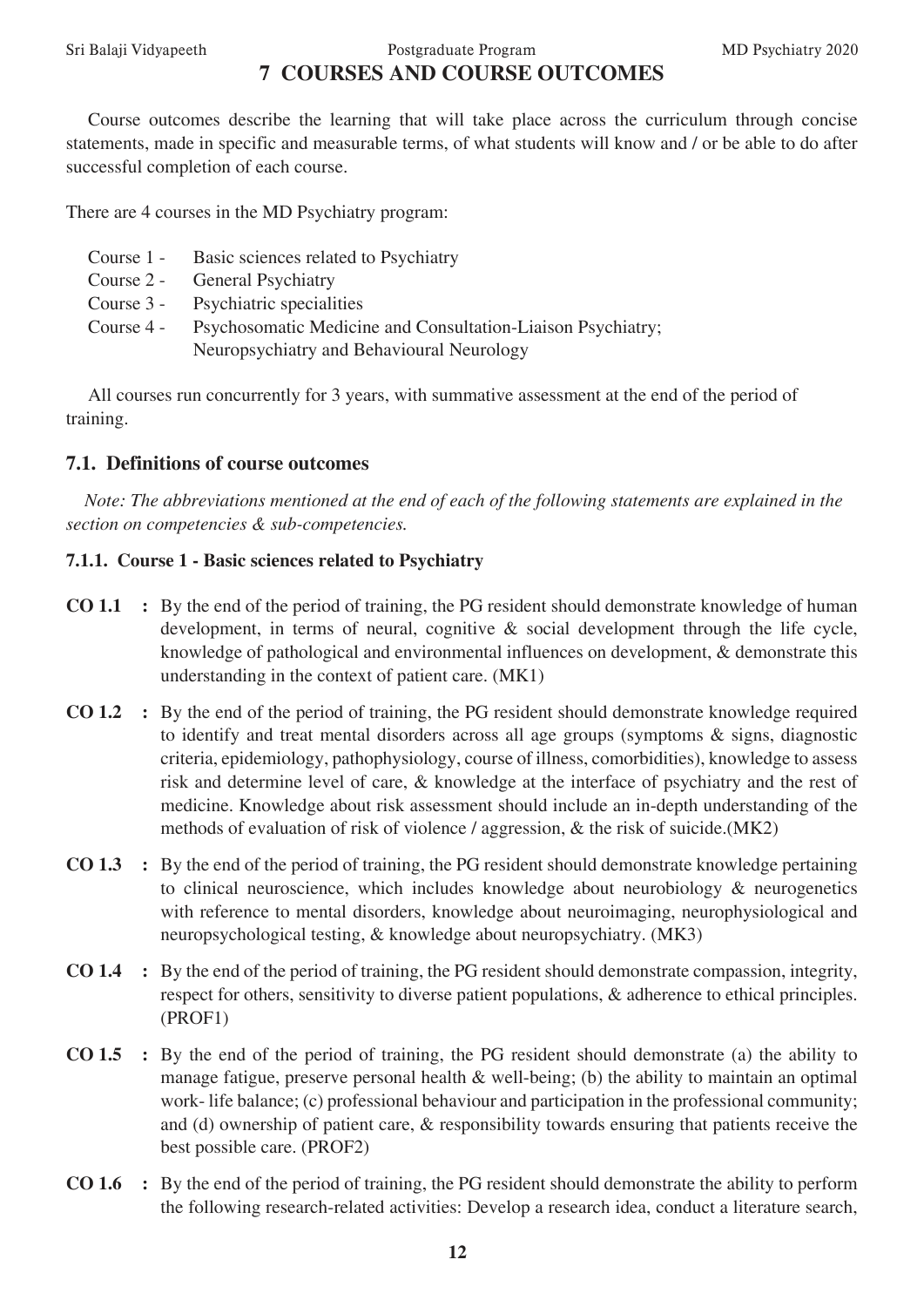#### MD Psychiatry 2020 Postgraduate Program Sri Balaji Vidyapeeth

manage references using electronic reference management software, write a literature review, design a study, develop a research protocol, manage ethical issues in research, collect data, analyse data using statistical tests, interpret & discuss the results. (RMSC1)

**CO 1.7 :** By the end of the period of training, the PG resident should demonstrate the ability to perform the following research-related activities: Disseminate / report original research findings through standard channels such as journals, oral presentations & poster presentations. (RMSC2)

#### **7.1.2 Course 2 - General Psychiatry**

- **CO 2.1 :** By the end of the period of training, the PG resident should demonstrate the ability to perform an adequate psychiatric evaluation, across all age groups, across diverse practice settings, including outpatient, inpatient & emergency settings, by employing appropriate interview skills, collateral information gathering, & including safety / risk assessment. (PC1)
- **CO 2.2 :** By the end of the period of training, the PG resident should demonstrate the ability to summarize clinical data yielded by psychiatric evaluation, generate differential diagnosis, & create a case formulation. (PC2)
- **CO 2.3 :** By the end of the period of training, the PG resident should demonstrate the ability to identify suitable treatment options for patients with mental disorders, across all age groups, set treatment goals, create an appropriate treatment plan that incorporates practice guidelines / treatment algorithms & a consideration of physical comorbidities, monitor progress & ADR, & revise treatment when indicated. This sub-competency should be demonstrated across diverse practice settings, including outpatient, inpatient & emergency settings. (PC3)
- **CO 2.4 :** By the end of the period of training, the PG resident should demonstrate the ability to plan & deliver cognitive behavioral therapy & supportive psychotherapy. (PC4)
- **CO 2.5 :** By the end of the period of training, the PG resident should demonstrate the ability to prescribe psychopharmacologic agents & employ electroconvulsive therapy in accordance with standard prescribing guidelines & the concept of evidence-based medicine, educate patient & key caregivers about the treatment, monitor patient response and adjust the regimen accordingly. (PC5)
- **CO 2.6 :** By the end of the period of training, the PG resident should demonstrate knowledge regarding: (a) individual psychotherapies, including psychodynamic, cognitive-behavioral, and supportive therapies; (b) couples, family, and group therapies; and, (c) integrating psychotherapy and psychopharmacology.(MK4)
- **CO 2.7 :** By the end of the period of training, the PG resident should demonstrate knowledge of somatic therapies, including psychopharmacology, electroconvulsive therapy (ECT), and other brain stimulation methods. (MK5)
- **CO 2.8 :** By the end of the period of training, the PG resident should demonstrate knowledge about ethics in psychiatric practice, knowledge about regulatory compliance & legal aspects of psychiatric practice, & knowledge about professional standards & development. (MK6)
- **CO 2.9 :** By the end of the period of training, the PG resident should demonstrate (a) an ability to develop & maintain optimal relationships with patients, families, colleagues, and all members of the health care team; and (b) an ability to appropriately manage conflict that may arise in the context of patient care & while functioning as part of a healthcare team. (ICS1)
- **CO 2.10 :** By the end of the period of training, the PG resident should demonstrate (a) Accurate and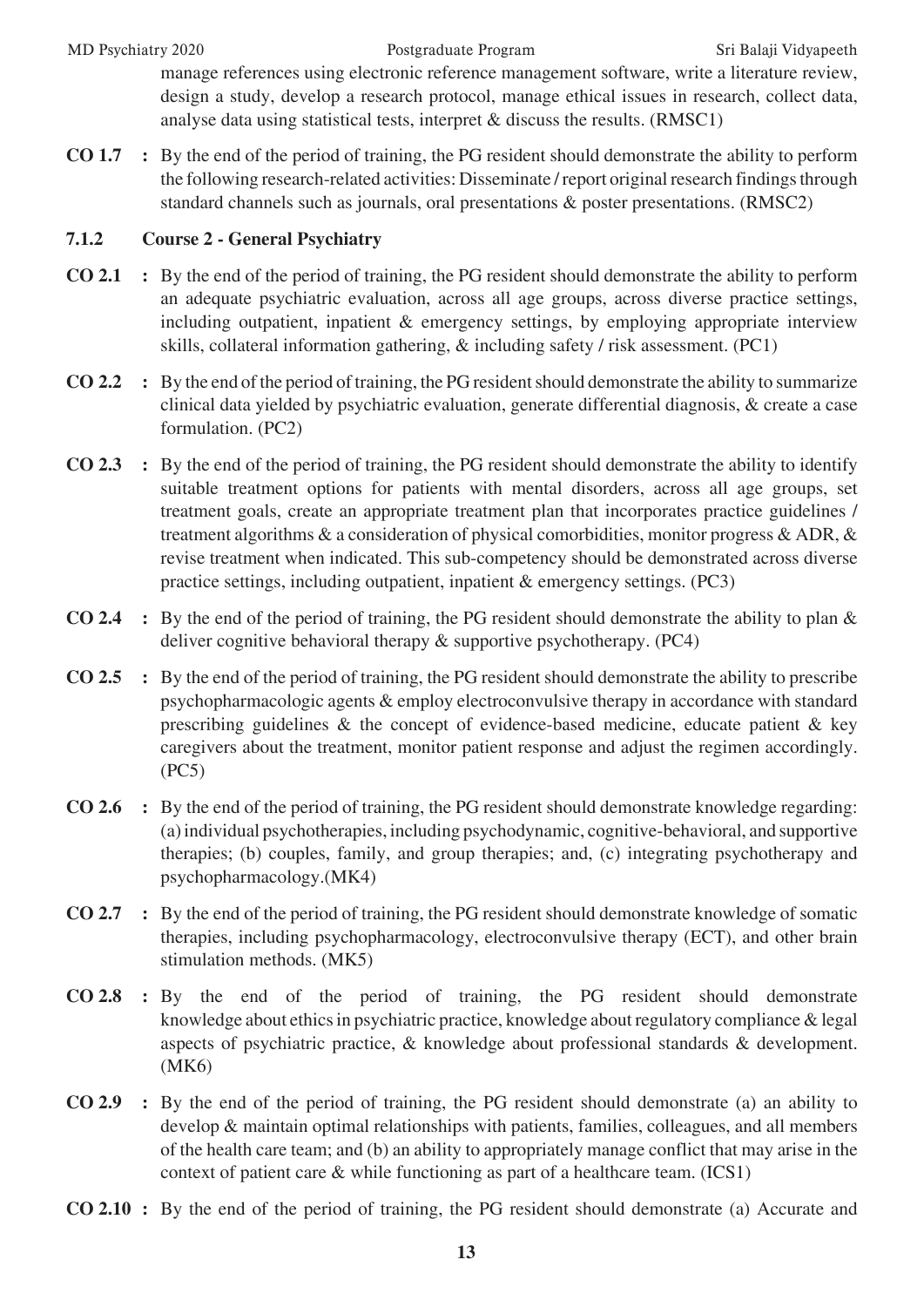Sri Balaji Vidyapeeth Postgraduate Program MD Psychiatry 2020

effective communication with all members of the health care team, in various clinical settings & through all appropriate channels - oral, written & electronic; (b) Effective communication with patients & their relatives; (c) an ability to maintain professional boundaries in communication; and (d) knowledge of factors which compromise communication. (ICS2)

### **7.1.3 Course 3 - Psychiatric specialities**

- **CO 3.1 :** By the end of the period of training, the PG resident should demonstrate an understanding of costs of care and resource management, with regard to diagnostics, medications, level of care, other treatment providers, & access to community-based care, & apply this understanding in psychiatric practice.(SBP2)
- **CO 3.2 :** By the end of the period of training, the PG resident should demonstrate knowledge about community mental health care, national & district mental health programs, role of self-help groups & social networks in mental health care, preventive psychiatry & mental health promotion, psychiatric rehabilitation, & should demonstrate the ability to appropriately apply this knowledge in routine psychiatric practice.(SBP3)

### **7.1.4 Course 4 - Psychosomatic Medicine and Consultation-Liaison Psychiatry; Neuropsychiatry and Behavioural Neurology**

- **CO 4.1 :** By the end of the period of training, the PG resident should demonstrate knowledge about consultation-liaison psychiatry, knowledge about providing consultation to non-medical systems, & should demonstrate the ability to apply this knowledge in various practice settings. (SBP4)
- **CO 4.2 :** By the end of the period of training, the PG resident should demonstrate (a) knowledge, skills & attitudes required for prevention, early detection & analysis of medical errors, & promotion of patient safety; (b) an understanding of the role of communication & teamwork in the prevention of medical errors & promotion of patient safety, & the ability to apply this understanding in psychiatric practice; (c) the ability to employ a systems-based approach in the context of medical errors & patient safety.(SBP1)
- **CO 4.3 :** By the end of the period of training, the PG resident should demonstrate the ability to perform self-evaluation and self-improvement, receive & act upon feedback. And, by the end of the period of training, the PG resident should demonstrate the ability to perform critical evaluation of research and clinical evidence & apply this information to improve clinical care. (PBLI1)
- **CO 4.4 :** By the end of the period of training, the PG resident should demonstrate knowledge & skills pertaining to planning, implementation & evaluation of a quality improvement project related to clinical care. (PBLI2)
- **CO 4.5 :** By the end of the period of training, the PG resident should demonstrate observable teaching & presentation skills in various settings (classroom, CMEs / conferences, community etc.). (PBLI3)

All courses run concurrently for 3 years with summative assessment at the end of 3 years. The program is competency based and the competencies, sub-competencies and milestones are elaborated in this document. These are mapped to the Entrustable professional activities (EPA) identified as essential to function as a specialist. Formative assessment is carried out on a regular basis using appropriate tools, for identifying eligibility for transfer of trust using EPAs.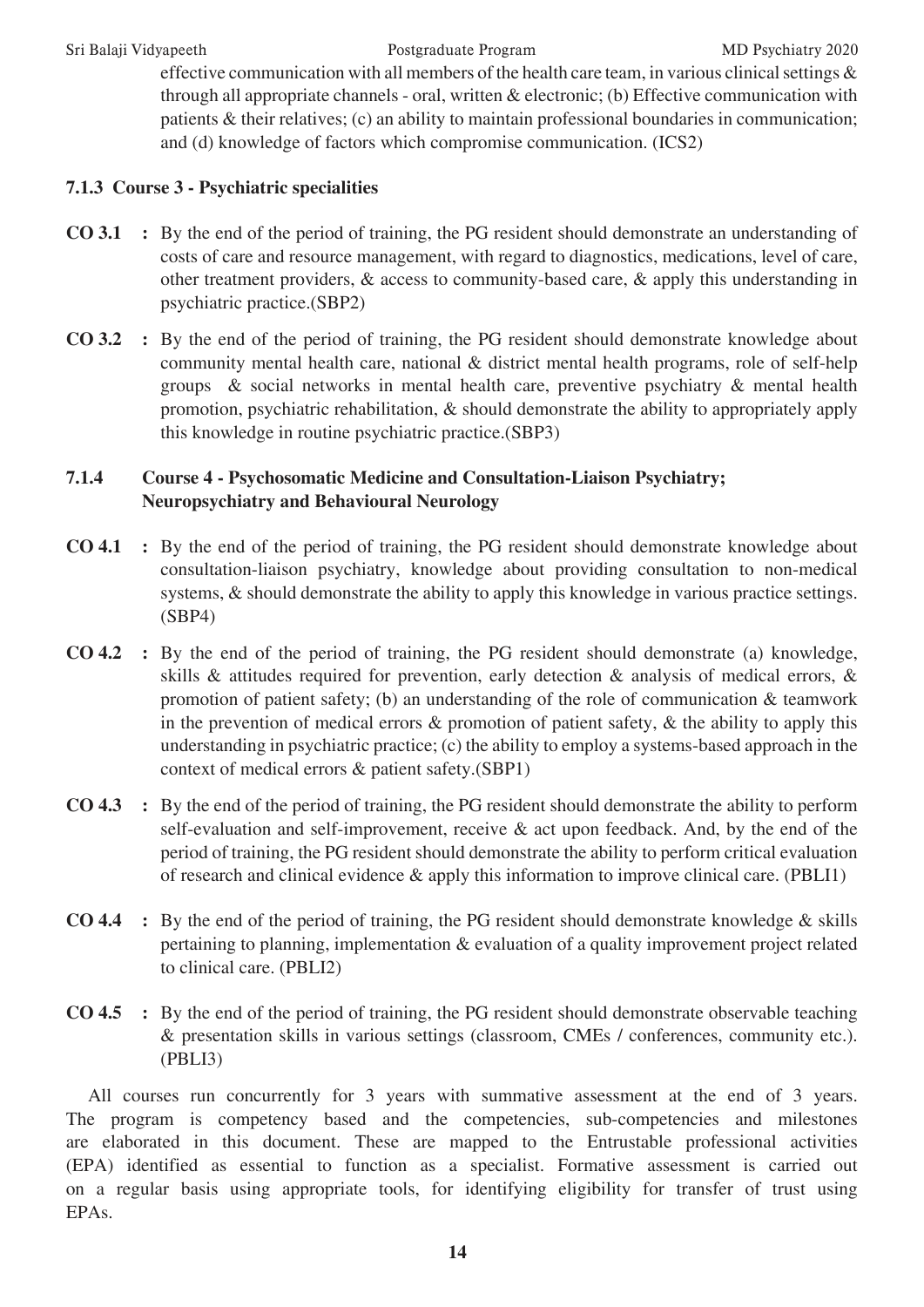# **7.2 Mapping of Program educational objectives (PEO), Program outcomes (PO) & Course outcomes(CO)**

Program mapping facilitates the alignment of course-level outcomes with program outcomes. It allows the faculty to create a visual map of a program. It is also used to explore how students are meeting programlevel outcomes at the course level. Outcomes mapping focuses on student learningalso.

| Course         | Course outcomes   | <b>PEO</b>       | PO             |
|----------------|-------------------|------------------|----------------|
| C1             | CO 1.1            | PEO <sub>1</sub> | 3,7,8,9,10     |
| C1             | CO 1.2            | PEO <sub>1</sub> | 1,2,3,7,9,10   |
| C1             | CO 1.3            | PEO <sub>1</sub> | 2,3,4,8,9,10   |
| C1             | CO 1.4            | PEO <sub>5</sub> | 1,2            |
| C1             | CO 1.5            | PEO <sub>5</sub> | 1,2            |
| C1             | CO 1.6            | PEO <sub>4</sub> | 11,12          |
| C1             | CO 1.7            | PEO <sub>4</sub> | 13,14          |
| C <sub>2</sub> | CO 2.1            | PEO 1            | 1,2,3,7,8      |
| C <sub>2</sub> | CO 2.2            | PEO <sub>1</sub> | 1,2,3          |
| C <sub>2</sub> | CO 2.3            | PEO <sub>1</sub> | 1,2,3,5        |
| C <sub>2</sub> | CO 2.4            | PEO <sub>1</sub> | 2,3,8          |
| C <sub>2</sub> | CO 2.5            | PEO <sub>1</sub> | 1,2,4          |
| C <sub>2</sub> | $CO$ 2.6          | PEO <sub>1</sub> | 2,8,9,10       |
| C <sub>2</sub> | CO 2.7            | PEO <sub>1</sub> | 2,4,9,10       |
| C <sub>2</sub> | CO 2.8            | PEO <sub>1</sub> | 2,3,10         |
| C <sub>2</sub> | CO 2.9            | PEO <sub>3</sub> | 1,2,7,8,9,10   |
| C <sub>2</sub> | CO 2.10           | PEO <sub>3</sub> | 1,2,5,7,8,9,10 |
| C <sub>3</sub> | CO 3.1            | PEO <sub>2</sub> | 6              |
| C <sub>3</sub> | CO 3.2            | PEO <sub>2</sub> | 3,7,8          |
| C <sub>4</sub> | CO 1.2            | PEO <sub>1</sub> | 1,2,3,7,9,10   |
| C <sub>4</sub> | CO 4.1            | PEO <sub>2</sub> | 3,8            |
| C <sub>4</sub> | CO 4.2            | PEO <sub>2</sub> | 1,2,4,6        |
| C <sub>4</sub> | CO <sub>4.3</sub> | PEO <sub>4</sub> | 9              |
| C <sub>4</sub> | CO 4.4            | PEO <sub>4</sub> | 6              |
| C <sub>4</sub> | CO <sub>4.5</sub> | PEO <sub>4</sub> | 9,10           |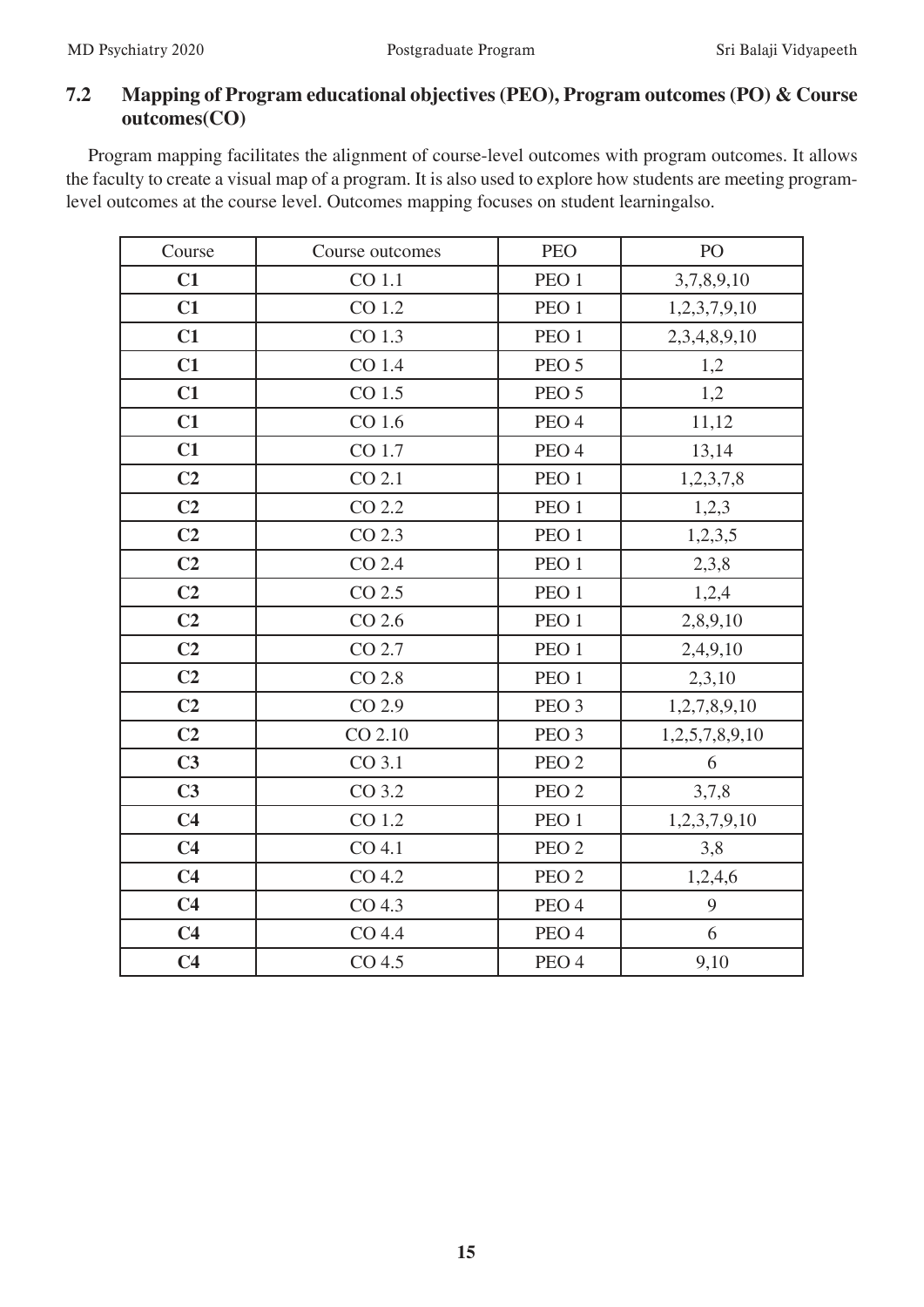#### Sri Balaji Vidyapeeth Postgraduate Program MD Psychiatry 2020

# **8 COMPETENCIES, SUB-COMPETENCIES AND MILESTONES**

*The postgraduate program is competency-based, consisting of seven domains of competencies (core competencies). Sub-competencies under these domains, specific to the speciality, have been mentioned in general terms. Progression through the curriculum is detailed in sub-competency milestone levels, that directs the prescribed syllabus. These sub-competency milestones are mapped to Entrustable Professional Activities (EPAs), identified as essential for a specialist. EPAs are described in an exclusive section. Formative assessment leads to EPA rating, which is done out every 6 months, for identifying eligibility for transfer of trust, to the resident.*

*A competency is an observable ability of a health professional, integrating multiple components such as knowledge, skills, values, and attitudes. Since competencies are observable, they can be measured and assessed to ensure their acquisition* (Englander, 2013).

#### **8.1 Basic competencies("entry-level")**

- 1. Gather a history and perform a physical examination
- 2. Prioritize a differential diagnosis following a clinical encounter
- 3. Recommend and interpret common diagnostic and screening tests
- 4. Enter and discuss orders and prescriptions
- 5. Document a clinical encounter in the patient record
- 6. Provide an oral presentation of a clinical encounter
- 7. Form clinical questions and retrieve evidence to advance patient care
- 8. Give or receive a patient handover to transition care responsibility
- 9. Collaborate as a member of an inter-professional team
- 10. Recognize a patient requiring urgent or emergent care and initiate evaluation and management
- 11. Obtain informed consent for tests and/or procedures
- 12. Perform general procedures of a physician
- 13. Identify system failures and contribute to a culture of safety and improvement

These are considered to be the outcomes of undergraduate medical training. Thus, the PG resident is expected to possess these competencies & perform these activities / tasks at entry into residency. Further training with regard to these competencies is also included within the framework of postgraduate training in Psychiatry.

#### **8.2 List of core competencies (domains of competencies)**

The candidate, at the end of the postgraduate training program, is expected to have competencies in the following broad areas:

- Medical Knowledge (MK) (= PEO1: Specialist /Clinician)
- Patient care (PC) (= PEO1: Specialist /Clinician)
- Systems-based Practice (SBP) (= PEO2: Leader and teammember)
- Practice-based Learning and Improvement (PBLI) (= PEO4: Lifelong learner, Researcher, Teacher)
- Professionalism (PROF) (= PEO5:Professional)
- Interpersonal and Communication Skills (ICS) (= PEO3:Communicator)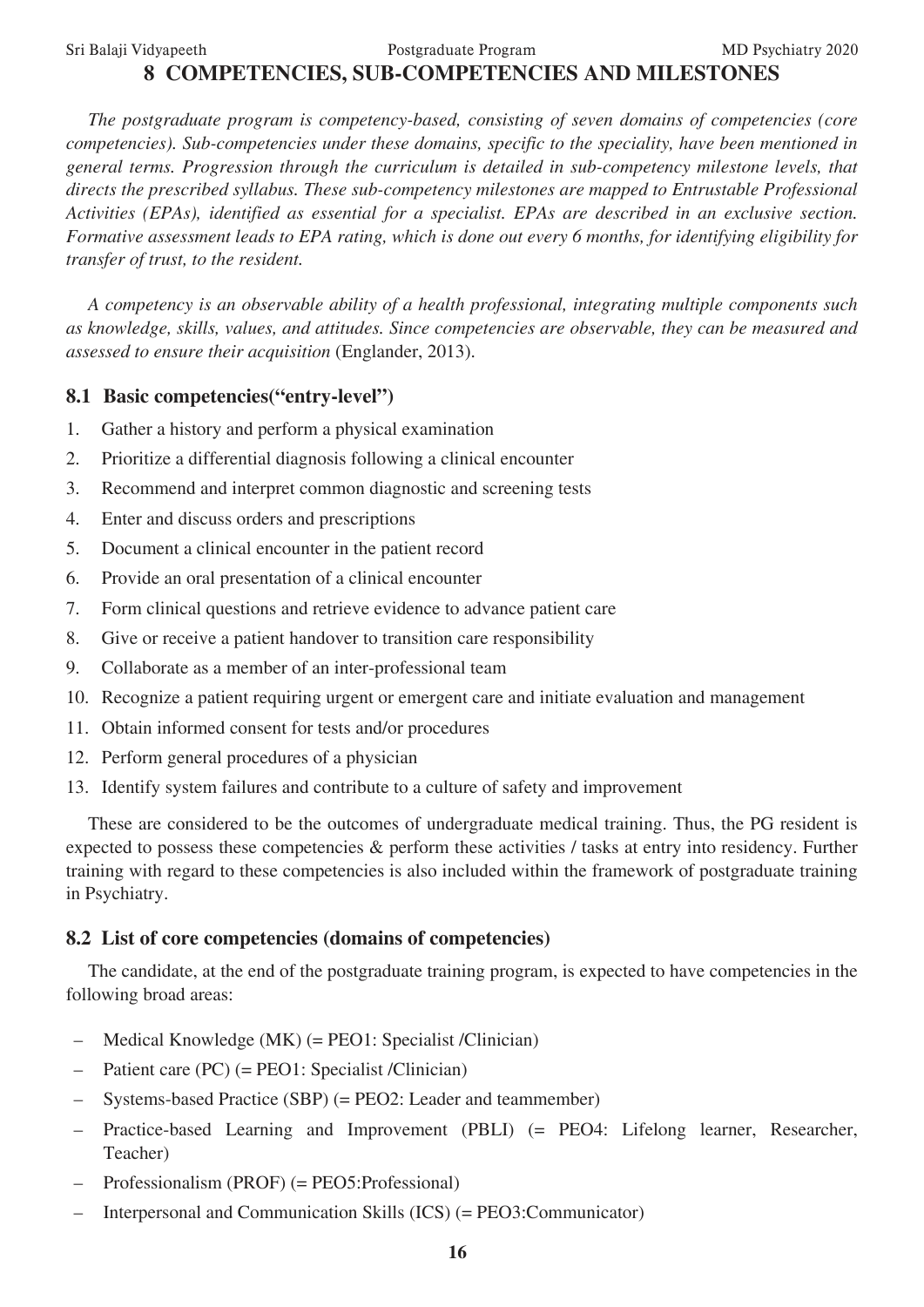– Research Methodology and Scientific Communication (RMSC) (= PEO4: Lifelong learner, Researcher, Teacher)

# **8.3 Definitions of core competencies (domains of competencies)**

#### **8.3.1 Medical Knowledge**

Residents must be able to demonstrate knowledge about established and evolving biomedical, clinical, and cognate (e.g. epidemiological and social-behavioral) sciences and the application of this knowledge to patient care.

#### **8.3.2 Patient Care**

Residents must be able to provide patient care that is compassionate, appropriate, and effective for the treatment of health problems and the promotion of health.

#### **8.3.3 Systems-Based Practice**

Residents must be able to demonstrate an awareness of and responsiveness to the larger context and system of health care and the ability to effectively call on system resources to provide care that is of optimal value.

#### **8.3.4 Practice-Based Learning and Improvement**

Residents must be able to investigate and evaluate their patient care practices, appraise and assimilate scientific evidence, and improve their patient care practices.

#### **8.3.5 Professionalism**

Residents must be able to demonstrate a commitment to carrying out professional responsibilities, adherence to ethical principles, and sensitivity to a diverse patient population.

#### **8.3.6 Interpersonal and CommunicationSkills**

Residents must be able to demonstrate interpersonal and communication skills that result in effective information exchange and teamwork / collaboration with patients, patients' families, and all members of the healthcareteam.

#### **8.3.7 Research Methodology and ScientificCommunication**

Residents must be able to demonstrate the ability to plan & conduct scientific research in an ethical manner & disseminate / report original research finding through standard methods such as such as journals, oral presentations & poster presentations.

# **8.4 List of sub-competencies**

The objectives will be the acquisition of the sub-competencies listed below.

#### **8.4.1 Medical Knowledge (MK)sub-competencies**

- MK1 Development through the lifecycle
- MK2 -Psychopathology
- MK3 Clinicalneuroscience
- MK4 -Psychotherapy
- MK5 Somatic therapies
- MK6 Practice ofPsychiatry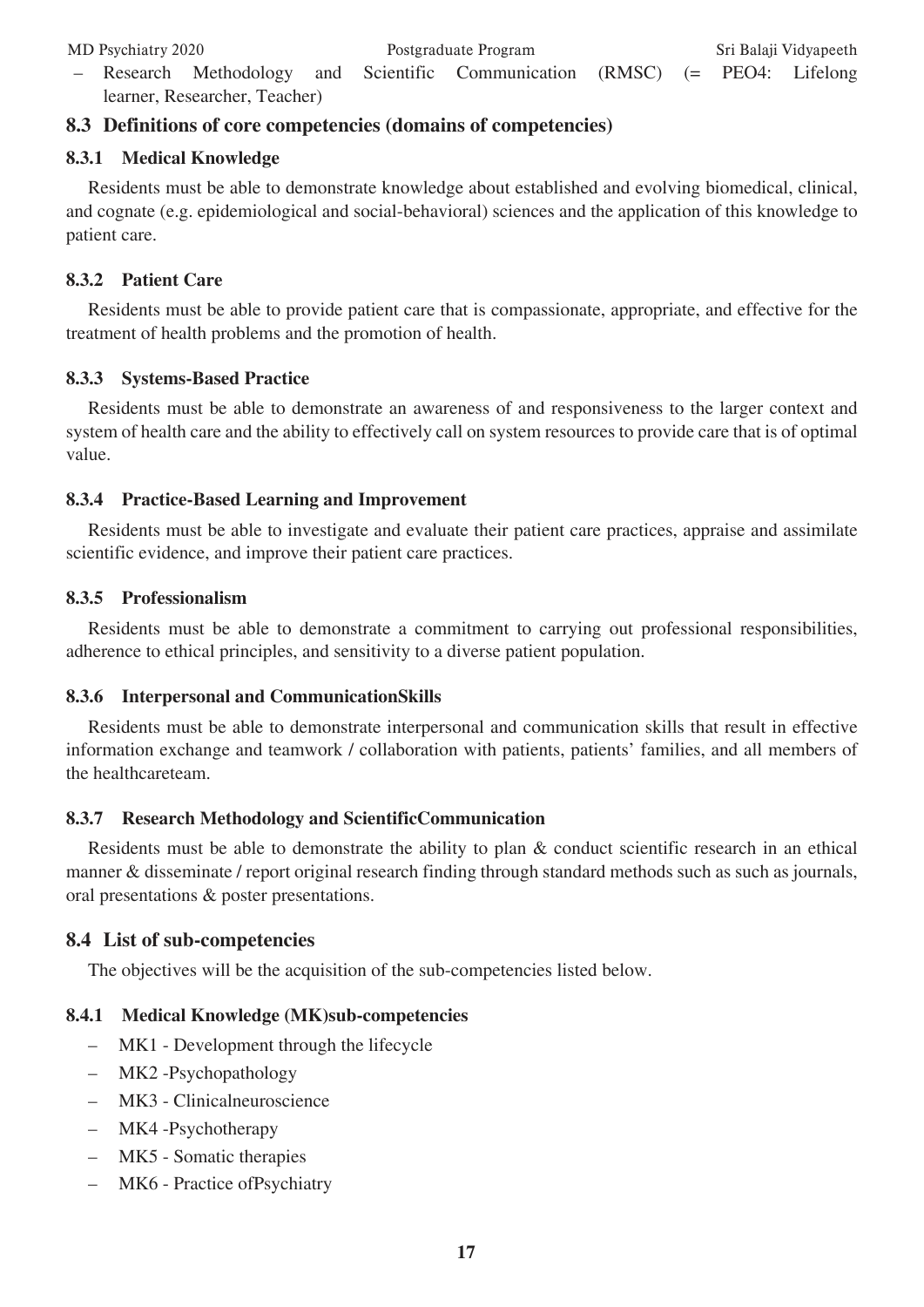### **8.4.2 Patient care (PC) sub-competencies**

- PC1 Psychiatric evaluation
- PC2 Psychiatric formulation and differential diagnosis
- PC3 Treatment planning and management
- PC4 Psychotherapy
- PC5 Somatic therapies

### **8.4.3 Systems-based Practice (SBP) sub-competencies**

- SBP1 Patient safety and the health care team
- SBP2 Resource management
- SBP3 Community-based care
- SBP4 Consultation to non-psychiatric medical providers and non-medical systems

#### **8.4.4 Practice-based Learning and Improvement (PBLI) sub-competencies**

- PBLI1 Development and execution of lifelong learning through constant self-evaluation, including critical evaluation of research and clinical evidence
- PBLI2 Formal practice-based quality improvement based on established and accepted methodologies
- PBLI3 –Teaching

#### **8.4.5 Professionalism (PROF) sub-competencies**

- PROF1 Compassion, integrity, respect for others, sensitivity to diverse patient populations, adherence to ethical principles
- PROF2 Accountability to self, patients, colleagues, and the profession

#### **8.4.6 Interpersonal and Communication Skills (ICS) sub-competencies**

- ICS1 Relationship development and conflict management with patients, families, colleagues, and members of the health care team
- ICS2 Information sharing and record keeping

# **8.4.7 Research Methodology and Scientific Communication (RMSC)sub-competencies**

- RMSC1 Planning & conducting research
- RMSC2 Reporting research

# **8.5 Training outcomes grouped by domains of competencies**

# **8.5.1 Outcomes related to Medical Knowledge (MK) sub-competencies**

# *8.5.1.1 Development through the life cycle(MK1):*

By the end of the period of training, the PG resident should demonstrate knowledge of human development, in terms of neural, cognitive & social development through the life cycle, knowledge of pathological and environmental influences on development, & demonstrate this understanding in the context of patient care. (CO1.1)

#### *8.5.1.2 Psychopathology (MK2) :*

By the end of the period of training, the PG resident should demonstrate knowledge required to identify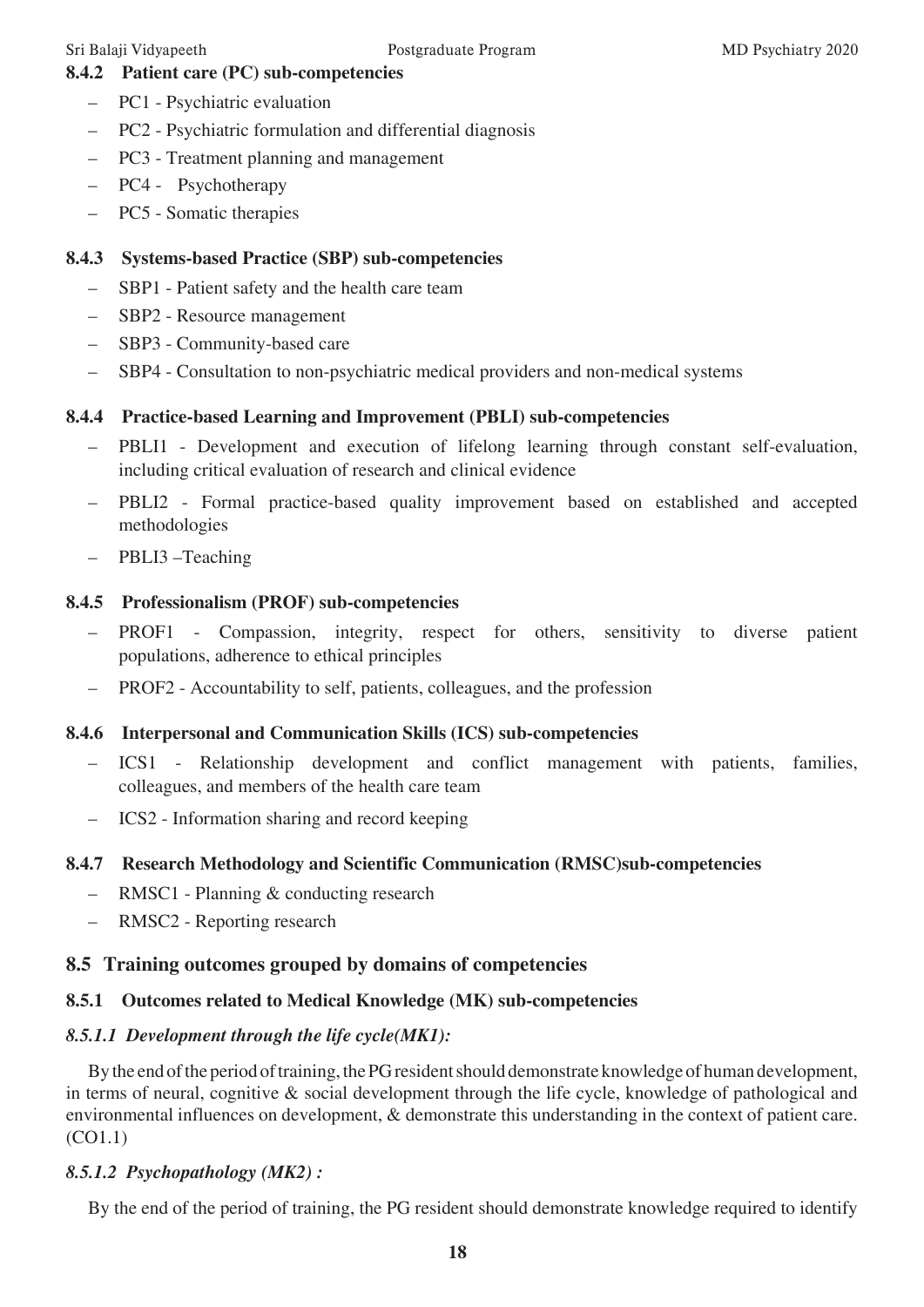#### MD Psychiatry 2020 Postgraduate Program Sri Balaji Vidyapeeth

and treat mental disorders across all age groups (symptoms & signs, diagnostic criteria, epidemiology, pathophysiology, course of illness, comorbidities), knowledge to assess risk and determine level of care, & knowledge at the interface of psychiatry and the rest of medicine. Knowledge about risk assessment should include an in-depth understanding of the methods of evaluation of risk of violence / aggression, & the risk of suicide. (CO 1.2)

#### *8.5.1.3 Clinical neuroscience(MK3) :*

By the end of the period of training, the PG resident should demonstrate knowledge pertaining to clinical neuroscience, which includes knowledge about neurobiology & neurogenetics with reference to mental disorders, knowledge about neuroimaging, neurophysiological and neuropsychological testing, & knowledge about neuropsychiatry. (CO 1.3)

#### *8.5.1.4 Psychotherapy(MK4):*

By the end of the period of training, the PG resident should demonstrate knowledge regarding: (a) individual psychotherapies, including psychodynamic, cognitive-behavioral, and supportive therapies; (b) couples, family, and group therapies; and, (c) integrating psychotherapy and psychopharmacology. (CO2.6)

#### *8.5.1.5 Somatic therapies(MK5):*

By the end of the period of training, the PG resident should demonstrate knowledge of somatic therapies, including psychopharmacology, electroconvulsive therapy (ECT), and other brain stimulation methods. (CO 2.7)

#### *8.5.1.6 Practice of Psychiatry(MK6):*

By the end of the period of training, the PG resident should demonstrate knowledge about ethics in psychiatric practice, knowledge about regulatory compliance & legal aspects of psychiatric practice, & knowledge about professional standards & development. (CO 2.8)

#### **8.5.2 Outcomes related to Patient Care (PC)sub-competencies**

#### *8.5.2.1 Psychiatric evaluation(PC1):*

By the end of the period of training, the PG resident should demonstrate the ability to perform an adequate psychiatric evaluation, across all age groups, across diverse practice settings, including outpatient, inpatient & emergency settings, by employing appropriate interview skills, collateral information gathering, & including safety / risk assessment. (CO 2.1)

#### *8.5.2.2 Psychiatric formulation and differential diagnosis(PC2):*

By the end of the period of training, the PG resident should demonstrate the ability to summarize clinical data yielded by psychiatric evaluation, generate differential diagnosis, & create a case formulation. (CO 2.2)

#### *8.5.2.3 Treatment planning and management(PC3):*

By the end of the period of training, the PG resident should demonstrate the ability to identify suitable treatment options for patients with mental disorders across all age groups, set treatment goals, create an appropriate treatment plan that incorporates practice guidelines / treatment algorithms & a consideration of physical comorbidities, monitor progress & ADR, & revise treatment when indicated. This sub-competency should be demonstrated across diverse practice settings, including outpatient, inpatient & emergency settings. (CO 2.3)

#### *8.5.2.4 Psychotherapy(PC4):*

By the end of the period of training, the PG resident should demonstrate the ability to plan & deliver cognitive behavioral therapy & supportive psychotherapy. (CO 2.4)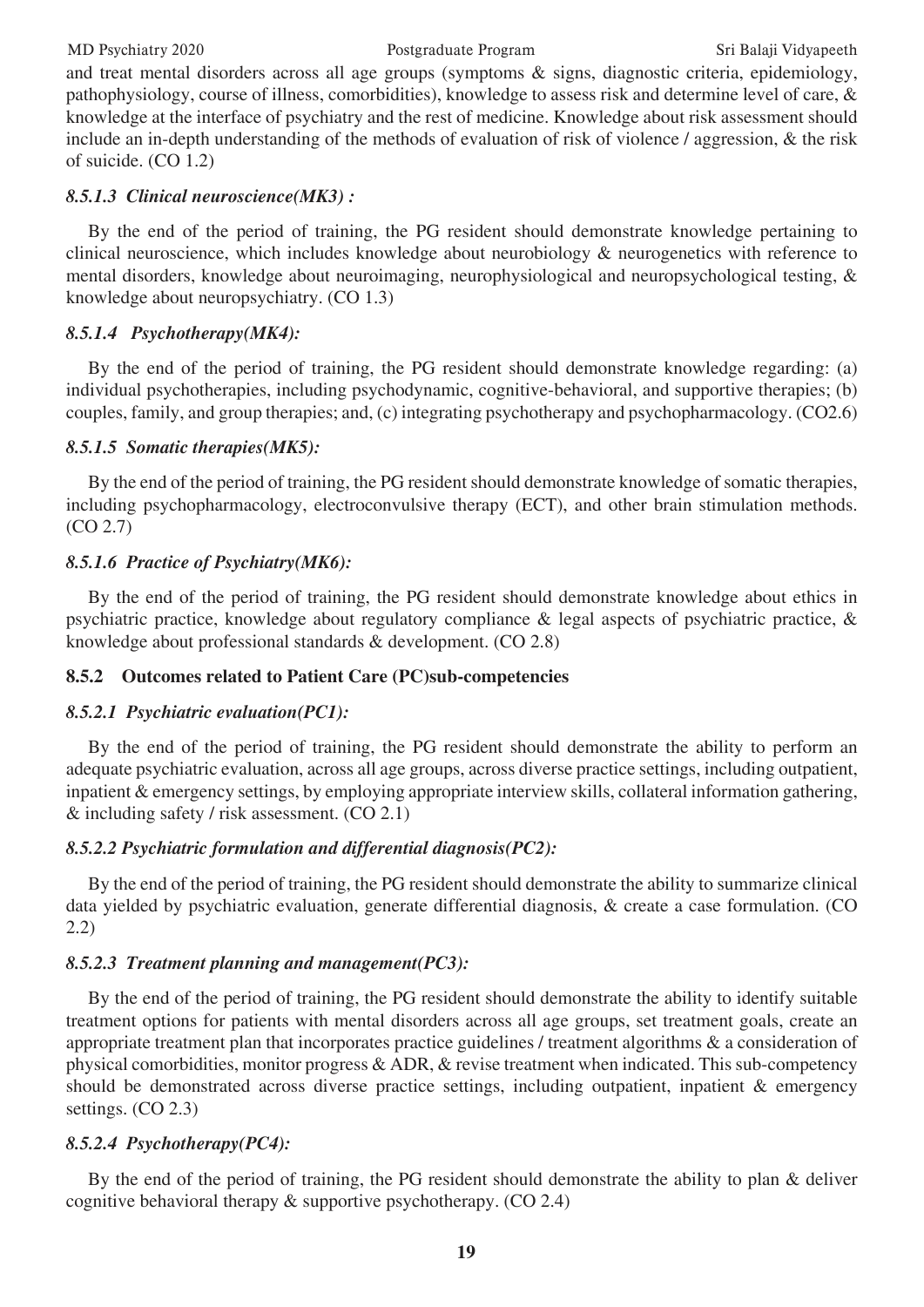#### Sri Balaji Vidyapeeth Postgraduate Program MD Psychiatry 2020 *8.5.2.5 Somatic therapies(PC5):*

By the end of the period of training, the PG resident should demonstrate the ability to prescribe psychopharmacologic agents & employ electroconvulsive therapy in accordance with standard prescribing guidelines & the concept of evidence-based medicine, educate patient & key caregivers about the treatment, monitor patient response and adjust the regimen accordingly. (CO 2.5)

#### **8.5.3 Outcomes related to Systems-Based Practice (SBP) sub-competencies**

### *8.5.3.1 Patient safety and the health care team (SBP1):*

By the end of the period of training, the PG resident should demonstrate (a) knowledge, skills & attitudes required for prevention, early detection & analysis of medical errors, & promotion of patient safety; (b) an understanding of the role of communication & teamwork in the prevention of medical errors & promotion of patient safety, & the ability to apply this understanding in psychiatric practice; (c) the ability to employ a systems-based approach in the context of medical errors & patient safety. (CO 4.2)

#### *8.5.3.2 Resource management (SBP2):*

By the end of the period of training, the PG resident should demonstrate an understanding of costs of care and resource management, with regard to diagnostics, medications, level of care, other treatment providers, & access to community-based care, & apply this understanding in psychiatric practice. (CO3.1)

#### *8.5.3.3 Community-based care (SBP3):*

By the end of the period of training, the PG resident should demonstrate knowledge about community mental health care, national & district mental health programs, role of self-help groups & social networks in mental health care, preventive psychiatry & mental health promotion, psychiatric rehabilitation, & should demonstrate the ability to appropriately apply this knowledge in routine psychiatric practice. (CO3.2)

#### *8.5.3.4 Consultation to non-psychiatric medical providers and non-medical systems (SBP4):*

By the end of the period of training, the PG resident should demonstrate knowledge about consultationliaison psychiatry, knowledge about providing consultation to non-medical systems, & should demonstrate the ability to apply this knowledge in various practice settings. (CO 4.1)

# **8.5.4 Outcomes related to Practice-based Learning and Improvement (PBLI) sub-competencies**

#### *8.5.4.1 Development and execution of lifelong learning through constant self-evaluation, including critical evaluation of research and clinical evidence (PBLI1):*

By the end of the period of training, the PG resident should demonstrate the ability to perform selfevaluation and self-improvement, receive  $\&$  act upon feedback. And, by the end of the period of training, the PG resident should demonstrate the ability to perform critical evaluation of research and clinical evidence & apply this information to improve clinical care. (CO4.3)

#### *8.5.4.2 Formal practice-based quality improvement based on established and accepted methodologies (PBLI2) :*

By the end of the period of training, the PG resident should demonstrate knowledge & skills pertaining to planning, implementation & evaluation of a quality improvement project related to clinical care. (CO 4.4)

# *8.5.4.3 Teaching (PBLI3):*

By the end of the period of training, the PG resident should demonstrate observable teaching & presentation skills in various settings (classroom, CMEs / conferences, community etc.). (CO 4.5)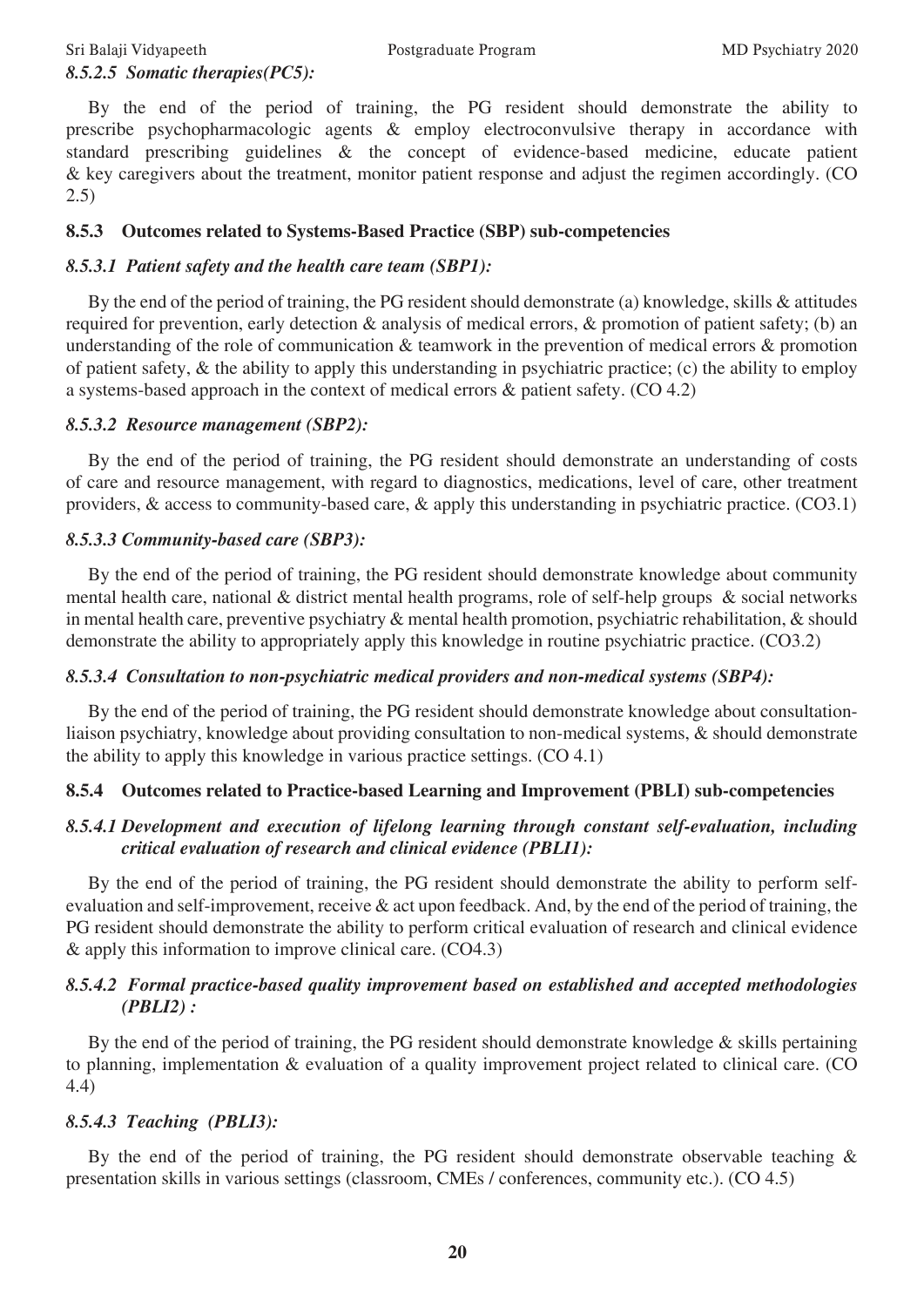#### **8.5.5 Outcomes related to Professionalism (PROF)sub-competencies**

#### *8.5.5.1 Compassion, integrity, respect for others, sensitivity to diverse patient populations, adherence to ethical principles(PROF1):*

By the end of the period of training, the PG resident should demonstrate compassion, integrity, respect for others, sensitivity to diverse patient populations, & adherence to ethical principles. (CO 1.4)

#### *8.5.5.2 Accountability to self, patients, colleagues, and the profession(PROF2):*

By the end of the period of training, the PG resident should demonstrate (a) the ability to manage fatigue, preserve personal health & well-being; (b) the ability to maintain an optimal work-life balance; (c) professional behaviour and participation in the professional community; and (d) ownership of patient care, & responsibility towards ensuring that patients receive the best possible care. (CO 1.5)

#### **8.5.6 Outcomes related to Interpersonal and Communication Skills (ICS)sub-competencies**

#### *8.5.6.1 Relationship development and conflict management with patients, families, colleagues, and members of the health care team(ICS1):*

By the end of the period of training, the PG resident should demonstrate (a) an ability to develop  $\&$ maintain optimal relationships with patients, families, colleagues, and all members of the health care team; and (b) an ability to appropriately manage conflict that may arise in the context of patient care & while functioning as part of a healthcare team. (CO2.9)

#### *8.5.6.2 Information sharing and record keeping(ICS2):*

By the end of the period of training, the PG resident should demonstrate (a) Accurate and effective communication with all members of the health care team, in various clinical settings & through all appropriate channels - oral, written & electronic; (b) Effective communication with patients & their relatives; (c) an ability to maintain professional boundaries in communication; and (d) knowledge of factors which compromise communication. (CO 2.10)

#### **8.5.7 Outcomes related to Research Methodology and Scientific Communication (RMSC) sub-competencies**

#### *8.5.7.1 Planning & conducting research(RMSC1):*

By the end of the period of training, the PG resident should demonstrate the ability to perform the following research-related activities: Develop a research idea, conduct a literature search, manage references using electronic reference management software, write a literature review, design a study, develop a research protocol, manage ethical issues in research, collect data, analyse data using statistical tests, interpret & discuss the results. (CO1.6)

#### *8.5.7.2 Reporting research (RMSC2):*

By the end of the period of training, the PG resident should demonstrate the ability to perform the following research-related activities: Disseminate / report original research findings through standard channels such as journals, oral presentations & poster presentations. (CO1.7)

### **8.6 Mapping of course outcomes & sub-competencies with MCI-stipulated learning objectives & competencies (listed in AnnexureB)**

| Sub-<br>competencies | <b>Course</b><br>outcomes | <b>Learning objectives</b><br>as per MCI | <b>Competencies as per MCI</b> |
|----------------------|---------------------------|------------------------------------------|--------------------------------|
| MK1                  | CO 1.1                    | 3, 4                                     | CD7                            |
| MK <sub>2</sub>      | CO 1.2                    |                                          | CD2, CD10, PD1, PD2, PD4       |
| MK3                  | CO 1.3                    |                                          | CD2, CD3, CD14                 |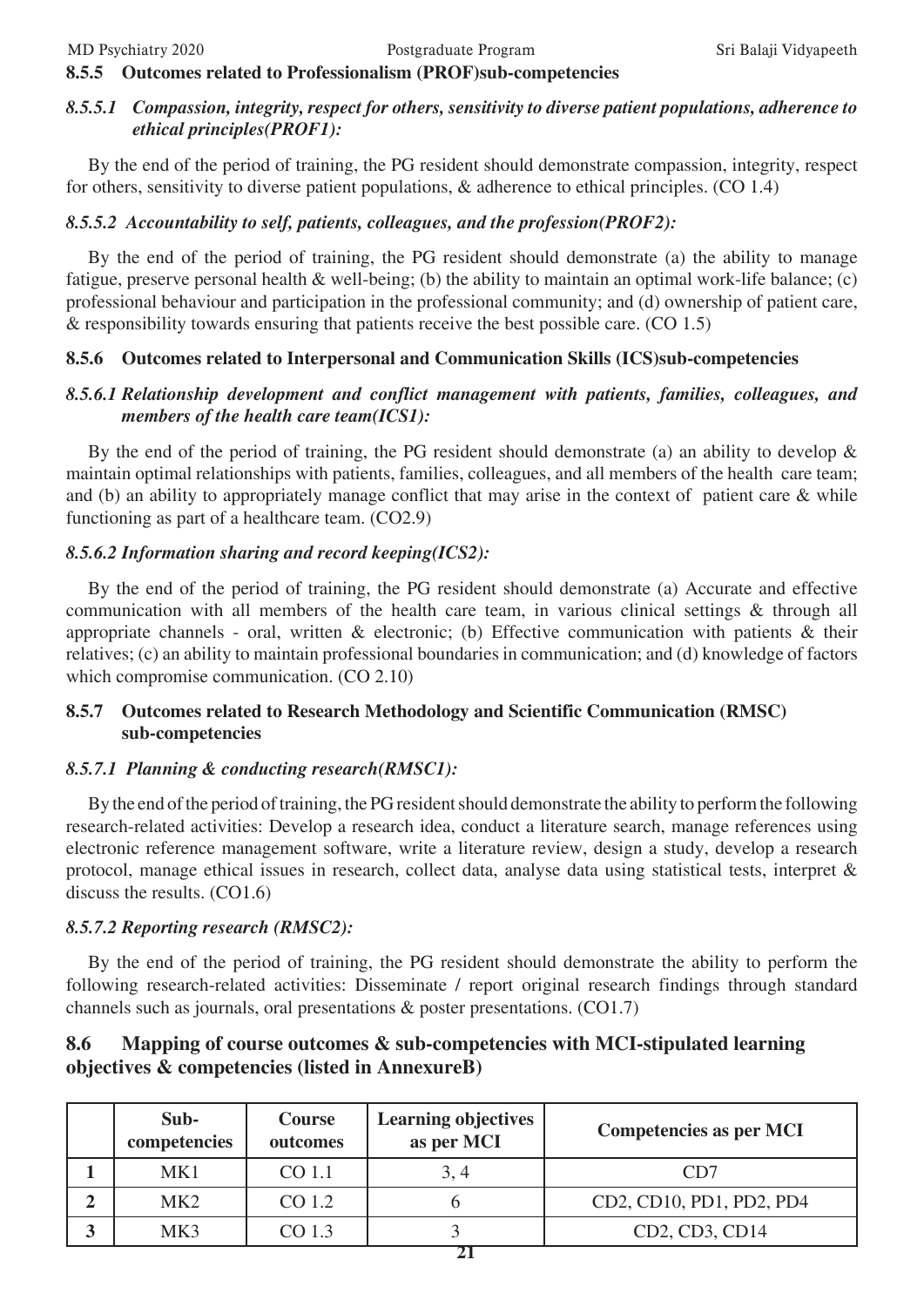| $\overline{\mathbf{4}}$ | MK4               | $CO$ 2.6          |                          | PD10, OD2, OD3, OD21, OD24, OD25 |
|-------------------------|-------------------|-------------------|--------------------------|----------------------------------|
| 5                       | MK5               | CO 2.7            | 7, 8                     | CD6, CD14, PD9, OD4              |
| 6                       | MK <sub>6</sub>   | CO 2.8            | 2, 18                    | AD2, AD3                         |
| $\overline{7}$          | PC1               | CO 2.1            | 6                        | PD1                              |
| 8                       | PC2               | CO 2.2            | 5                        | PD <sub>2</sub>                  |
| $\boldsymbol{9}$        | PC <sub>3</sub>   | CO 2.3            | 5, 7, 8, 9, 11           | PD3, PD4                         |
| 10                      | PC4               | CO 2.4            |                          | PD10, OD2, OD3, OD21, OD24, OD25 |
| 11                      | PC <sub>5</sub>   | CO 2.5            | 5, 9, 14, 17             | PD <sub>9</sub>                  |
| 12                      | SBP1              | CO 4.2            | 13                       | AD4                              |
| 13                      | SBP <sub>2</sub>  | CO 3.1            |                          |                                  |
| 14                      | SBP3              | CO 3.2            | 1, 5, 10, 16             | CD <sub>8</sub>                  |
| 15                      | SBP4              | CO 4.1            |                          |                                  |
| 16                      | PBLI1             | CO <sub>4.3</sub> | 15, 20                   | CD16                             |
| 17                      | PBLI2             | CO 4.4            |                          |                                  |
| 18                      | PBLI3             | CO 4.5            | 21                       | AD4                              |
| 19                      | PROF1             | CO 1.4            | 2, 12                    | AD2                              |
| 20                      | PROF2             | CO 1.5            | $\overline{\phantom{a}}$ |                                  |
| 21                      | ICS1              | CO 2.9            | 12, 13                   | AD4                              |
| 22                      | ICS <sub>2</sub>  | CO 2.10           | 13                       | AD1, AD2, AD4                    |
| 23                      | RMSC1             | CO 1.6            | 15, 20                   | CD16                             |
| 24                      | RMSC <sub>2</sub> | CO 1.7            |                          |                                  |

CD = Cognitive domain

AD = Affective domain

PD = Psychomotor domain

OD = Other domain (other competencies)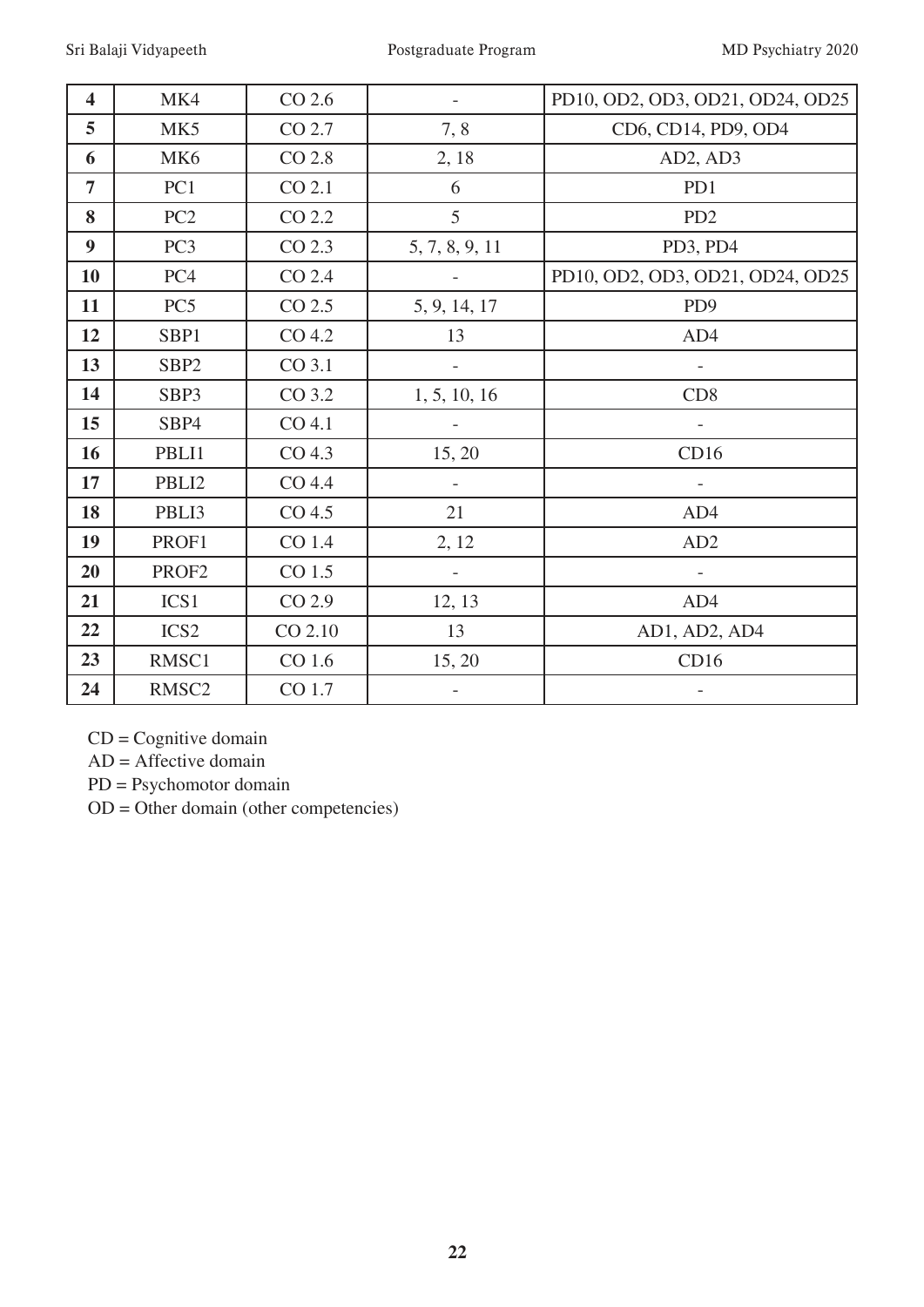# **8.7 Milestones levels for sub-competencies (related to patient care, health promotion & teaching)**

*Milestones are "competency-based developmental outcomes" (e.g., knowledge, skills, attitudes, and performance) that can be demonstrated progressively by residents from the beginning of their education through graduation to the unsupervised practice of their specialties. Milestones are knowledge, skills, attitudes, and other attributes for each of the core competencies organized in a developmental framework from less to more advanced. (ACGME)*

# **8.7.1 Sub-competency MK1 - Development through the lifecycle**

[including the impact of psychopathology on the trajectory of development and development on the expression of psychopathology]

- A: Knowledge of human development
- B: Knowledge of pathological and environmental influences on development
- C: Incorporation of developmental concepts in understanding

| <b>Level</b>            | <b>Description of milestones</b>                                                                                                                                                                                                                                                                                                                                                                                                  |
|-------------------------|-----------------------------------------------------------------------------------------------------------------------------------------------------------------------------------------------------------------------------------------------------------------------------------------------------------------------------------------------------------------------------------------------------------------------------------|
| $\mathbf{1}$            | 1.1/A Describes the basic stages of normal physical, social, and cognitive development<br>through the life cycle                                                                                                                                                                                                                                                                                                                  |
| $\overline{2}$          | 2.1/A Describes neural development across the life cycle<br>2.2/A Recognizes deviation from normal development, including arrests and regressions<br>at a basic level<br>2.3/B Describes the effects of emotional and sexual abuse on the development of personality<br>and psychiatric disorders in infancy, childhood, adolescence, and adulthood at a basic level<br>2.4/C Utilizes developmental concepts in case formulation |
| $\overline{\mathbf{3}}$ | 3.1/A Explains developmental tasks and transitions throughout the life cycle, utilizing<br>multiple conceptual models<br>3.2/B Describes the influence of psychosocial factors (gender, ethnic, cultural, economic),<br>general medical, and neurological illness on personality development<br>3.3/C Utilizes appropriate conceptual models of development in case formulation                                                   |
| $\overline{\mathbf{4}}$ | 4.1/B Describes the influence of acquisition and loss of specific capacities in the expression<br>of psychopathology across the life cycle<br>4.2/B Gives examples of gene-environment interaction influences on development and<br>psychopathology                                                                                                                                                                               |
| 5                       | 5.1/A Incorporates new neuroscientific knowledge into his or her understanding of<br>development                                                                                                                                                                                                                                                                                                                                  |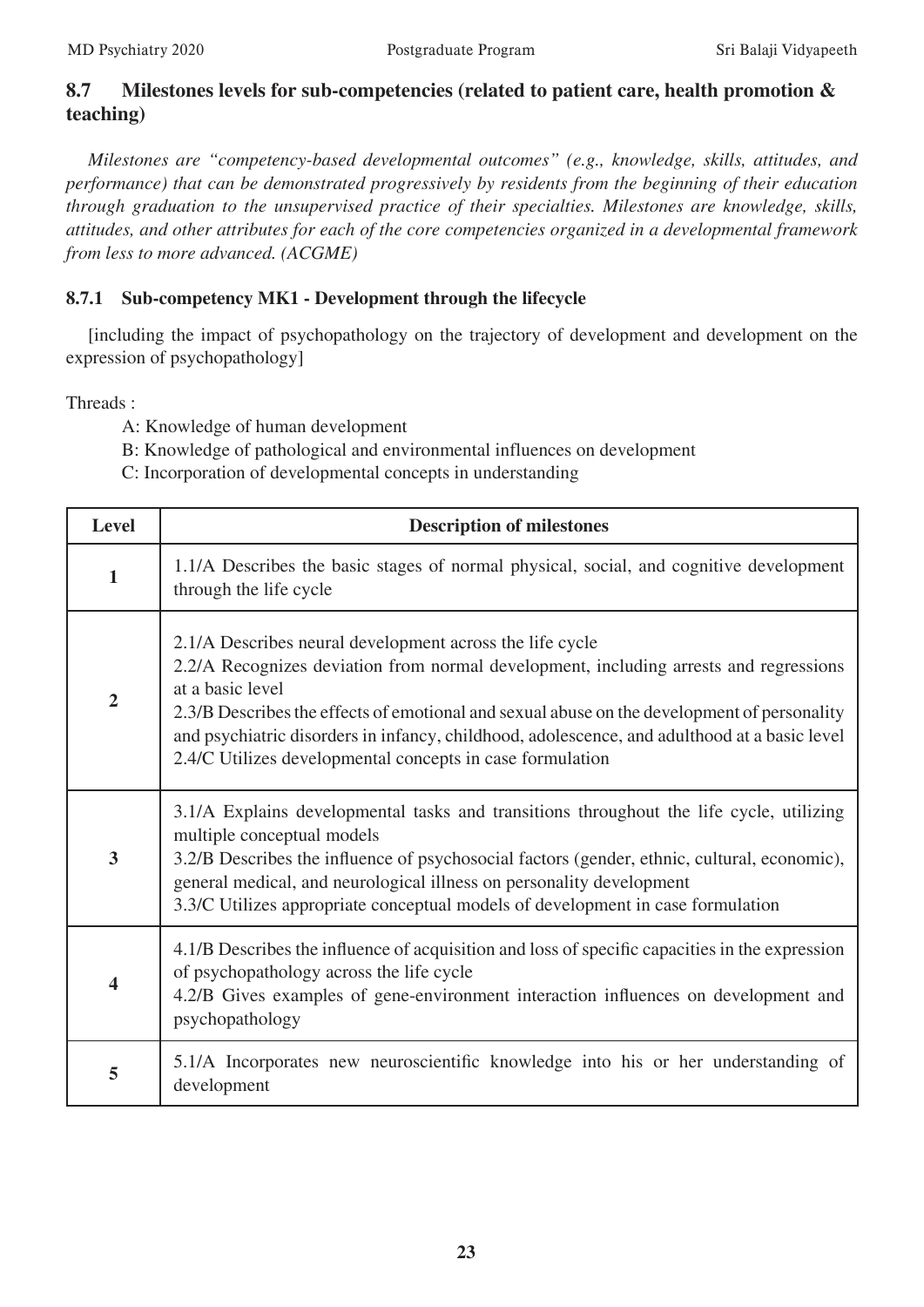# **8.7.2 Sub-competency MK2 - Psychopathology**

[Includes knowledge of diagnostic criteria, epidemiology, pathophysiology, course of illness, comorbidities, and differential diagnosis of psychiatric disorders, including substance use disorders and presentation of psychiatric disorders across the life cycle and in diverse patient populations (e.g., different cultures, families, genders, sexual orientation, ethnicity, etc.]

- A: Knowledge to identify and treat psychiatric conditions
- B: Knowledge to assess risk and determine level of care
- C: Knowledge at the interface of psychiatry and the rest of medicine

| Level                   | <b>Description of milestones</b>                                                                                                                                                                                                                                                                                                                                                                                                                                                                                                                                                                                                                                                                                                                                                                                                                                                  |
|-------------------------|-----------------------------------------------------------------------------------------------------------------------------------------------------------------------------------------------------------------------------------------------------------------------------------------------------------------------------------------------------------------------------------------------------------------------------------------------------------------------------------------------------------------------------------------------------------------------------------------------------------------------------------------------------------------------------------------------------------------------------------------------------------------------------------------------------------------------------------------------------------------------------------|
| $\mathbf{1}$            | 1.1/A Identifies the major psychiatric diagnostic systems<br>1.2/B Lists major risk and protective factors for danger to self and others<br>1.3/C Gives examples of interactions between medical and psychiatric symptoms and disorders                                                                                                                                                                                                                                                                                                                                                                                                                                                                                                                                                                                                                                           |
| $\overline{2}$          | 2.1/A Demonstrates sufficient knowledge to identify and treat common psychiatric conditions in<br>adults in inpatient and emergency settings (e.g., depression, mania, psychosis)<br>2.2/B Demonstrates knowledge of, and ability to weigh risks and protective factors for, danger to<br>self and/or others in emergency and inpatient settings<br>2.3/C Shows sufficient knowledge to perform an initial medical and neurological evaluation in<br>psychiatric inpatients<br>2.4/C Demonstrates sufficient knowledge to identify common medical conditions (e.g.,<br>hypothyroidism, hyperlipidemia, diabetes) in psychiatric patients                                                                                                                                                                                                                                          |
| $\mathbf{3}$            | 3.1/A Demonstrates sufficient knowledge to identify and treat most psychiatric conditions<br>throughout the life cycle and in a variety of settings<br>3.2/B Displays knowledge of, and the ability to weigh, risk and protective factors for, danger<br>to self and/or others across the life cycle, as well as the ability to determine the need for acute<br>psychiatric hospitalization<br>3.3/C Shows sufficient knowledge to identify and treat common psychiatric manifestations of<br>medical illness (e.g., delirium, depression, steroid- induced syndromes)<br>3.4/C Demonstrates sufficient knowledge to include relevant medical and neurological conditions<br>in the differential diagnoses of psychiatric patients                                                                                                                                                |
| $\overline{\mathbf{4}}$ | 4.1/A Demonstrates sufficient knowledge to identify and treat atypical and complex psychiatric<br>conditions throughout the life cycle and in a range of settings (inpatient, outpatient, emergency,<br>consultation liaison)<br>4.2/B Displays knowledge sufficient to determine the appropriate level of care for patients<br>expressing, or who may represent, danger to self and/or others, across the life cycle and in a full<br>range of treatment settings<br>4.3/C Shows knowledge sufficient to identify and treat a wide range of psychiatric conditions in<br>patients with medical disorders<br>4.4/C Demonstrates sufficient knowledge to systematically screen for, evaluate, and diagnose<br>common medical conditions in psychiatric patients, and to ensure appropriate further management<br>of these conditions in collaboration with other medical providers |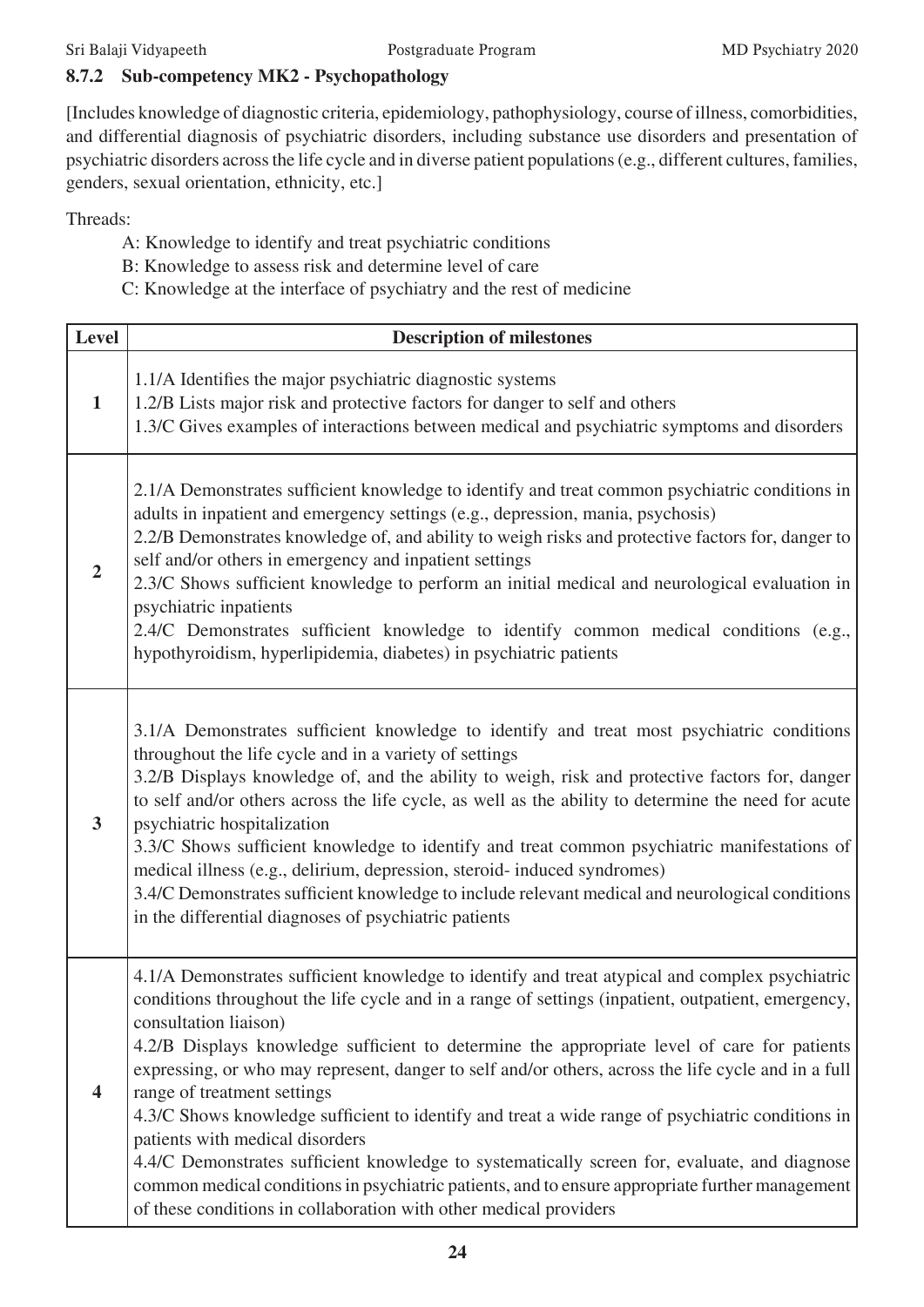|  | 5.1/B Displays knowledge sufficient to teach assessment of risks and the appropriate level of care<br>for patients who may represent a danger to self and/or others<br>5.2/C Shows sufficient knowledge to identify and treat uncommon psychiatric conditions in<br>patients with medical disorders<br>5.3/C Demonstrates sufficient knowledge to detect and ensure appropriate treatment of uncommon<br>medical conditions in patients with psychiatric disorders |
|--|--------------------------------------------------------------------------------------------------------------------------------------------------------------------------------------------------------------------------------------------------------------------------------------------------------------------------------------------------------------------------------------------------------------------------------------------------------------------|
|--|--------------------------------------------------------------------------------------------------------------------------------------------------------------------------------------------------------------------------------------------------------------------------------------------------------------------------------------------------------------------------------------------------------------------------------------------------------------------|

#### **8.7.3 Sub-competency MK3 - Clinical Neuroscience**

[Includes knowledge of neurology, neuropsychiatry, neurodiagnostic testing, and relevant neuroscience and their application in clinical settings]

- A: Neurodiagnostic testing
- B: Neuropsychological testing
- C: Neuropsychiatric co-morbidity
- D: Neurobiology
- E: Applied neuroscience

| <b>Level</b>            | <b>Description of milestones</b>                                                                                                                                                                                                                                                                                                                                                                                                                                                                                                                                                                                                                             |
|-------------------------|--------------------------------------------------------------------------------------------------------------------------------------------------------------------------------------------------------------------------------------------------------------------------------------------------------------------------------------------------------------------------------------------------------------------------------------------------------------------------------------------------------------------------------------------------------------------------------------------------------------------------------------------------------------|
| $\mathbf{1}$            | 1.1/A Knows commonly available neuroimaging and neurophysiologic diagnostic modalities and<br>how to order them<br>1.2/B Knows how to order neuropsychological testing                                                                                                                                                                                                                                                                                                                                                                                                                                                                                       |
| $\overline{2}$          | 2.1/A Knows indications for structural neuroimaging (cranial computed tomography [CT] and<br>magnetic resonance imaging [MRI]) and neurophysiological testing (electroencephalography<br>[EEG], evoked potentials, sleep studies)<br>2.2/B Describes common neuropsychological tests and their indications<br>2.3/C Describes psychiatric disorders comorbid with common neurologic disorders and<br>neurological disorders frequently seen in psychiatric patients<br>2.4/E Identifies the brain areas thought to be important in social and emotional behaviour                                                                                            |
| 3                       | 3.1/A Recognizes the significance of abnormal findings in routine neurodiagnostic test reports in<br>psychiatric patients<br>3.2/B Knows indications for specific neuropsychological tests and understands meaning of<br>common abnormal findings<br>3.3/D Describes neurobiological and genetic hypotheses of common psychiatric disorders and<br>their limitations                                                                                                                                                                                                                                                                                         |
| $\overline{\mathbf{4}}$ | the significance of routine neuroimaging, neurophysiological,<br>4.1/A Explains<br>and<br>neuropsychological testing abnormalities to patients<br>4.2/A Knows clinical indications and limitations of functional neuroimaging<br>4.3/C Describes psychiatric co-morbidities of less common neurologic disorders and less common<br>neurological co-morbidities of psychiatric disorders<br>4.4/D Explains neurobiological hypotheses and genetic risks of common psychiatric disorders to<br>patients<br>4.5/E Demonstrates sufficient knowledge to incorporate leading neuroscientific hypotheses of<br>emotions and social behaviors into case formulation |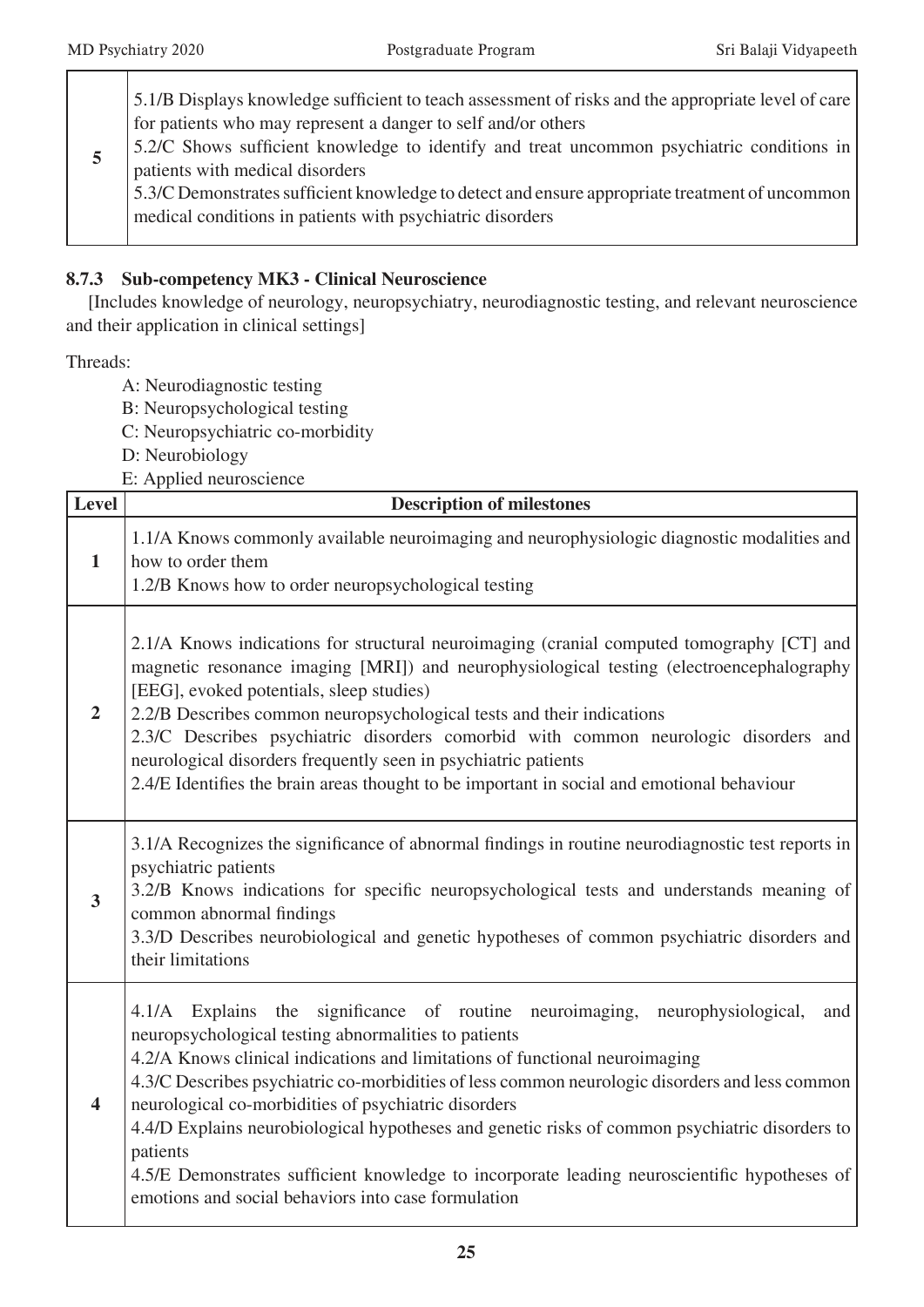**5** 5.1/A Integrates recent neurodiagnostic research into understanding of psycho pathology 5.2/B Flexibly applies knowledge of neuropsychological findings to the differential diagnoses of complex patients 5.3/D Explains neurobiological hypotheses and genetic risks of less common psychiatric disorders to patients 5.4/D Integrates knowledge of neurobiology into advocacy for psychiatric patient care and stigma reduction

### **8.7.4 Sub-competency MK4 - Psychotherapy**

[Refers to knowledge regarding: 1) individual psychotherapies, including but not limited to psychodynamic, cognitive- behavioral, and supportive therapies; 2) couples, family, and group therapies; and, 3) integrating psychotherapy and psychopharmacology]

- A: Knowledge of psychotherapy: Theories
- B: Knowledge of psychotherapy: Practice
- C: Knowledge of psychotherapy: Evidence base

| Level          | <b>Description of milestones</b>                                                                                                                                                                                                                                                                                                                                                                                                                                              |
|----------------|-------------------------------------------------------------------------------------------------------------------------------------------------------------------------------------------------------------------------------------------------------------------------------------------------------------------------------------------------------------------------------------------------------------------------------------------------------------------------------|
| $\mathbf{1}$   | 1.1/A Identifies psycho-dynamic, cognitive-behavioral, and supportive therapies as major<br>psychotherapeutic modalities                                                                                                                                                                                                                                                                                                                                                      |
| $\overline{2}$ | 2.1/A Discusses common factors across psychotherapies<br>2.2/A Describes the historical and conceptual development of psychotherapeutic paradigms                                                                                                                                                                                                                                                                                                                             |
| 3              | 3.1/A Describes differences among the three core individual therapies<br>3.2/A Describes the basic principles of each of the three core individual psychotherapy<br>modalities<br>3.3/B Lists the basic indications, contraindications, benefits, and risks of supportive,<br>psychodynamic, and cognitive behavioral psychotherapies<br>3.4/B Describes the basic principles, indications, contraindications, benefits, and risks of<br>couples, group, and family therapies |
| 4              | 4.1/B Describes the basic techniques of the three core individual therapies<br>4.2/C Summarizes the evidence base for each of the three core individual therapies                                                                                                                                                                                                                                                                                                             |
| 5              | 5.1/A Describes proposed mechanisms of therapeutic change<br>5.2/C Discusses the evidence base for combining different psychotherapies<br>and psychopharmacology                                                                                                                                                                                                                                                                                                              |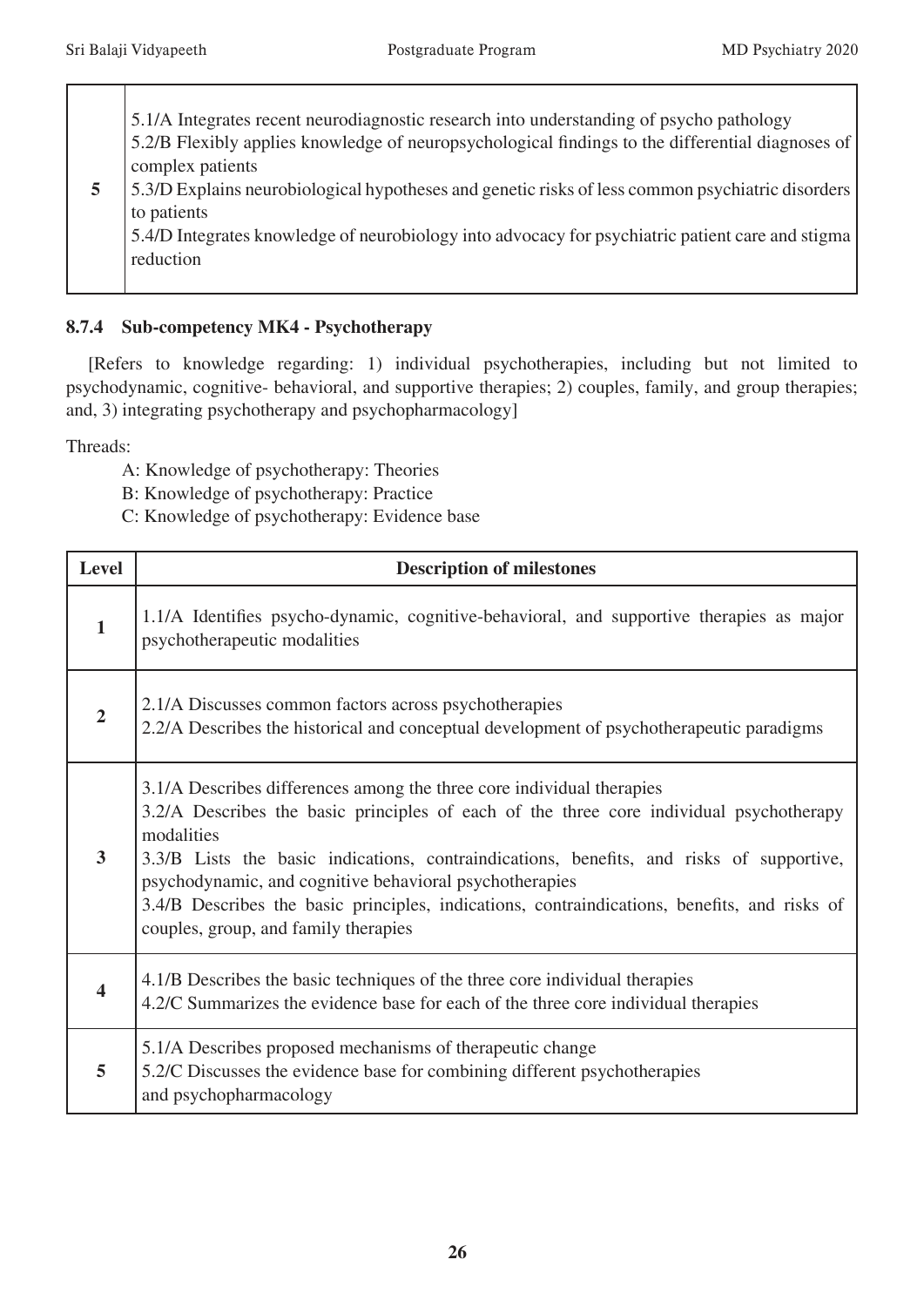#### **8.7.5 Sub-competency MK5 - Somatic Therapies**

[Medical Knowledge of somatic therapies, including psychopharmacology, ECT, and emerging somatic therapies, such as transcranial magnetic stimulation (TMS) and vagus nerve stimulation (VNS)]

Threads:

A: Knowledge of indications, metabolism, and mechanism of action for medications

B: Knowledge of ECT and other emerging somatic treatments

C: Knowledge of lab studies and measures in monitoring treatment

| <b>Level</b>   | <b>Description of milestones</b>                                                                                                                                                                                                                                                                                                                                                                                                                                                                                                                                                                                                                                                                   |
|----------------|----------------------------------------------------------------------------------------------------------------------------------------------------------------------------------------------------------------------------------------------------------------------------------------------------------------------------------------------------------------------------------------------------------------------------------------------------------------------------------------------------------------------------------------------------------------------------------------------------------------------------------------------------------------------------------------------------|
| $\mathbf{1}$   | 1.1/A Describes general indications and common side effects for commonly prescribed<br>psychopharmacologic agents<br>1.2/B Describes indications for ECT                                                                                                                                                                                                                                                                                                                                                                                                                                                                                                                                           |
| $\overline{2}$ | 2.1/A Describes hypothesized mechanisms of action and metabolism for commonly prescribed<br>psychopharmacologic agents<br>2.2/A Describes indications<br>for second-<br>and third-line<br>pharmacologic<br>agents<br>2.3/A Describes less frequent but potentially serious/dangerous adverse effects for commonly<br>prescribed psychopharmacological agents<br>2.4/A Describes expected time course of response for commonly prescribed classes of<br>psychotropic agents<br>2.5/B Describes length and frequency of ECT treatments, as well as relative contraindication<br>2.6/C Describes the physical and lab studies necessary to initiate treatment with commonly<br>prescribed medications |
| 3              | 3.1/A Demonstrates an understanding of pharmacokinetic and pharmacodynamic drug<br>interactions<br>3.2/A Demonstrates an understanding of psychotropic selection based on current<br>practice guidelines or treatment algorithms for common psychiatric disorders<br>3.3/B Describes specific techniques in ECT<br>3.4/B Lists emerging neuro-modulation therapies                                                                                                                                                                                                                                                                                                                                 |
| 4              | 4.1/A Describes the evidence supporting the use of multiple medications in certain treatment<br>situations (e.g., polypharmacy and augmentation)<br>4.2/C Integrates knowledge of the titration and side effect management of multiple medications,<br>monitoring the appropriate lab studies, and how emerging physical and laboratory findings<br>impact somatic treatments                                                                                                                                                                                                                                                                                                                      |
| 5              | 5.1/A Integrates emerging studies of somatic treatments into<br>knowledge<br>base<br>5.2/A Effectively teaches at a post-graduate level evidence-based or best somatic treatment<br>practices                                                                                                                                                                                                                                                                                                                                                                                                                                                                                                      |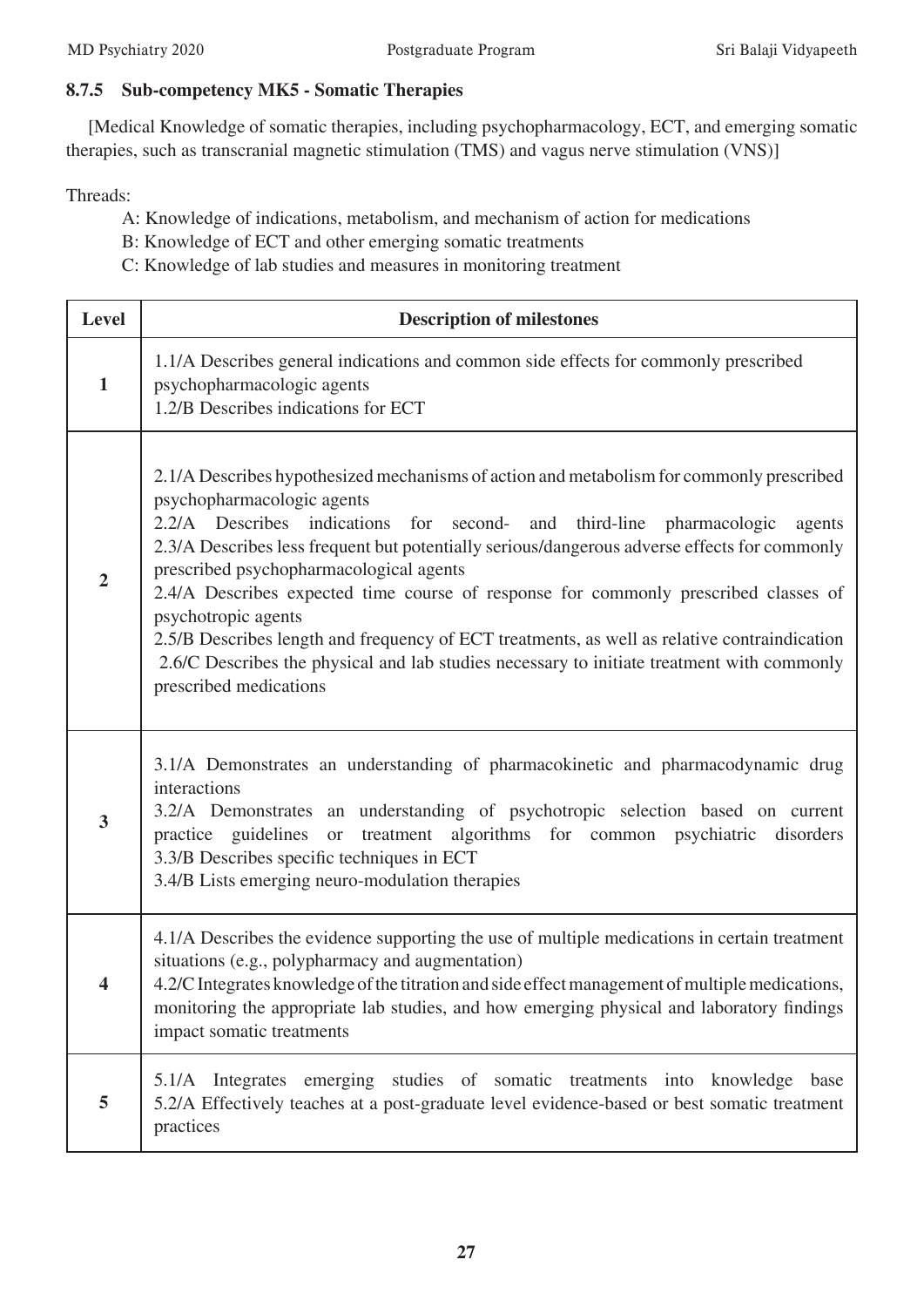# **8.7.6 Sub-competency MK6 - Practice of Psychiatry**

- A: Ethics
- B: Regulatory compliance
- C: Professional development and frameworks

| <b>Level</b>   | <b>Description of milestones</b>                                                                                                                                                                                                                                                                             |
|----------------|--------------------------------------------------------------------------------------------------------------------------------------------------------------------------------------------------------------------------------------------------------------------------------------------------------------|
| $\mathbf{1}$   | 1.1/A Lists common ethical issues in psychiatry<br>1.2/B Recognizes and describes institutional policies and procedures<br>1.3/C Lists the competencies to be acquired by the resident at the end of training program                                                                                        |
| $\overline{2}$ | 2.1/A Lists and discusses sources of professional standards of ethical practice<br>2.2/A Lists situations that mandate reporting or breach of confidentiality<br>2.3/C Describes how to keep current on regulatory and practice management issues                                                            |
| 3              | 3.1/A Discusses conflict of interest and management<br>3.2/B Describes applicable regulations for billing and reimbursement                                                                                                                                                                                  |
| 4              | 4.1/B Describes the existence of state and regional variations regarding practice, involuntary<br>treatment, health regulations, and psychiatric forensic evaluation<br>4.2/C Describes professional advocacy<br>4.3/C Describes how to seek out and integrate new information on the practice of psychiatry |
| 5              | 5.1/B Describes international variations regarding practice, involuntary treatment, and health<br>regulations<br>5.2/C Proposes advocacy activities, policy development, or scholarly contributions related to<br>professional standards                                                                     |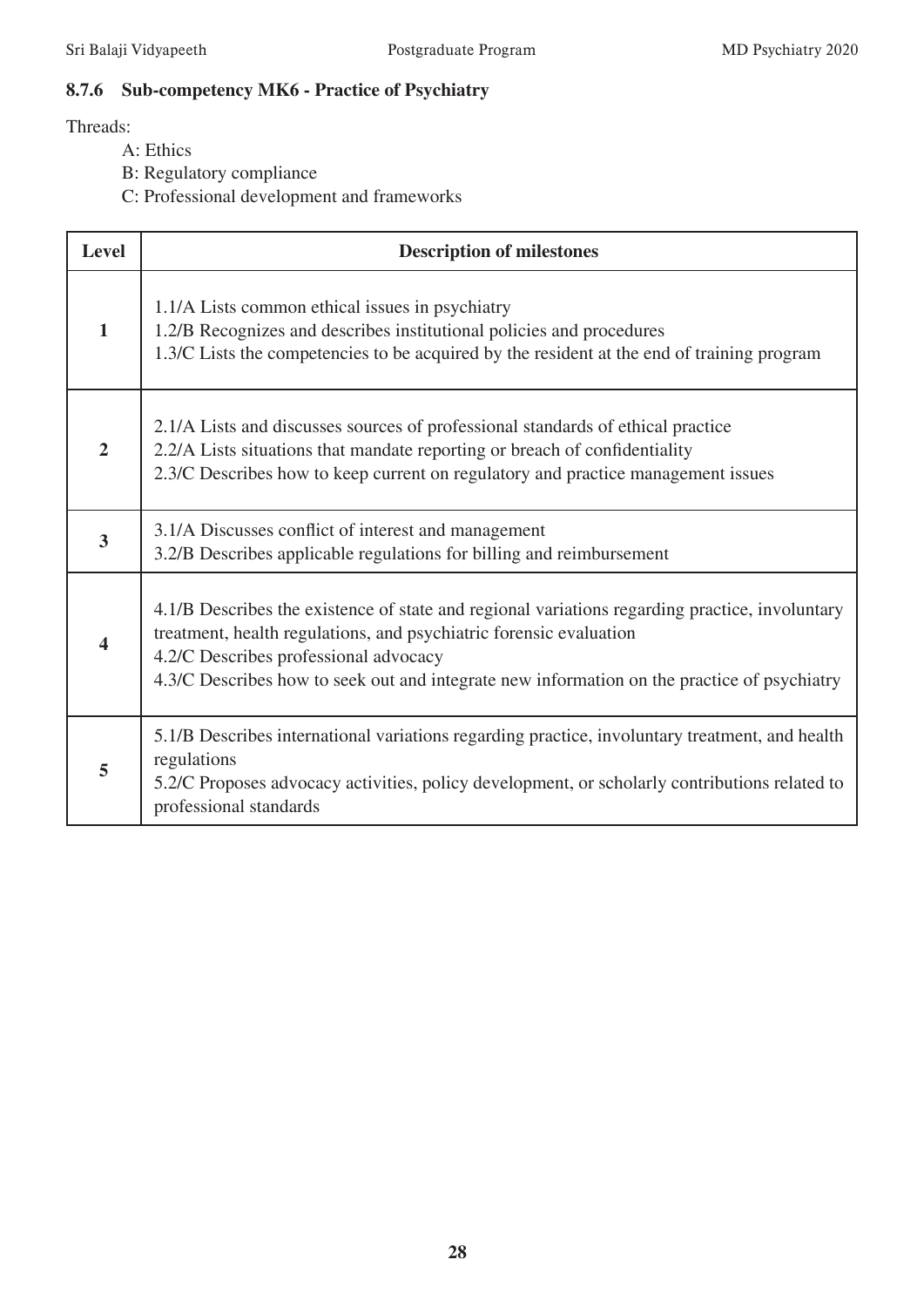# **8.7.7 Sub-competency PC1 - Psychiatric evaluation**

- A: General interview skills
- B: Collateral information gathering and use
- C: Safety assessment
- D: Use of clinician's emotional response

| Level                   | <b>Description of milestones</b>                                                                                                                                                                                                                                                                                                                                                                                                                                           |
|-------------------------|----------------------------------------------------------------------------------------------------------------------------------------------------------------------------------------------------------------------------------------------------------------------------------------------------------------------------------------------------------------------------------------------------------------------------------------------------------------------------|
| $\mathbf{1}$            | 1.1/A Obtains general medical and psychiatric history and completes a mental status<br>examination<br>1.2/B Obtains relevant collateral information from secondary sources<br>1.3/C Screens for patient safety, including suicidal and homicidal ideation                                                                                                                                                                                                                  |
| $\overline{2}$          | 2.1/A Acquires efficient, accurate, and relevant history customized to the patient's complaints<br>2.2/A Performs a targeted examination, including neurological examination, relevant to the<br>patient's complaints<br>2.3/B Obtains information that is sensitive and not readily offered by the patient<br>2.4/C Assesses patient safety, including suicidal and homicidal ideation<br>2.5/D Recognizes that the clinician's emotional responses have diagnostic value |
| 3                       | 3.1/A Consistently obtains complete, accurate, and relevant history<br>3.2/A Performs efficient interview and examination with flexibility appropriate to the clinical<br>setting and workload demands<br>3.3/B Selects laboratory and diagnostic tests appropriate to the clinical presentation<br>3.4/B Uses hypothesis-driven information gathering techniques                                                                                                          |
| $\overline{\mathbf{4}}$ | 4.1/A Routinely identifies subtle and unusual findings<br>4.2/B Follows clues to identify relevant historical findings in complex clinical situations and<br>unfamiliar circumstances<br>4.3/D Begins to use the clinician's emotional responses to the patient as a diagnostic tool                                                                                                                                                                                       |
| 5                       | 5.1/A Serves as a role model for gathering subtle and reliable information from the patient<br>5.2/A, B Teaches and supervises other learners in clinical evaluation                                                                                                                                                                                                                                                                                                       |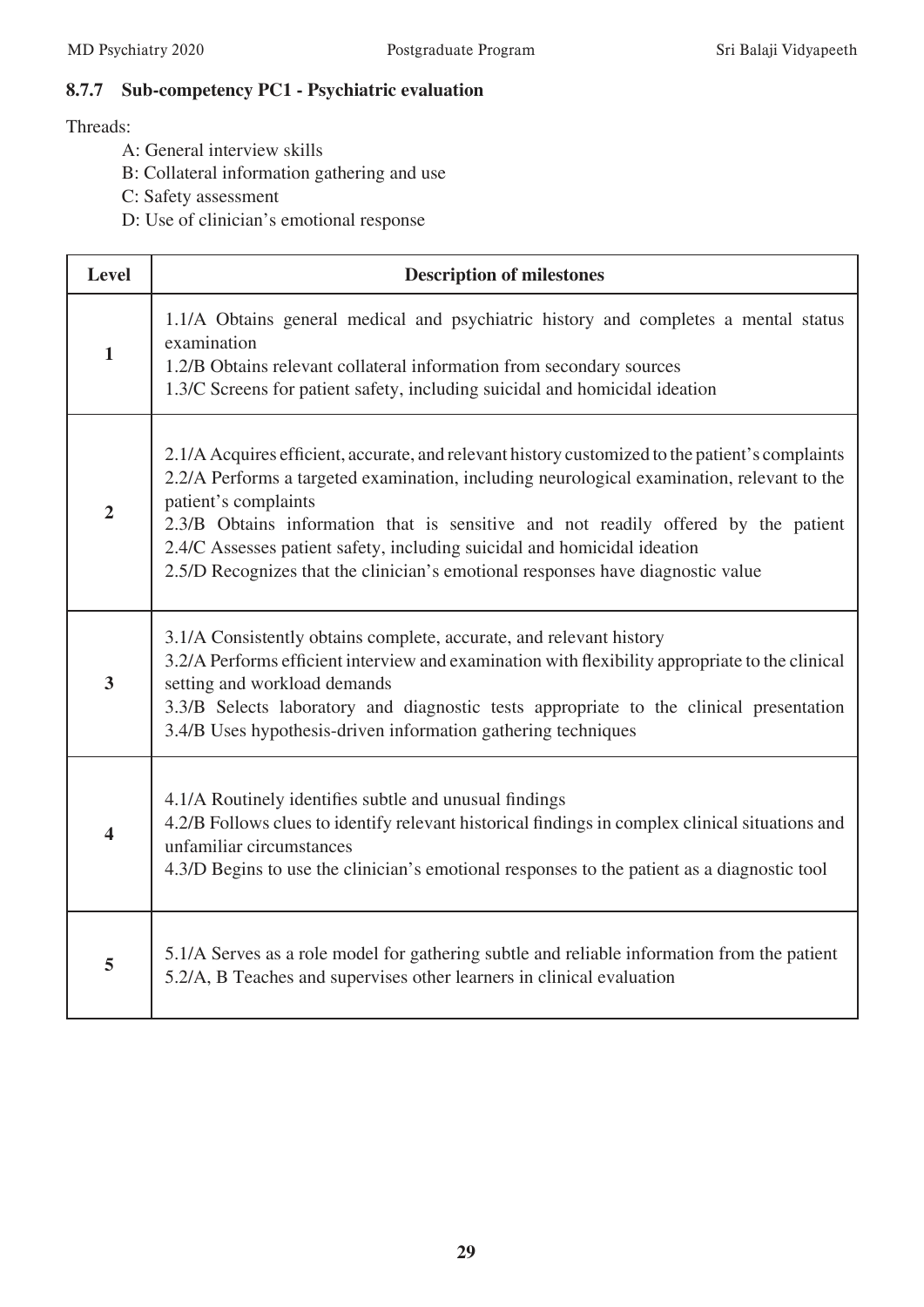# **8.7.8 Sub-competency PC2 - Psychiatric formulation and differential diagnosis**

- A: Organizes and summarizes findings and generates differential diagnosis
- B: Identifies contributing factors and contextual features and creates a formulation

| <b>Level</b>            | <b>Description of milestones</b>                                                                                                                                                                                                                                                                                                                                                                                        |
|-------------------------|-------------------------------------------------------------------------------------------------------------------------------------------------------------------------------------------------------------------------------------------------------------------------------------------------------------------------------------------------------------------------------------------------------------------------|
| 1                       | 1.1/A Organizes and accurately summarizes, reports, and presents to colleagues<br>information obtained from the patient evaluation<br>1.2/A Develops a working diagnosis based on the patient evaluation                                                                                                                                                                                                                |
| $\overline{2}$          | 2.1/A Identifies patterns and recognizes phenomenology from the patient's<br>presentation to generate a diagnostic hypothesis<br>2.2/A Develops a basic differential diagnosis for common syndromes and patient<br>presentations<br>2.3/B Describes patients' symptoms and problems, precipitating stressors or events,<br>predisposing life events or stressors, perpetuating and protective factors, and<br>prognosis |
| 3                       | 3.1/A Develops a full differential diagnosis while avoiding premature closure<br>3.2/B Organizes formulation around comprehensive models of phenomenology that<br>take etiology into account                                                                                                                                                                                                                            |
| $\overline{\mathbf{4}}$ | 4.1/A Incorporates subtle, unusual, or conflicting findings into hypotheses and<br>formulations<br>4.2/B Efficiently synthesizes all information into a concise but comprehensive<br>formulation                                                                                                                                                                                                                        |
| 5                       | 5.1/B Serves as a role model of efficient and accurate formulation<br>5.2/B Teaches formulation to advanced learners                                                                                                                                                                                                                                                                                                    |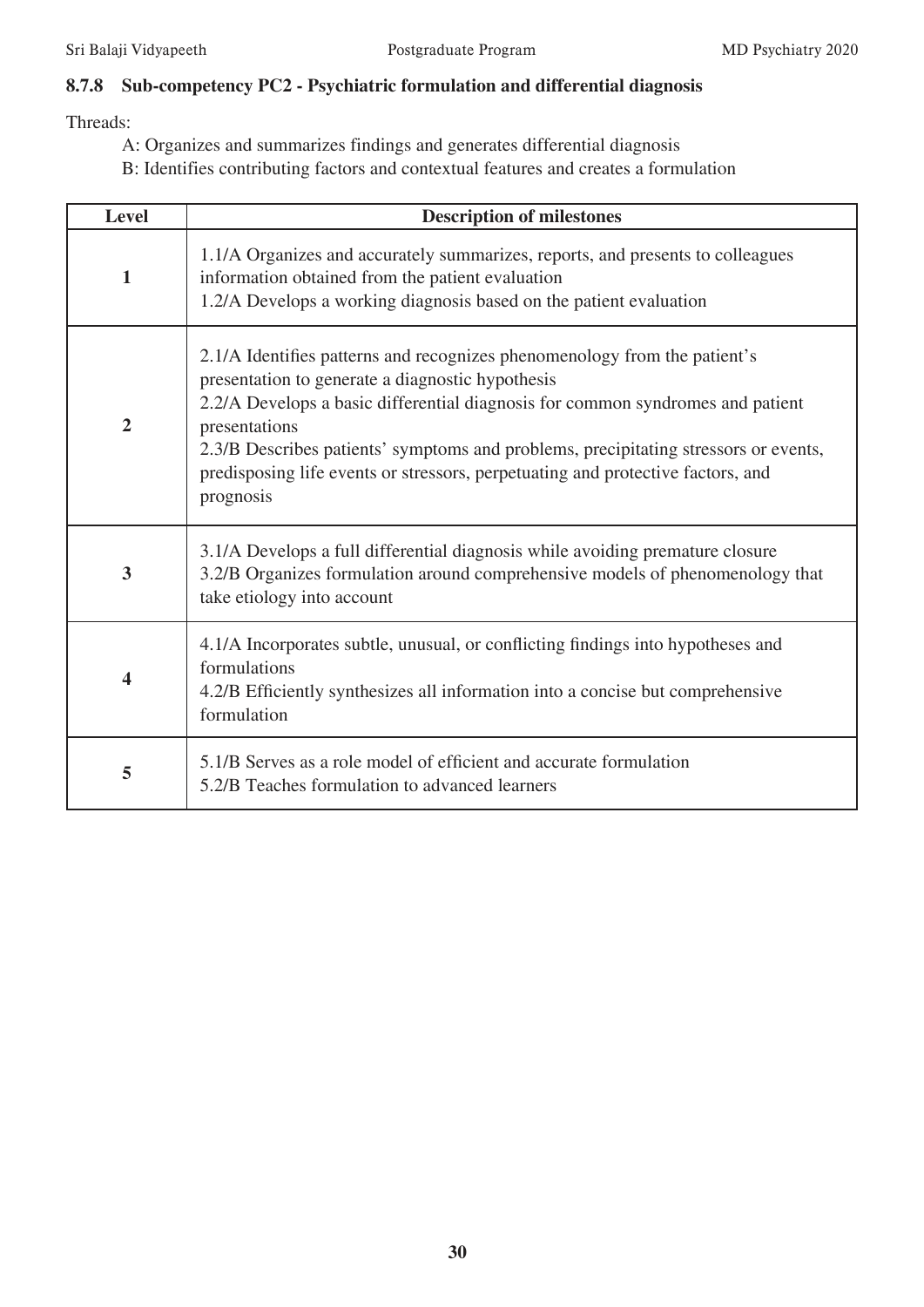# **8.7.9 Sub-competency PC3 - Treatment planning and management**

- A: Creates treatment plan
- B: Manages patient crises, recognizing need for supervision when indicated
- C: Monitors and revises treatment when indicated

| <b>Level</b>   | <b>Description of milestones</b>                                                                                                                                                                                                                                                                                                                                                                                                 |
|----------------|----------------------------------------------------------------------------------------------------------------------------------------------------------------------------------------------------------------------------------------------------------------------------------------------------------------------------------------------------------------------------------------------------------------------------------|
| $\mathbf{1}$   | 1.1/A Identifies potential treatment options<br>1.2/B Recognizes patient in crisis or acute presentation<br>1.3/C Recognizes patient readiness for treatment                                                                                                                                                                                                                                                                     |
| $\overline{2}$ | 2.1/A Sets treatment goals in collaboration with the patient<br>2.2/A Incorporates a clinical practice guideline or treatment algorithm when available<br>2.3/A Recognizes co-morbid conditions and side effects' impact on treatment<br>2.4/B Manages patient crises with supervision<br>2.5/C Monitors treatment adherence and response                                                                                        |
| 3              | 3.1/A Incorporates manual-based treatment when appropriate<br>3.2/A Applies an understanding of psychiatric, neurologic, and medical comorbidities to<br>treatment selection<br>3.3/A Links treatment to formulation<br>3.4/B Recognizes need for consultation and supervision for complicated or refractory cases<br>3.5/C Re-evaluates and revises treatment approach based on new information and or<br>response to treatment |
| 4              | 4.1/A Devises individualized treatment plan for complex presentations<br>4.2/A Integrates multiple modalities and providers in comprehensive approach<br>4.3/C Appropriately modifies treatment techniques and flexibly applies practice guidelines<br>to fit patient need                                                                                                                                                       |
| 5              | 5.1/A Supervises treatment planning of other learners and multidisciplinary providers<br>5.2/A Integrates emerging neurobiological and genetic knowledge                                                                                                                                                                                                                                                                         |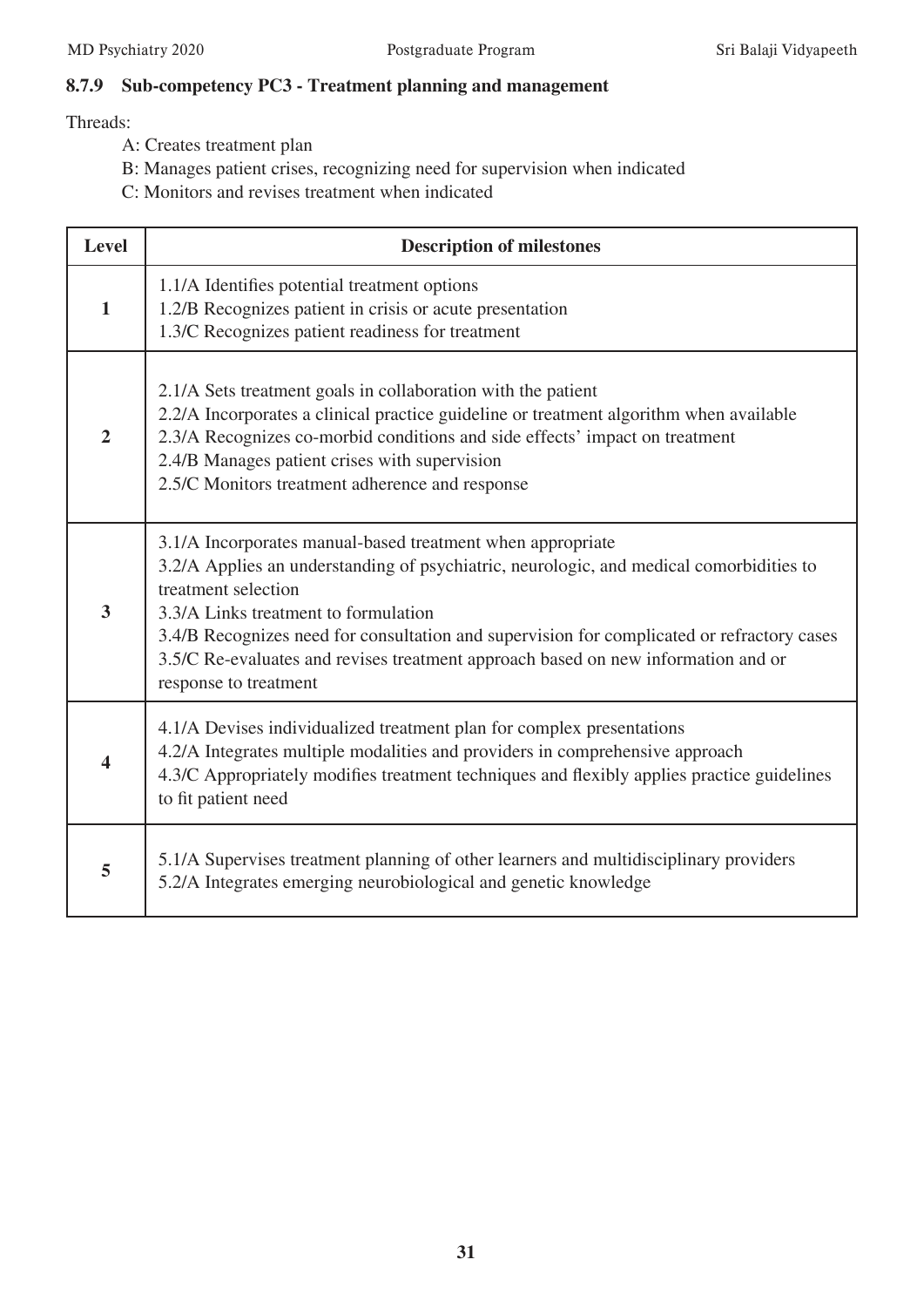# **8.7.10 Sub-competency PC4 -Psychotherapy**

[Refers to 1) The practice and delivery of fundamentals & common psychotherapies, including cognitivebehavioral and supportive therapies; 2) exposure to couples, family, and group therapies; and 3) integrating psychotherapy with psychopharmacology]

- A: Empathy and process
- B: Boundaries
- C: The alliance and provision of psychotherapies

| Level                   | <b>Description of milestones</b>                                                                                                                                                                                                                                                                                                                                                                                       |
|-------------------------|------------------------------------------------------------------------------------------------------------------------------------------------------------------------------------------------------------------------------------------------------------------------------------------------------------------------------------------------------------------------------------------------------------------------|
| $\mathbf{1}$            | 1.1/A Accurately identifies patient emotions, particularly sadness, anger, and fear<br>1.2/B Maintains appropriate professional boundaries                                                                                                                                                                                                                                                                             |
| $\overline{2}$          | 2.1/A Identifies and reflects the core feeling and key issue for the patient during a session<br>2.2/B Maintains appropriate professional boundaries while being responsive to the patient<br>2.3/C Demonstrates a professional interest and curiosity in a patient's story                                                                                                                                            |
| $\overline{\mathbf{3}}$ | 3.1/A Identifies and reflects the core feeling, key issue, and what the issue means to the patient<br>3.2/B Maintains appropriate professional boundaries in psychotherapeutic relationships while<br>being responsive to the patient<br>3.3/C Establishes and maintains a therapeutic alliance with patients with uncomplicated<br>problems<br>3.4/C Utilizes elements of supportive therapy in treatment of patients |
|                         | 4.1/B Recognizes and avoids potential boundary violations<br>4.2/C Establishes and maintains a therapeutic alliance with, and provides psychotherapies (at<br>least supportive and cognitive-behavioral) to, patients with uncomplicated problems<br>4.3/C Manages the emotional content of, and feelings aroused during, sessions                                                                                     |
| 5                       | 5.1/C Selects a psychotherapeutic modality and tailors the selected psychotherapy to the patient<br>on the basis of an appropriate case formulation<br>5.2/C Integrates the selected psychotherapy with other treatment modalities and other treatment<br>providers                                                                                                                                                    |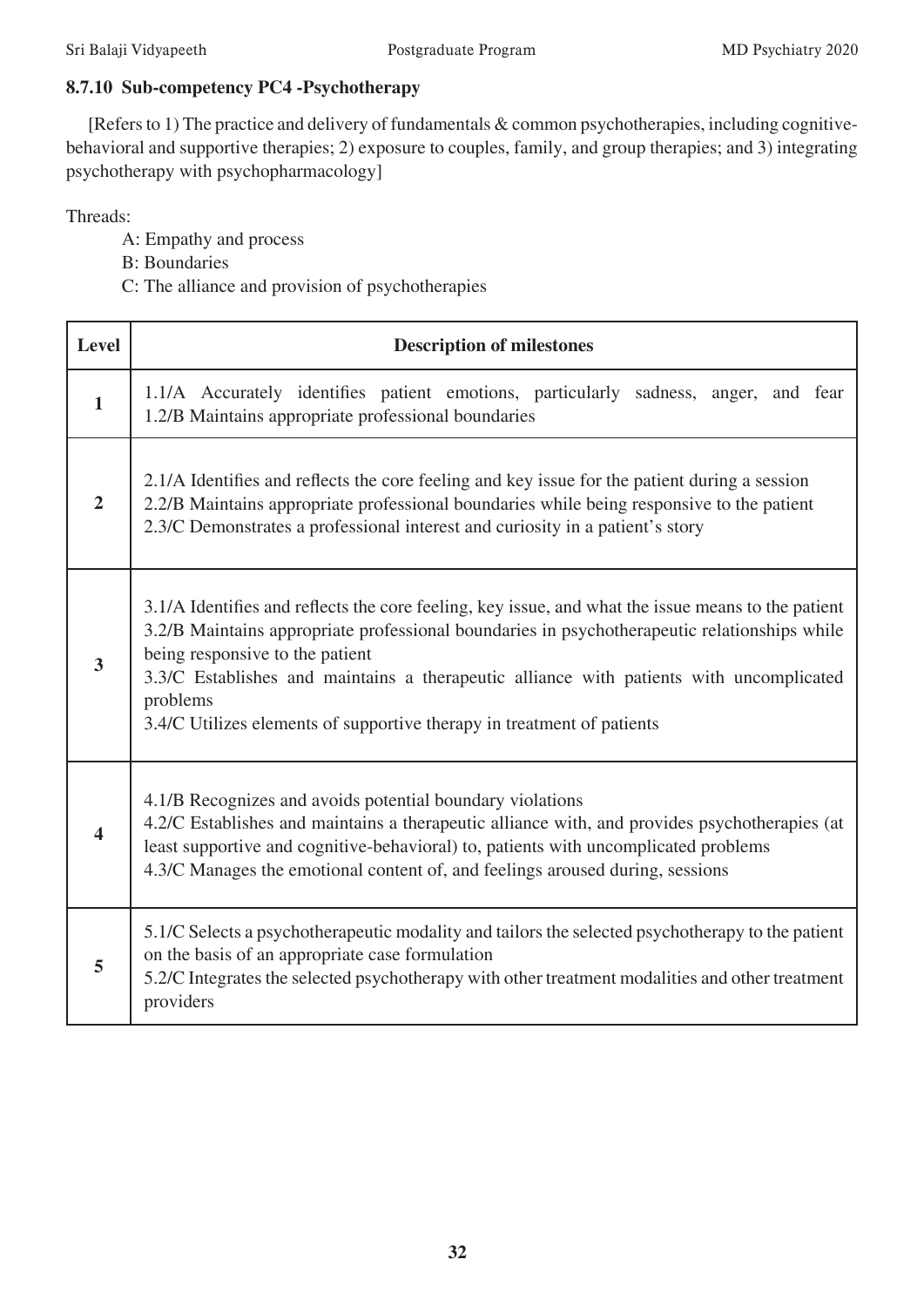# **8.7.11 Sub-competency PC5 - Somatic therapies**

[Somatic therapies including psychopharmacology, electroconvulsive therapy (ECT), and emerging neuromodulation therapies]

- A: Using psychopharmacologic agents in treatment
- B: Education of patient about medications
- C: Monitoring of patient response to treatment and adjusting accordingly
- D: Other somatic treatments

| <b>Level</b>            | <b>Description of milestones</b>                                                                                                                                                                                                                                                                                                                                                                                                                                                                        |
|-------------------------|---------------------------------------------------------------------------------------------------------------------------------------------------------------------------------------------------------------------------------------------------------------------------------------------------------------------------------------------------------------------------------------------------------------------------------------------------------------------------------------------------------|
| $\mathbf{1}$            | 1.1/A Lists commonly used psychopharmacologic agents and their indications to target<br>specific psychiatric symptoms (e.g., depression, psychosis)<br>1.2/B Reviews with the patient/family general indications, dosing parameters, and common<br>side effects for commonly prescribed psychopharmacologic agents                                                                                                                                                                                      |
| $\overline{2}$          | 2.1/A Appropriately prescribes commonly used psychopharmacologic agents<br>2.2/B Incorporates basic knowledge of proposed mechanisms of action and metabolism<br>of commonly prescribed psychopharmacologic agents in treatment selection, and explains<br>rationale to patients/families<br>2.3/C Obtains basic physical exam and lab studies necessary to initiate treatment with<br>commonly prescribed medications<br>2.4/D Seeks consultation and supervision regarding potential referral for ECT |
| $\overline{\mathbf{3}}$ | 3.1/A Manages pharmacokinetic and pharmacodynamic drug interactions when using multiple<br>medications concurrently<br>3.2/C Monitors relevant lab studies throughout treatment, and incorporates emerging physical<br>and laboratory findings into somatic treatment strategy<br>3.3/C Uses augmentation strategies, with supervision, when primary pharmacological<br>interventions are only partially successful                                                                                     |
| 4                       | 4.1/A Titrates dosage and manages side effects of multiple medications<br>4.2/C Appropriately selects evidence-based somatic treatment options (including second- and<br>third-line agents and other somatic treatments) for patients whose symptoms are partially<br>responsive or not responsive to treatment                                                                                                                                                                                         |
| 5                       | 5.1/B Explains less common somatic treatment choices to patients/families in terms of<br>proposed mechanisms of action<br>5.2/C Integrates emerging studies of somatic treatments into clinical practice                                                                                                                                                                                                                                                                                                |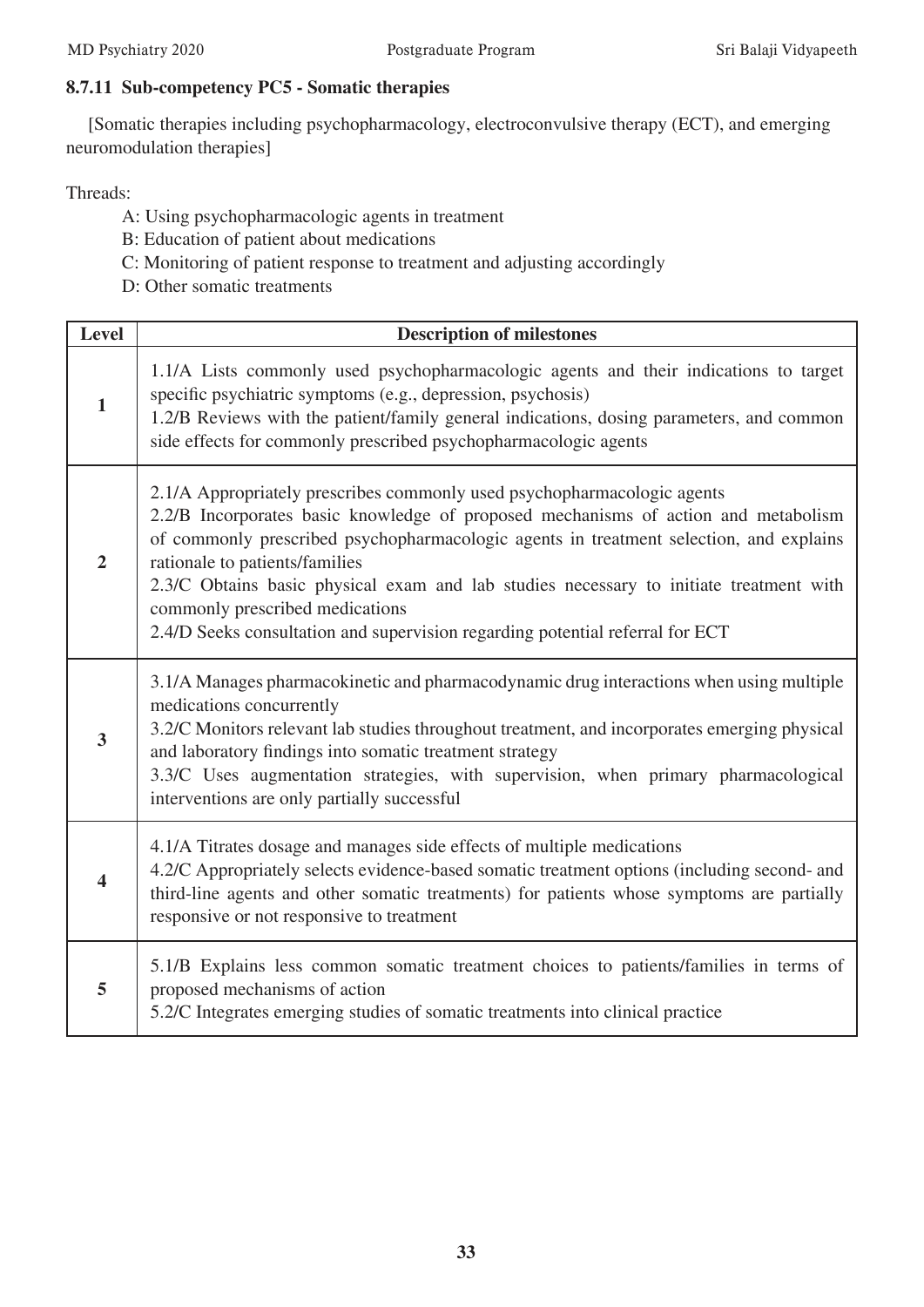# **8.7.12 Sub-competency SBP1 - Patient safety and the health care team**

- A: Medical errors and improvement activities
- B: Communication and patient safety
- C: Regulatory and educational activities related to patient safety

| <b>Level</b>   | <b>Description of milestones</b>                                                                                                                                                                                                                                                                                                     |
|----------------|--------------------------------------------------------------------------------------------------------------------------------------------------------------------------------------------------------------------------------------------------------------------------------------------------------------------------------------|
| $\mathbf{1}$   | 1.1/A Differentiates among medical errors, near misses, and sentinel events<br>1.2/B Recognizes failure in teamwork and communication as leading cause of preventable<br>patient harm<br>1.3/C Follows institutional safety policies, including reporting of problematic behaviors and<br>processes, errors, and near misses         |
| $\mathbf{2}$   | 2.1/A Describes the common system causes for errors<br>2.2/B Consistently uses structured communication tools to prevent adverse events (e.g.,<br>checklists, safe hand-off procedures, briefings)<br>2.3/C Actively participates in conferences focusing on systems-based errors in patient care                                    |
| $\overline{3}$ | 3.1/A Describes systems and procedures that promote patient safety                                                                                                                                                                                                                                                                   |
|                | 4.1/A Participates in formal analysis (e.g., root-cause analysis, failure mode effects analysis)<br>of medical errors and sentinel events<br>4.2/C Develops content for and facilitates a patient safety presentation or conference<br>focusing on systems-based errors in patient care (i.e., a morbidity and mortality conference) |
| 5              | 5.1/A Leads multidisciplinary teams (e.g., human factors engineers, social scientists) to<br>address patient safety issues<br>5.2/A, C Provides consultation to organizations to improve personal and patient safety                                                                                                                 |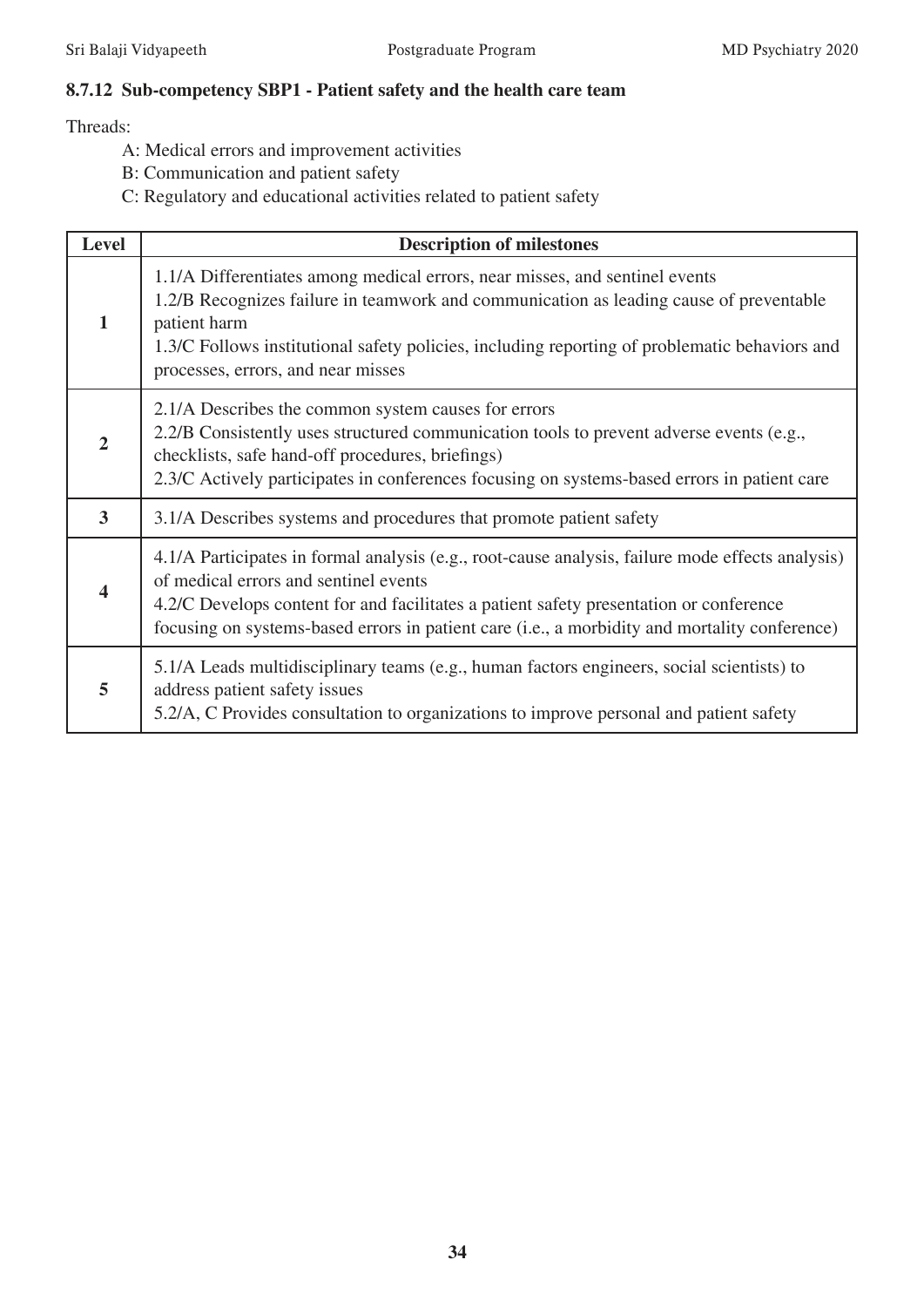# **8.7.13 Sub-competency SBP2 - ResourceManagement**

(may include diagnostics, medications, level of care, other treatment providers, access to community assistance)

Threads:

A: Costs of care and resource management

| <b>Level</b>            | <b>Description of milestones</b>                                                                                                                                                                                                        |
|-------------------------|-----------------------------------------------------------------------------------------------------------------------------------------------------------------------------------------------------------------------------------------|
| 1                       | 1.1/A Recognizes need for efficient and equitable use of resources                                                                                                                                                                      |
| $\overline{2}$          | 2.1/A Recognizes disparities in health care at individual and community levels<br>2.2/A Knows the relative cost of care (e.g., medication costs, diagnostic costs, level of care<br>costs, procedure costs)                             |
| 3                       | 3.2/A Coordinates patient access to community and system resources                                                                                                                                                                      |
| $\overline{\mathbf{4}}$ | 4.1/A Practices cost- effective, high-value clinical care, using evidence-based tools and<br>information technologies to support decision making<br>4.2/A Balances the best interests of the patient with the availability of resources |
| 5                       | 5.1/A Designs measurement tools to monitor and provide feedback to providers/teams on<br>resource consumption to facilitate improvement<br>5.2/A Advocates for improved access to and additional resources within systems of care       |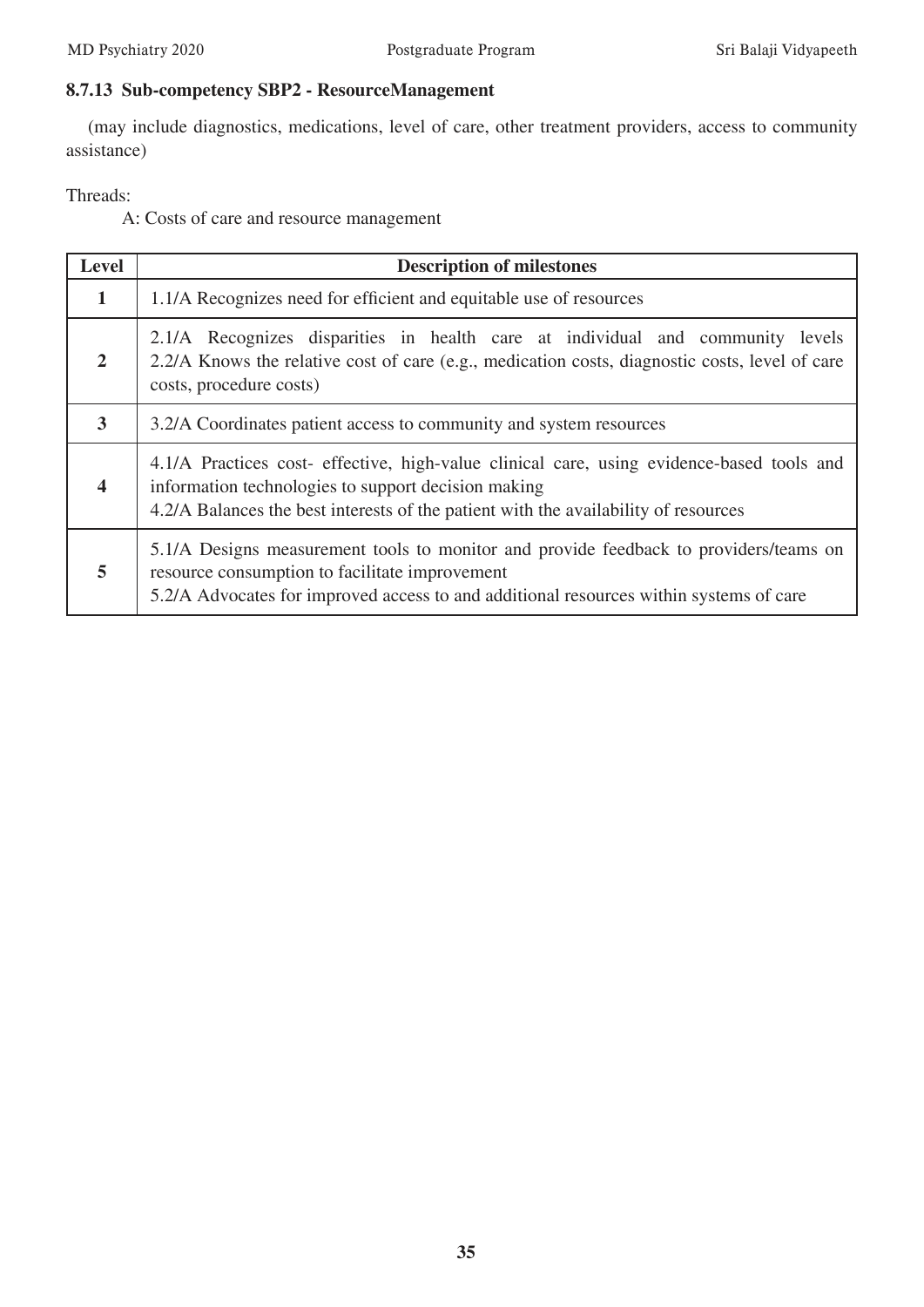### **8.7.14 Sub-competency SBP3 - Community - based care**

- A: Community-based programs
- B: Self-help groups
- C: Prevention
- D: Recovery and rehabilitation

| <b>Level</b> | <b>Description of milestones</b>                                                                                                                                                                                                                                                                                                                                         |
|--------------|--------------------------------------------------------------------------------------------------------------------------------------------------------------------------------------------------------------------------------------------------------------------------------------------------------------------------------------------------------------------------|
| 1            | 1.1/A Gives examples of community mental health systems of care<br>1.2/B Gives examples of self- help groups (Alcoholics Anonymous [AA], Narcotics<br>Anonymous [NA]), other community resources (church, school) and social networks (e.g.,<br>family, friends, acquaintances)                                                                                          |
| 2            | 2.1/A Coordinates care with community mental health agencies, including with case managers<br>2.2/B Recognizes role and explains importance of self-help groups and community resource<br>groups (e.g., disorder-specific support and advocacy groups)<br>2.3/C Describes individual and population risk factors for mental illness                                      |
| 3            | 3.1/B Incorporates disorder-specific support and advocacy groups in clinical care<br>3.2/C Describes prevention measures: universal, selective and indicated<br>3.3/D Describes rehabilitation programs (vocational, brain injury, etc.) and the recovery model                                                                                                          |
| 4            | 4.1/B Routinely uses self-help groups, community resources, and social networks in treatment<br>4.2/C Employs prevention and risk reduction strategies in clinical care<br>4.3/D Appropriately refers to rehabilitation and recovery programs<br>4.4/D Uses principles of evidence-based practice and patient-centered care in management of<br>chronically ill patients |
| 5            | 5.1/A Participates in the administration of community-based treatment programs<br>5.2/A Participates in creating new community- based programs<br>5.3/D Practices effectively in a rehabilitation and/or recovery-based program                                                                                                                                          |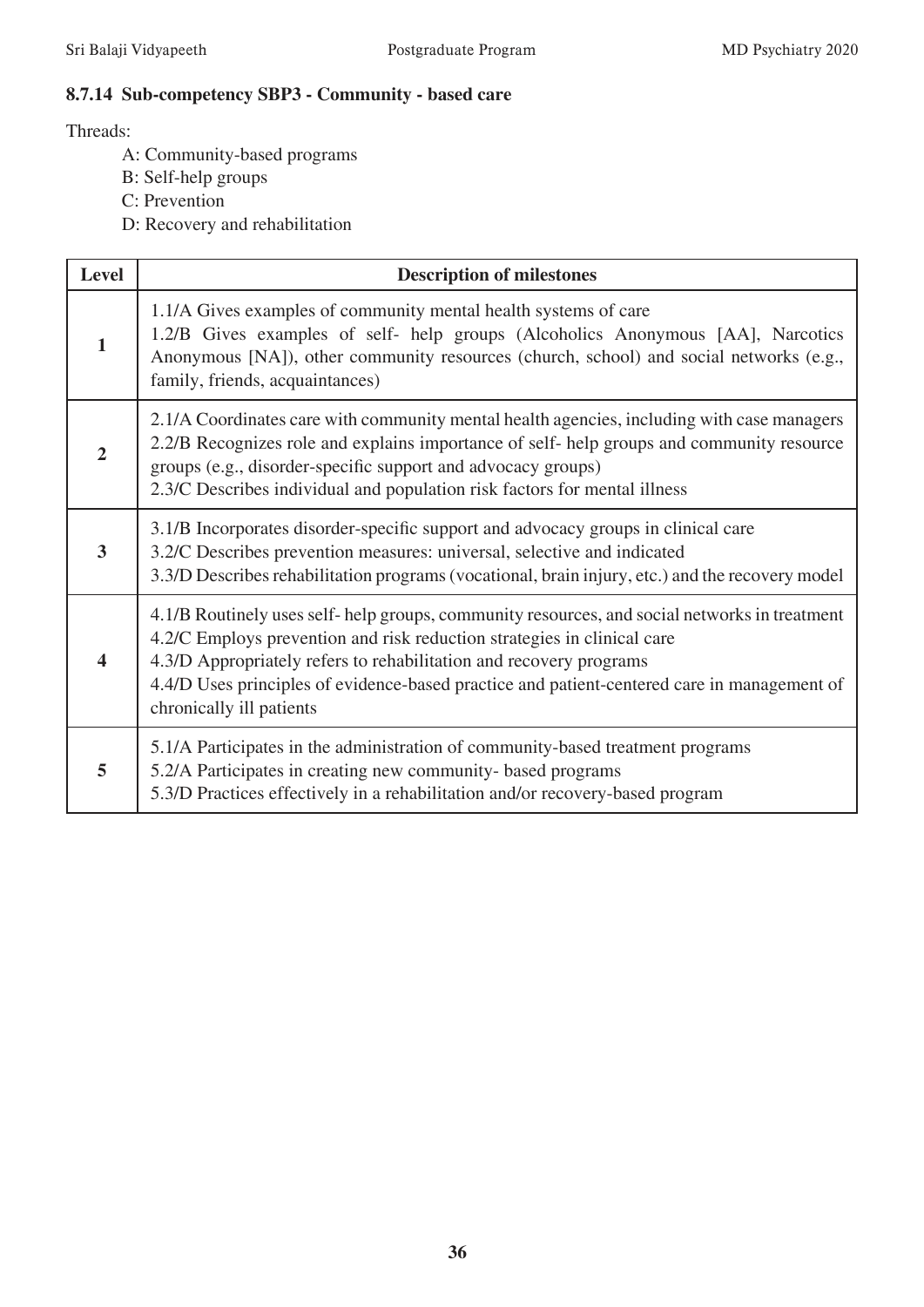# **8.7.15 Sub-competency SBP4 - Consultation to non-psychiatric medical providers and non- medical systems**

- A: Distinguishes care provider roles related to consultation
- B: Provides care as a consultant and collaborator
- C: Specific consultative activities

| <b>Level</b>   | <b>Description of milestones</b>                                                                                                                                                                                                                                                         |  |  |  |  |  |
|----------------|------------------------------------------------------------------------------------------------------------------------------------------------------------------------------------------------------------------------------------------------------------------------------------------|--|--|--|--|--|
| $\mathbf{1}$   | 1.1/A Describes the difference between consultant and primary treatment provider                                                                                                                                                                                                         |  |  |  |  |  |
| $\overline{2}$ | 2.1/A Describes differences in providing consultation for the system or team versus the<br>individual patient<br>2.2/B Provides consultation to other medical services<br>2.3/C Clarifies the consultation question<br>2.4/C Conducts and reports a basic decisional capacity evaluation |  |  |  |  |  |
| 3              | 3.1/C Assists primary treatment care team in identifying unrecognized clinical care issues<br>3.2/C Identifies system issues in clinical care and provides recommendations<br>3.3/C Discusses methods for integrating mental health and medical care in treatment planning               |  |  |  |  |  |
| 4              | 4.1/B Provides integrated care for psychiatric patients through collaboration with other<br>physicians<br>4.2/C Manages complicated and challenging consultation requests                                                                                                                |  |  |  |  |  |
| 5              | 5.1/B Provides psychiatric consultations to larger systems<br>5.2/B Leads a consultation team                                                                                                                                                                                            |  |  |  |  |  |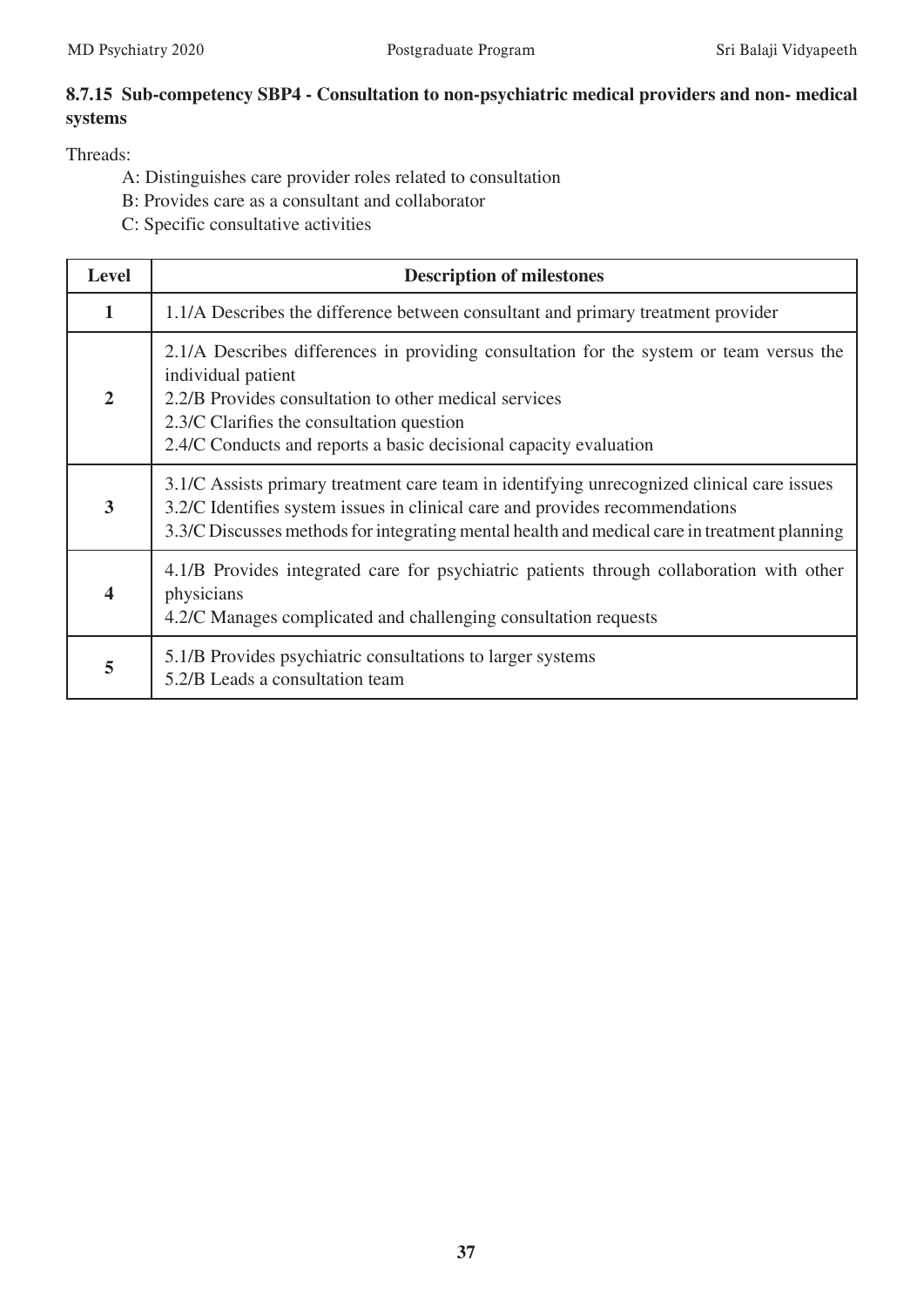### **8.7.16 Sub-competency PBLI1 - Development and execution of lifelong learning through constant self-evaluation, including critical evaluation of research and clinical evidence**

- A: Self-Assessment and self-Improvement
- B: Evidence in the clinical workflow

| <b>Level</b>            | <b>Description of milestones</b>                                                                                                                                                                                                                                                                                                                                                                                                      |  |  |  |  |  |
|-------------------------|---------------------------------------------------------------------------------------------------------------------------------------------------------------------------------------------------------------------------------------------------------------------------------------------------------------------------------------------------------------------------------------------------------------------------------------|--|--|--|--|--|
| $\mathbf{1}$            | 1.1/A Uses feedback from teachers, colleagues, and patients to assess own level of knowledge<br>and expertise<br>1.2/A Recognizes limits of one's knowledge and skills and seeks supervision<br>1.3/B Describes and ranks levels of clinical evidence                                                                                                                                                                                 |  |  |  |  |  |
| $\overline{2}$          | Regularly seeks and incorporates feedback<br>performance<br>2.1/A<br>improve<br>to<br>2.2/A Identifies self- directed learning goals and periodically reviews them with supervisory<br>guidance<br>2.3/B Formulates a searchable question from a clinical question                                                                                                                                                                    |  |  |  |  |  |
| $\overline{\mathbf{3}}$ | 3.1/A Demonstrates a balanced and accurate self- assessment of competence, using clinical<br>outcomes to identify areas for continued improvement<br>3.2/B Selects an appropriate, evidence-based information tool to meet self-identified learning<br>goals<br>3.3/B Critically appraises different types of research, including randomized controlled trials<br>(RCTs), systematic reviews, meta- analyses, and practice guidelines |  |  |  |  |  |
| $\overline{\mathbf{4}}$ | 4.1/A Demonstrates improvement in clinical practice based on continual self-assessment and<br>evidence-based information<br>4.2/A Identifies and meets self-directed learning goals with little external guidance<br>4.3/A, B Demonstrates use of a system or process for keeping up with relevant changes in<br>medicine<br>4.4/B Independently searches for and discriminates evidence relevant to clinical practice<br>problems    |  |  |  |  |  |
| 5                       | 5.1/A, B Sustains practice of self-assessment and keeping up with relevant changes in medicine,<br>and makes informed, evidence-based clinical decisions<br>5.2/B Teaches others techniques to efficiently incorporate evidence gathering into clinical<br>workflow<br>5.3/B Independently teaches appraisal of clinical evidence                                                                                                     |  |  |  |  |  |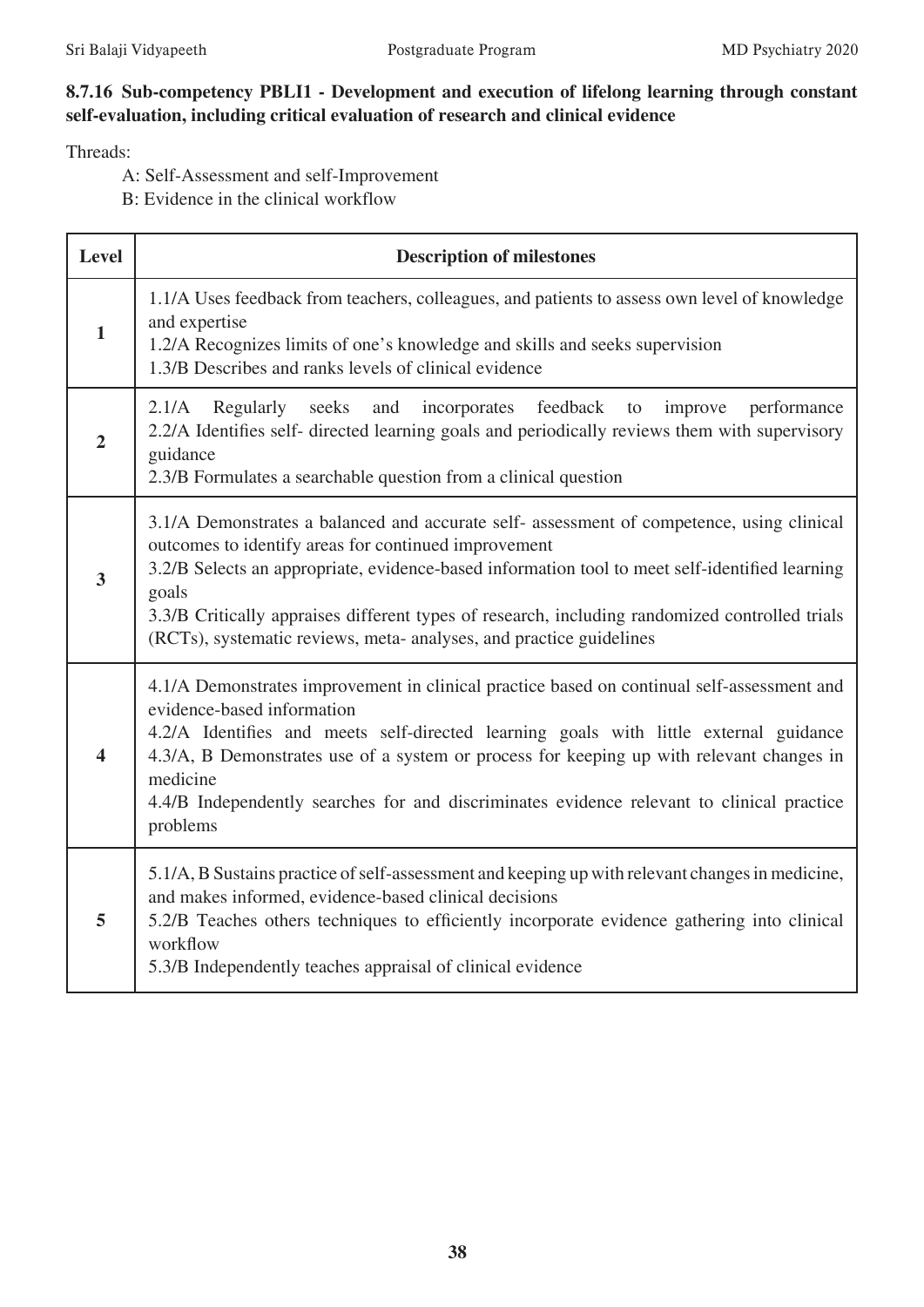# **8.7.17 Sub-competency PBLI2 - Formal practice-based quality improvement based on established and accepted methodologies**

Threads:

A: Specific quality improvement project

B: Quality improvement didactic knowledge

| <b>Level</b>            | <b>Description of milestones</b>                                                                                                                                                                                                                                  |  |  |  |  |
|-------------------------|-------------------------------------------------------------------------------------------------------------------------------------------------------------------------------------------------------------------------------------------------------------------|--|--|--|--|
| 1                       | 1.1/A Recognizes potential gaps in quality of care and system-level inefficiencies<br>1.2/B Discusses with supervisors regarding possible quality gaps and problems with psychiatric<br>care delivery                                                             |  |  |  |  |
| $\overline{2}$          | 2.1/A Narrows problems within own clinical service(s) to a specific and achievable aim for a<br>quality improvement (QI) project<br>2.2/B Outlines factors and causal chains contributing to quality gaps within own institution and<br>practice                  |  |  |  |  |
| 3                       | 3.1/A Involves appropriate stakeholders in design of a QI project<br>3.2/B Lists common responses of teams and individuals to changes in clinical operations and<br>describes strategies for managing same                                                        |  |  |  |  |
| $\overline{\mathbf{4}}$ | Substantially contributes to a supervised project to address<br>4.1/A<br>specific<br>deficit within own clinical service(s), and measures relevant outcomes<br>quality<br>4.2/B Describes basic methods for implementation and evaluation of clinical QI projects |  |  |  |  |
| 5                       | Independently proposes and leads projects to<br>5.1/A<br>enhance<br>patient<br>care<br>5.2/A Uses advanced quality measurement and "dashboard" tools<br>5.3/B Describes core concepts of advanced QI methodologies and business processes                         |  |  |  |  |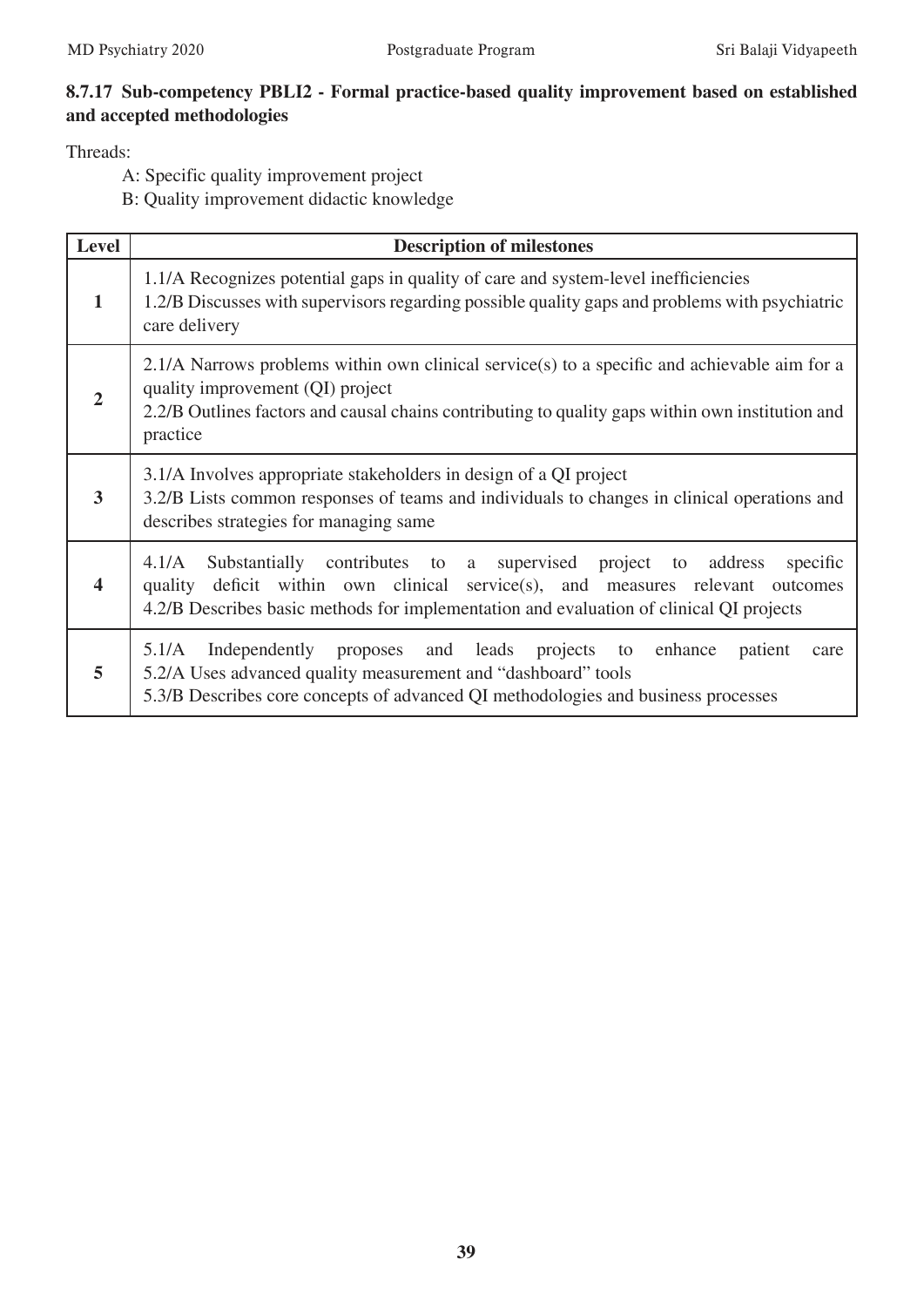# **8.7.18 Sub-competency PBLI3 -Teaching**

- A: Development as a teacher
- B: Observable teaching skills

| <b>Level</b>            | <b>Description of milestones</b>                                                                                                                                                                        |  |  |  |  |  |
|-------------------------|---------------------------------------------------------------------------------------------------------------------------------------------------------------------------------------------------------|--|--|--|--|--|
| $\mathbf{1}$            | 1.1/A Recognizes role of physician as teacher                                                                                                                                                           |  |  |  |  |  |
| $\overline{2}$          | 2.1/A Assumes a role in the clinical teaching of early learners<br>2.2/B Communicates goals and objectives for instruction of early learners<br>2.3/B Evaluates and provides feedback to early learners |  |  |  |  |  |
| 3                       | 3.1/A Participates in activities designed to develop and improve teaching skills<br>3.2/B Organizes content and methods for individual instruction for early learners                                   |  |  |  |  |  |
| $\overline{\mathbf{4}}$ | 4.1/A Gives formal didactic presentation to groups<br>(e.g., grand rounds, case conference, journal club)<br>4.2/B Effectively uses feedback on teaching to improve teaching methods and approaches     |  |  |  |  |  |
| 5                       | 5.1/A Educates broader professional community and/or public (e.g., presents at regional or<br>national meeting)<br>5.2/B Organizes and develops curriculum materials                                    |  |  |  |  |  |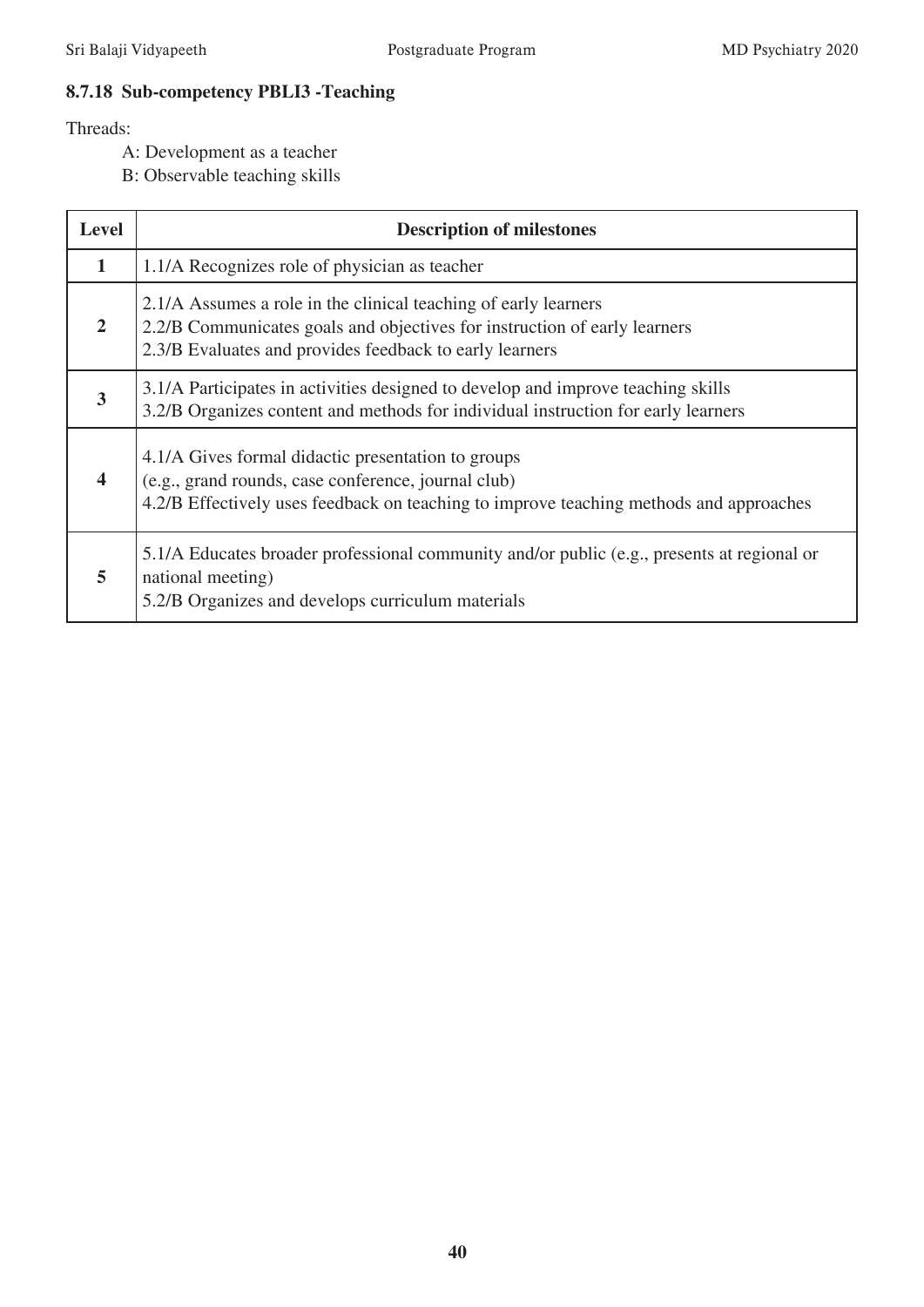# **8.7.19 Sub-competency PROF1 - Compassion, integrity, respect for others, sensitivity to diverse patient populations, adherence to ethicalprinciples**

- A: Compassion, reflection, sensitivity to diversity
- B: Ethics

| <b>Level</b>            | <b>Description of milestones</b>                                                                                                                                                                                                                                                                                                                                                                                                                                         |  |  |  |  |  |  |
|-------------------------|--------------------------------------------------------------------------------------------------------------------------------------------------------------------------------------------------------------------------------------------------------------------------------------------------------------------------------------------------------------------------------------------------------------------------------------------------------------------------|--|--|--|--|--|--|
| $\mathbf{1}$            | 1.1/A Demonstrates behaviors that convey caring, honesty, genuine interest, and respect for<br>patients and their families<br>1.2/A Recognizes that patient diversity affects patient care<br>1.3/B Displays familiarity with some basic ethical principles (e.g., confidentiality, informed<br>consent, professional boundaries)                                                                                                                                        |  |  |  |  |  |  |
| $\overline{2}$          | 2.1/A Demonstrates capacity for self-reflection, empathy, and curiosity about and openness to<br>different beliefs and points of view, and respect for diversity<br>2.2/A Provides examples of the importance of attention to diversity in psychiatric evaluation<br>and treatment<br>2.3/B Recognizes ethical conflicts in practice and seeks supervision to manage them                                                                                                |  |  |  |  |  |  |
| 3                       | 3.1/A Elicits beliefs, values, and diverse practices of patients and their families, and understands<br>their potential impact on patient care<br>3.2/A Routinely displays sensitivity to diversity in psychiatric evaluation and treatment<br>3.3/B Recognizes ethical issues in practice and is able to discuss, analyze, and manage these<br>in common clinical situations                                                                                            |  |  |  |  |  |  |
| $\overline{\mathbf{4}}$ | 4.1/A Develops a mutually agreeable care plan in the context of conflicting physician and<br>patient and/or family values and beliefs<br>4.2/A Discusses own cultural background and beliefs and the ways in which these affect<br>interactions with patients                                                                                                                                                                                                            |  |  |  |  |  |  |
| 5                       | 5.1/A Serves as a role model and teacher of compassion, integrity, respect for others, and<br>sensitivity to diverse patient populations<br>5.2/B Leads resident case discussions regarding ethical issues<br>5.3/B Adapts to evolving ethical standards (i.e. can manage conflicting ethical standards and<br>values and can apply these to practice)<br>5.4/B Systematically analyzes and manages ethical issues in complicated and challenging<br>clinical situations |  |  |  |  |  |  |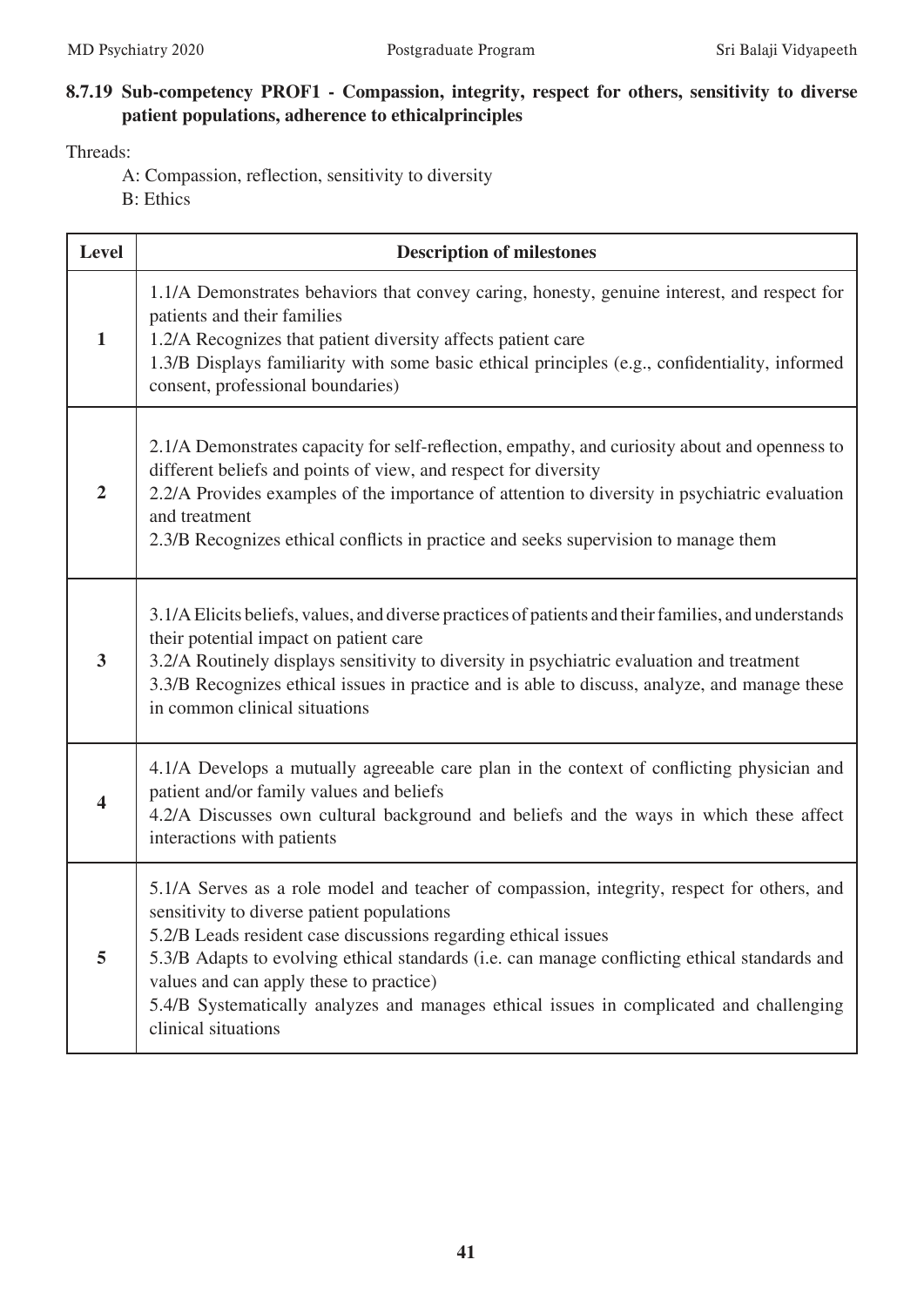# **8.7.20 Sub-competency PROF2 - Accountability to self, patients, colleagues, and theprofession**

- A: Fatigue management and work balance
- B: Professional behaviour and participation in professional community
- C: Ownership of patient care

| <b>Level</b>            | <b>Description of milestones</b>                                                                                                                                                                                                                                                                                                                                                                                                                                                                                                         |  |  |  |  |  |
|-------------------------|------------------------------------------------------------------------------------------------------------------------------------------------------------------------------------------------------------------------------------------------------------------------------------------------------------------------------------------------------------------------------------------------------------------------------------------------------------------------------------------------------------------------------------------|--|--|--|--|--|
| $\mathbf{1}$            | 1.1/A Understands the need for sleep, and the impact of fatigue on work<br>1.2/A Lists ways to manage fatigue, and seeks back-up as needed to ensure good patient care<br>1.3/B Exhibits core professional behaviors<br>1.4/B Displays openness to feedback<br>1.5/C Introduces self as patient's physician                                                                                                                                                                                                                              |  |  |  |  |  |
| $\overline{2}$          | 2.1/A Notifies team and enlists back-up when fatigued or ill, so as to ensure good patient care<br>2.2/B Follows institutional policies for physician conduct<br>2.3/C Accepts the role of the patient's physician and takes responsibility (under supervision)<br>for ensuring that the patient receives the best possible care                                                                                                                                                                                                         |  |  |  |  |  |
| 3                       | 3.1/A Identifies and manages situations in which maintaining personal emotional, physical, and<br>mental health is challenged, and seeks assistance when needed<br>3.2/A Recognizes the tension between the needs of personal/family life and professional<br>responsibilities, and its effect on medical care<br>3.3/B Recognizes the importance of participating in one's professional community<br>3.4/C Is recognized by self, patient, patient's family, and medical staff members as the patient's<br>primary psychiatric provider |  |  |  |  |  |
| $\overline{\mathbf{4}}$ | 4.1/A Knows how to take steps to address impairment in self and in colleagues<br>4.2/A Prioritizes and balances conflicting interests of self, family, and others to optimize<br>medical care and practice of profession<br>4.3/B Prepares for obtaining and maintaining board certification<br>4.4/C Displays increasing autonomy and leadership in taking responsibility for ensuring that<br>patients receive the best possible care                                                                                                  |  |  |  |  |  |
| 5                       | 5.1/A Develops physician wellness programs or interventions<br>5.2/B Develops organizational policies, programs, or curricula for physician professionalism<br>5.3/B Participates in the professional community (e.g., professional societies, patient advocacy<br>groups, community service organizations)<br>5.4/C Serves as a role model in demonstrating responsibility for ensuring that patients receive<br>the best possible care                                                                                                 |  |  |  |  |  |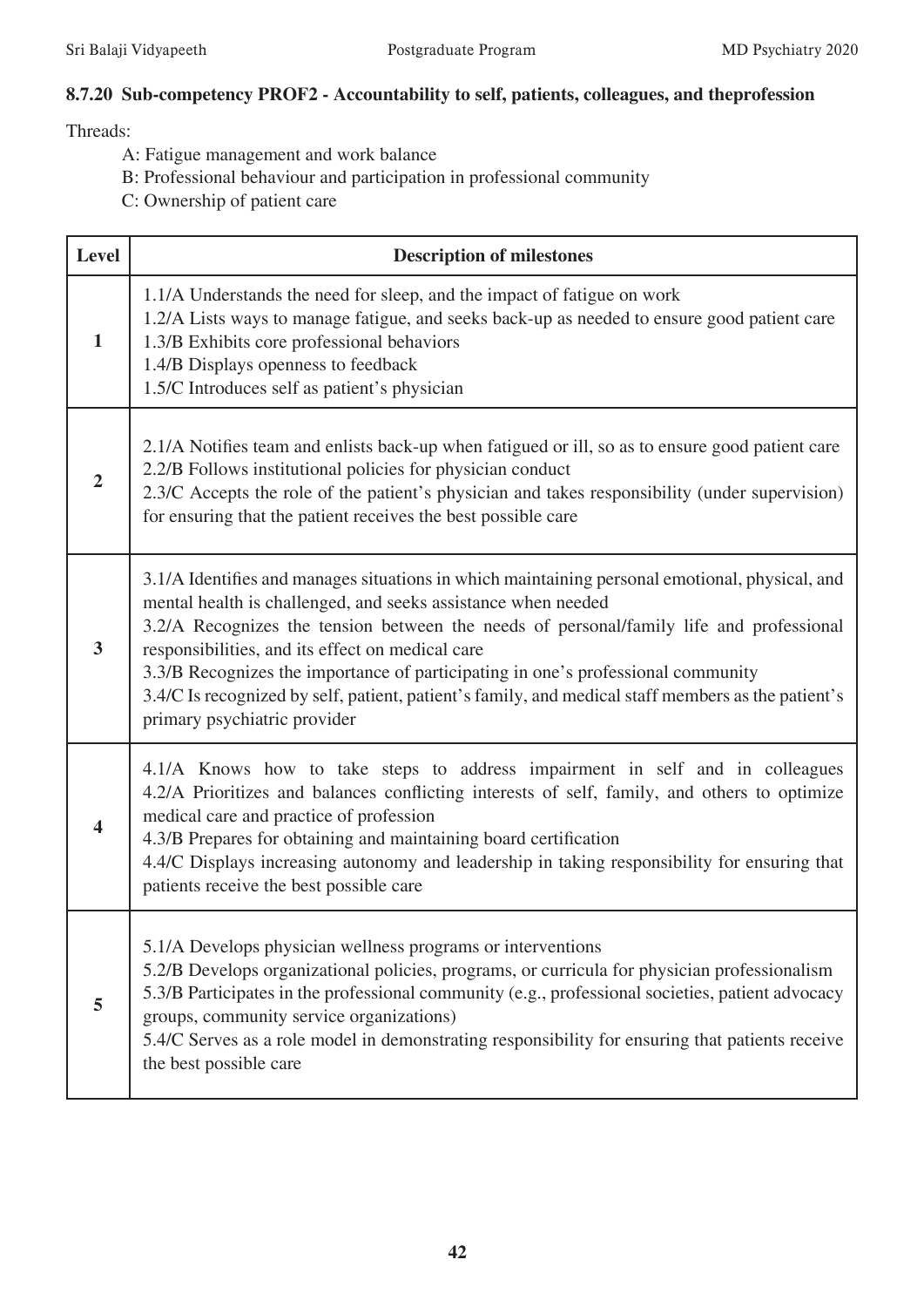### **8.7.21 Sub-competency ICS1 - Relationship development and conflict management with patients, families, colleagues, and members of the health careteam**

- A: Relationship with patients
- B: Conflict management
- C: Team-based care

| <b>Level</b>            | <b>Description of milestones</b>                                                                                                                                                                                                                                                                                                                                                                                                                 |  |  |  |  |  |
|-------------------------|--------------------------------------------------------------------------------------------------------------------------------------------------------------------------------------------------------------------------------------------------------------------------------------------------------------------------------------------------------------------------------------------------------------------------------------------------|--|--|--|--|--|
| $\mathbf{1}$            | 1.1/A Cultivates positive relationships with patients, families, and team members<br>1.2/B Recognizes communication conflicts in work relationships<br>1.3/C Identifies team-based care as preferred treatment approach, and collaborates as a member<br>of the team                                                                                                                                                                             |  |  |  |  |  |
| $\overline{2}$          | 2.1/A Develops a therapeutic relationship with patients in uncomplicated situations<br>2.2/A Develops working relationships across specialties and systems of care in uncomplicated<br>situations<br>2.3/B Negotiates and manages simple patient/family-related conflicts<br>2.4/C Actively participates in team-based care; supports activities of other team members, and<br>communicates their value to the patient and family                |  |  |  |  |  |
| $\overline{\mathbf{3}}$ | 3.1/A Develops therapeutic relationships in complicated situations<br>3.2/B Sustains working relationships in the face of conflict<br>3.3/C Facilitates team- based activities in clinical and/or non-clinical situations (including on<br>committees)                                                                                                                                                                                           |  |  |  |  |  |
| $\overline{\mathbf{4}}$ | 4.1/A Sustains therapeutic and working relationships during complex and challenging situations,<br>including transitions of care<br>4.2/C Leads a multidisciplinary care team                                                                                                                                                                                                                                                                    |  |  |  |  |  |
| 5                       | 5.1/A Sustains relationships across systems of care and with patients during long-term follow-<br>up<br>5.2/A, B Develops models/approaches to managing difficult communications<br>5.3/B, C Manages treatment team conflicts as team leader<br>5.4/C Leads and facilitates meetings within the organization/system<br>5.4/C Serves as a role model in demonstrating responsibility for ensuring that patients receive<br>the best possible care |  |  |  |  |  |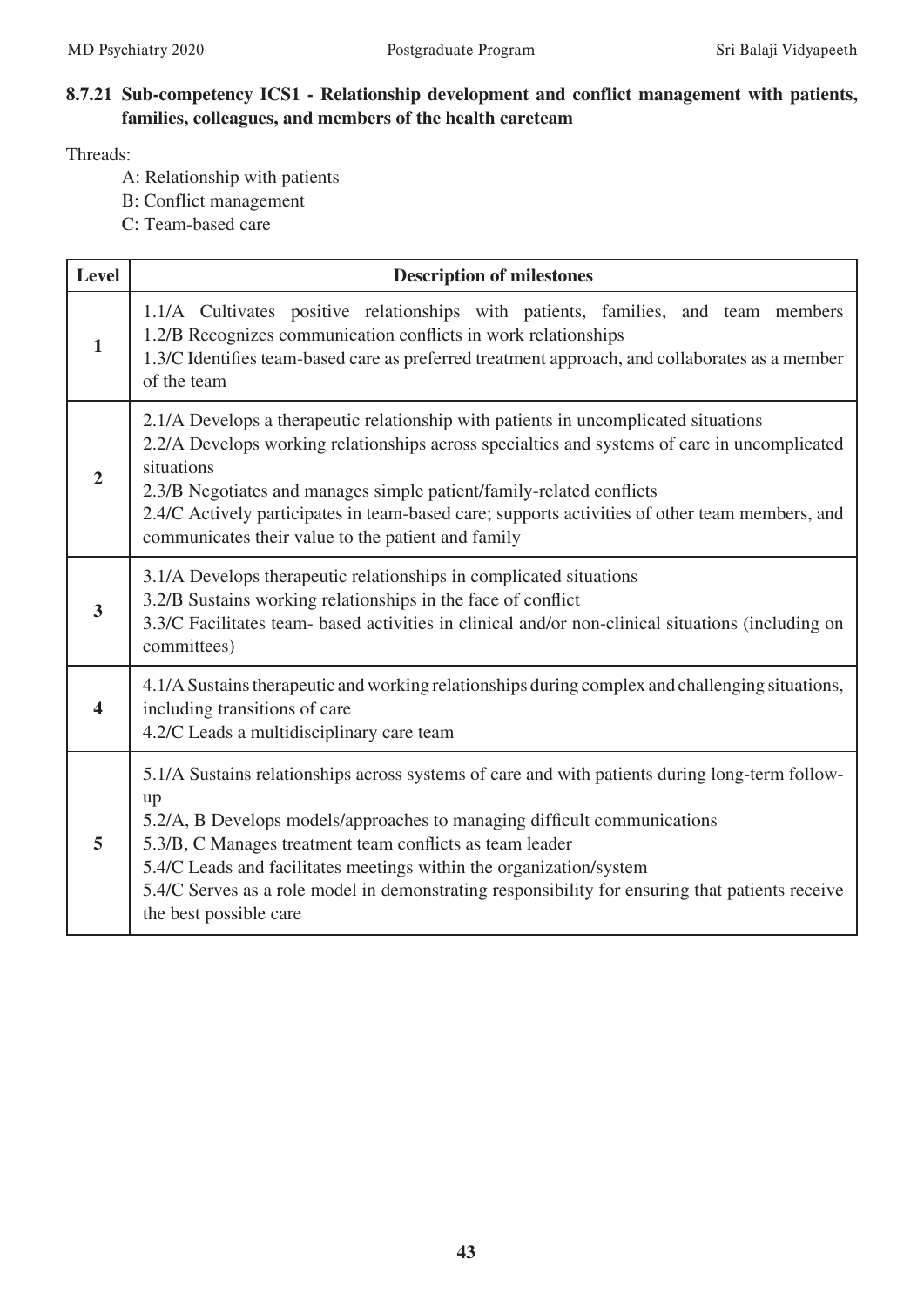## **8.7.22 Sub-competency ICS2 - Information sharing and record keeping**

- A: Accurate and effective communication with health care team
- B: Effective communications with patients
- C: Maintaining professional boundaries in communication
- D: Knowledge of factors which compromise communication

| <b>Level</b>            | <b>Description of milestones</b>                                                                                                                                                                                                                                                                                                                                                                                                                                                                                                                                                                                                                                       |  |  |  |  |  |
|-------------------------|------------------------------------------------------------------------------------------------------------------------------------------------------------------------------------------------------------------------------------------------------------------------------------------------------------------------------------------------------------------------------------------------------------------------------------------------------------------------------------------------------------------------------------------------------------------------------------------------------------------------------------------------------------------------|--|--|--|--|--|
| $\mathbf{1}$            | 1.1/A Ensures transitions of care are accurately documented, and optimizes communication<br>across systems and continuums of care<br>1.2/A Ensures that the written record (electronic medical record [EMR], personal health<br>records [PHR]/patient portal, hand- offs, discharge summaries, etc.) are accurate and timely,<br>with attention to preventing confusion and error, consistent with institutional policies<br>1.3/B Engages in active listening, "teach back," and other strategies to ensure patient and<br>family understanding<br>1.4/C Maintains appropriate boundaries in sharing information by electronic communication                          |  |  |  |  |  |
| $\overline{2}$          | 2.1/A, B Organizes both written and oral information to be shared with patient, family, team,<br>and others<br>2.2/B Consistently demonstrates communication strategies to ensure patient and family<br>understanding<br>2.3/B Demonstrates appropriate face-to-face interaction while using EMR<br>2.4/C Understands issues raised by the use of social media by patients and providers<br>2.5/D Lists factors that affect information sharing (e.g., intended audience, purpose, need to<br>know)<br>2.6/D Lists effects of computer use on accuracy of information gathering and recording and<br>potential disruption of the physician/patient/family relationship |  |  |  |  |  |
| $\overline{\mathbf{3}}$ | 3.1/ A, B Uses easy-to- understand language in all phases of communication, including<br>working with interpreters<br>3.2/B Consistently engages patients and families in shared decision making<br>3.3/D Gives examples of situations in which communication can be compromised (e.g.,<br>perceptual impairment, cultural differences, transference, limitations of electronic media)                                                                                                                                                                                                                                                                                 |  |  |  |  |  |
| 4                       | 4.1/A, B Demonstrates effective verbal communication with patients, families, colleagues,<br>and other health care providers that is appropriate, efficient, concise, and pertinent<br>4.2/A, B Demonstrates written communication with patients, families, colleagues, and other<br>health care providers that is appropriate, efficient, concise, and pertinent<br>4.3/C Uses discretion and judgment in the inclusion of sensitive patient material in the<br>medical record<br>4.4/C Uses discretion and judgment in electronic communication with patients, families, and<br>colleagues                                                                           |  |  |  |  |  |
| 5                       | 5.1/A Models continuous improvement in record keeping<br>5.2/C Participates in the development of changes in rules, policies, and procedures related<br>to technology                                                                                                                                                                                                                                                                                                                                                                                                                                                                                                  |  |  |  |  |  |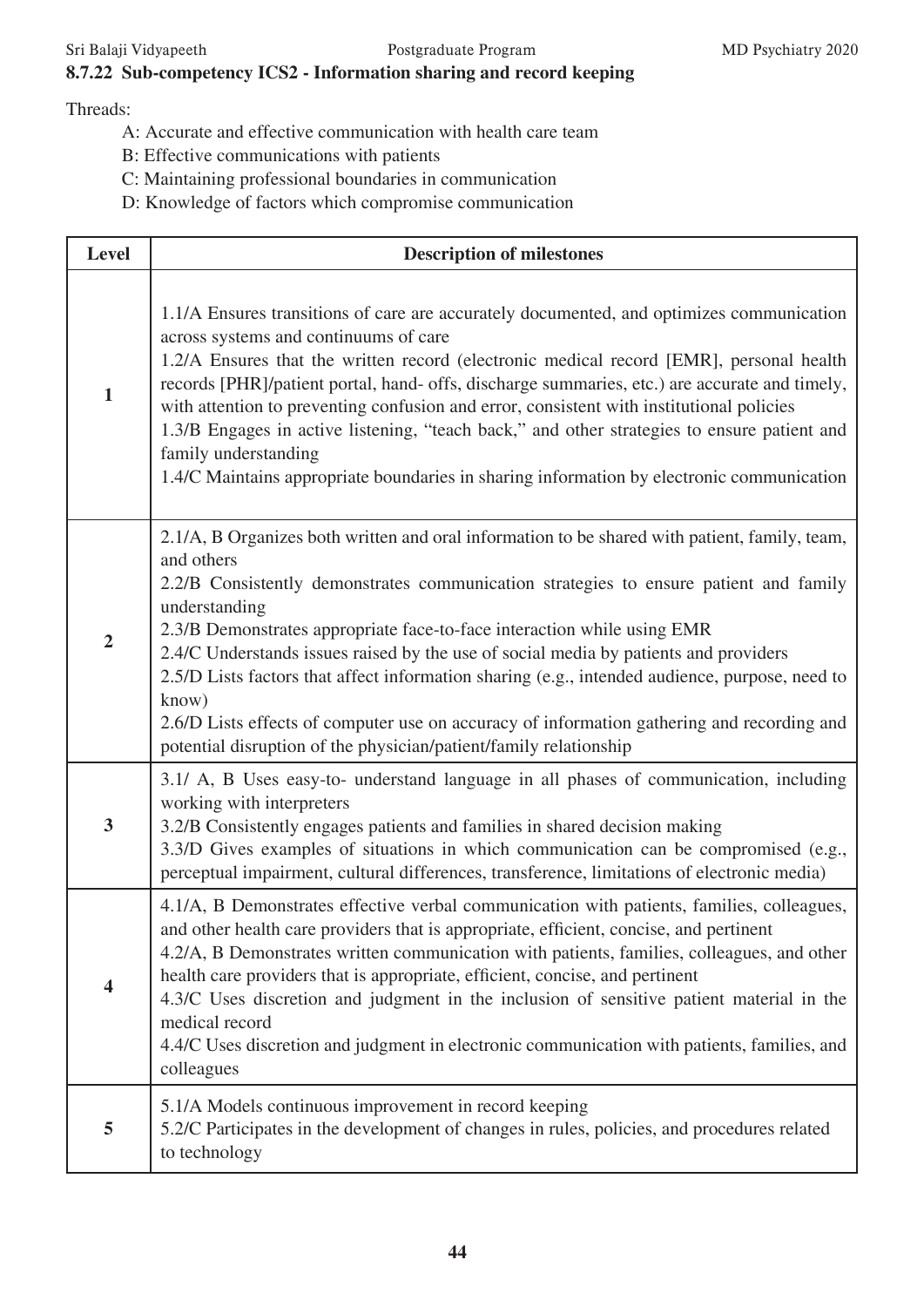# **9 SYLLABUS**

- Course 1: Basic sciences related to Psychiatry
- Course 2: General Psychiatry
- Course 3: Psychiatric specialities
- Course 4: Psychosomatic Medicine and Consultation-Liaison Psychiatry; Neuropsychiatry and Behavioural Neurology

Note: Postgraduate residents are expected to be acquainted with recent advances and current Indian and international research in various spheres ofPsychiatry.

### **9.1 Course 1: Basic sciences related to Psychiatry**

- Concepts of mind and mental health
- Human development throughout the life cycle
- Functional and behavioural neuroanatomy
	- Developmental and topographical neuroanatomy
	- Brain cytoarchitecture
	- Central, peripheral and autonomic nervous system and relevance inpsychiatry
	- Applied neuroanatomy with reference to psychiatricdisorders
- Neurochemistry
	- Basic understanding of neurotransmission, including receptor structure and function
	- Neurotransmitter pathways
	- Role of neurotransmitters in human emotion, motivation, thought, memory and behaviour
	- Neurotransmitters in psychiatric disorders (eg. Dopamine and psychiatric disorders, neuro-chemical basis of addictive disorders)
- Neurophysiology &electrophysiology
	- Basic cell structure andphysiology
	- Physiology of thought, cognition, mood and motorfunctions
	- Neural connectivity, networks andcircuitries
	- Synaptic-level and subcellular phenomena involved in learning andmemory
	- Physiology of appetitive behaviours (e.g. hunger, sex)
	- Normal sleep and disorders ofsleep
	- Methods of physiological investigations in psychiatric disorders (e.g. Electroencephalography, Evoked Potentials, NMS,etc.)
- Neuroimaging
	- Principles and techniques of brain imaging (Computed Tomography, Magnetic Resonance Imaging, Functional Magnetic Resonance Imaging, Positron Emission Tomography, etc.) and application of imaging studies inneuropsychiatry
- Psychoneuroendocrinology
- Psychoneuroimmunology
- Chronobiology
- Neurogenetics
	- Basic principles ofgenetics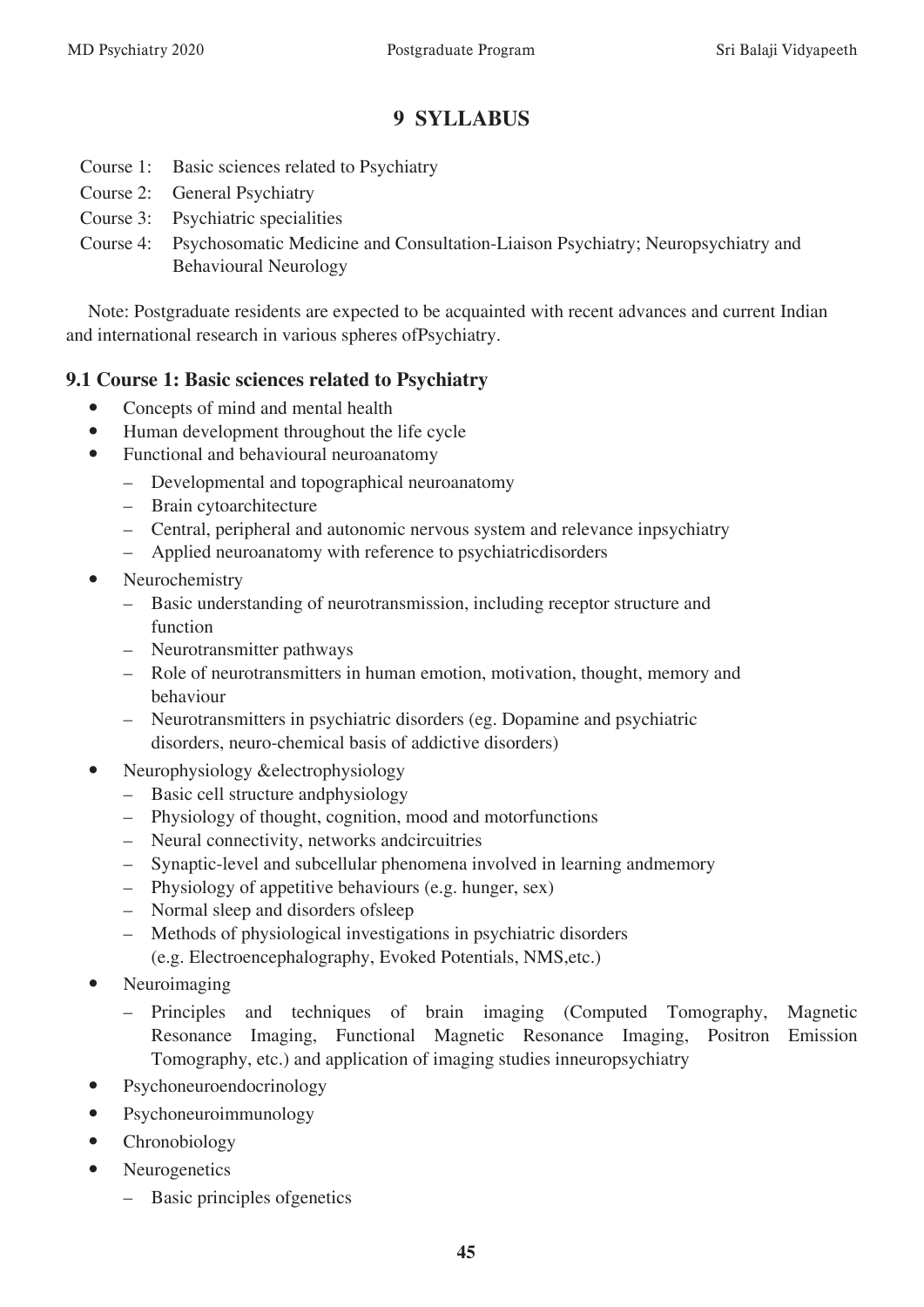- Patterns of inheritance
- Introduction to moleculargenetics
- Geneticepidemiology
- Genetic studies in psychiatricdisorders
- Endophenotypes inpsychiatry
- Understanding of populationgenetics
- Genome-wide associationstudies
- Principles of clinicalpharmacology
- Psychology
	- Background to psychology, including relevance to psychiatricpractice
	- Psychological development, including cognitive, language and emotional development
	- Sensory processes
	- Perception
	- Consciousness
	- Learning & conditioning
	- Memory
	- Thought & language
	- Motivation
	- Emotion
	- Stress Concepts, management and prevention
	- Social psychology
	- Attitudes
	- Intelligence
	- Personality theories and application inpractice
	- Psychological assessment & testing Rationale, conduct and interpretation
	- Abnormal psychology Explanatory paradigms of psychopathology in common mental disorders
	- Methods oftherapy
	- Positive mental health
	- Indian perspectives in understanding psychology
- Contributions of the socioculturalsciences
	- Sociology, socio-biology and ethology
	- Anthropology and cross-cultural Psychiatry
- Epidemiology, biostatistics, research methodology and evidence-based medicine
- History of Psychiatry and historical cases in Psychiatry
- Principles of medical education
- Role of information technology in medical practice

# **9.2 Course 2 : General Psychiatry**

# **9.2.1 Psychiatric examination and diagnosis**

- Communication, interpersonal skills & the patient-doctor relationship
- Signs and symptoms of mental disorders (Psychopathology)
- Psychiatric history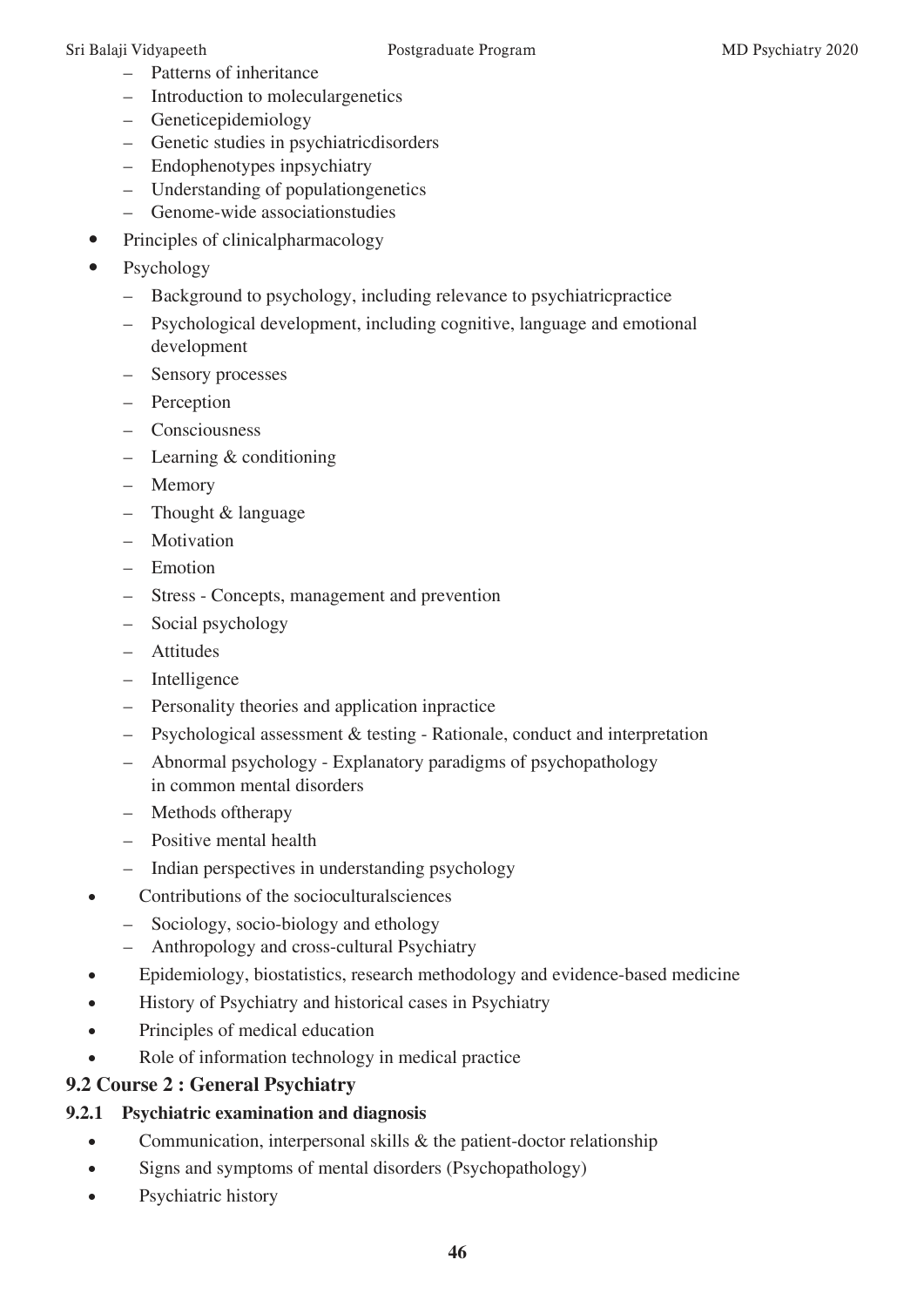- Mental status examination
- Clinical neuropsychological and neuropsychiatric assessment
- Structured diagnostic interviews, questionnaires and psychiatric rating scales
- Medical assessment & laboratory testing in Psychiatry
- Classification in Psychiatry, including DSM-5 & ICD-11

# **9.2.2 Core disorders and syndromes**

- Schizophrenia spectrum and other psychotic disorders
- Mood disorders (Bipolar & related disorders; Depressive disorders)
- Anxiety disorders
- Obsessive-compulsive & related disorders
- Trauma- & stressor-related disorders
- Dissociative disorders
- Feeding & eating disorders
- Sleep-wake disorders
- Sexual dysfunctions and paraphilic disorders
- Gender dysphoria
- Disruptive, impulse control, and conduct disorders
- Substance use and addictive disorders
- Personality disorders
- Suicide and deliberate self-harm
- Psychiatric emergencies in adults
- Relational problems
- Culture-bound syndromes

Note: The study of various psychiatric disorders has to be covered based on the following domains: Epidemiology (Indian and global research data), aetiology (biological, genetic and psychosocial factors), clinical features, diagnosis, course, outcome, prognosis, and treatment methods.

# **9.2.3 Additional issues that may be a focus of clinical attention**

- Malingering
- Adult antisocial behavior, criminality and violence
- Borderline intellectual functioning and academic problems
- Occupational problems
- Acculturation problems
- Phase of life problems
- Noncompliance with treatment
- Age-related cognitive decline

# **9.2.4 Special and miscellaneous areas of interest**

- Ethical issues in clinical psychiatry
- Premenstrual dysphoric disorder
- Genetic counselling in psychiatric practice
- End-of-life care and palliative medicine
- Death, dying, and bereavement
- Problems related to physical/sexual abuse or neglect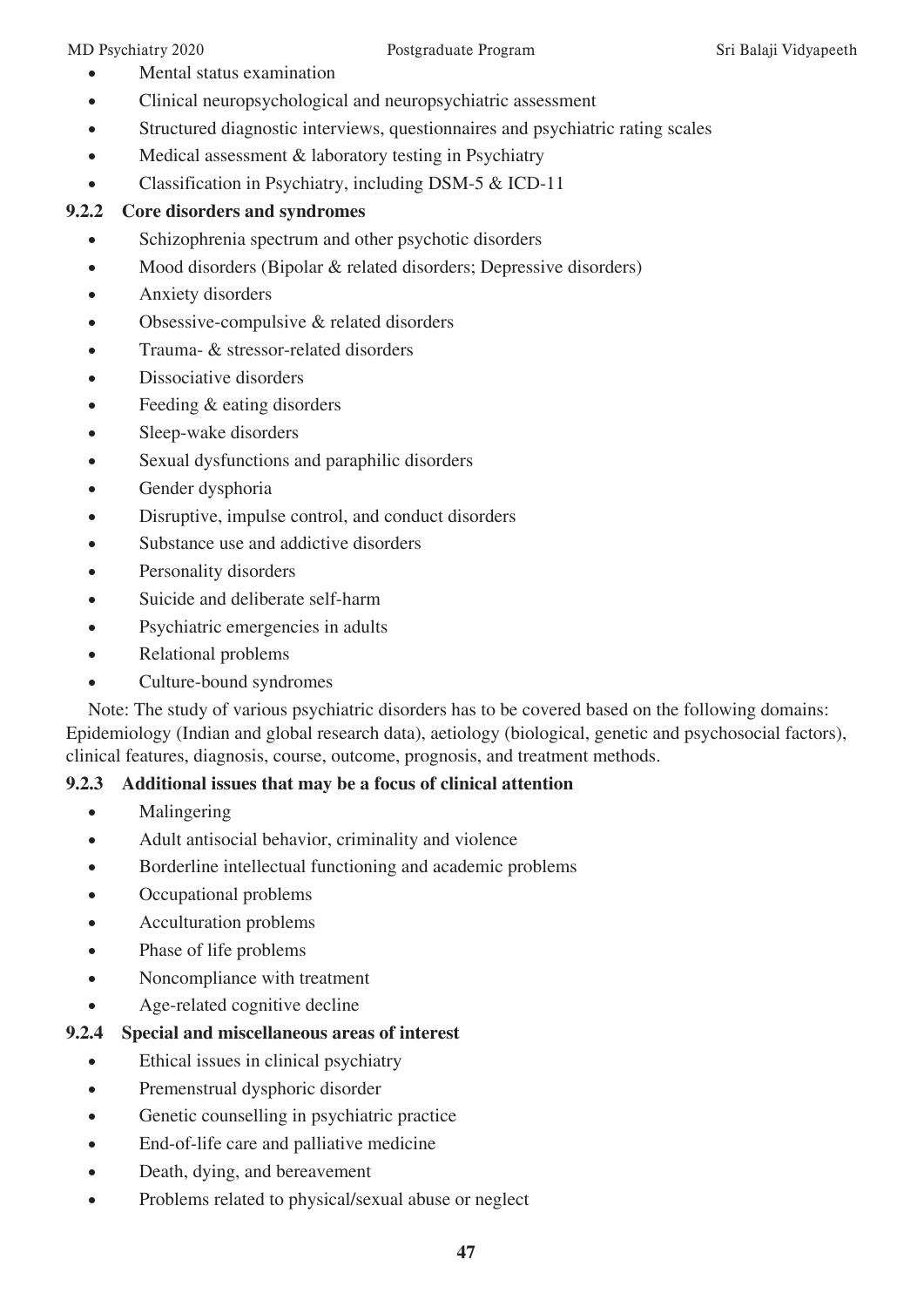- Mental health issues in survivors of torture
- Mental health of military personnel
- Mental health issues in disasters
- Terrorism and mental health
- Assessment of disability
- Spirituality, religion and mental health
- Mental health of physicians and medical students
- Telepsychiatry

# **9.2.5 Treatment methods**

- • Clinical psychopharmacology: Pharmacokinetics, pharmacodynamics, approved indications, dosage regimens, practice guidelines and treatment algorithms, precautions & adverse effects, drug interactions, continuation treatment, maintenance treatment & prophylaxis
- Specific treatment algorithms for poor response & treatment resistance; Drug augmentation and combination strategies
- Psychopharmacology in special patient groups/populations: Pregnancy & lactation, medical comorbidity
- Psychotherapies: Cognitive therapy, behaviour therapy, interpersonal therapy, dialectical behaviour therapy, family therapy, couples therapy, group therapy and other psychotherapeutic techniques
- Rehabilitation
- Reproductive hormonal therapy
- Electroconvulsive therapy, repetitive transcranial magnetic stimulation (rTMS), and other brain stimulation methods
- Neurosurgical treatments in psychiatric practice
- Other pharmacological and biological therapies
- Complementary and alternative medicine in Psychiatry (Yoga, music therapy, etc.)

# **9.3 Course 3 : Psychiatric Specialities**

# **9.3.1 Child Psychiatry**

- Normal development during childhood and adolescence
- Psychiatric examination and psychological testing of children and adolescents
- Intellectual disability
- Communication disorders
- Autism spectrum disorder
- Attention-deficit / hyperactivity disorders
- Specific learning disorders
- Motor disorders
- Feeding and eating disorders of infancy or early childhood
- Elimination disorders
- Trauma-  $\&$  stressor-related disorders in children
- Mood disorders and suicide in children and adolescents
- Anxiety disorders of infancy, childhood, and adolescence
- Obsessive-compulsive disorder in childhood & adolescence
- • Early-onset schizophrenia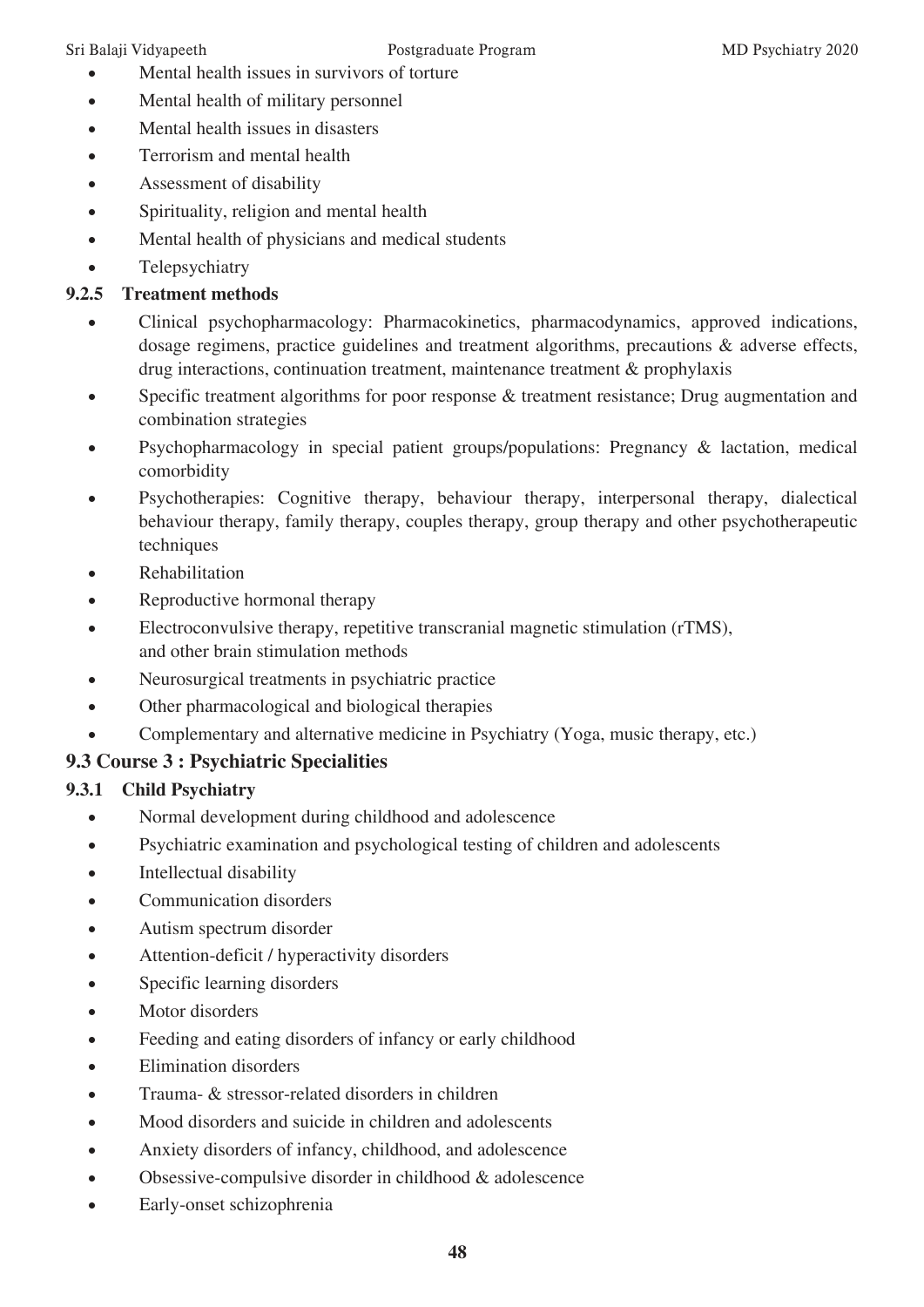- Adolescent substance abuse
- Attenuated psychosis syndrome; Academic problem; Identity problem
- Forensic issues in child psychiatry
- Adoption & foster care
- Child maltreatment & neglect
- Impact of terrorism on children
- Psychiatric treatment of children and adolescents (Psychopharmacology and psychological treatments)

Note: The study of various psychiatric disorders of childhood and adolescence has to be covered based on the following domains: Epidemiology (Indian and global research data), aetiology (biological, genetic and psychosocial factors), clinical features, diagnosis, course, outcome, prognosis, and treatment methods.

# **9.3.2 Geriatric Psychiatry**

- Normal ageing
- Epidemiology of psychiatric disorders in the elderly (Indian and global data)
- Clinical features and diagnosis of psychiatric disorders in the elderly
- Assessment of cognitive functions
- Psychopharmacology and psychotherapy in the elderly
- Holistic care of chronic and terminal illness
- Abuse and neglect of the elderly

# **9.3.3 Community Psychiatry**

- Public health approach to mental health
- Mental health literacy, stigma, anti-stigma campaigns
- Mental health advocacy
- World mental health surveys; Burden of mental and behavioural disorders
- World mental health atlas, with special reference to India
- Pathways to psychiatric care
- Treatment gap; mental health gap action programme (WHO)
- • National mental health programme, Government of India
- District mental health programme, Government of India
- Screening for common mental disorders in the community
- Primary prevention of mental disorders

# **9.3.4 Forensic Psychiatry**

- Clinical-legal issues in Psychiatry
- Mental Health Care Act 2017, Narcotic Drugs and Psychotropic Substances Act (NDPSA), Protection of Children from Sexual Offences Act (POCSO), Persons With Disabilities Act
- Ethics in Psychiatry
- Correctional Psychiatry

# **9.4 Course 4: Psychosomatic Medicine and Consultation-Liaison Psychiatry; Neuropsychiatry and Behavioural Neurology**

- **9.4.1 Psychosomatic medicine and consultation-liaison psychiatry: Fundamental aspects and overview**
	- Historical aspects; Mind-body dualism Concept and limitations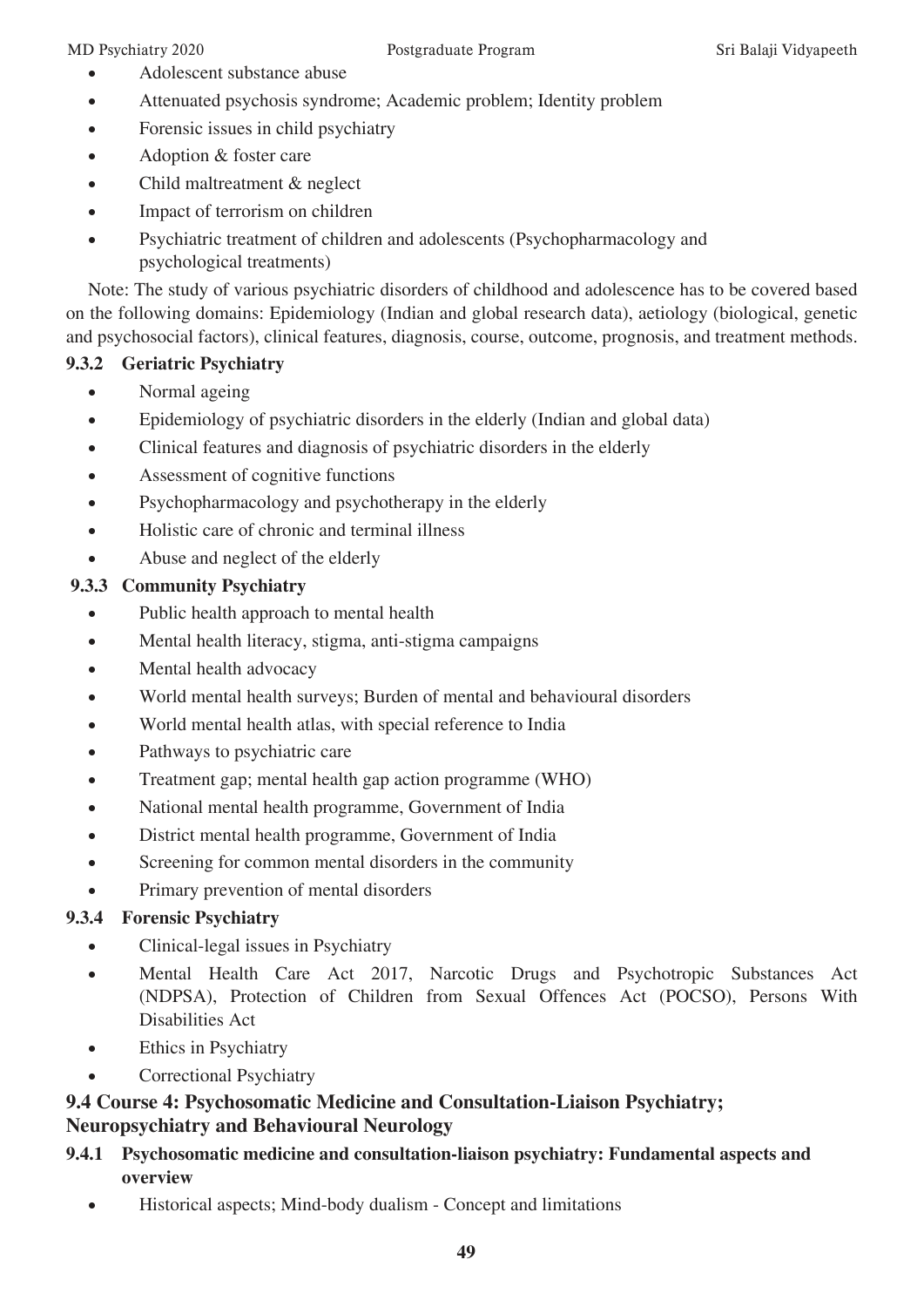- Brain-body medicine; Brain-body information transfer systems and mechanisms of mind- body interactions
- Classification of psychological factors affecting physical / other medical conditions
- Classification of mental disorders due to other medical conditions
- Stress theory; Neurotransmitter responses to stress; Endocrine & immune responses to stress
- Life events
- Specific versus non-specific stress factors
- Adjustment to illness and handicap
- Health psychology: Behavioural factors influencing health; symptoms and illness behaviour; health care behaviour; treatment behaviour
- Epidemiology and presentation of psychiatric disorders in medical settings
- Overview of comorbidity of psychiatric disorders with medical conditions
- Concept & scope of consultation-liaison psychiatry
- Common consultation-liaison problems
- Medically unexplained symptoms
- General principles of treatment of psychosomatic disorders; Principles of management of psychiatric disorders in the medically ill; Psychopharmacology in the medically ill
- Stress management and relaxation therapy
- Organization of psychiatric services in medical settings

# **9.4.2 Somatic symptom & related disorders**

- Somatic symptom disorder / Undifferentiated somatoform disorder; Pain disorder
- Illness anxiety disorder / Hypochondriacal disorder
- Conversion disorder (Functional neurological symptom disorder)
- Factitious disorder

# **9.4.3 Neurocognitive disorders**

- Delirium
- Dementia (Major neurocognitive disorder)
- Amnestic disorders (Major or minor neurocognitive disorders due to another medical condition)

# **9.4.4 Mental disorders due to other medical conditions**

- Mood disorder
- Psychotic disorder
- Anxiety disorder
- Sleep disorder
- Sexual dysfunction
- Catatonia
- Personality change
- **9.4.5 Substance / medication-induced mental disorders**

# **9.4.6 Neuropsychiatry and behavioural neurology; other specific physical conditions associated with psychiatric manifestations**

- Cardinal manifestations of neurologic disease
- Approach to the patient with neurologic disease: Clinical history-taking, neurological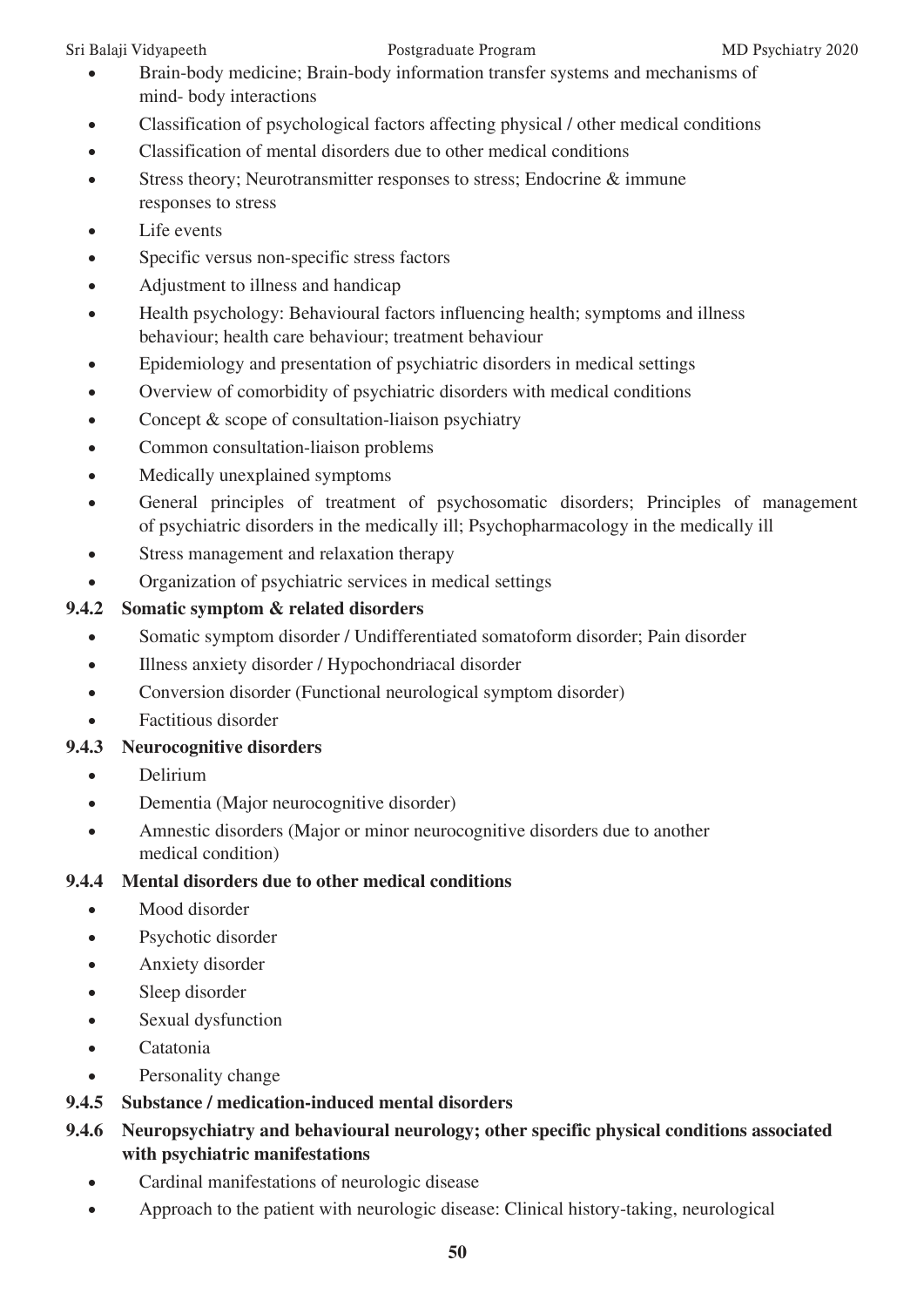and neuropsychiatric examination, diagnosis, and localisation

- Special methods of investigation in neurology (EEG, CT, MRI, PET, fMRI, etc.)
- Neuropsychiatric aspects of cerebrovascular disorders
- Neuropsychiatric aspects of brain tumours
- Neuropsychiatric aspects of epilepsy
- Neuropsychiatric consequences of traumatic brain injury
- Neuropsychiatric aspects of movement disorders
- Neuropsychiatric aspects of multiple sclerosis and other demyelinating disorders
- Neuropsychiatric aspects of HIV infection and AIDS
- Neuropsychiatric aspects of other infectious diseases (non-HIV)
- Neuropsychiatric aspects of prion disease
- Neuropsychiatric aspects of headache
- Neuropsychiatric aspects of neuromuscular disease
- Psychiatric aspects of child neurology
- Neuropsychiatry of neurometabolic and neuroendocrine disorders
- Psychiatric aspects of immune disorders
- Psychiatric aspects of nutritional disorders
- Environmental toxins and mental health

### **9.4.7 Psychiatric issues in other specific medical/surgical scenarios**

- Psychiatric aspects of respiratory disorders
- Psychiatric aspects of gastrointestinal disorders
- Psychiatric aspects of cardiovascular disorders
- Psychiatric aspects of surgery (plastic surgery, limb amputation, organ transplantation etc.)
- Psychiatric aspects of cancer (Psycho-oncology)
- Psychiatric aspects of skin disorders (Psychocutaneous disorders)
- Psychological (emotional and cognitive) factors influencing pain; Cerebral processing of pain; Psychiatric management of pain
- Psychiatric aspects of obesity
- Psychiatric aspects of diabetes
- Psychiatric aspects of musculoskeletal disorders
- Psychiatric issues in Obstetrics and Gynaecology Infertility, pregnancy, parturition, post- partum period
- Psychiatric aspects of accidents, burns and other physical trauma
- Psychiatric issues in critical care units
- Psychiatric issues in haemodialysis units
- Psychiatric aspects of sensory disorders
- Psychiatric aspects of genetic counselling
- **9.4.8 Miscellany**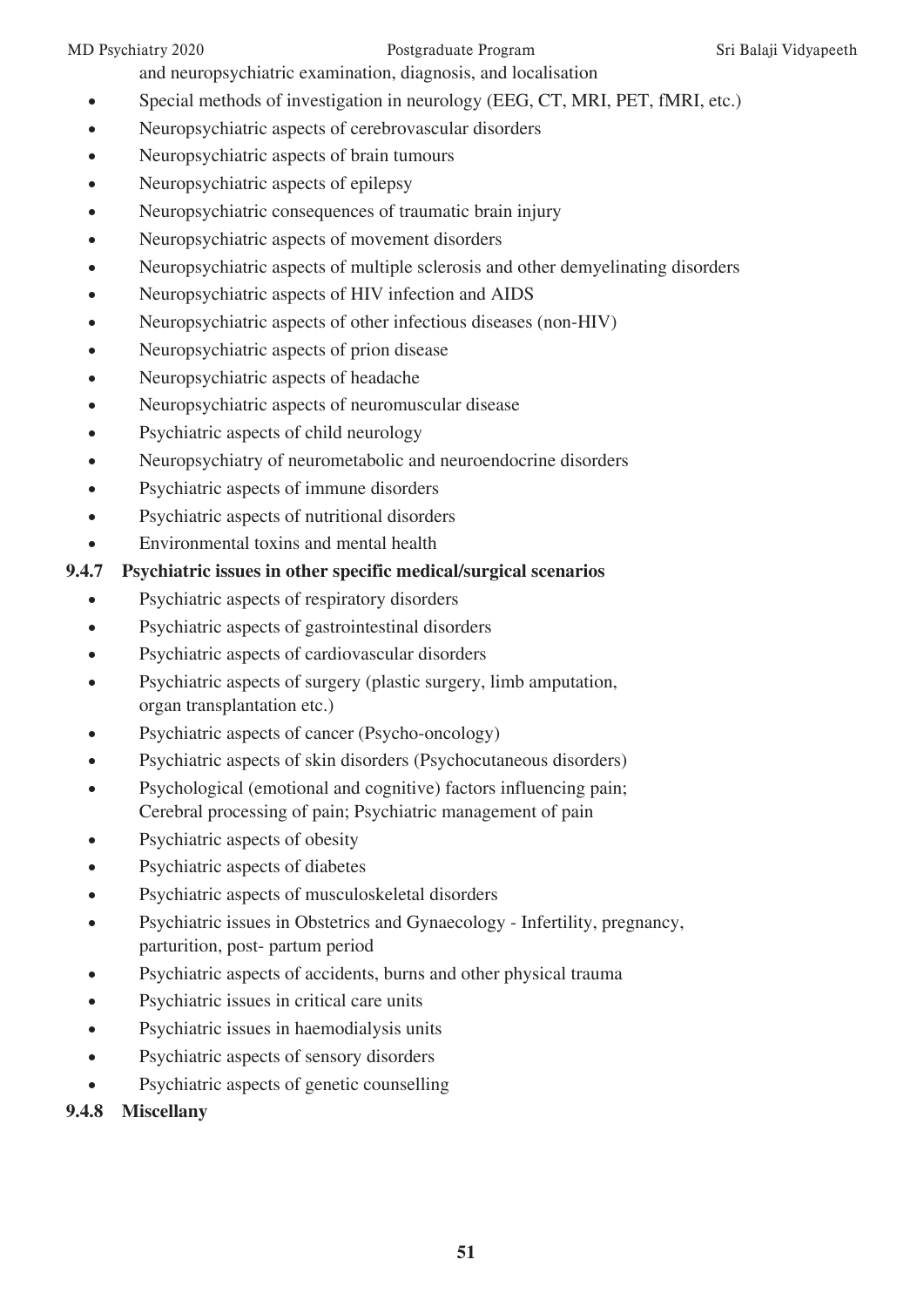- Chronic fatigue syndrome
- Fibromyalgia

# **10 TEACHING LEARNING METHODS**

A standardized master list of academic programs has been prepared for the benefit of the postgraduate students. Each postgraduate resident needs to complete all these programs before the end of the course. This master list is the basis of the *PG program schedule* which is maintained in the form of an online calendar & is updated regularly & frequently. PG program updates are also disseminated electronically to all postgraduate students and faculty members of the department.

### **10.1 Seminars**

Seminars shall be held at regular intervals. The seminars will be prepared and presented by the postgraduate trainee under the direct supervision of a faculty.

# **10.2 Written tests**

Written tests will be conducted every month to ensure that the most important components of the course content are covered in a systematic manner during the training period.

### **10.3 Critical appraisal of published research (Journal club)**

Research appraisal will be held at regular intervals. Relevant and suitable research articles from standard peer-reviewed journals will be selected and assigned to the postgraduate resident. The postgraduate resident will present detailed appraisals of research articles.

### **10.4 Case conferences**

Case conferences will be conducted at regular intervals. Postgraduate residents will deliver exhaustive presentations of common and prototypical cases, in addition to unusual cases. These presentations will include comprehensive reports of psychopathology, differential diagnosis, prognosis and management.

# **10.5 Clinical training as a part of outpatient and inpatient services**

Postgraduate residents will be trained in the practical delivery of routine outpatient and inpatient services under the close supervision of the faculty. Through active participation in these clinical services, the postgraduate student will acquire a wide range of competencies as specified in this curriculum document. The postgraduate student will receive hands-on training in the delivery of optimal clinical care, implementation of the treatment plan, and follow-up care. The postgraduate student shall be assigned fulltime clinical responsibilities under the supervision of senior residents and consultants.

### **10.6 Training in clinical psychology**

Each postgraduate resident will receive supervised training and practice in psychological assessment methods (administration of psychological tests). In addition, PGs will receive supervised training and practice in psychotherapy, employing one or more psychotherapeutics techniques/models. Special emphasis will be placed on training in cognitive-behavioural therapy, supportive psychotherapy & relaxation therapies.

PG students are required to prepare & submit reports of cases wherein they have performed psychological assessment and/or psychotherapy, under the supervision of Psychology faculty. A minimum of 5 such Psychology case records must be submitted by the PG student, before completion of the training period. Of these 5, a minimum of 2 case records must include a psychological assessment report, & a minimum of 3 case records must include a psychotherapy report.

# **10.7 Practical demonstration**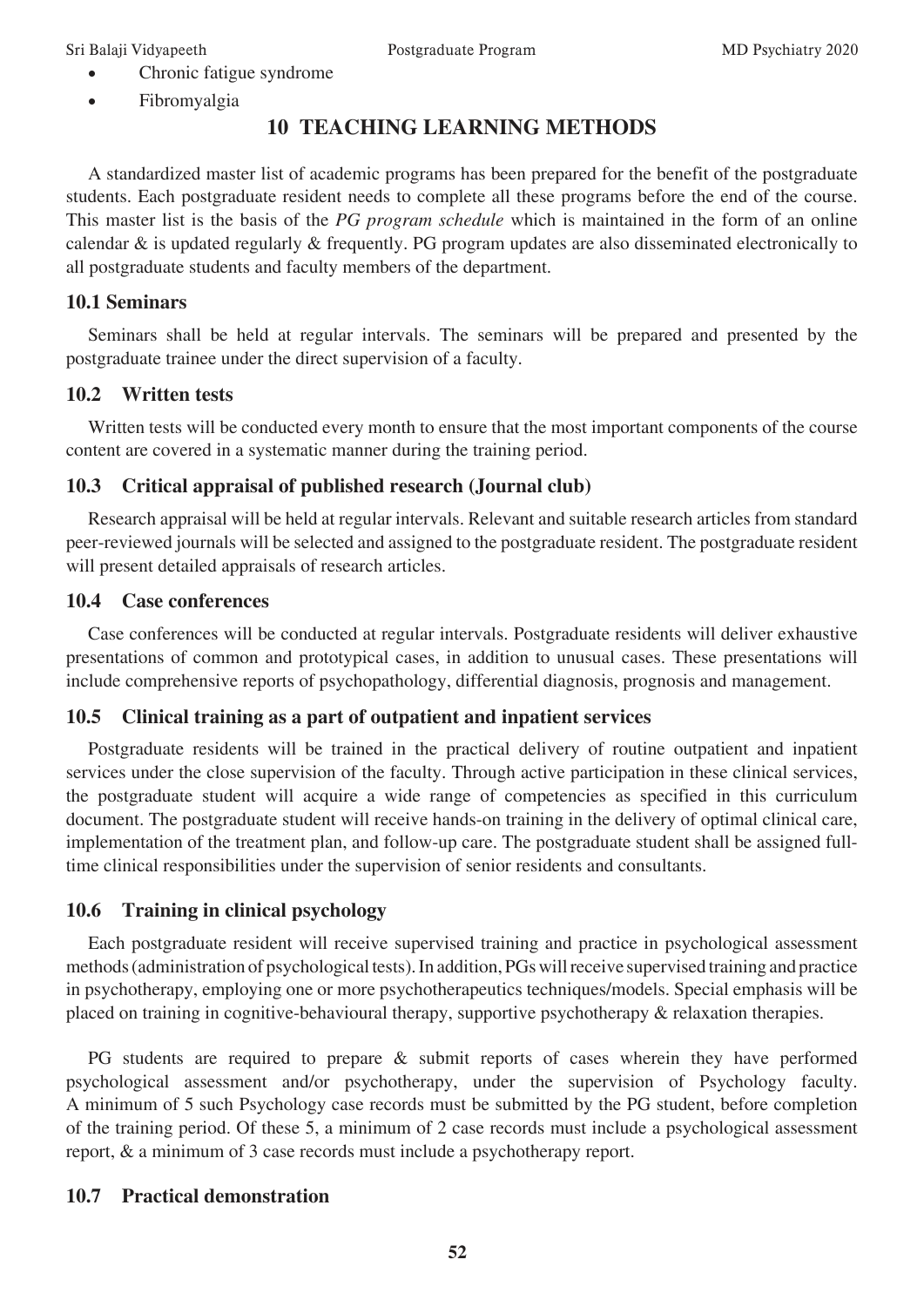### MD Psychiatry 2020 Postgraduate Program Sri Balaji Vidyapeeth

Skills pertaining to electroencephalography, clinical neuropsychological assessment and interpretation of neuroimaging will be imparted through practical demonstration.

### **10.8 Electroconvulsive therapy**

The postgraduate resident will receive practical training in the administration of modified electroconvulsive therapy, under the supervision of a faculty member.

# **10.9 Training in Emergency Psychiatry & Emergency Medicine**

Postgraduate residents will be on call, by rotation, and will play an active role in the delivery of emergency psychiatry services under the supervision of a faculty member.

In addition, PG students will be posted in the Department of Emergency Medicine (Casualty) for a period of 1 month. PG students will be required to participate in mandatory workshops on Basic Life Support (BLS) & Advanced Cardiovascular Life Support (ACLS) conducted by the institution.

### **10.10 Community mental health services**

The postgraduate student is required to participate in community mental health programs and outreach services organized by the department and the institute.

### **10.11 Undergraduate teaching assignments (Theory / Clinics)**

From the second year of residency, postgraduate students will start receiving training in teaching undergraduate medical and nursing students, under the supervision of the faculty.

### **10.12 Integrated interdepartmental and institutional programs**

Postgraduate residents will participate in special case conferences held in collaboration with other departments such as General Medicine and Neurology. In addition, postgraduate residents will be required to attend clinico-pathological conferences, clinico-radiological conferences, medical audit meetings, guest lectures and other scientific programs held by the institution.

# **10.13 Extramural activities**

Postgraduate students will be encouraged to attend extramural academic/scientific events such as workshops, seminars, conferences, and postgraduate CME programs.

### **10.14 Schedule of postings / rotations**

Postgraduate residents will receive intra-departmental training in Clinical Psychology, Child Psychiatry & Geriatric Psychiatry on a daily basis, as part of routine outpatient and inpatient clinical services, throughout the period of training over 3 years.

Postgraduate residents will receive intra-departmental training in Consultation-Liaison Psychiatry on a daily basis, as part of routine & emergency clinical services, throughout the period of training over 3 years.

Postgraduate residents will maintain a digital / online log of cases seen in these categories, to facilitate formative assessment. To supplement this training, special additional intramural and extramural postings will be organized, based on the framework given below.

| Name of posting             | Period | Year | Where                                                                            |
|-----------------------------|--------|------|----------------------------------------------------------------------------------|
| <b>Community Psychiatry</b> | months | ∸    | Rural health centre attached to MGMCRI. (Posting once a<br>week, for $3$ months) |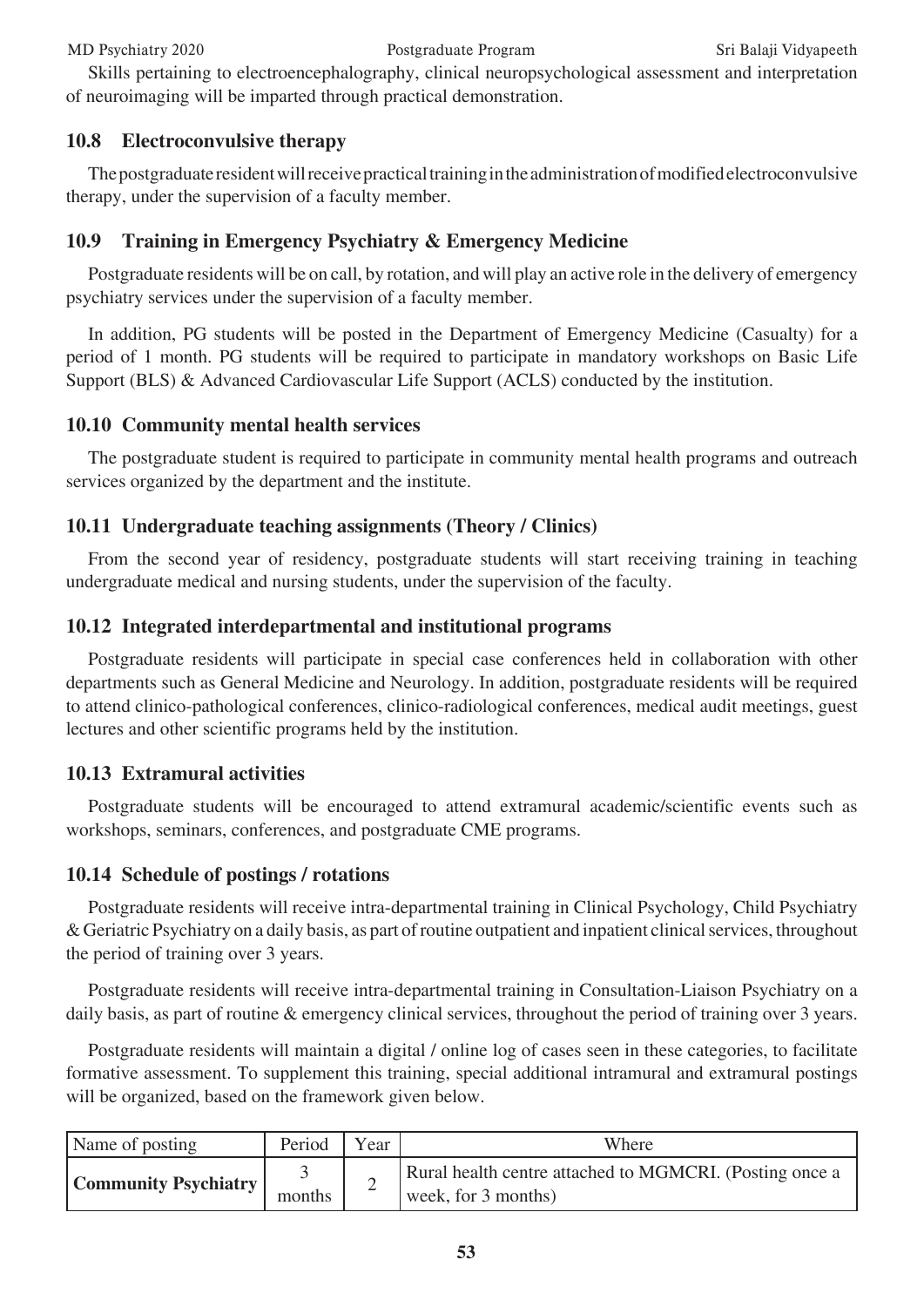| <b>Addiction Psychiatry</b>                            | 3<br>months | $\overline{2}$ | Department of Psychiatry, MGMCRI.(Posting in weekly<br>Substance Use Disorders Clinic & Smoking Cessation<br>Clinic, in addition to training during routine clinical $\&$<br>emergency services, throughout the period of residency<br>over 3 years |
|--------------------------------------------------------|-------------|----------------|-----------------------------------------------------------------------------------------------------------------------------------------------------------------------------------------------------------------------------------------------------|
| <b>Emergency Medicine /</b><br><b>General Medicine</b> | 4 weeks     | $\mathbf{1}$   | Department of Emergency Medicine (Casualty),<br>MGMCRI.                                                                                                                                                                                             |
| Neurology &<br><b>Neuroradiology</b>                   | 8 weeks     | $\overline{2}$ | Departments of Neurology & Radiodiagnosis, MGMCRI.<br>(Posting for 7 weeks in Neurology $& 1$ week in<br>Neuroradiology)                                                                                                                            |
| <b>Child and Adolescent</b><br><b>Psychiatry</b>       | 4 weeks     | 2              | NIMHANS, Bangalore.                                                                                                                                                                                                                                 |
| <b>Forensic Psychiatry</b>                             | 2 weeks     | 2              | Institute of Mental Health, Chennai.                                                                                                                                                                                                                |

### **10.15 Training in research methodology & scientific communication**

The dissertation is a compulsory research project that must be completed by the MD postgraduate student to be eligible to appear for the final university examination. This will be done under the guidance of a faculty member. Dissertation workshops will be conducted by the institute to train the postgraduate students in basic research methods.

Preparation of the dissertation under the supervision of a qualified guide will provide the postgraduate student hands-on training in various domains of research methodology such as *literature search, electronic reference management, study design, ethical issues in research, writing and implementing a research protocol, and the use of statistical tests for analysis of data. The dissertation* will also facilitate the acquisition of skills pertaining to *scientific written communication.* The protocol of the dissertation should be submitted to the university within six months of joining the course. Due care should be exercised while selecting a topic for the dissertation, especially with reference to feasibility and practicability. The postgraduate student is required to ensure that a need to change the topic will not arise later. The student is required to pay special attention to ethical issues while planning the dissertation. Approval of the dissertation topic should be obtained from the Postgraduate Training Committee and the Human Ethics Committee of the institute. The dissertation must be completed and submitted to the university six months before the final examination. The postgraduate student will be allowed to appear for the final examination, only after the dissertation is approved by the examiners and accepted by the university.

*Postgraduate students are required to prepare a paper based on their dissertation for publication. Proof of submission of a paper based on the dissertation work along with the letter of acknowledgement from the concerned journal is mandatory for being issued the hall ticket for the final university examination.* This rule will also apply to those postgraduate students who have submitted some other paper for publication earlier during the course. In addition, they are required to present a paper, or a poster based on their dissertation at a special meeting of the Scientific and Academic Forum of the institution. Presentation of the dissertation in this form does not preclude their presentation elsewhere later.

As per the regulations of the Medical Council of India, every postgraduate student should provide evidence of the following to be eligible to appear for the final degree examination:

- 1. One poster presentation
- 2. Evidence of having presented one paper at a national / state-level conference
- 3. Evidence of one research paper which should be published / accepted for publication / sent for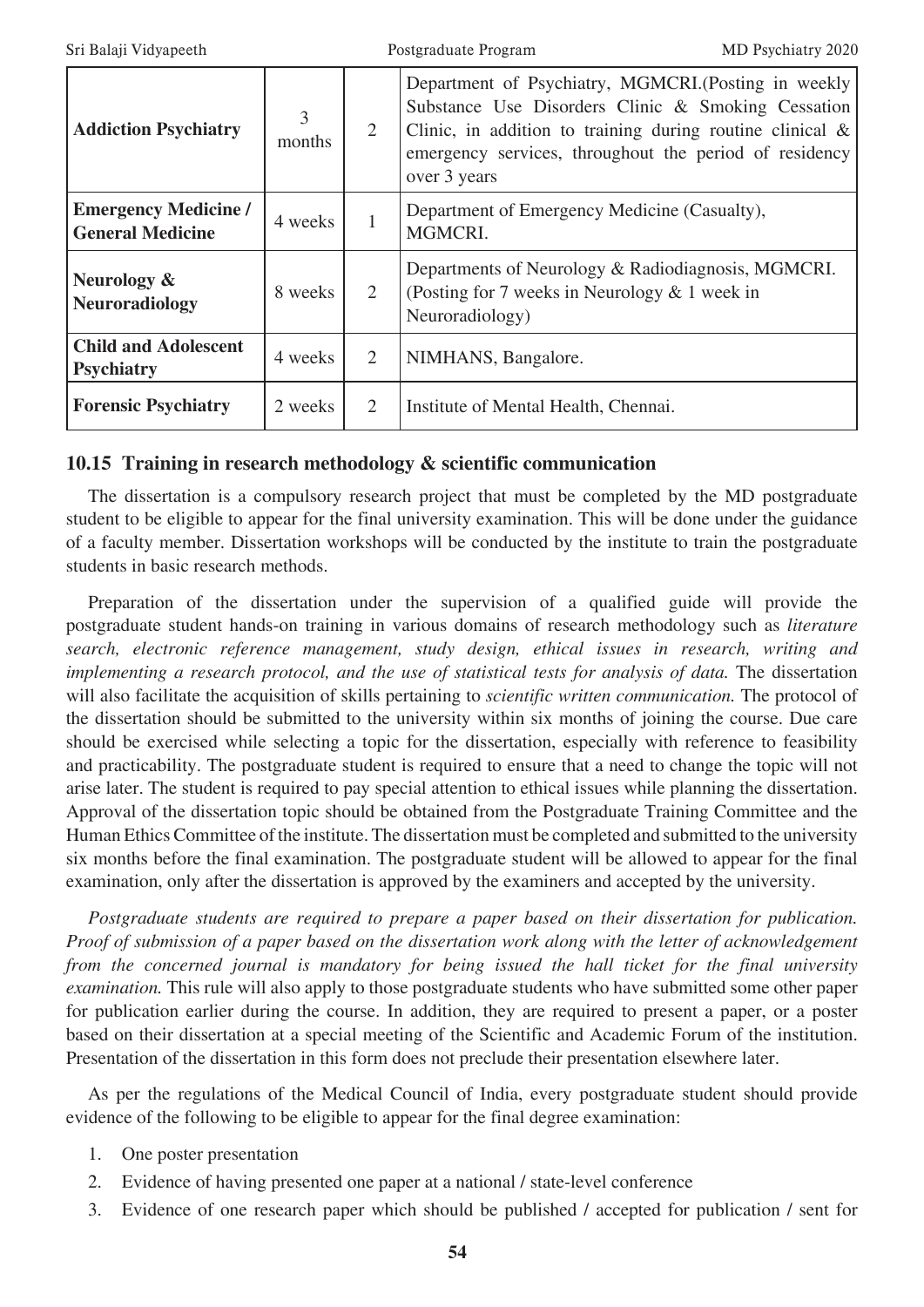# **10.16 Training in academic & clinical application of information technology**

Postgraduate students will receive training in the optimal and efficient use of computers and the internet for academic, clinical and research work. A few examples are listed below.

- Conducting an online literature search using various resources, including databases such as PubMed and Proquest, and websites of journals
- Using current information from reliable sources to stay up to date with best clinical practice
- Electronic reference management using reference management software
- Retrieval of information pertaining to drugs [Drug Product Labels, Summary of Product Characteristics (SPC), etc.]
- Use of online drug interaction checkers
- Retrieval of clinical practice guidelines from standard and reliable web portals
- Effective and appropriate use of PowerPoint software
- Electronic sharing and dissemination of academic resources
- Collaborative preparation (co-authoring) of academic / scientific documents using web-based (online) applications such as Google Docs
- Maintaining an e-portfolio (described elsewhere)

### **10.17 Mapping of teaching-learning methods with domains of competencies**

| S.No  | <b>Teaching Learning Methods</b>                                 | <b>DOC</b>                      |
|-------|------------------------------------------------------------------|---------------------------------|
| 10.1  | Seminars                                                         | MK, ICS, PROF                   |
| 10.2  | Written tests                                                    | <b>MK</b>                       |
| 10.3  | Critical appraisal of published research (Journal Club)          | PBLI, RMSC, ICS,<br><b>PROF</b> |
| 10.4  | Case conferences                                                 | MK, PC, ICS, PROF               |
| 10.5  | Clinical training as a part of outpatient and inpatient services | PC, ICS, PROF                   |
| 10.6  | Training in clinical psychology                                  | MK, PC                          |
| 10.7  | Practical demonstration                                          | MK, PC                          |
| 10.8  | Electroconvulsive therapy                                        | MK, PC, SBP                     |
| 10.9  | Training in Emergency Psychiatry & Emergency Medicine            | PC                              |
| 10.10 | Community mental health services                                 | <b>SBP</b>                      |
| 10.11 | Undergraduate teaching assignments (Theory / Clinics)            | <b>PBLI</b>                     |
| 10.12 | Integrated interdepartmental and institutional programs          | SBP, PBLI                       |
| 10.13 | Extramural activities                                            | PBLI, RMSC                      |
|       | <b>10.14</b> Schedule of postings / rotations                    | MK, PC                          |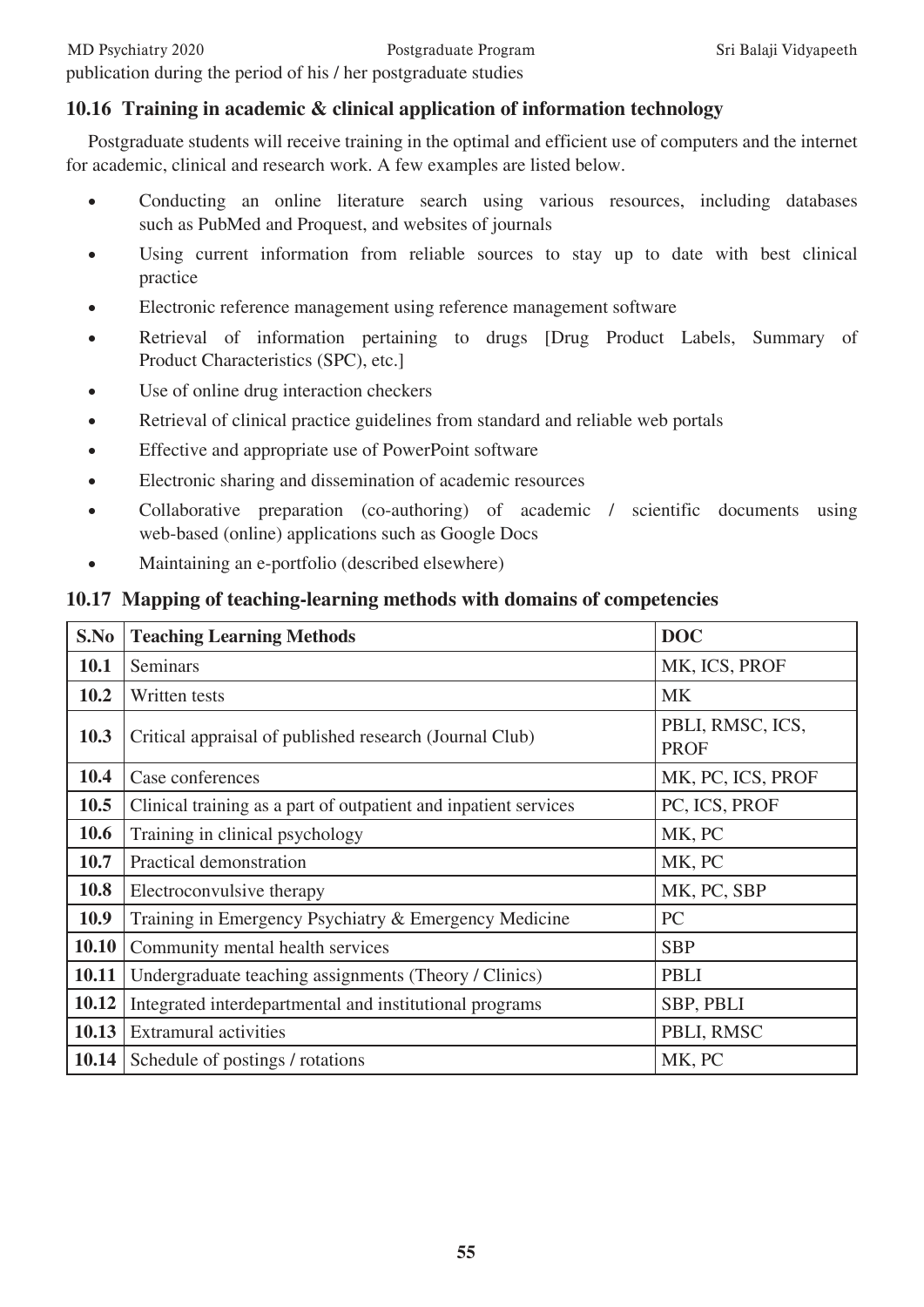### Sri Balaji Vidyapeeth Postgraduate Program MD Psychiatry 2020 **11 FORMATIVE ASSESSMENT**

The performance of the postgraduate resident in various teaching-learning activities will be rigorously assessed on a continuous basis by the faculty members. Progress of postgraduate resident in the **academic, clinical** and **research** domains will be monitored. Feedback will be given to the trainee at regular intervals. The curriculum supports various assessment methods as listed below.

|  | 11.1 List of formative assessment methods |
|--|-------------------------------------------|
|--|-------------------------------------------|

| <b>Domain of competencies</b>                                    | <b>Assessment methods</b>                                                                                                                                                                                                                                                                                                                                                                                                      |
|------------------------------------------------------------------|--------------------------------------------------------------------------------------------------------------------------------------------------------------------------------------------------------------------------------------------------------------------------------------------------------------------------------------------------------------------------------------------------------------------------------|
| <b>Medical Knowledge</b><br>(MK)                                 | Seminars<br>$\overline{\phantom{0}}$<br>Appraisals of published research (APR / Journal club)<br>Case conferences<br>Capsule talks<br>Written tests<br>Case-based discussion (CBD)<br>Mini-clinical evaluation exercise (mCEX)<br>Direct observation during supervised clinical work<br>Direct observation of procedural skills (DOPS)<br>Audit of inpatient files<br>Paper presentation<br>Poster presentation<br>E-portfolio |
| Patient care (PC)                                                | Direct observation during supervised clinical work<br>—<br>Audit of inpatient files<br>Mini-clinical evaluation exercise (mCEX)<br>—<br>Direct observation of procedural skills (DOPS)<br>Case-based discussion (CBD)<br>Multi-source feedback (MSF)<br>E-portfolio                                                                                                                                                            |
| <b>Systems-based Practice</b><br>(SBP)                           | Direct observation during supervised clinical work<br>Case-based discussion (CBD)<br>Clinical audit assignment / Quality improvement project                                                                                                                                                                                                                                                                                   |
| <b>Practice-based Learning</b><br>and Improvement (PBLI)         | Appraisals of published research (Journal club)<br>All other classroom programs<br>(case conference, seminar, capsule talk)<br>Case-based discussion (CBD)<br>E-portfolio                                                                                                                                                                                                                                                      |
| <b>Professionalism (PROF)</b>                                    | Direct observation during supervised clinical work<br>Audit of inpatient files<br>Multi-source feedback (MSF)<br>E-portfolio                                                                                                                                                                                                                                                                                                   |
| <b>Interpersonal and</b><br><b>Communication Skills</b><br>(ICS) | Direct observation during supervised clinical work<br>Direct observation of procedural skills (DOPS)<br>Multi-source feedback (MSF)                                                                                                                                                                                                                                                                                            |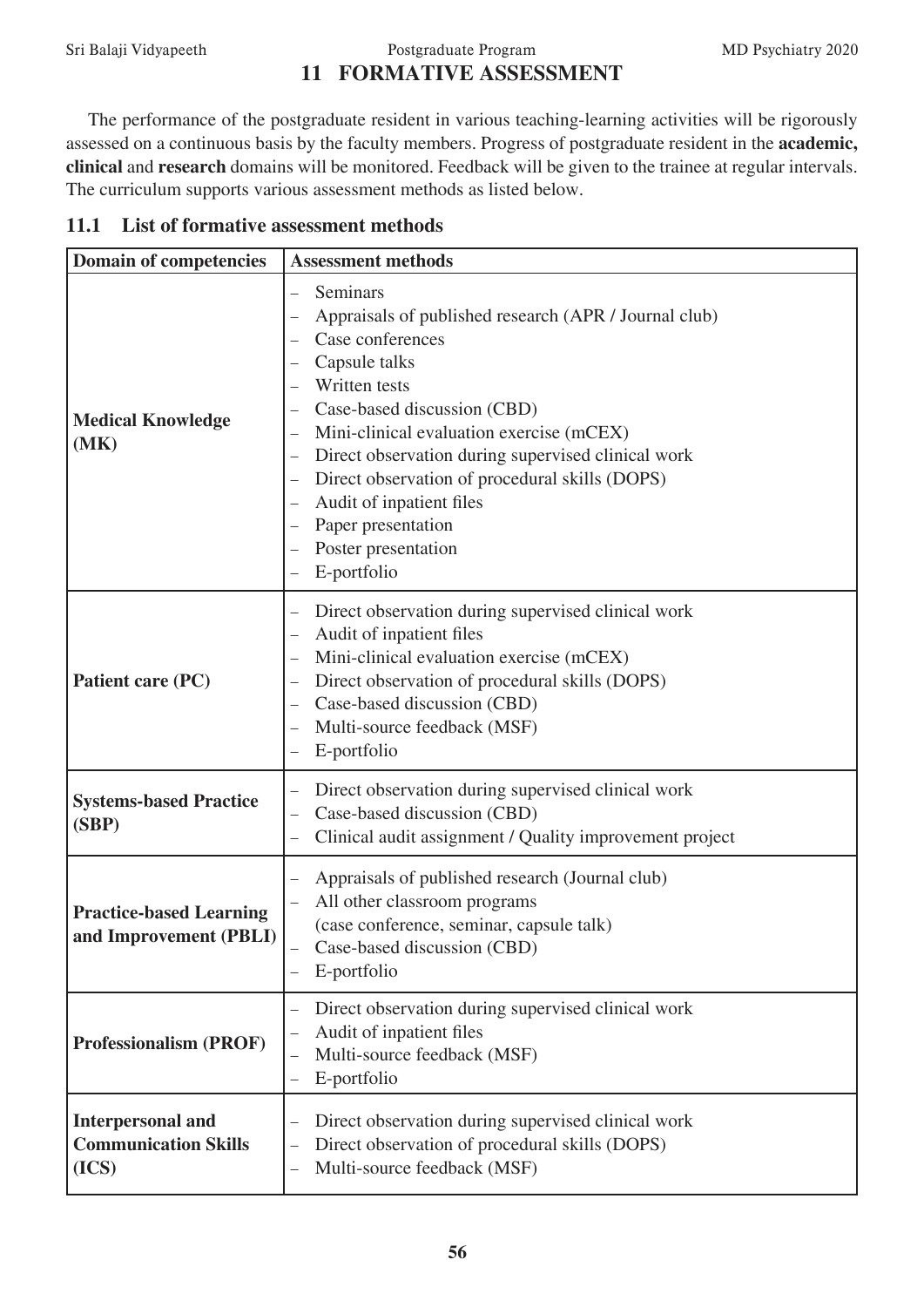|                                                                              | Audit of inpatient files (written communication)<br>E-portfolio (written communication)                                                                                  |
|------------------------------------------------------------------------------|--------------------------------------------------------------------------------------------------------------------------------------------------------------------------|
| <b>Research Methodology</b><br>and Scientific<br><b>Communication (RMSC)</b> | Dissertation<br>Submission of a manuscript to a journal<br>Paper presentation<br>Poster presentation<br>Appraisals of published research (Journal club)<br>Written tests |

### **11.2 Formative assessment methods mapped to domains of competencies**

| <b>Assessment methods</b>                                         | <b>MK</b> | <b>PC</b> | <b>SBP</b> | <b>PBLI</b> | <b>PROF</b> | <b>ICS</b> | <b>RMSC</b> |
|-------------------------------------------------------------------|-----------|-----------|------------|-------------|-------------|------------|-------------|
| Appraisals of published research (Journal club)                   | $+$       |           |            | $+$         |             |            | $+$         |
| <b>Audit of inpatient files</b>                                   | $+$       | $+$       |            |             | $+$         | $\ddot{}$  |             |
| <b>Capsule talks</b>                                              | $+$       |           |            | $+$         |             |            |             |
| <b>Case conferences</b>                                           | $\pm$     |           |            | $+$         |             |            |             |
| <b>Case-based discussion (CBD)</b>                                | $\pm$     | $\ddot{}$ | $+$        | $+$         |             |            |             |
| <b>Clinical audit assignment / Quality</b><br>improvement project |           |           | $+$        |             |             |            |             |
| Direct observation during supervised<br>clinical work             | $\pm$     | $\ddot{}$ | $+$        |             | $+$         | $\ddot{}$  |             |
| Direct observation of procedural skills (DOPS)                    | $+$       | $+$       |            |             |             | $+$        |             |
| <b>Dissertation</b>                                               |           |           |            |             |             |            | $\ddot{}$   |
| E-portfolio                                                       | $+$       | $+$       |            | $+$         | $+$         | $\ddot{}$  |             |
| Mini-clinical evaluation exercise (mCEX)                          | $+$       | $+$       |            |             |             |            |             |
| Multi-source feedback (MSF)                                       |           | $+$       |            |             | $+$         | $+$        |             |
| <b>Paper presentation</b>                                         | $+$       |           |            |             |             |            | $\pm$       |
| <b>Poster presentation</b>                                        | $+$       |           |            |             |             |            | $\ddot{}$   |
| <b>Seminars</b>                                                   | $+$       |           |            | $+$         |             |            |             |
| Submission of a manuscript to a journal                           |           |           |            |             |             |            | $+$         |
| <b>Written tests</b>                                              | $+$       |           |            |             |             |            | $\ddot{}$   |

# **11.3 Workplace-based assessment**

Performance of the PG resident in clinical settings, in terms of various domains of competencies, will be assessed by the faculty, through workplace-based assessment (WBA). Timely feedback will be provided to the PG resident. WBA will include observation of clinical performance [mini-clinical evaluation exercise (mCEX), direct observation of procedural skills (DOPS)], discussion of clinical cases [case-based discussion (CBD)], and feedback from peers, nurses & other members of the healthcare team, apart from secretarial staff, undergraduate students and patients / patients' relatives [multi-source feedback (MSF)], with regard to various domains of competencies.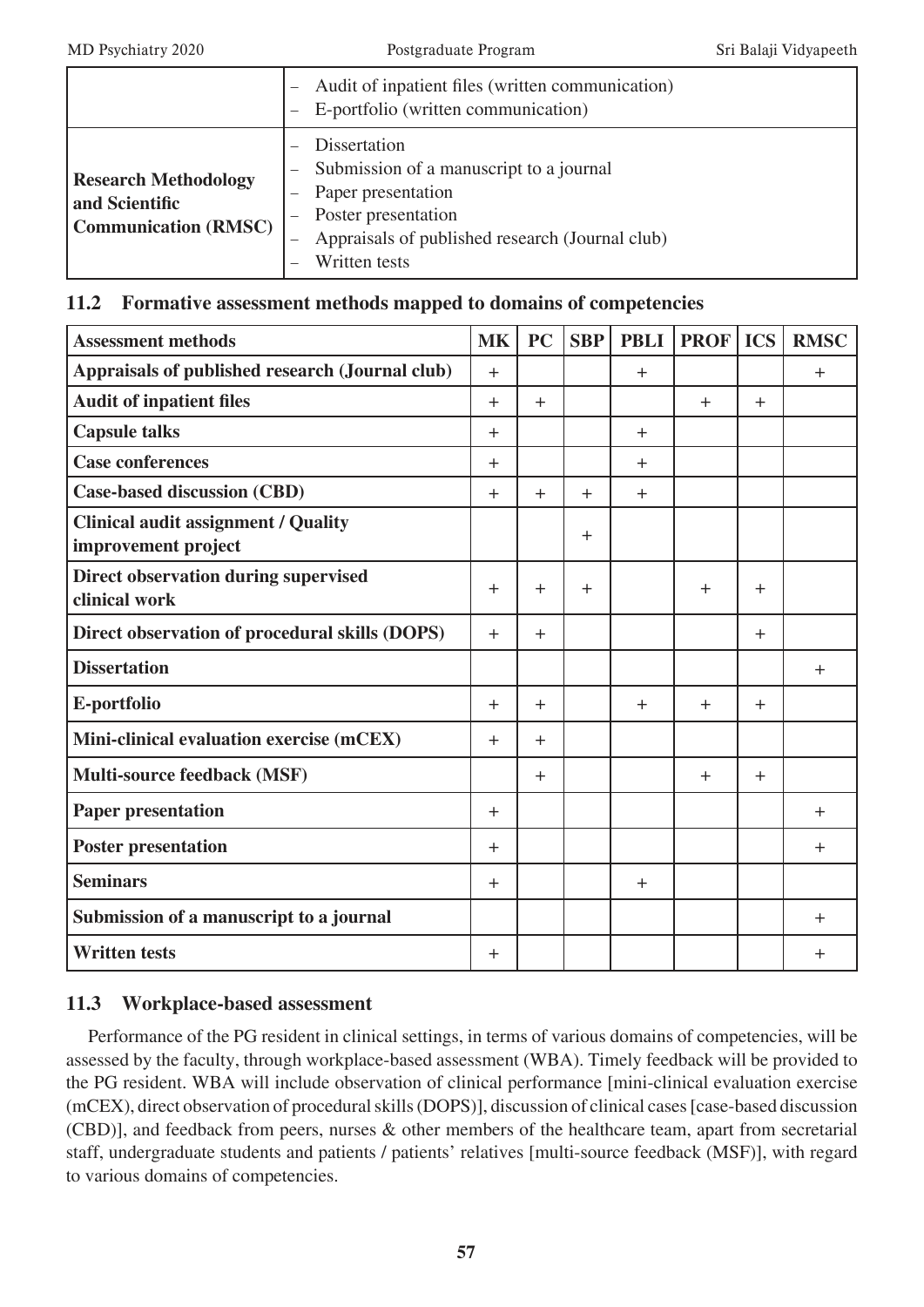### **11.4 Assessment of performance in classroom programs & written tests**

Performance of the PG resident in classroom programs such as seminars, appraisals of published research (Journal club), case conferences, capsule talks will be rated by faculty through structured questionnaires. Performance of the PG resident in monthly written tests will also be evaluated. Timely feedback will be provided to the PG resident.

### **11.5 E-portfolio**

The trainee should maintain an online e-portfolio as per regulations of the university and record his / her participation in all training programs conducted by the department. Comments with regard to the postgraduate student's performance in various teaching-learning activities will be recorded by the faculty in the e-portfolio, at regular intervals, thus providing a formal documented feedback about the trainee's strengths and weaknesses, with suggestions for improvement. The e-portfolio will serve to record details under various sections such as daily log, patient care, procedures (ECT, psychological assessment & therapies), seminars, case conferences, journal club (critical appraisal), faculty lectures, postings, dissertation & other research activities, paper & poster presentations, participation in conferences, workshops & CME programs, teaching assignments, participation in outreach activities etc. PG students will also record their reflections about various aspects of their training, in the e-portfolio. PG students will be expected to present their respective e-portfolios during departmental e-portfolio review meetings.

### **11.6 Assessment of basic entry-level competencies**

Basic entry-level competencies mentioned in the section titled "Competencies, sub-competencies and milestones" are considered to be the outcomes of undergraduate medical training. Thus, the PG resident is expected to possess these competencies & perform these activities / tasks at entry into residency. Various assessment methods listed above such as workplace-based assessment (WBA) will be used to assess the PG resident with regard to these entry-level competencies. Assessment of these competencies will shed light on emphasis areas that need additional focus during the postgraduate training program.

### **11.7 Milestone level rating**

Rating of the PG resident based on milestones will be done by faculty, once in 6 months, except for the last rating, which will be done after a gap of 3 months. Levels attained by the PG will be marked, based on descriptions of levels provided in the section on milestones.

### **11.8 Entrustable professional activities (EPA)**

*Entrustable professional activities (EPAs) are designed to link competencies to clinical practice and make them feasible. EPAs are tasks or responsibilities that can be entrusted to a trainee once sufficient, specific competence is reached to allow for unsupervised execution. (Ten Cate O. Competency- based education, entrustable professional activities, and the power of language. J Grad Med Educ. 2013 Mar;5(1):6–7.) EPAs can be conceptualized as units of professional practice, defined as tasks or responsibilities that trainees are entrusted to perform unsupervised once they have attained sufficient specific competence. EPAs are independently executable, observable, and measurable in their process and outcome, and, therefore, suitable for entrustment decisions. EPAs may incorporate multiple competencies. They describe what it is we expect a particular specialist to be able to do without supervision upon graduation from residency and fellowship. (ACGME milestones guidebook 2016)*

### **11.8.1 EPA entrustability levels**

- Level 1 : Trainee can observe the activity & learn.
- Level 2 : Trainee is allowed to perform the activity with direct supervision (supervisor present and proactive in the room).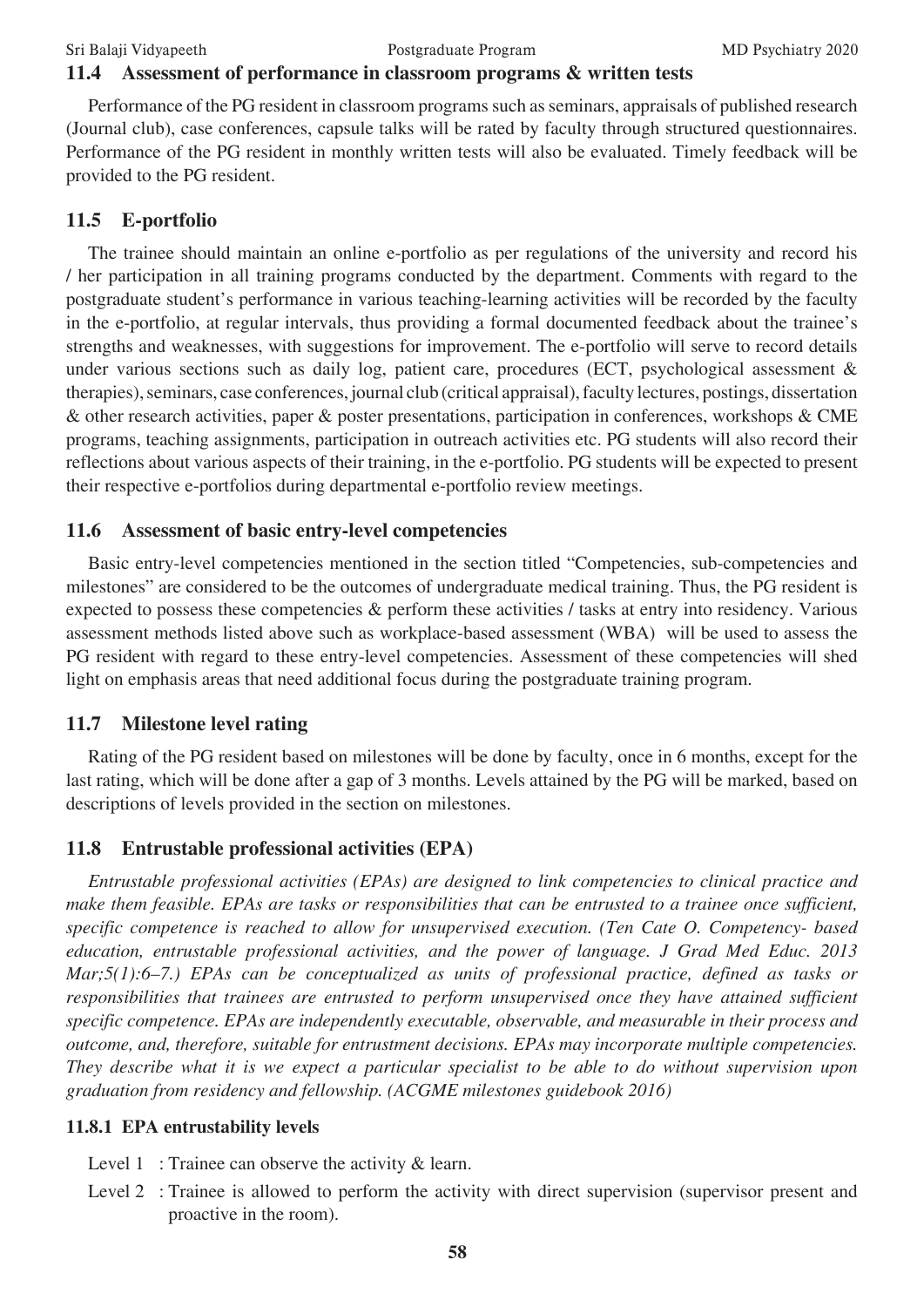- Level 3 : Trainee is allowed to perform the activity with indirect supervision (supervisor not present but is immediately available if needed).
- Level 4 : Trainee is allowed to perform the activity independently (with distant supervision not immediately available).
- Level 5 : Trainee is allowed to provide supervision to junior learners doing the activity. Binary entrustability levels:

Levels 1, 2,  $3$  = Pre-entrustable; Levels 4,  $5$  = Entrustable

### **11.8.2 List of EPAs related to training in psychiatric care, mental health promotion & teaching**

Progress of the PG resident with reference to the following EPAs will be documented once in 6 months, except for the last rating which will be done after a gap of 3 months. The EPA progress report will be shared with the PG resident individually, along with feedback & discussion. *For the following EPAs, decision regarding entrustability will be based on achievement of milestones pertaining to the sub-competencies relevant to each EPA.* For a PG resident to be considered "entrustable" with regard to a particular EPA, he / she should have attained milestones level 3 and above, with reference to all sub-competencies relevant to that EPA.

- 1. Assess & manage a patient presenting with history suggestive of a mental disorder
- 2. Assess & manage mental/behavioural symptoms in a patient with physical illness, in collaboration with other medical/surgical specialists, incorporating principles of liaison psychiatry
- 3. Conduct mental health screening in non-psychiatric settings, including appropriate follow-up action
- 4. Administer electroconvulsive therapy (ECT) in accordance with standard operating procedure
- 5. Develop and implement a safe & comprehensive discharge plan for psychiatric inpatients
- 6. Plan & implement clinical audit, to improve patient care and outcomes
- 7. Provide basic education regarding the mind, mental health & mental illness to a lay audience
- 8. Provide counselling about stress management, mental health promotion & prevention of mental illness
- 9. Deliver didactic psychiatry lectures for undergraduate medical students
- 10. Conduct clinical training sessions for undergraduate medical students

### **11.8.3 Descriptions of EPAs**

### *11.8.3.1 Assess & manage a patient presenting with history suggestive of a mental disorder*

### *Description of the activity:*

This unit of professional work requires the PG resident to comprehensively & systematically manage a patient presenting with history suggestive of a mental disorder, by performing a thorough psychiatric evaluation (including risk assessment), generating a psychiatric formulation and differential diagnosis, planning & executing a safe & evidence-based treatment regimen, including an appropriate combination of pharmacological & non-pharmacological therapies. This activity needs to be performed across diverse practice settings, including outpatient, inpatient & emergency settings. This process should be based on a sound knowledge of psycho pathology, psychotherapy & somatic therapies. Management of the patient should reflect the presence of competencies with regard to preventing medical errors  $\&$  promoting patient safety. While assessing  $\&$  managing the patient, the PG resident should demonstrate compassion, integrity, respect for others, sociocultural sensitivity, appropriate communication skills, & adherence to ethical principles.

### *Most relevant domains of competence :*

Medical Knowledge (MK), Patient care (PC), Systems-based Practice (SBP), Professionalism (PROF),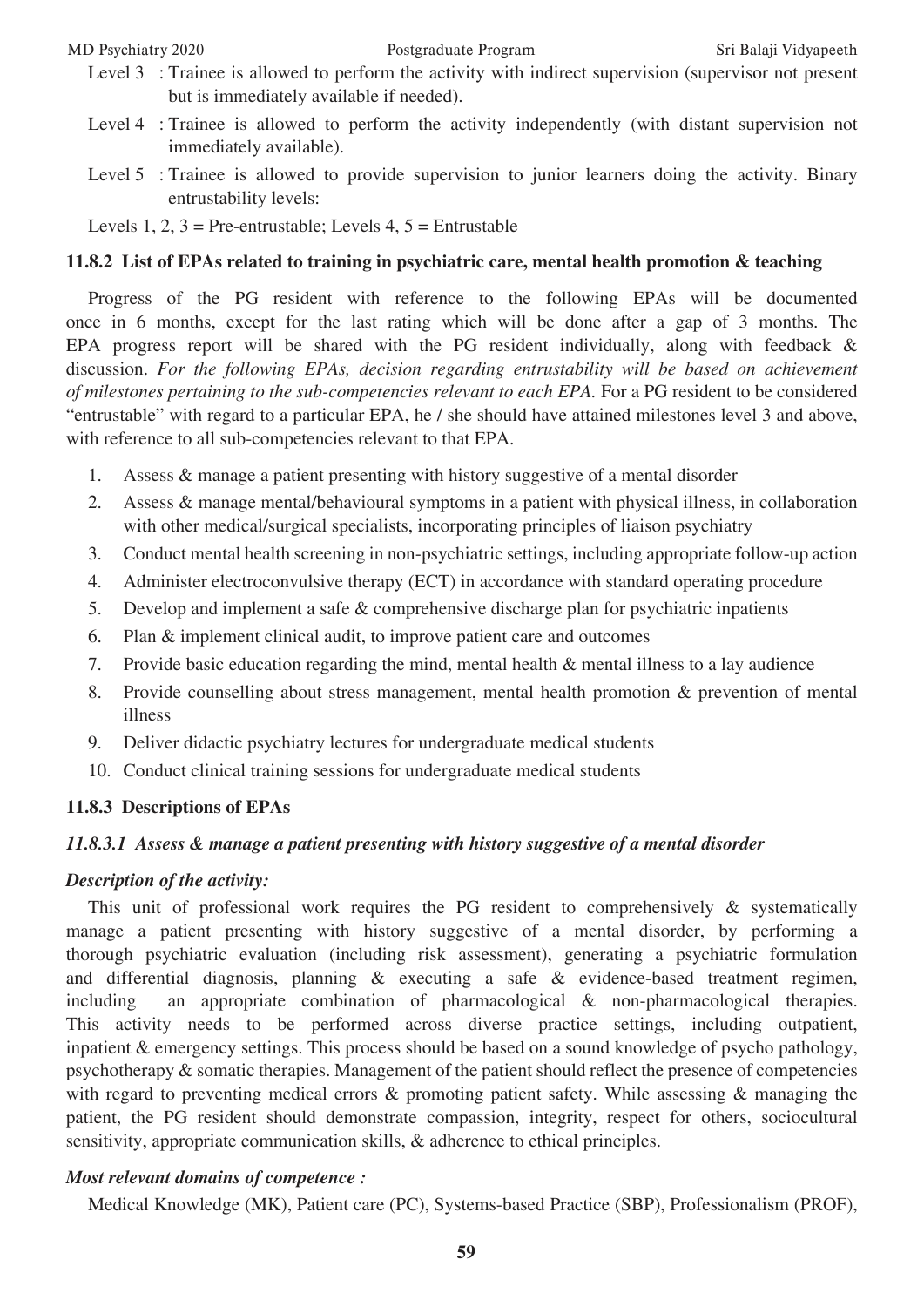### *Sub-competencies critical to entrustment decisions:*

MK2, MK4, MK5, PC1, PC2, PC3, PC5, SBP1, PROF1, PROF2, ICS1, ICS2

### *Methods of assessment :*

- Direct observation during supervised clinical work
- Direct observation of procedural skills (DOPS)
- Mini-Clinical Evaluation Exercise (mCEX)
- Case-based discussion
- • Classroom programs, written tests
- • E-portfolio

### *Expected behaviors for pre-entrustable and entrustable learners:*

Behaviors described in milestone levels 1 & 2 in the sub-competencies relevant to this EPA will constitute expected behaviors of a pre-entrustable learner. Behaviors described in milestone levels 3 & above in the sub-competencies relevant to this EPA will constitute expected behaviors for an entrustable learner. To be considered an entrustable learner, the postgraduate resident should have attained a minimum of milestone level 3 on all sub-competencies relevant to this EPA. Details about the milestone levels are available in the exclusive section on milestones.

# *11.8.3.2 Assess & manage mental / behavioural symptoms in a patient with physical illness, in collaboration with other medical/surgical specialists, incorporating principles of liaison psychiatry*

### *Description of the activity:*

This unit of professional work requires the PG resident to comprehensively & systematically manage mental/behavioural symptoms in a patient with physical illness, by performing a thorough psychiatric evaluation, generating a psychiatric formulation and differential diagnosis, planning & executing a safe & evidence-based treatment regimen, including an appropriate combination of pharmacological & nonpharmacological therapies. Formulating & executing the plan of care should be done in collaboration with the concerned medical/surgical specialists, incorporating principles of consultation-liaison psychiatry. This process should be based on a sound knowledge of psychopathology, clinical neuroscience, psychotherapy, somatic therapies & knowledge about the interface between psychiatry and the rest of medicine. Management of the patient should reflect the presence of competencies with regard to preventing medical errors & promoting patient safety. While assessing & managing the patient, the PG resident should demonstrate compassion, integrity, respect for others, sociocultural sensitivity, appropriate communication skills, & adherence to ethical principles.

### *Most relevant domains of competence:*

Medical Knowledge (MK), Patient care (PC), Systems-based Practice (SBP), Professionalism (PROF), Interpersonal and Communication Skills (ICS)

### *Sub-competencies critical to entrustment decisions:*

MK2, MK3, MK4, MK5, MK6, PC1, PC2, PC3, PC4, PC5, SBP1, PROF1, PROF2, ICS1, ICS2

### *Methods of assessment:*

- Direct observation during supervised clinical work
- Direct observation of procedural skills (DOPS)
- Mini-Clinical Evaluation Exercise (mCEX)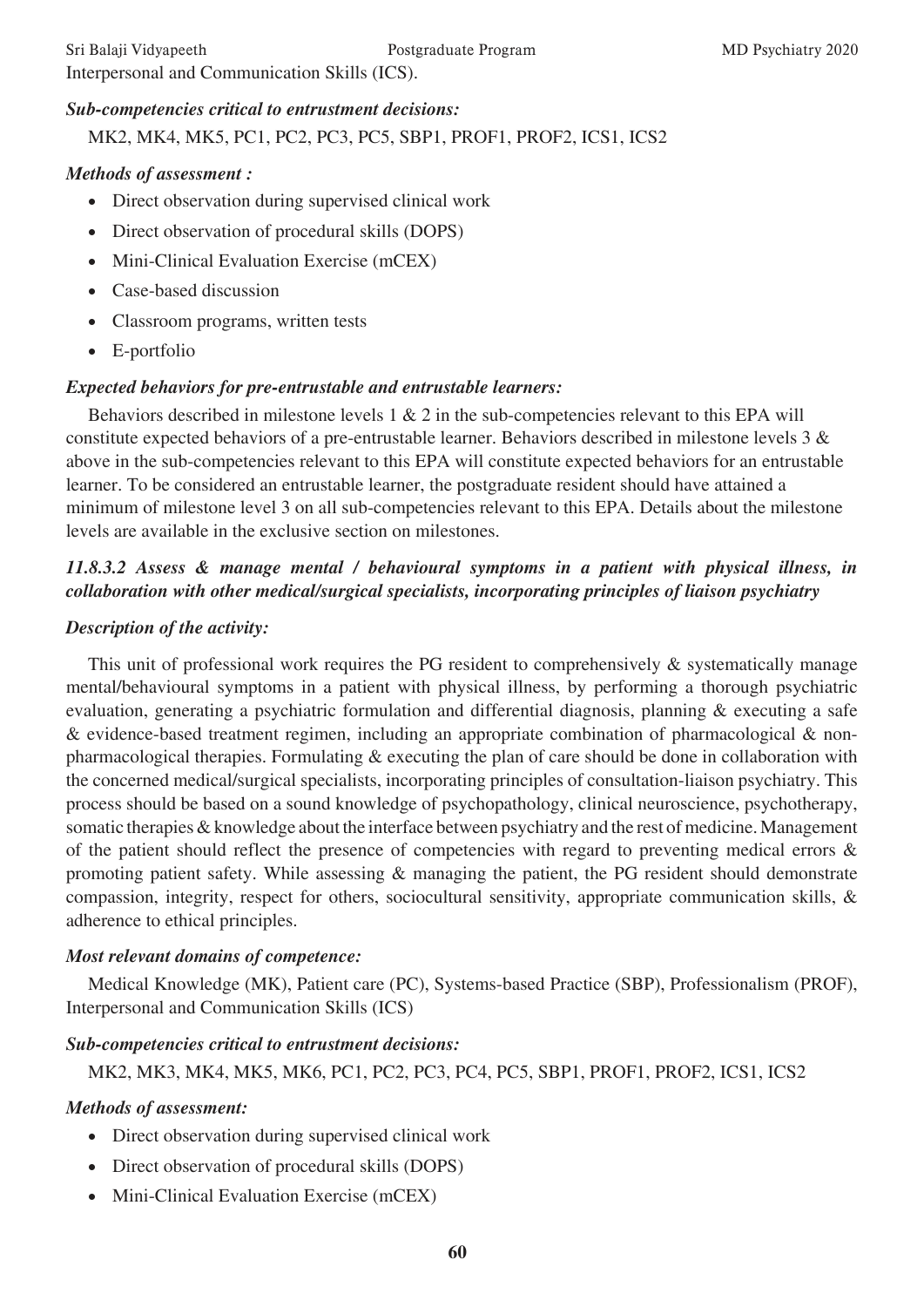- • Case-based discussion
- Classroom programs, written tests
- • E-portfolio

### *Expected behaviors for pre-entrustable and entrustable learners:*

Behaviors described in milestone levels  $1 \& 2$  in the sub-competencies relevant to this EPA will constitute expected behaviors of a pre-entrustable learner. Behaviors described in milestone levels 3 & above in the sub-competencies relevant to this EPA will constitute expected behaviors for an entrustable learner. To be considered an entrustable learner, the postgraduate resident should have attained a minimum of milestone level 3 on all sub-competencies relevant to this EPA. Details about the milestone levels are available in the exclusive section on milestones.

# *11.8.3.3 Conduct mental health screening in non-psychiatric settings, including appropriate follow-up action*

### *Description of the activity:*

This unit of professional work requires the PG resident to screen for mental health problems / mental disorders in non-psychiatric settings such as primary health centres (PHCs), preventive healthcare units etc, using standardized & validated questionnaires. Based on the outcome of the screening, appropriate followup action must be initiated, with referral facilitation if required. This process should be based on a sound knowledge of symptoms & signs of mental disorders & diverse manifestations of psychological distress. This activity requires the PG resident to possess adequate knowledge about community mental health care, national & district mental health programs, preventive psychiatry & mental health promotion, & the ability to appropriately apply this knowledge in routine psychiatric practice.

### *Most relevant domains of competence:*

Medical Knowledge (MK), Patient care (PC), Systems-based Practice (SBP)

# *Sub-competencies critical to entrustment decisions:*

MK1, MK2, MK3, MK6, PC1, PC2, PC3, PC4, SBP3, SBP4

### *Methods of assessment:*

- • Direct observation during supervised clinical work
- Direct observation of procedural skills (DOPS)
- Classroom programs, written tests
- • E-portfolio

### *Expected behaviors for pre-entrustable and entrustable learners:*

Behaviors described in milestone levels 1 & 2 in the sub-competencies relevant to this EPA will constitute expected behaviors of a pre-entrustable learner. Behaviors described in milestone levels 3 & above in the sub-competencies relevant to this EPA will constitute expected behaviors for an entrustable learner. To be considered an entrustable learner, the postgraduate resident should have attained a minimum of milestone level 3 on all sub-competencies relevant to this EPA. Details about the milestone levels are available in the exclusive section on milestones.

# *11.8.3.4 Administer electroconvulsive therapy (ECT) in accordance with standard operating procedure*

# *Description of the activity:*

This unit of professional work requires the PG resident to plan & implement an electroconvulsive therapy (ECT) protocol in accordance with standard operating procedure & standard guidelines. This activity requires the PG resident to possess adequate knowledge about ECT, including basic electrophysiology,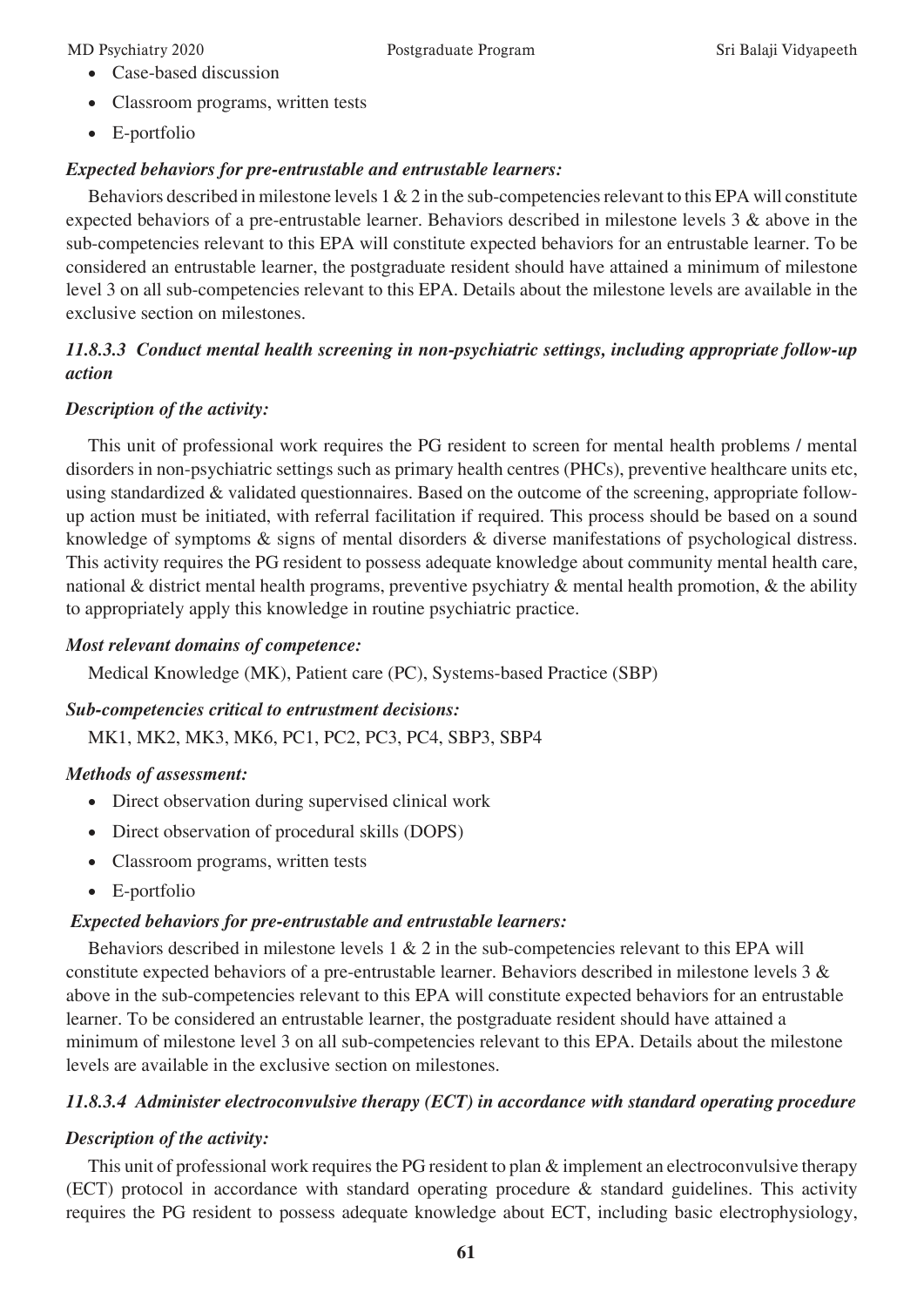mechanism of action, indications, contraindications, clinical guidelines & adverse effects. In addition, this activity requires the PG resident to possess adequate knowledge about somatic therapies in general, & the interactions between psychopharmacological agents & ECT. Implementation of the ECT protocol should reflect the presence of competencies with regard to the prevention of clinical errors & promotion of patient safety, apart from competencies related to communication, teamwork & a systems-based approach in the context of medical errors & patient safety.

### *Most relevant domains of competence:*

Medical Knowledge (MK), Patient care (PC), Systems-based Practice (SBP)

### *Sub-competencies critical to entrustment decisions:*

MK3, MK5, PC5, SBP1

### *Methods of assessment:*

- Direct observation of procedural skills (DOPS)
- Multi-source feedback
- Classroom programs, written tests
- • E-portfolio

### *Expected behaviors for pre-entrustable and entrustable learners:*

Behaviors described in milestone levels 1 & 2 in the sub-competencies relevant to this EPA will constitute expected behaviors of a pre-entrustable learner. Behaviors described in milestone levels 3 & above in the sub-competencies relevant to this EPA will constitute expected behaviors for an entrustable learner. To be considered an entrustable learner, the postgraduate resident should have attained a minimum of milestone level 3 on all sub-competencies relevant to this EPA. Details about the milestone levels are available in the exclusive section on milestones.

### *11.8.3.5 Develop and implement a safe & comprehensive discharge plan for psychiatric inpatients*

### *Description of the activity:*

This unit of professional work requires the PG resident to formulate & execute a discharge protocol for psychiatric inpatients. The PG resident should be able to prepare discharge summaries that are accurate, comprehensive, well-structured, & include vital components such as the reason for hospitalization, significant findings, procedures and treatment provided, patient's discharge condition, instructions for the patient and family, and signatures of the faculty & PG resident in charge of the patient. This activity requires the PG resident to possess competencies with regard to patient care, written communication, information sharing and record-keeping.

### *Most relevant domains of competence:*

Patient care (PC), Interpersonal and Communication Skills (ICS)

### *Sub-competencies critical to entrustment decisions:*

PC3, ICS2

### *Methods of assessment:*

- Direct observation during supervised clinical work
- Clinical audit assignment / Quality improvement project
- Case-based Discussion (CbD)
- Multi-source feedback (MSF)

### *Expected behaviors for pre-entrustable and entrustable learners:*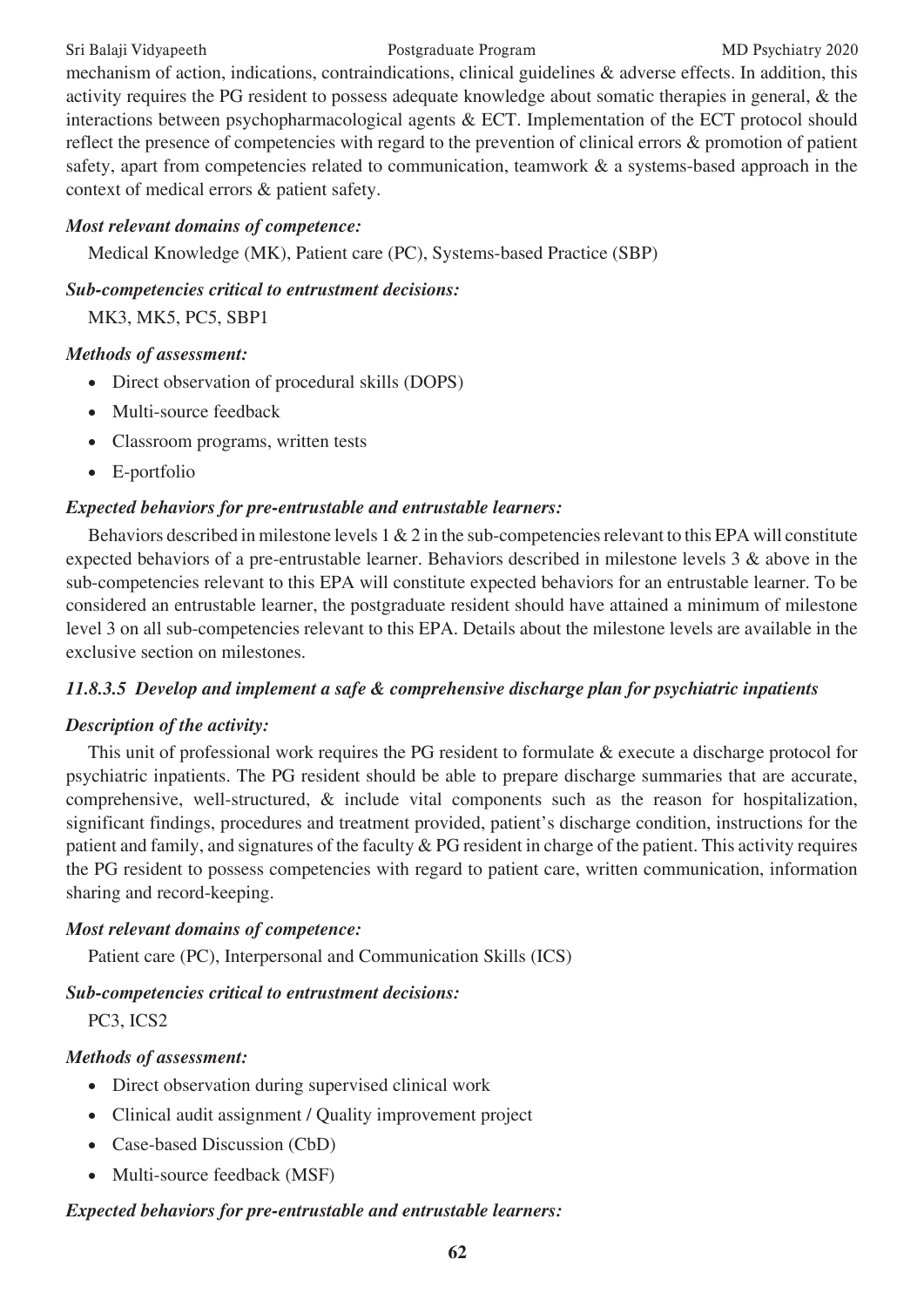MD Psychiatry 2020 Postgraduate Program Sri Balaji Vidyapeeth

Behaviors described in milestone levels  $1 \& 2$  in the sub-competencies relevant to this EPA will constitute expected behaviors of a pre-entrustable learner. Behaviors described in milestone levels 3 & above in the sub-competencies relevant to this EPA will constitute expected behaviors for an entrustable learner. To be considered an entrustable learner, the postgraduate resident should have attained a minimum of milestone level 3 on all sub-competencies relevant to this EPA. Details about the milestone levels are available in the exclusive section on milestones.

### *11.8.3.6 Plan & implement clinical audit, to improve patient care and outcomes*

### *Description of the activity:*

This unit of professional work requires the PG resident to develop & implement a clinical audit project (quality improvement), with a view to enhance quality of patient care. This activity requires the PG resident to demonstrate the knowledge required for prevention, early detection, and analysis of medical errors. This activity requires the PG resident to employ a systems-based approach in the context of medical errors and patient safety in routine psychiatric practice. This activity also requires the PG resident to demonstrate an understanding of costs of care, resource management, quality improvement projects related to patient care, and to apply this understanding in routine clinical care.

### *Most relevant domains of competence:*

Systems-based Practice (SBP), Practice-based Learning and Improvement (PBLI)

### *Sub-competencies critical to entrustment decisions:*

SBP1, SBP2, PBLI2

### *Methods of assessment:*

Clinical audit assignment / Quality improvement project

### *Expected behaviors for pre-entrustable and entrustable learners:*

Behaviors described in milestone levels  $1 \& 2$  in the sub-competencies relevant to this EPA will constitute expected behaviors of a pre-entrustable learner. Behaviors described in milestone levels 3 & above in the sub-competencies relevant to this EPA will constitute expected behaviors for an entrustable learner. To be considered an entrustable learner, the postgraduate resident should have attained a minimum of milestone level 3 on all sub-competencies relevant to this EPA. Details about the milestone levels are available in the exclusive section on milestones.

### *11.8.3.7 Provide basic education regarding the mind, mental health & mental illness to a lay audience*

### *Description of the activity:*

This unit of professional work requires the PG resident to effectively communicate with the patients, their relatives, and the common public about the basic functions of mind, the importance of mental health, and the impact of mental illness, in the regional language, in various settings, using appropriate visual aids. This process should be based on a sound knowledge of human psychological development, influences of environmental and social factors on mental health, risk factors for mental illness, and the manifestations of mental disorders. This activity requires the PG resident to possess adequate knowledge about community mental health care, preventive psychiatry & mental health promotion and the ability to appropriately apply this knowledge in outreach activities.

### *Most relevant domains of competence:*

Medical Knowledge (MK), Patient care (PC), Systems-based Practice (SBP), Interpersonal and Communication Skills (ICS)

### *Sub-competencies critical to entrustment decisions:*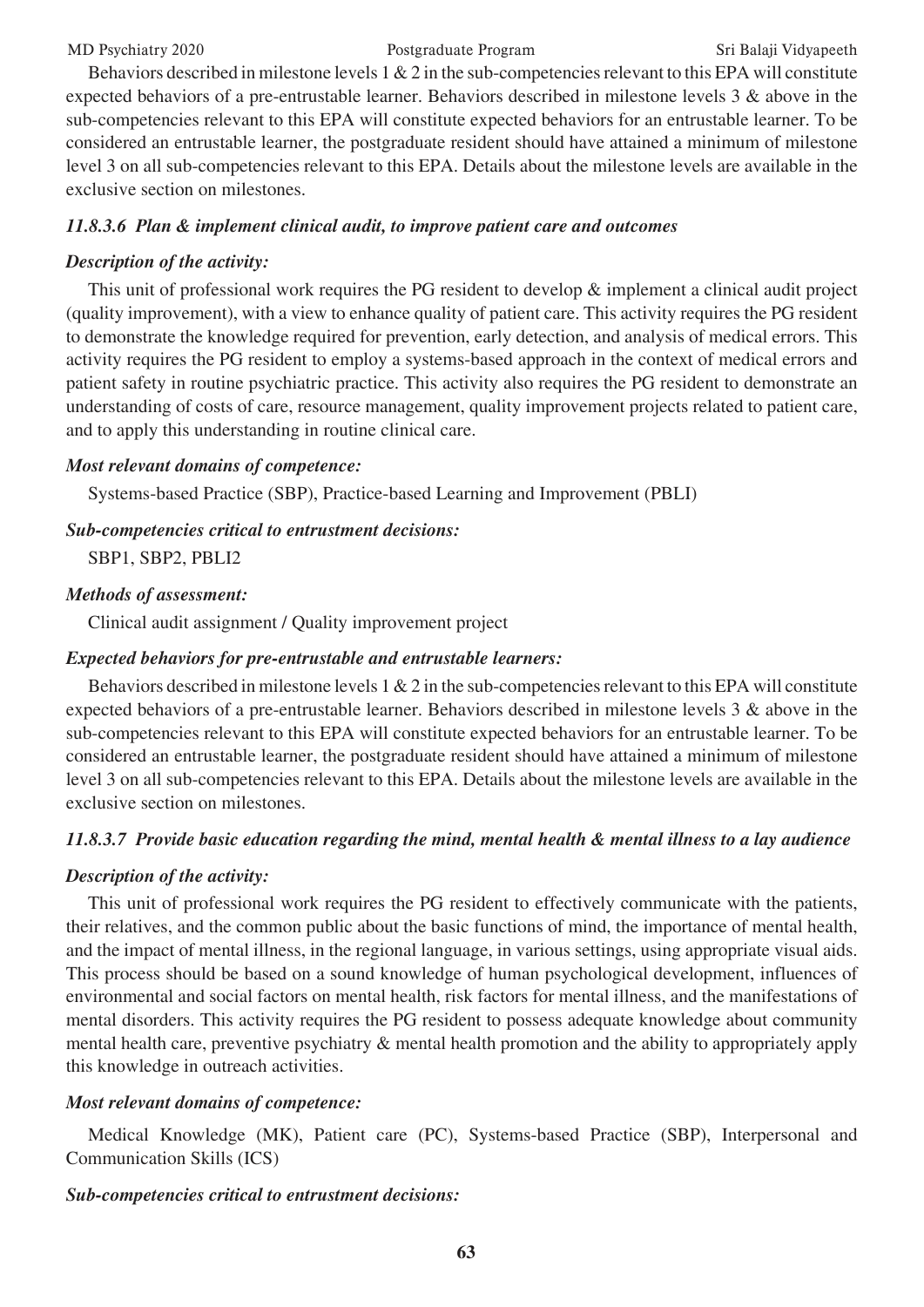# MK1, MK2, PC1, SBP3, ICS1, ICS2

### *Methods of assessment:*

- Direct observation during supervised clinical work
- Direct observation of procedural skills (DOPS)
- Multi-source feedback (MSF)

### *Expected behaviors for pre-entrustable and entrustable learners:*

Behaviors described in milestone levels  $1 \& 2$  in the sub-competencies relevant to this EPA will constitute expected behaviors of a pre-entrustable learner. Behaviors described in milestone levels 3 & above in the sub-competencies relevant to this EPA will constitute expected behaviors for an entrustable learner. To be considered an entrustable learner, the postgraduate resident should have attained a minimum of milestone level 3 on all sub-competencies relevant to this EPA. Details about the milestone levels are available in the exclusive section on milestones.

### *11.8.3.8 Provide counselling about stress management, mental health promotion & prevention of mental illness*

### *Description of the activity:*

This unit of professional work requires the PG resident to demonstrate the ability to plan and deliver appropriate psychological counselling for stress management. This process is based on a thorough knowledge of psychological development, signs & symptoms of mental illness, counselling techniques, and the various forms of individual and group psychotherapies. This activity also requires the PG resident to possess adequate knowledge about preventive psychiatry & mental health promotion and the ability to appropriately apply this knowledge in routine patient care and in outreach activities related to mental health promotion.

### *Most relevant domains of competence:*

Medical Knowledge (MK), Patient care (PC), Systems-based Practice (SBP), Interpersonal and Communication Skills (ICS)

### *Sub-competencies critical to entrustment decisions:*

MK1, MK3, MK4, PC1, PC4, SBP3, SBP4, ICS1, ICS2

### *Methods of assessment:*

- Direct observation during supervised clinical work
- Direct observation of procedural skills (DOPS)
- Multi-source feedback (MSF)

# *Expected behaviors for pre-entrustable and entrustable learners:*

Behaviors described in milestone levels  $1 \& 2$  in the sub-competencies relevant to this EPA will constitute expected behaviors of a pre-entrustable learner. Behaviors described in milestone levels 3 & above in the sub-competencies relevant to this EPA will constitute expected behaviors for an entrustable learner. To be considered an entrustable learner, the postgraduate resident should have attained a minimum of milestone level 3 on all sub-competencies relevant to this EPA. Details about the milestone levels are available in the exclusive section on milestones.

# *11.8.3.9 Deliver didactic psychiatry lectures for undergraduate medical students*

# *Description of the activity:*

This unit of professional work requires the PG resident to demonstrate observable teaching & presentation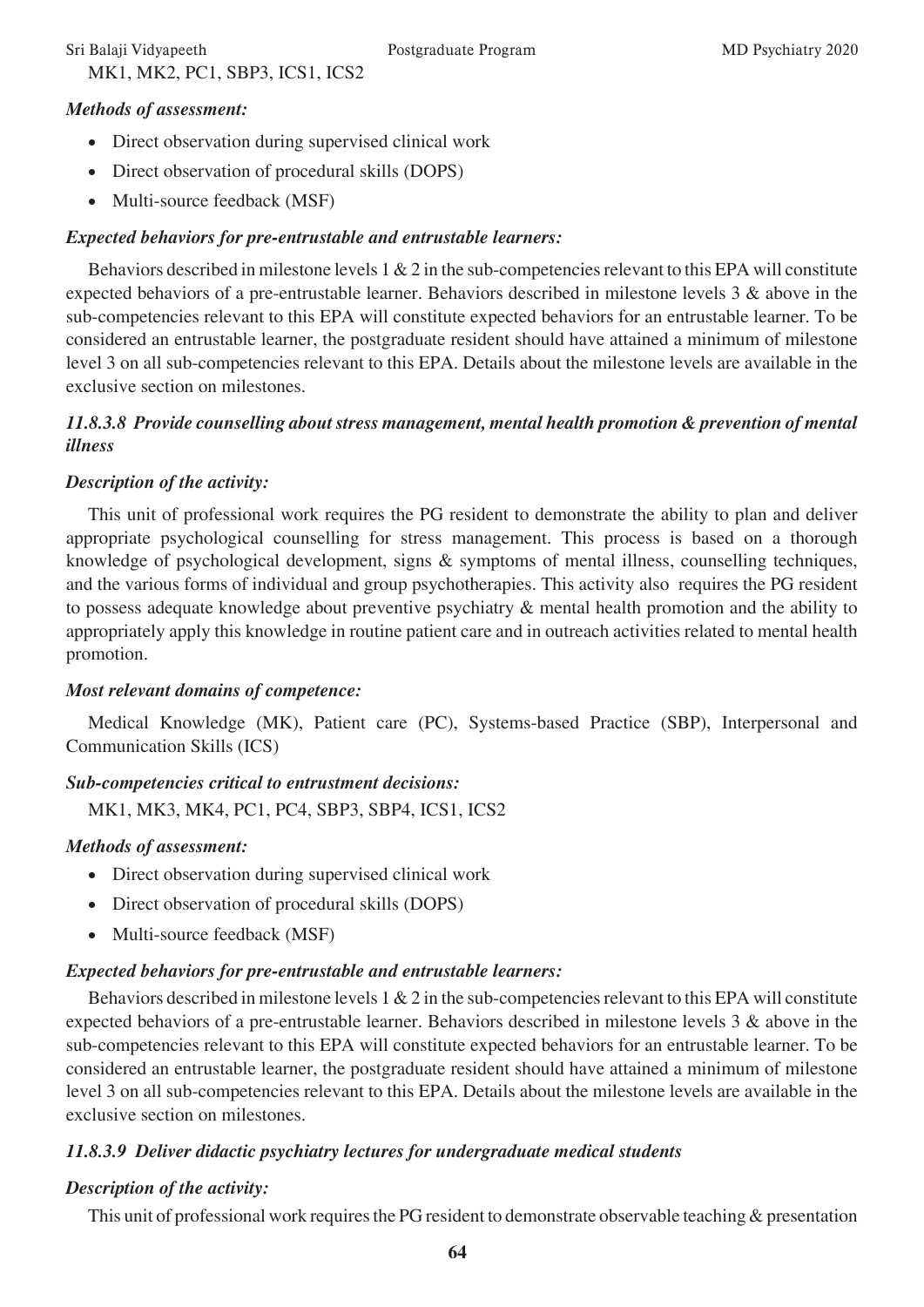### MD Psychiatry 2020 Postgraduate Program Sri Balaji Vidyapeeth

skills by delivering classroom lectures for undergraduate medical students. The process should be based on knowledge about the basic principles of education and the teaching-learning process, apart from knowledge of psychopathology, clinical neuroscience, and general principles of pharmacotherapy and psychotherapy.

### *Most relevant domains of competence:*

Medical Knowledge (MK), Practice-based Learning and Improvement (PBLI), Interpersonal and Communication Skills (ICS)

### *Sub-competencies critical to entrustment decisions:*

MK1, MK2, MK3, MK4, MK5, PBLI1, PBLI3, ICS1, ICS2

### *Methods of assessment:*

Multi-source feedback (MSF)

### *Expected behaviors for pre-entrustable and entrustable learners:*

Behaviors described in milestone levels 1 & 2 in the sub-competencies relevant to this EPA will constitute expected behaviors of a pre-entrustable learner. Behaviors described in milestone levels 3 & above in the sub-competencies relevant to this EPA will constitute expected behaviors for an entrustable learner. To be considered an entrustable learner, the postgraduate resident should have attained a minimum of milestone level 3 on all sub-competencies relevant to this EPA. Details about the milestone levels are available in the exclusive section on milestones.

### *11.8.3.10 Conduct clinical training sessions for undergraduate medical students*

### *Description of the activity:*

This unit of professional work requires the PG resident to demonstrate observable teaching & presentation skills by conducting clinical training sessions for undergraduate medical students. The process should be based on knowledge about the basic principles of education and the teaching- learning process, apart from knowledge of psychopathology, clinical neuroscience, and general principles of pharmacotherapy and psychotherapy.

### *Most relevant domains of competence:*

Medical Knowledge (MK), Practice-based Learning and Improvement (PBLI), Interpersonal and Communication Skills (ICS)

### *Sub-competencies critical to entrustment decisions:*

MK1, MK2, MK3, MK4, MK5, MK6, PBLI3, ICS1, ICS2

### *Methods of assessment:*

Multi-source feedback (MSF)

### *Expected behaviors for pre-entrustable and entrustable learners:*

Behaviors described in milestone levels  $1 \& 2$  in the sub-competencies relevant to this EPA will constitute expected behaviors of a pre-entrustable learner. Behaviors described in milestone levels 3 & above in the sub-competencies relevant to this EPA will constitute expected behaviors for an entrustable learner. To be considered an entrustable learner, the postgraduate resident should have attained a minimum of milestone level 3 on all sub-competencies relevant to this EPA. Details about the milestone levels are available in the exclusive section on milestones.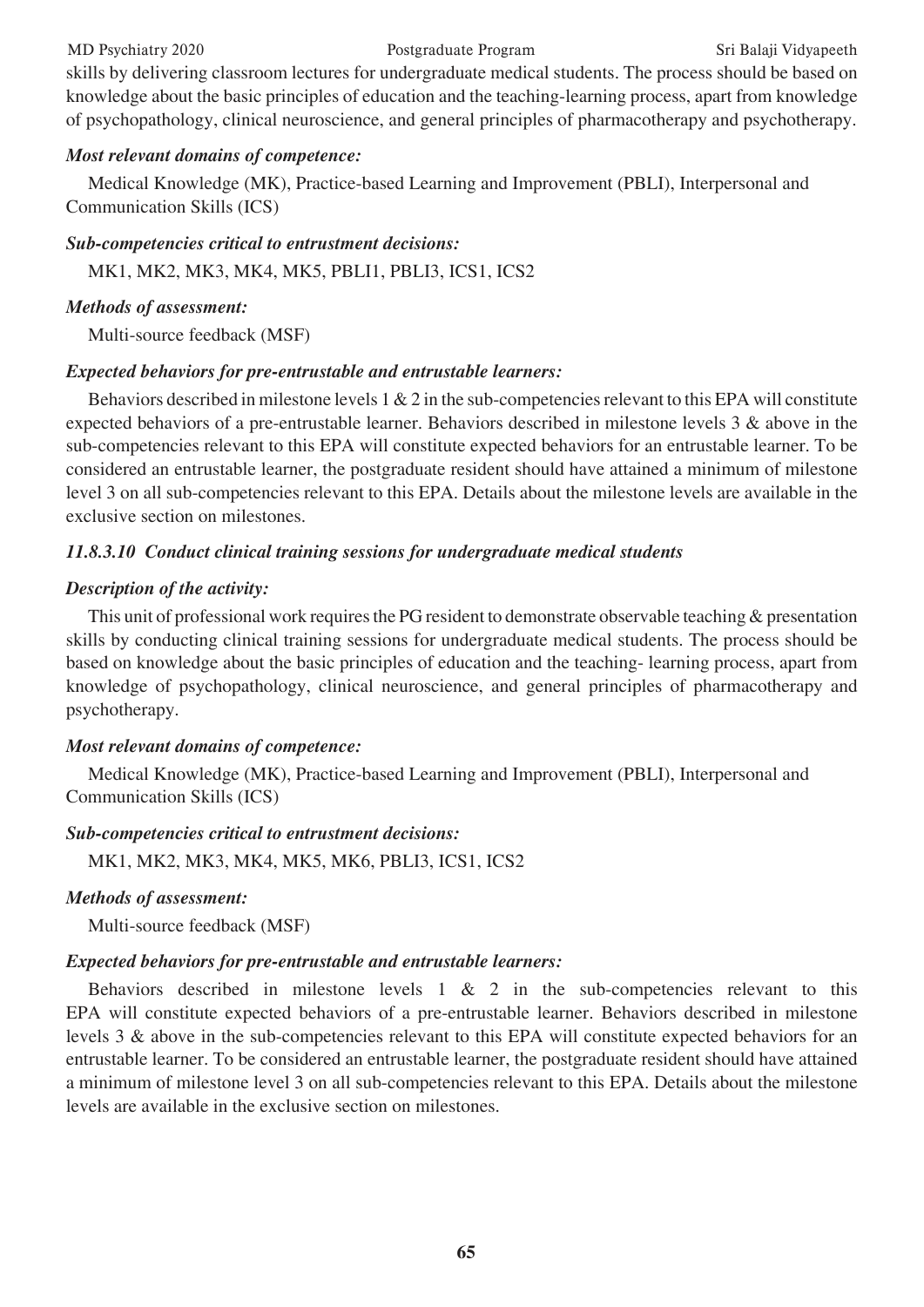# **11.8.4 Mapping of EPAs with program outcomes, domains of competencies & sub-competencies**

|                         | <b>EPA</b>                                                                                                                                                                                                                 | Program<br>outcomes | Domains of<br>competencies | Sub-competencies                                                                             |
|-------------------------|----------------------------------------------------------------------------------------------------------------------------------------------------------------------------------------------------------------------------|---------------------|----------------------------|----------------------------------------------------------------------------------------------|
| $\mathbf{1}$            | Assess & manage a patient presenting<br>with history suggestive of a mental<br>disorder                                                                                                                                    | $\mathbf{1}$        | MK, PC, SBP,<br>PROF, ICS  | MK2, MK4, MK5,<br>PC1, PC2, PC3,<br>PC5, SBP1, PROF1,<br>PROF2, ICS1, ICS2                   |
| $\overline{2}$          | Assess & manage mental/behavioural<br>symptoms in a patient with physical<br>illness,<br>collaboration<br>in<br>with<br>medical/surgical<br>specialists,<br>other<br>incorporating the principles of liaison<br>psychiatry | $\overline{2}$      | MK, PC, SBP,<br>PROF, ICS  | MK2, MK3, MK4,<br>MK5, MK6, PC1,<br>PC2, PC3, PC4,<br>PC5, SBP1, PROF1,<br>PROF2, ICS1, ICS2 |
| 3                       | Conduct mental health screening in<br>non-psychiatric settings, including<br>appropriate follow-up action                                                                                                                  | 3                   | MK, PC,<br><b>SBP</b>      | MK1, MK2, MK3,<br>MK6, PC1, PC2,<br>PC3, PC4, SBP3,<br>SBP4                                  |
| $\overline{\mathbf{4}}$ | Administer electroconvulsive therapy<br>(ECT) in accordance with standard<br>operating procedure                                                                                                                           | $\overline{4}$      | MK, PC, SBP                | MK3, MK5, PC5,<br>SBP1                                                                       |
| 5                       | implement<br>Develop<br>and<br>a safe<br>& comprehensive discharge plan for<br>psychiatric inpatients                                                                                                                      | 5                   | PC, ICS                    | PC3, ICS2                                                                                    |
| 6                       | Plan & implement clinical audit, to<br>improve patient care and outcomes                                                                                                                                                   | 6                   | SBP, PBLI                  | SBP1, SBP2, PBLI2                                                                            |
| $\overline{7}$          | Provide basic education regarding the<br>mind, mental health & mental illness<br>to a lay audience                                                                                                                         | 7                   | MK, PC, SBP,<br><b>ICS</b> | MK1, MK2, PC1,<br>SBP3, ICS1, ICS2                                                           |
| 8                       | Provide counselling about stress<br>management, mental health promotion<br>& prevention of mental illness                                                                                                                  | 8                   | MK, PC, SBP,<br><b>ICS</b> | MK <sub>1</sub> ,<br>MK3,<br>MK4,<br>PC1,<br>PC4,<br>SBP3,<br>SBP4, ICS1, ICS2               |
| $\boldsymbol{9}$        | didactic psychiatry lectures<br>Deliver<br>for undergraduate medical students                                                                                                                                              | 9                   | MK, PBLI, ICS              | MK1, MK2, MK3,<br>MK4, MK5, PBLI1,<br>PBLI3, ICS1, ICS2                                      |
| 10                      | clinical training sessions<br>Conduct<br>for undergraduate medical students                                                                                                                                                | 10                  | MK, PBLI, ICS              | MK1, MK2, MK3,<br>MK4, MK5, MK6,<br>PBLI3, ICS1, ICS2                                        |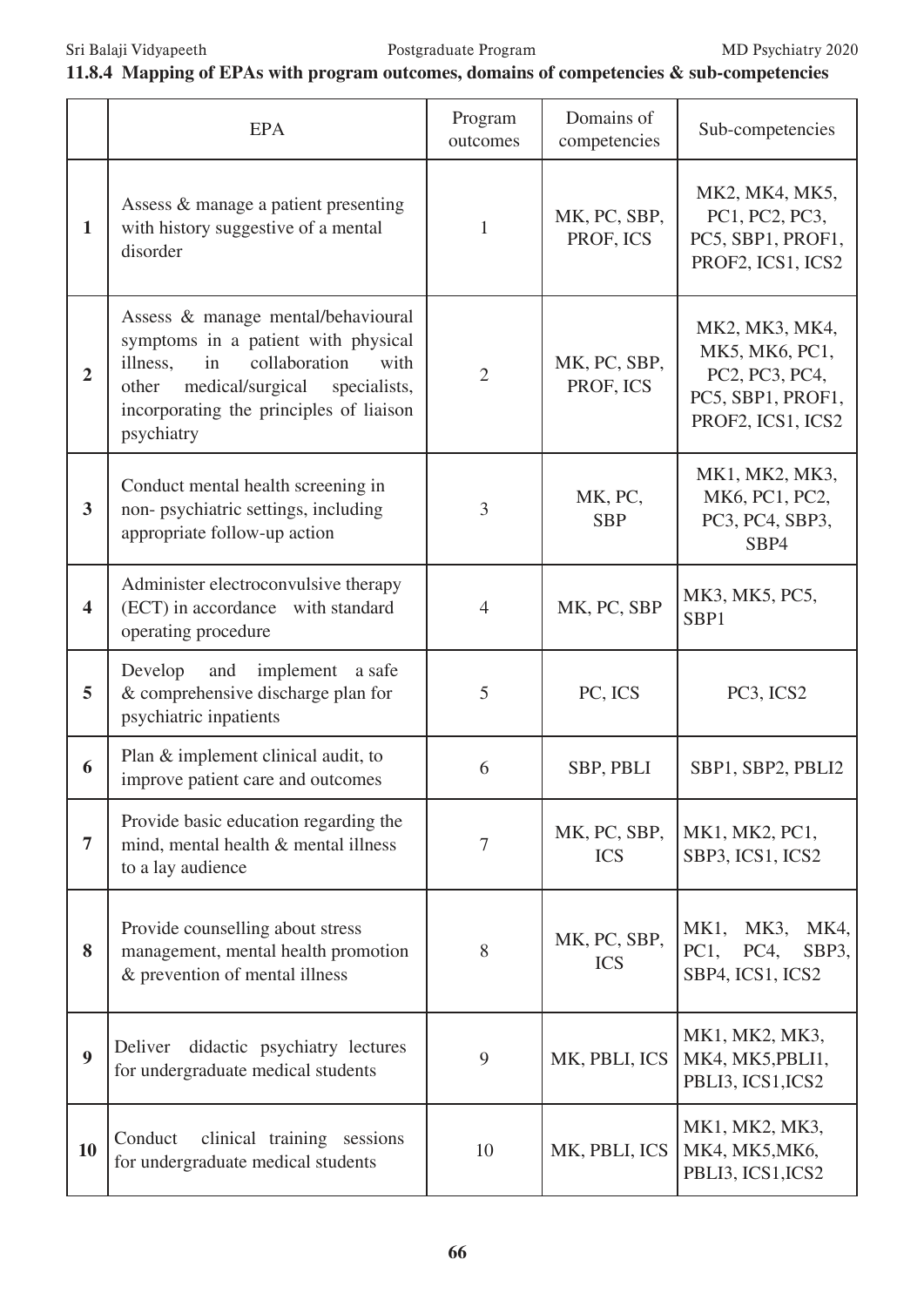### MD Psychiatry 2020 Postgraduate Program Sri Balaji Vidyapeeth

| <b>PEO</b>       | <b>DOC</b>  | <b>SC</b>         | PO             | Course         | Course outcomes   | <b>EPA</b>     |
|------------------|-------------|-------------------|----------------|----------------|-------------------|----------------|
| PEO <sub>1</sub> | MK          | MK1               | 3,7,8,9,10     | $\mathbf{1}$   | CO 1.1            | 3,7,8,9,10     |
| PEO <sub>1</sub> | <b>MK</b>   | MK <sub>2</sub>   | 1,2,3,7,9,10   | 1,4            | CO 1.2            | 1,2,3,7,9,10   |
| PEO <sub>1</sub> | MK          | MK3               | 2,3,4,8,9,10   | $\mathbf{1}$   | CO 1.3            | 2,3,4,8,9,10   |
| <b>PEO 5</b>     | <b>PROF</b> | PROF1             | 1, 2           | $\mathbf{1}$   | CO 1.4            | 1,2            |
| PEO <sub>5</sub> | <b>PROF</b> | PROF2             | 1,2            | $\mathbf{1}$   | CO 1.5            | 1,2            |
| PEO <sub>4</sub> | <b>RMSC</b> | RMSC <sub>1</sub> | 11,12          | $\mathbf{1}$   | CO 1.6            | 11,12          |
| PEO <sub>4</sub> | <b>RMSC</b> | RMSC <sub>2</sub> | 13,14          | $\mathbf{1}$   | CO 1.7            | 13,14          |
| PEO <sub>1</sub> | PC          | PC1               | 1,2,3,7,8      | $\overline{2}$ | CO 2.1            | 1,2,3,7,8      |
| PEO <sub>1</sub> | PC          | PC <sub>2</sub>   | 1,2,3          | $\overline{2}$ | CO 2.2            | 1,2,3          |
| PEO <sub>1</sub> | PC          | PC <sub>3</sub>   | 1,2,3,5        | $\overline{2}$ | CO 2.3            | 1,2,3,5        |
| PEO <sub>1</sub> | PC          | PC4               | 2,3,8          | $\overline{2}$ | CO 2.4            | 2,3,8          |
| PEO <sub>1</sub> | PC          | PC <sub>5</sub>   | 1,2,4          | $\overline{2}$ | CO 2.5            | 1,2,4          |
| PEO <sub>1</sub> | <b>MK</b>   | MK4               | 2,8,9,10       | $\overline{2}$ | CO 2.6            | 1,2,8,9,10     |
| PEO <sub>1</sub> | <b>MK</b>   | MK5               | 2,4,9,10       | $\overline{2}$ | CO 2.7            | 1,2,4,9,10     |
| PEO <sub>1</sub> | <b>MK</b>   | MK <sub>6</sub>   | 2,3,10         | $\overline{2}$ | CO 2.8            | 2,3,10         |
| PEO <sub>3</sub> | <b>ICS</b>  | ICS1              | 1,2,7,8,9,10   | $\overline{2}$ | CO 2.9            | 1,2,7,8,9,10   |
| PEO <sub>3</sub> | <b>ICS</b>  | ICS <sub>2</sub>  | 1,2,5,7,8,9,10 | $\overline{2}$ | CO 2.10           | 1,2,5,7,8,9,10 |
| PEO <sub>2</sub> | <b>SBP</b>  | SBP <sub>2</sub>  | 6              | $\overline{3}$ | CO 3.1            | 6              |
| PEO <sub>2</sub> | <b>SBP</b>  | SBP3              | 3,7,8          | $\overline{3}$ | CO 3.2            | 3,7,8          |
| PEO <sub>2</sub> | <b>SBP</b>  | SBP4              | 3,8            | $\overline{4}$ | CO 4.1            | 3,8            |
| PEO <sub>2</sub> | <b>SBP</b>  | SBP1              | 1,2,4,6        | $\overline{4}$ | CO 4.2            | 1,2,4,6        |
| PEO <sub>4</sub> | PBLI        | PBLI1             | 9              | $\overline{4}$ | CO <sub>4.3</sub> | 9              |
| PEO <sub>4</sub> | <b>PBLI</b> | PBLI2             | 6              | $\overline{4}$ | CO 4.4            | 6              |
| PEO <sub>4</sub> | <b>PBLI</b> | PBLI3             | 9,10           | $\overline{4}$ | CO <sub>4.5</sub> | 9,10           |

**11.8.5 Mapping of EPAs with program educational objectives (PEO), domains of competencies (DOC), sub-competencies (SC), program outcomes (PO) & course outcomes (CO)**

### **11.9 Mock examination**

A mock examination will be conducted two months before the final qualifying examination. This will serve to prepare the trainee for the final examination.

# **12 SUMMATIVE ASSESSMENT**

### **12.1 Objective**

- • To assess the theoretical and applied knowledge gained by the trainee.
- To assess the ability of the trainee to function as a competent psychiatrist in the areas of identification, evaluation and management of psychiatric disorders.

### **12.2 Eligibility**

- Satisfactory attendance and participation in all training activities as reflected in e-portfolio.
- • Approval of dissertation by the examiners.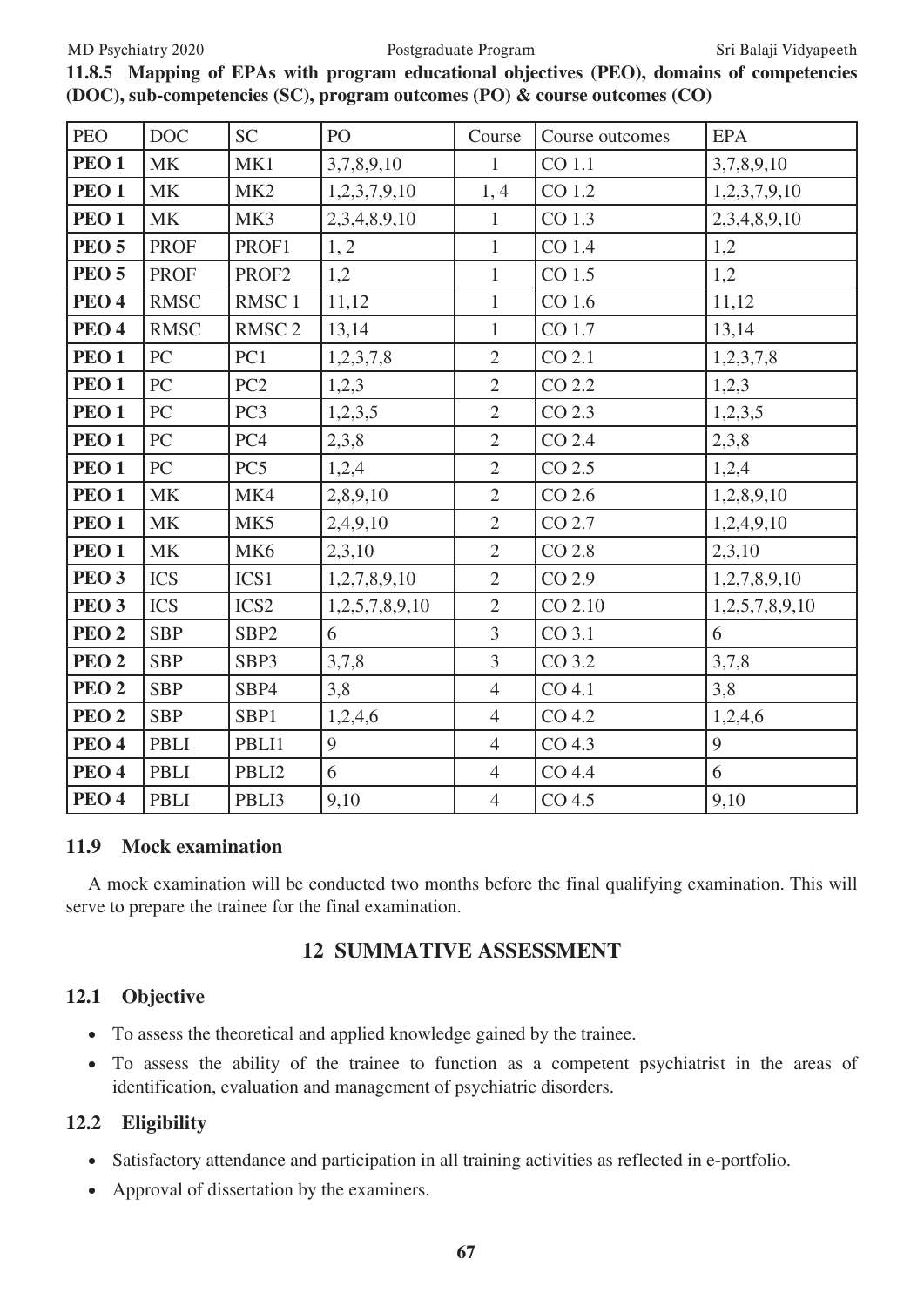• As per MCI regulations, every postgraduate student admitted to a degree course should provide evidence of the following to be eligible to appear for the final degree examination: (1) One poster presentation; (2) Evidence of having presented one paper at a national state- level conference; (3) Evidence of one research paper which should be published accepted for publication/sent for publication during the period of his/her postgraduate studies.

# **12.3 Theory / written examination**

The theory examination comprises of four written papers as described below:

|         | <b>Topics</b>                                                                                            | <b>Duration</b> | <b>Marks</b> |
|---------|----------------------------------------------------------------------------------------------------------|-----------------|--------------|
|         | <b>Paper 1</b> Basic Sciences related to Psychiatry                                                      |                 | 100          |
|         | <b>Paper 2</b> General Psychiatry                                                                        | 3 hours         | 100          |
|         | <b>Paper 3</b> Psychiatric specialties                                                                   | 3 hours         | 100          |
| Paper 4 | Psychosomatic Medicine and Consultation-Liaison<br>Psychiatry; Neuropsychiatry and Behavioural Neurology | 3 hours         | 100          |

All papers will include questions pertaining to recent advances and current Indian and international research in various spheres of Psychiatry.

# **12.4 Practical / clinical examination and viva voce**

- Evaluation of the candidate's clinical skills, and viva-voce will be conducted by a panel of four psychiatrists (recognized as postgraduate teachers by the Medical Council of India), of which at least two shall be external examiners.
- All four examiners will assess the candidate together, for all components of the practical / clinical examination and viva voce.
- The Head of the Department of Psychiatry will serve as Chairman of the Board of Examiners.
- The practical examination will include a long case and a short case in Psychiatry, and one short case in Neurology.
- Viva voce will cover various components of the prescribed course content, and will include assessment of the candidate's knowledge and skills pertaining to electroencephalography, clinical neuropsychological assessment and neuroimaging.
- The PG student will qualify for the award of MD degree in Psychiatry if he/she scores a minimum of 50% marks in theory papers, and 50% marks in practical/clinical examination.

### **12.4.1 Long case presentation - Adult Psychiatry**

The trainee will be given 45 minutes for evaluation, including history-taking, mental state examination and relevant physical examination. An additional 15 minutes will be given for the trainee to organize the presentation. The examiners may interview the patient in this time. The examiners may ask the trainee to elicit specific phenomena / clarify specific aspects during the viva.

### *Marking format:*

| <b>Component</b>           | <b>Marks</b> |
|----------------------------|--------------|
| Adequacy of history-taking |              |
| Mental state examination   |              |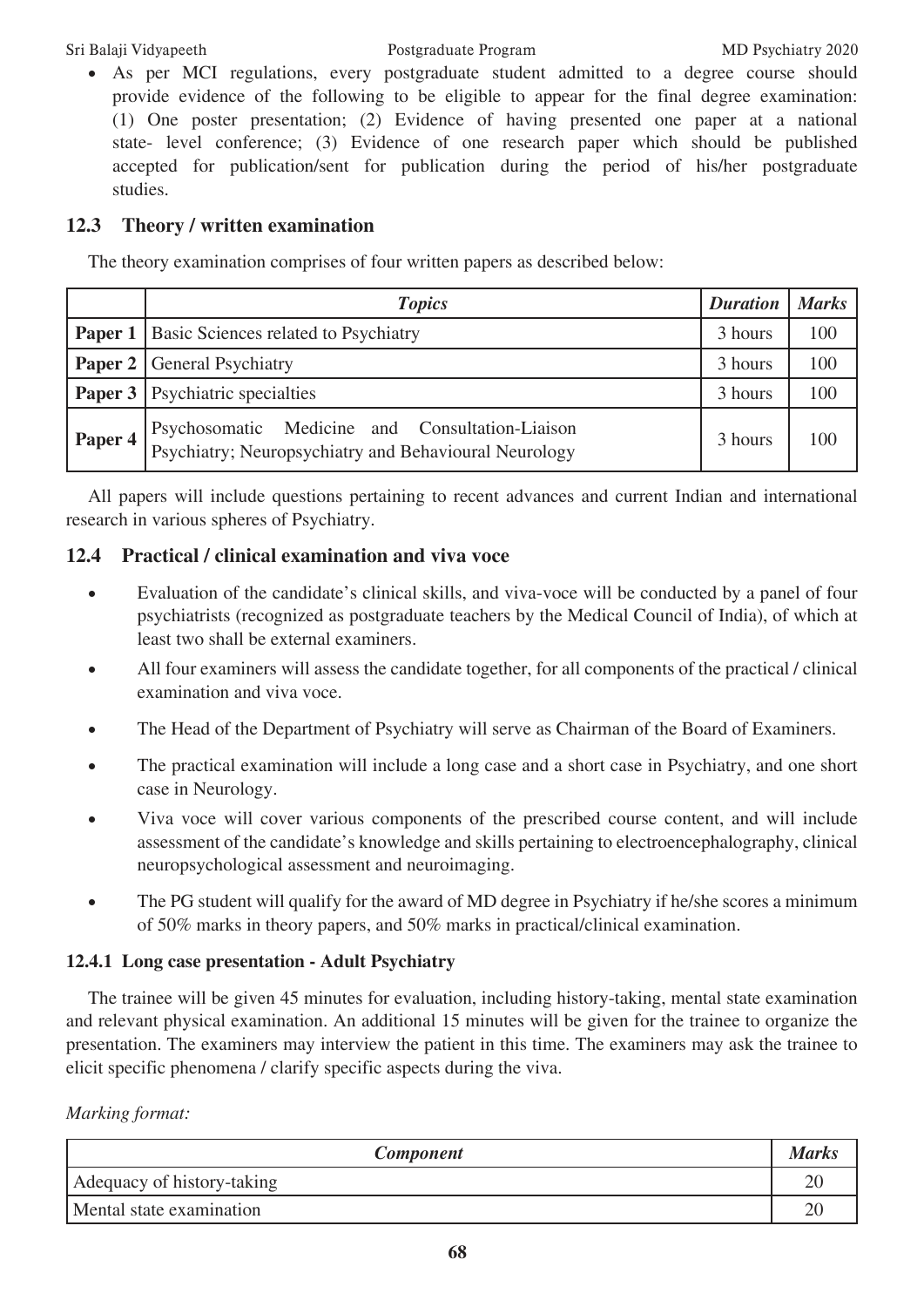| Diagnosis / Differential Diagnoses                                                                                    | 10  |
|-----------------------------------------------------------------------------------------------------------------------|-----|
| Management                                                                                                            | 20  |
| Discussion                                                                                                            | 20  |
| Style of presentation (fluency, clarity of communication, ability to organize<br>information); Interview with patient | 10  |
| <b>Total marks</b>                                                                                                    | 100 |

### **12.4.2 Short case - Psychiatry**

The trainee will be given 25 minutes for history-taking and clinical examination and an additional 5 minutes for preparing the presentation.

*Marking format:*

| <b>Component</b>                   | <b>Marks</b> |
|------------------------------------|--------------|
| Adequacy of history-taking         | 10           |
| Mental state examination           | 10           |
| Diagnosis / Differential Diagnoses | 10           |
| Management                         | 10           |
| Discussion                         | 10           |
| <b>Total marks</b>                 |              |

### **12.4.3 Neurology case**

The trainee will be given 25 minutes for history-taking and clinical examination and an additional 5 minutes for preparing the presentation.

*Marking format:*

| <b>Component</b>                   | <b>Marks</b> |
|------------------------------------|--------------|
| Adequacy of history-taking         |              |
| Neurological examination           | 10           |
| Diagnosis / Differential Diagnoses | 10           |
| Management                         |              |
| Discussion                         |              |
| <b>Total marks</b>                 |              |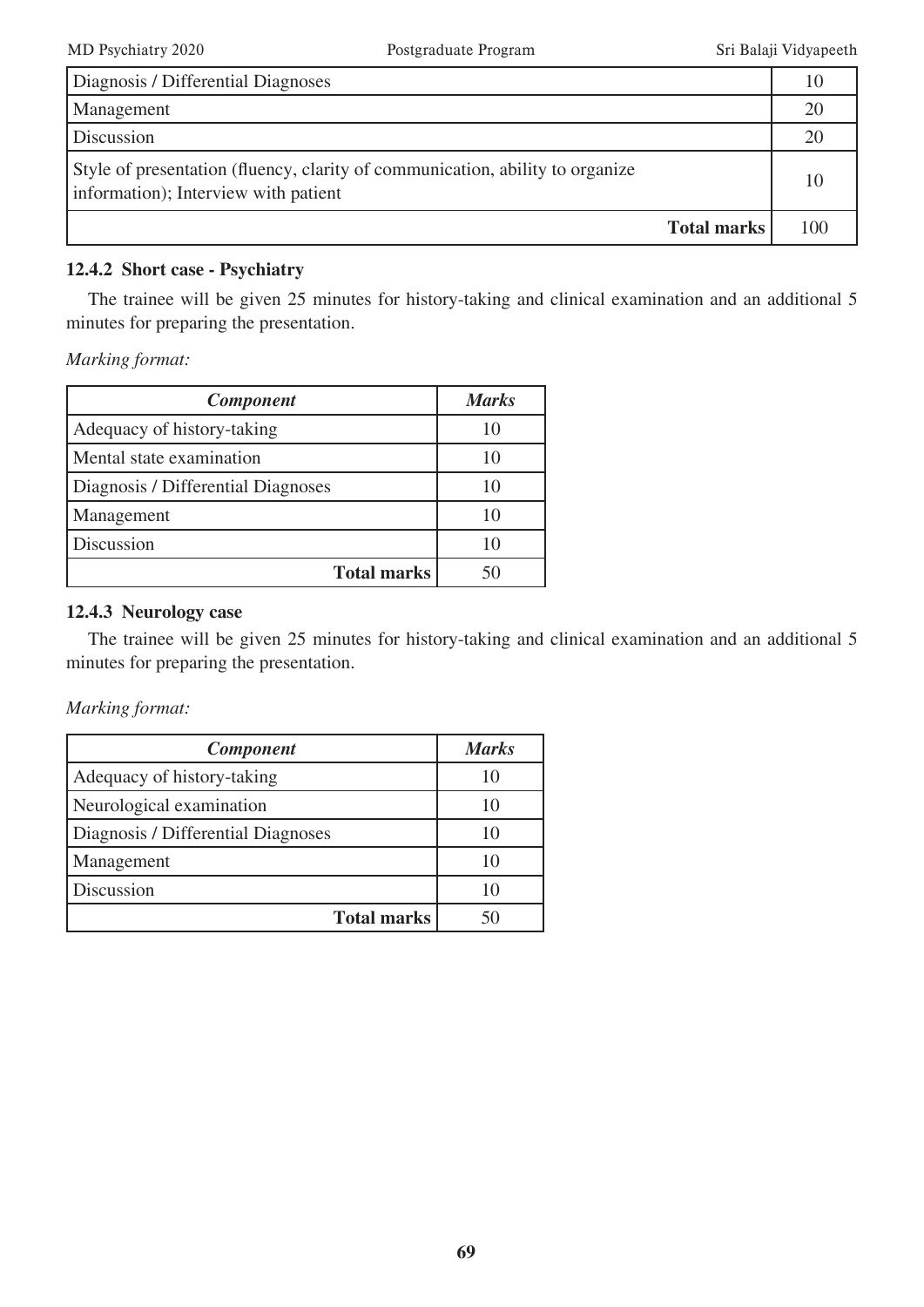### Sri Balaji Vidyapeeth Postgraduate Program MD Psychiatry 2020 **12.4.4 Final viva-voce**

*Marking format:*

| <b>Component</b>                                                                | <b>Marks</b> |
|---------------------------------------------------------------------------------|--------------|
| General questions covering various components of the PG syllabus/course content | 40           |
| Questions pertaining to psychological assessment tools                          |              |
| Interpretation of CT / MRI brain images                                         |              |
| Interpretation of EEG recordings                                                | 10           |
| Questions pertaining to research methods & dissertation                         |              |
| <b>Total marks</b>                                                              | 100          |

# **12.5 Summary of distribution of marks**

| <b>Examination</b>                      | <b>Marks</b> |
|-----------------------------------------|--------------|
| Theory / written examination            |              |
| - Theory paper 1                        | 100          |
| - Theory paper 2                        | 100          |
| - Theory paper 3                        | 100          |
| - Theory paper 4                        | 100          |
| <b>Subtotal</b>                         | 400          |
| <b>Practical / clinical examination</b> |              |
| - Long case (Psychiatry)                | 100          |
| - Short case 1 (Psychiatry)             | 50           |
| - Short case 2 (Neurology)              | 50           |
| - Viva voce                             | 100          |
| <b>Subtotal</b>                         | 300          |
| <b>Grand</b> total                      | 700          |

# **12.6 Eligibility for award of final degree**

- Acceptance of dissertation
- Pass (minimum of 50% marks) in theory / written examination
- Pass (minimum of 50% marks) in practical / clinical examination and viva voce

# **13 BLUEPRINTS FOR MD PSYCHIATRY QUESTION PAPERS**

| Paper 1: Basic sciences related to Psychiatry (including relevant recent advances) (100 marks)                                                                                        |                                              |                                       |  |  |
|---------------------------------------------------------------------------------------------------------------------------------------------------------------------------------------|----------------------------------------------|---------------------------------------|--|--|
| <b>Topics to be covered</b>                                                                                                                                                           | Recommended<br>weightage of<br>marks $(\% )$ | Recommended<br>number of<br>questions |  |  |
| Basic concepts of mind and mental health; Functional<br>and behavioural neuroanatomy; Neurochemistry;<br>Neurophysiology & electrophysiology; Cognitive<br>neuroscience; Neuroimaging | 20%                                          | ∍                                     |  |  |
| Psychoneuroendocrinology; Psychoneuroimmunology;<br>Chronobiology                                                                                                                     | 10 $%$                                       |                                       |  |  |
| Basic concepts of neurogenetics                                                                                                                                                       | 10 $\%$                                      |                                       |  |  |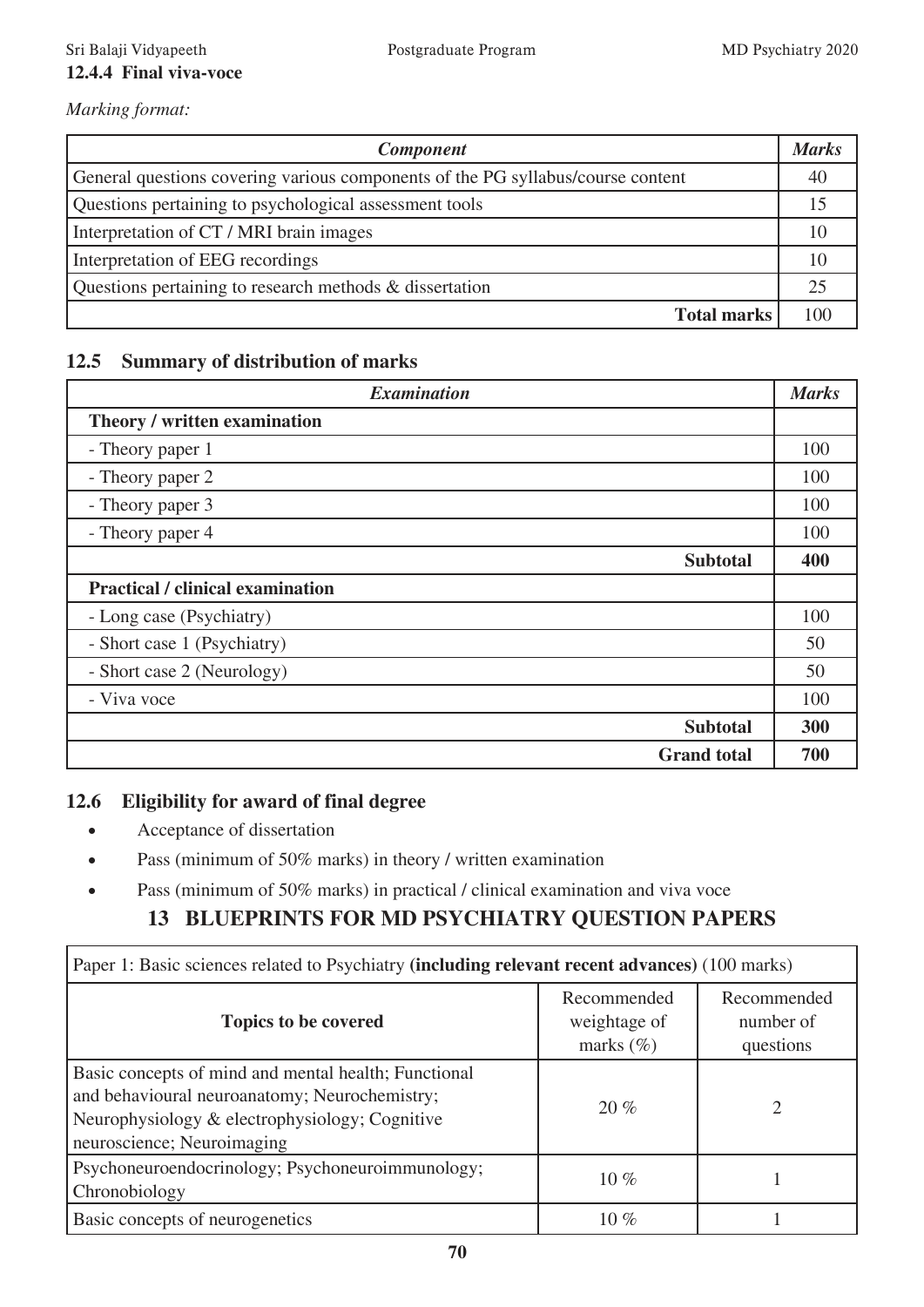| Principles of clinical pharmacology                                                                                                                                                                                                  | $10\%$                                      | $\mathbf{1}$                          |  |  |  |
|--------------------------------------------------------------------------------------------------------------------------------------------------------------------------------------------------------------------------------------|---------------------------------------------|---------------------------------------|--|--|--|
| Psychology                                                                                                                                                                                                                           | 20%                                         | $\overline{2}$                        |  |  |  |
| Contributions of the sociocultural sciences to Psychiatry<br>(Sociology, socio- biology and ethology; Anthropology and<br>cross-cultural Psychiatry)                                                                                 | 10%                                         | 1                                     |  |  |  |
| Principles & concepts of epidemiology, biostatistics,<br>research methodology and evidence-based medicine                                                                                                                            | 10%                                         | 1                                     |  |  |  |
| History of Psychiatry and historical cases in<br>Psychiatry; Principles of medical education; Principles of<br>medical informatics (Health Informatics)                                                                              | 10%                                         | 1                                     |  |  |  |
| <b>Total</b>                                                                                                                                                                                                                         | <b>100</b>                                  | <b>10</b>                             |  |  |  |
| Paper 2: General Psychiatry (including relevant recent advances) (100 marks)                                                                                                                                                         |                                             |                                       |  |  |  |
| <b>Topics to be covered</b>                                                                                                                                                                                                          | Recommended<br>weightage of marks<br>$(\%)$ | Recommended<br>number of<br>questions |  |  |  |
| Signs and symptoms of mental disorders (psychopathology);<br>classification of mental disorders; psychiatric assessment                                                                                                              | 10%                                         |                                       |  |  |  |
| Epidemiology (Indian and global research data), aetiology (biological, genetic and psychosocial factors),<br>clinical features, diagnosis, course, outcome, prognosis, and management of various mental disorders (As<br>applicable) |                                             |                                       |  |  |  |
| Schizophrenia spectrum and other psychotic disorders                                                                                                                                                                                 | 10%                                         | 1                                     |  |  |  |
| Bipolar and related disorders; depressive disorders                                                                                                                                                                                  | 10%                                         |                                       |  |  |  |
| Anxiety disorders; Obsessive-compulsive and related<br>disorders; Trauma- and stressor-related disorders;<br>Dissociative disorders                                                                                                  | 10%                                         | 1                                     |  |  |  |
| Feeding / eating disorders; Sleep-wake disorders; Sexual<br>dysfunctions; Paraphilic disorders; Gender dysphoria;<br>Disruptive, impulse control and conduct disorders                                                               | 10%                                         | 1                                     |  |  |  |
| Substance use and addictive disorders                                                                                                                                                                                                | $10\%$                                      | 1                                     |  |  |  |
| Personality disorders; Other mental disorders; Other<br>conditions that may be a focus of attention in psychiatric<br>practice                                                                                                       | 10%                                         | 1                                     |  |  |  |
| Suicide and deliberate self-harm; Psychiatric emergencies in<br>adults                                                                                                                                                               | 10%                                         | 1                                     |  |  |  |
| General psychopharmacology; Brain stimulation methods                                                                                                                                                                                | $10\%$                                      | 1                                     |  |  |  |
| Psychotherapies                                                                                                                                                                                                                      | $10\%$                                      | 1                                     |  |  |  |
| <b>Total</b>                                                                                                                                                                                                                         | 100                                         | <b>10</b>                             |  |  |  |
| Paper 3: Psychiatric specialities (including relevant recent advances) (100 marks)                                                                                                                                                   |                                             |                                       |  |  |  |
| <b>Topics to be covered</b>                                                                                                                                                                                                          | Recommended<br>weightage of marks<br>$(\%)$ | Recommended<br>number of<br>questions |  |  |  |
| <b>Child Psychiatry</b>                                                                                                                                                                                                              | 30 %                                        | 3                                     |  |  |  |
| Geriatric Psychiatry                                                                                                                                                                                                                 | 20%                                         | $\overline{2}$                        |  |  |  |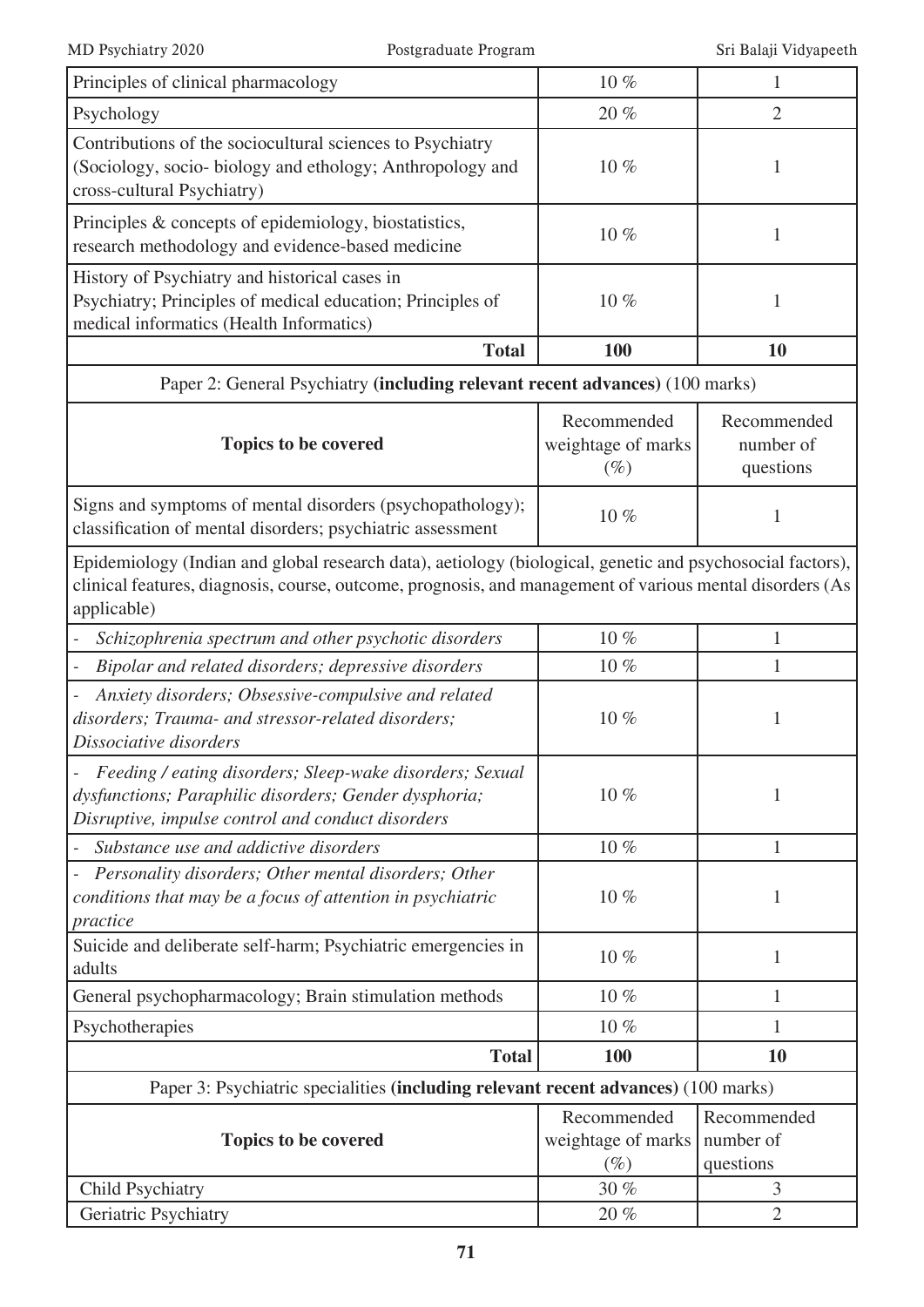| <b>Community Psychiatry</b>                                                                                                                                                                                                                                          | 30 %                                        | 3                                     |  |  |
|----------------------------------------------------------------------------------------------------------------------------------------------------------------------------------------------------------------------------------------------------------------------|---------------------------------------------|---------------------------------------|--|--|
| Forensic Psychiatry                                                                                                                                                                                                                                                  | 20%                                         | $\overline{2}$                        |  |  |
| <b>Total</b>                                                                                                                                                                                                                                                         | 100                                         | 10                                    |  |  |
| Paper 4: Psychosomatic Medicine and Consultation-Liaison Psychiatry; Neuropsychiatry and<br>Behavioural Neurology (including relevant recent advances) (100 marks)                                                                                                   |                                             |                                       |  |  |
| Topics to be covered                                                                                                                                                                                                                                                 | Recommended<br>weightage of marks<br>$(\%)$ | Recommended<br>number of<br>questions |  |  |
| Psychosomatic medicine and consultation-liaison<br>psychiatry: Fundamental concepts (Examples: Brain-body<br>information transfer systems and mechanisms of mind-body<br>interactions, stress theory, health psychology etc.)                                        | 10%                                         | 1                                     |  |  |
| Somatic symptom & related disorders                                                                                                                                                                                                                                  | $10\ \%$                                    | $\mathbf{1}$                          |  |  |
| Neurocognitive disorders                                                                                                                                                                                                                                             | 20%                                         | $\overline{2}$                        |  |  |
| Mental disorders due to other medical conditions; Substance<br>/ medication- induced mental disorders                                                                                                                                                                | 20%                                         | $\overline{2}$                        |  |  |
| Neuropsychiatry and behavioural neurology; other<br>specific physical conditions associated with psychiatric<br>manifestations (Examples: Neuro psychiatric aspects of<br>cerebrovascular disorders, neuropsychiatric aspects of HIV<br>infection and<br>AIDS, etc.) | 20%                                         | $\overline{2}$                        |  |  |
| Psychiatric issues in other specific medical/surgical<br>scenarios (Examples: Psychiatric aspects of gastrointestinal<br>disorders; Psychiatric aspects of skin disorders, etc.); CFS;<br>Fibromyalgia                                                               | 20%                                         | $\overline{2}$                        |  |  |
| <b>Total</b>                                                                                                                                                                                                                                                         | 100                                         | 10                                    |  |  |

# **14 MD PSYCHIATRY MODEL QUESTION PAPERS**

# **Paper 1: Basic sciences related to Psychiatry**

Write notes on: Marks

| 1.  | Neurobiology of consciousness                                         |              | 10         |
|-----|-----------------------------------------------------------------------|--------------|------------|
| 2.  | Functional magnetic resonance imaging $&$ its role in neuropsychiatry |              | 10         |
| 3.  | Hypothalamic-pituitary-adrenal axis $\&$ its relevance to Psychiatry  |              | 10         |
| 4.  | Utility of pharmacogenomics in Psychiatry                             |              | 10         |
| 5.  | Types of receptor-drug interactions $\&$ relevance to Psychiatry      |              | 10         |
| 6.  | Instrumental conditioning                                             |              | 10         |
|     | Assessment of intellectual abilities                                  |              | 10         |
| 8.  | Culture, migration and mental health                                  |              | 10         |
| 9.  | Study designs in medical research                                     |              | 10         |
| 10. | Informatics in mental health care                                     |              | 10         |
|     |                                                                       | Total marks: | <b>100</b> |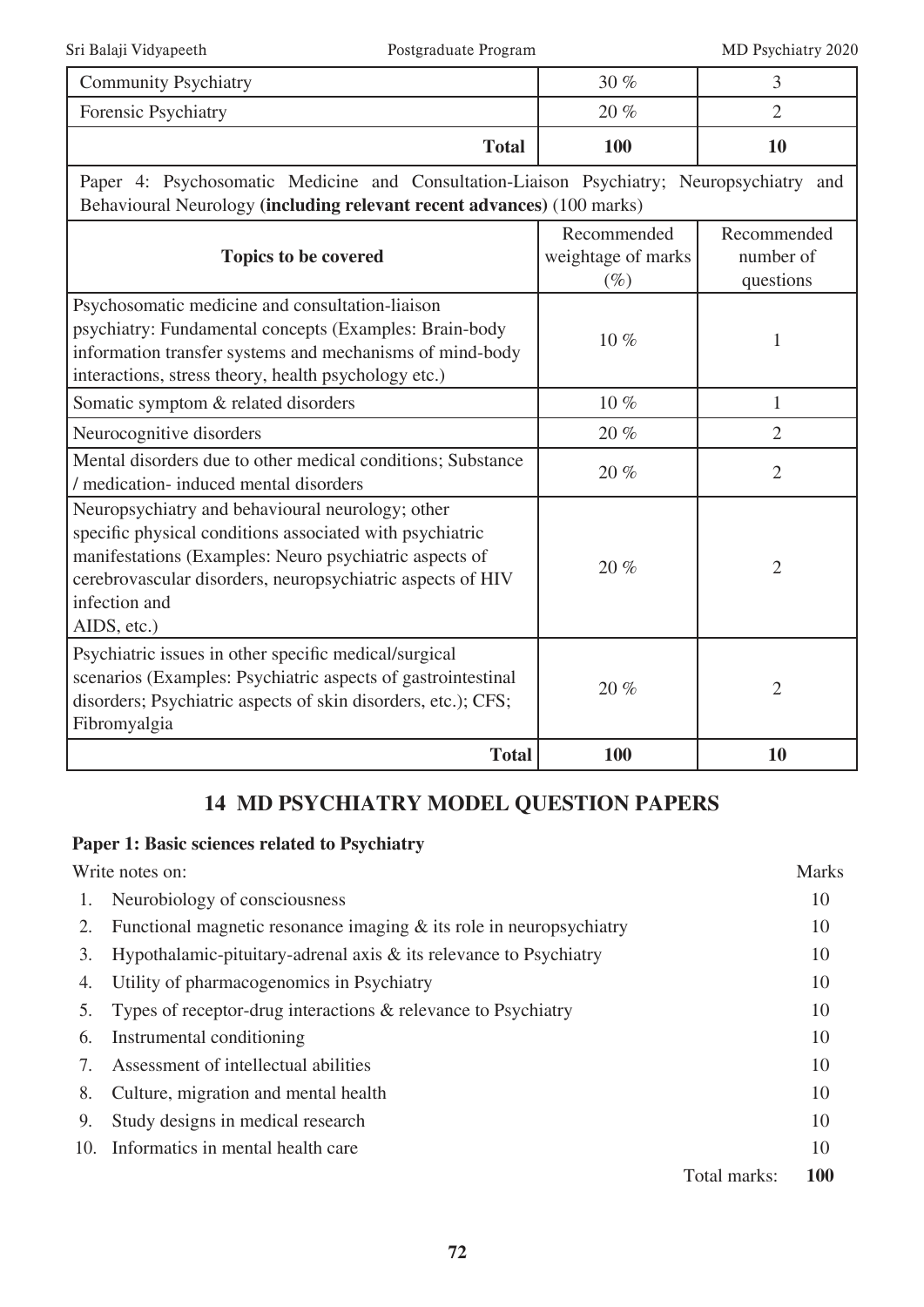Total marks: **100**

# **Paper 2: General Psychiatry**

**Paper 3: Psychiatric specialities**

|     | Write notes on:                                                                   |              | <b>Marks</b> |
|-----|-----------------------------------------------------------------------------------|--------------|--------------|
| 1.  | Standardized diagnostic assessment methods in psychiatry                          |              | 10           |
| 2.  | Course, outcome & prognosis of schizophrenia, with focus on recent Indian studies |              | 10           |
| 3.  | Continuation & maintenance treatment of bipolar affective disorder                |              | 10           |
| 4.  | Epidemiology of anxiety disorders                                                 |              | 10           |
| 5.  | Neurobiology of impulse-control disorders                                         |              | 10           |
| 6.  | Cue exposure therapy for the treatment of addictive disorders                     |              | 10           |
| 7.  | Borderline personality disorder - Clinical features & management                  |              | 10           |
| 8.  | Clinical management of a violent patient                                          |              | 10           |
| 9.  | Newer oral atypical antipsychotic agents                                          |              | 10           |
| 10. | Systematic desensitization                                                        |              | 10           |
|     |                                                                                   | Total marks: | <b>100</b>   |
|     |                                                                                   |              |              |

|     | Write notes on:                                                                    | <b>Marks</b> |
|-----|------------------------------------------------------------------------------------|--------------|
|     | Diagnosis and management of attention-deficit/hyperactivity disorder.              | 10           |
| 2.  | Internet addiction among children and adolescents                                  | 10           |
| 3.  | DSM-5 concept of neurodevelopmental disorders                                      | 10           |
| 4.  | Status and requirements of geriatric mental health services in India               | 10           |
| 5.  | Late-onset psychosis                                                               | 10           |
| 6.  | National Mental Health Programme of India: Objectives, strategies & implementation | 10           |
| 7.  | Mental Health Gap Action Programme of the World Health Organization                | 10           |
| 8.  | Stigma of mental illness and anti-stigma campaigns                                 | 10           |
| 9.  | Testamentary capacity                                                              | 10           |
| 10. | Salient aspects of Indian Mental Health Care Act 2017                              | 10           |

# **Paper 4: Psychosomatic Medicine, Consultation-Liaison Psychiatry; Neuropsychiatry & Behavioural Neurology**

|                                                                                                                                                                                                                                                                                                                                                                                                                                                                                                                                   | Marks      |
|-----------------------------------------------------------------------------------------------------------------------------------------------------------------------------------------------------------------------------------------------------------------------------------------------------------------------------------------------------------------------------------------------------------------------------------------------------------------------------------------------------------------------------------|------------|
|                                                                                                                                                                                                                                                                                                                                                                                                                                                                                                                                   | 10         |
|                                                                                                                                                                                                                                                                                                                                                                                                                                                                                                                                   | 10         |
|                                                                                                                                                                                                                                                                                                                                                                                                                                                                                                                                   | 10         |
|                                                                                                                                                                                                                                                                                                                                                                                                                                                                                                                                   | 10         |
|                                                                                                                                                                                                                                                                                                                                                                                                                                                                                                                                   | 10         |
|                                                                                                                                                                                                                                                                                                                                                                                                                                                                                                                                   | 10         |
|                                                                                                                                                                                                                                                                                                                                                                                                                                                                                                                                   | 10         |
|                                                                                                                                                                                                                                                                                                                                                                                                                                                                                                                                   | 10         |
|                                                                                                                                                                                                                                                                                                                                                                                                                                                                                                                                   | 10         |
|                                                                                                                                                                                                                                                                                                                                                                                                                                                                                                                                   | 10         |
| Total marks:                                                                                                                                                                                                                                                                                                                                                                                                                                                                                                                      | <b>100</b> |
| Write notes on:<br>1. Stress theory and neurophysiological responses to stress<br>2. Illness anxiety disorder<br>3. Actiology and principles of management of delirium<br>4. DSM-5 concept of mild neurocognitive disorder<br>5. Psychotic disorder due to other medical conditions<br>6. Post-stroke depression<br>7. Neuropsychiatric aspects of epilepsy<br>8. Neuropsychiatric consequences of traumatic brain injury<br>9. Emotional and cognitive factors influencing pain<br>10. Psychiatric issues in critical care units |            |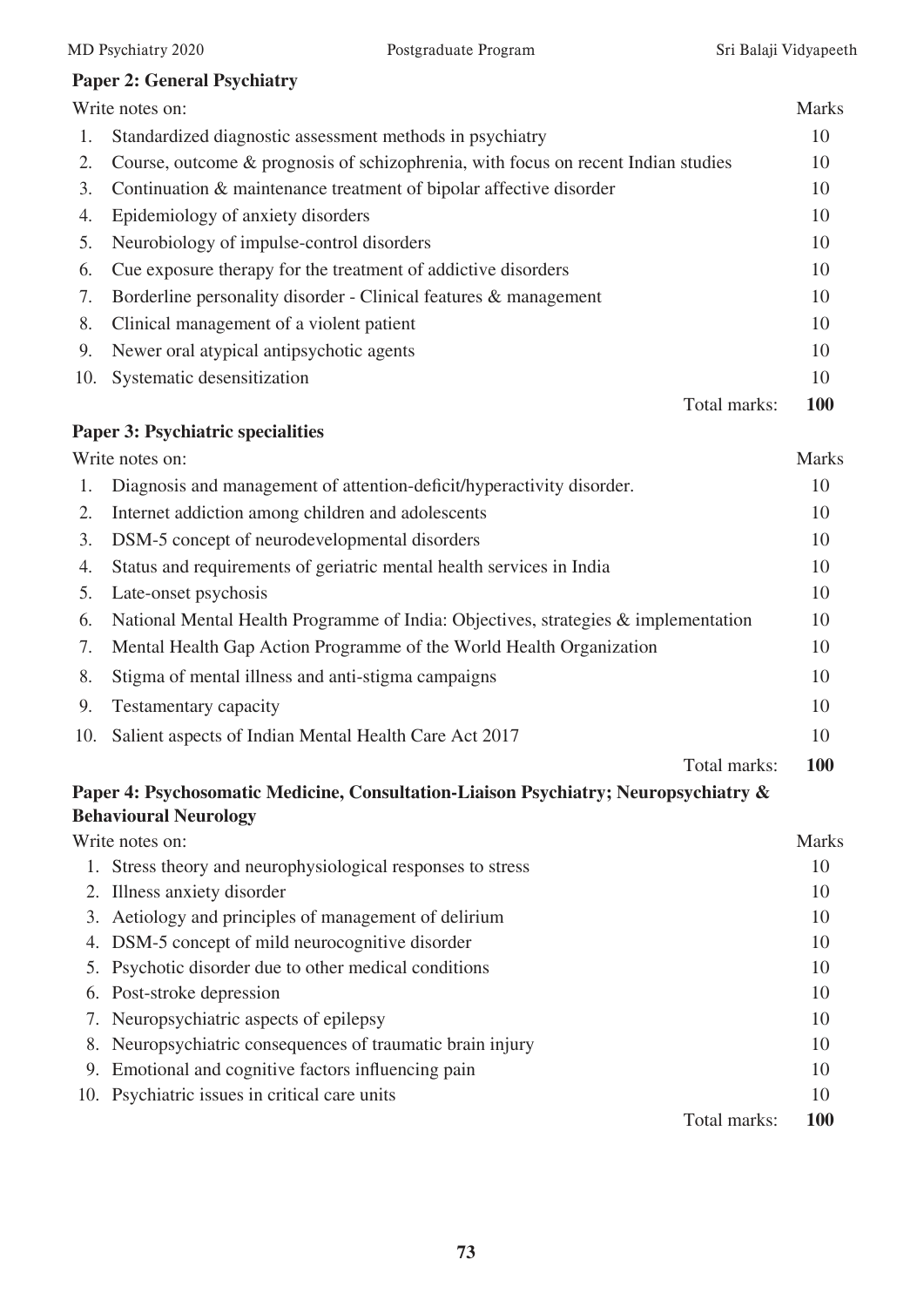# **15 RECOMMENDED BOOKS, JOURNALS & OTHER RESOURCES**

## **15.1 Core textbooks & resources (Latest editions)**

- Shorter Oxford Textbook of Psychiatry. Philip Cowen, Paul Harrison, Tom Burns. Oxford University Press.
- Introductory Textbook of Psychiatry. Black DW, Andreasen NC. American Psychiatric Publishing.
- Kaplan & Sadock's Comprehensive Textbook of Psychiatry. Benjamin J Sadock, Virginia A Sadock. Lippincott Williams & Wilkins.
- • Kaplan & Sadock's Synopsis of Psychiatry. Benjamin J Sadock, Virginia A Sadock. Wolters Kluwer / Lippincott Williams & Wilkins.
- Psychiatry. Allan Tasman, Jerald Kay, Jeffrey A. Lieberman, Michael B. First, Mario Maj. Wiley.
- The New Oxford Textbook of Psychiatry. Michael G Gelder, Nancy C Andreasen, Juan J Lopez-Ibor Jr, John R Geddes. Oxford University Press.
- Sims's Symptoms in the mind: An introduction to descriptive psychopathology. Femi Oyebode. Saunders.
- Fish's Clinical Psychopathology: Signs & symptoms in Psychiatry. Patricia Casey, Brendan Kelly. Royal College of Psychiatrists.
- ICD-10 Symptom Glossary for Mental Disorders. World Health Organization.
- Lexicon of psychiatric and mental health terms. World Health Organization.
- Schedules for Clinical Assessment in Neuropsychiatry (SCAN) Glossary. World Health Organization.
- Campbell's Psychiatric Dictionary. Robert J Campbell. Oxford University Press.
- ICD-10 Classification of Mental & Behavioural Disorders: Clinical descriptions & diagnostic guidelines. World Health Organization.
- Diagnostic & Statistical Manual of Mental Disorders (DSM-5). American Psychiatric Association.
- Lishman's Organic Psychiatry: A Textbook of Neuropsychiatry. Anthony David, Simon Fleminger, Michael Kopelman, Simon Lovestone, John Mellers. Wiley-Blackwell.
- Adams & Victor's Principles of Neurology. Allan H Ropper, Martin A Samuels. McGraw-Hill.
- Bickerstaff's Neurological Examination in Clinical Practice. John A. Spillane. Wiley-Blackwell.
- The Mental Status Examination in Neurology. Richard L Strub, F William Black. F A Davis Company.
- Manter and Gatz's Essentials of Clinical Neuroanatomy and Neurophysiology. Sid Gilman, Sarah Winans Newman. Jaypee Brothers Medical Publishers.
- Clinical Neuroanatomy. Richard S. Snell. Lippincott Williams & Wilkins.
- • Atkinson & Hilgard's Introduction to Psychology. Susan Nolen-Hoeksema, Barbara L. Fredrickson, Geoffrey R. Loftus, Willem Wagenaar. Cengage Learning.
- Maudsley Prescribing Guidelines in Psychiatry. Taylor D, Paton C, Kapur S. John Wiley & Sons.
- Most recent Clinical practice guidelines of the Indian Psychiatric Society, published in Indian Journal of Psychiatry
- Cognitive-behavioural therapy. A guide to empirically-informed assessment and intervention. Stefan G. Hofmann, Mark A. Reinecke. Cambridge University Press.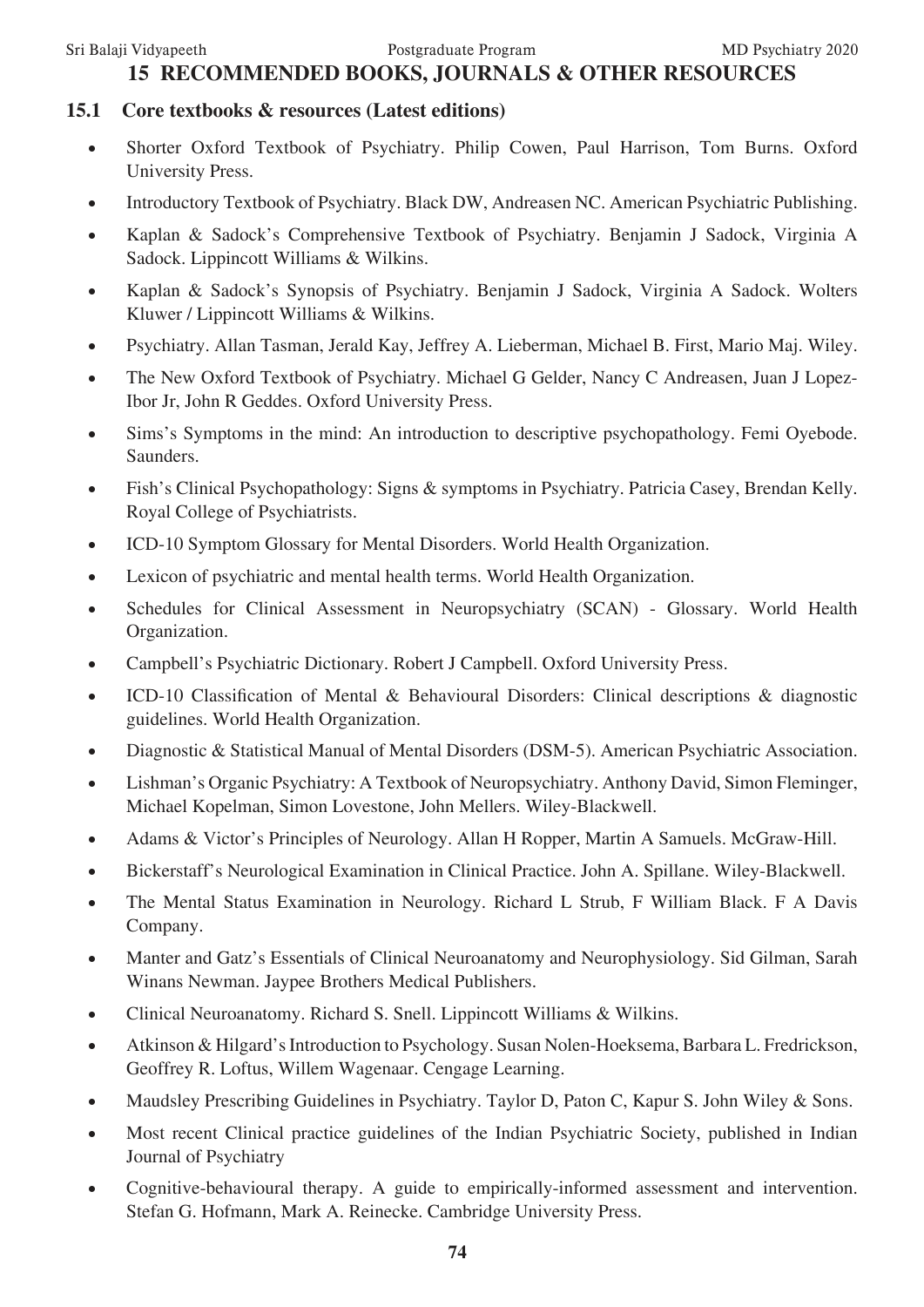- Communication skills in clinical practice: Doctor-patient communication. K R Sethuraman. Jaypee Brothers Medical Publishers.
- Basic methods of medical research. A. Indrayan. AITBS Publishers.
- Medical postgraduate dissertations: A step-by-step approach. Ananthakrishnan N. United India Periodicals.
- Community Mental Health in India. B. S. Chavan, Nitin Gupta, Priti Arun, Ajeet Sidana, Sushrut Jadhav. Jaypee Brothers Medical Publishers.
- Forensic psychiatry (Psychiatry and law). Nambi S. Jaypee Brothers Medical Publishers.

# **15.2 Other textbooks and resources (Latest editions)**

- Rutter's Child and Adolescent Psychiatry. Michael Rutter, Dorothy Bishop, Daniel Pine, Steven Scott, Jim S. Stevenson, Eric A. Taylor, Anita Thapar. Wiley-Blackwell.
- • Textbook of Geriatric Psychiatry. Dan G. Blazer, David C. Steffens. American Psychiatric Publishing.
- Textbook of Psychosomatic Medicine Psychiatric Care of the Medically III. James L. Levenson. American Psychiatric Publishing.
- • Lowinson and Ruiz's Substance Abuse: A Comprehensive Textbook. Pedro Ruiz, Eric Strain. Wolters Kluwer / Lippincott Williams & Wilkins.
- • Clinical Manual of Emergency Psychiatry. Michelle B. Riba, Divy Ravindranath. American Psychiatric Publishing.
- Stahl's Essential Psychopharmacology: Neuroscientific Basis and Practical Applications. Stephen M. Stahl. Cambridge University Press.
- The Prescriber's Guide (Stahl's Essential Psychopharmacology). Stephen M. Stahl. Cambridge University Press.
- The ECT Handbook. Allan I F Scott. The Royal College of Psychiatrists.
- Textbook of Psychotherapeutic Treatments. Glen O. Gabbard. American Psychiatric Publishing.
- • Kaufman's Clinical Neurology for Psychiatrists. David Myland Kaufman, Mark J Milstein. Elsevier / Saunders.
- • Principles of Neural Science Eric R. Kandel, James H. Schwartz, Thomas M. Jessell, Steven A. Siegelbaum, A. J. Hudspeth. McGraw-Hill.
- Cognitive Psychology: Mind and Brain. Edward E. Smith, Stephen M. Kosslyn. Pearson.
- Basic Epidemiology. R Bonita, R Beaglehole, T Kjellstrom. World Health Organization.
- Basic & Clinical Biostatistics. Beth Dawson, Robert G. Trapp. McGraw-Hill.
- Genetics Home Reference Handbook US National Library of Medicine.
- Medical Education: Principles & Practice. N Ananthakrishnan, K R Sethuraman, Santhosh Kumar. Alumni Association of NTTC, JIPMER.
- Mental health An Indian perspective 1946 to 2003. S P Agarwal. Elsevier / DGHS.
- Mental Health Act Government of India.
- Narcotic Drugs and Psychotropic Substances Act Government of India.
- Persons with Disability Act Government of India.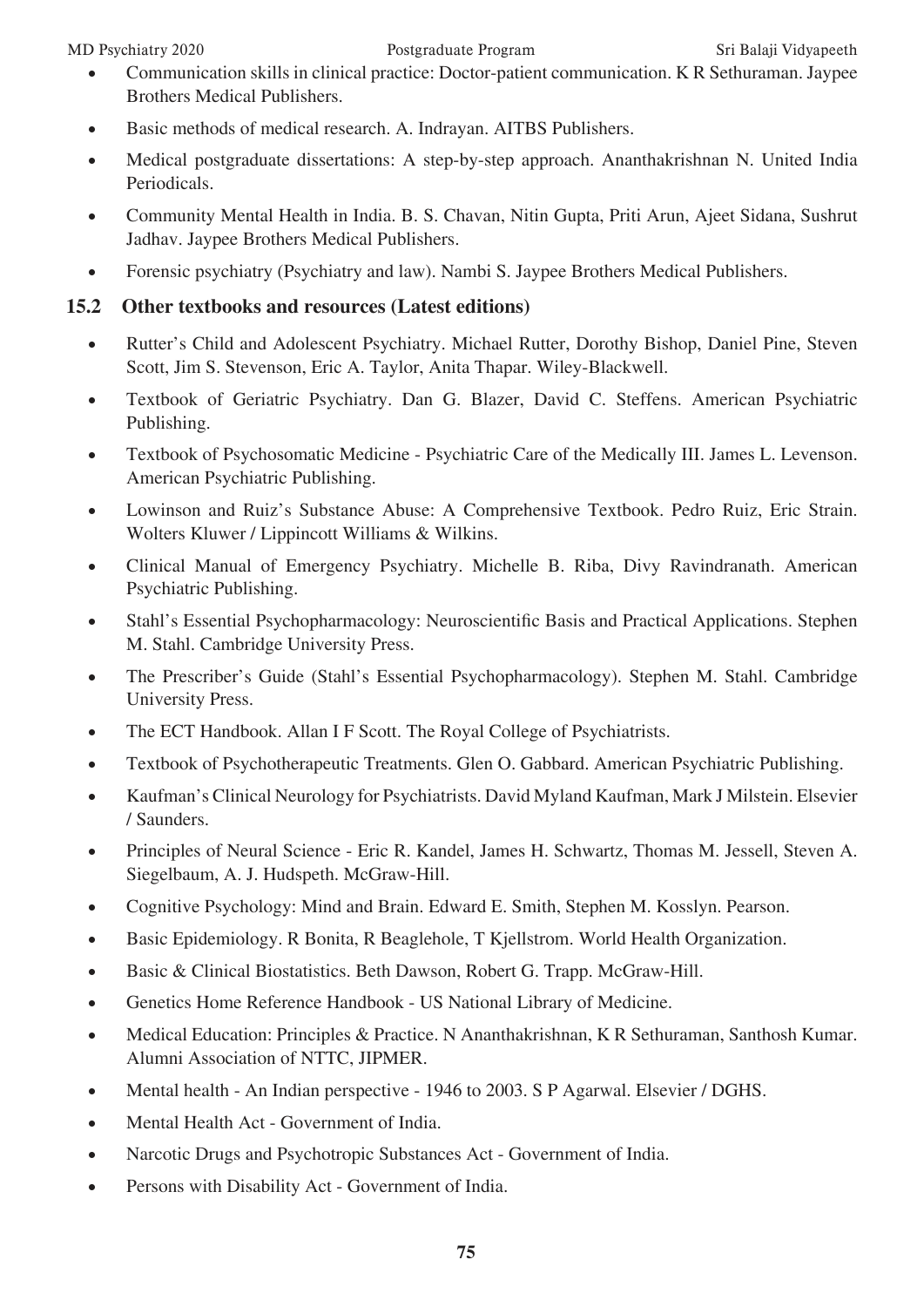# **15.3 Recommended journals**

- Indian Journal of Psychiatry
- • Indian Journal of Psychological Medicine
- • American Journal of Psychiatry
- JAMA Psychiatry
- British Journal of Psychiatry
- • Journal of Clinical Psychiatry
- • Psychiatric Clinics of North America
- • General Hospital Psychiatry

# **15.4 Recommended online/web resources**

| Medical Council of India PG curricula                                                                  | https://www.mciindia.org/CMS/information-desk/for-<br>colleges/pg-curricula-2 |  |  |
|--------------------------------------------------------------------------------------------------------|-------------------------------------------------------------------------------|--|--|
| PubMed                                                                                                 | http://www.ncbi.nlm.nih.gov/pubmed/                                           |  |  |
| Proquest                                                                                               | http://search.proquest.com/                                                   |  |  |
| Cochrane                                                                                               | https://www.cochrane.org/                                                     |  |  |
| Centre for Reviews and Dissemination                                                                   | http://www.crd.york.ac.uk/crdweb/                                             |  |  |
| <b>NHS</b> Evidence                                                                                    | http://www.evidence.nhs.uk/                                                   |  |  |
| Canadian Network for Mood and Anxiety<br>Treatments                                                    | https://www.canmat.org/                                                       |  |  |
| Scottish Intercollegiate Guidelines Network<br>(SIGN) - Evidence-based clinical practice<br>guidelines | http://www.sign.ac.uk/index.html                                              |  |  |
| National Institute for Health and Care Excellence<br>(NICE) - Clinical guidelines                      | http://www.nice.org.uk/                                                       |  |  |
| U.S. Food and Drug Administration - Medication                                                         | https://www.fda.gov/drugs/drug-safety-and-                                    |  |  |
| <b>Guides Database</b>                                                                                 | availability/medication-guides                                                |  |  |
| Epocrates online - Drug information & drug<br>interaction checker                                      | https://online.epocrates.com/                                                 |  |  |
| Electronic Medicines Compendium (eMC)                                                                  | http://www.medicines.org.uk/emc/                                              |  |  |
| British Association for Psychopharmacology:<br>Consensusguidelines                                     | http://www.bap.org.uk/                                                        |  |  |
| Indian Psychiatric Society                                                                             | https://indianpsychiatricsociety.org/                                         |  |  |
| American Psychiatric Association                                                                       | http://www.psych.org/                                                         |  |  |
| National Institute of Mental Health (NIMH)                                                             | http://www.nimh.nih.gov/index.shtml                                           |  |  |
| U.S. National Library of Medicine MedlinePlus                                                          | https://medlineplus.gov/                                                      |  |  |
| Royal College of Psychiatrists                                                                         | https://www.rcpsych.ac.uk/                                                    |  |  |
| The Royal Australian and New Zealand College of<br>Psychiatrists                                       | https://www.ranzcp.org/home                                                   |  |  |
| World Federation for Mental Health                                                                     | https://wfmh.global/                                                          |  |  |
| World Health Organization                                                                              | http://www.who.int/en/                                                        |  |  |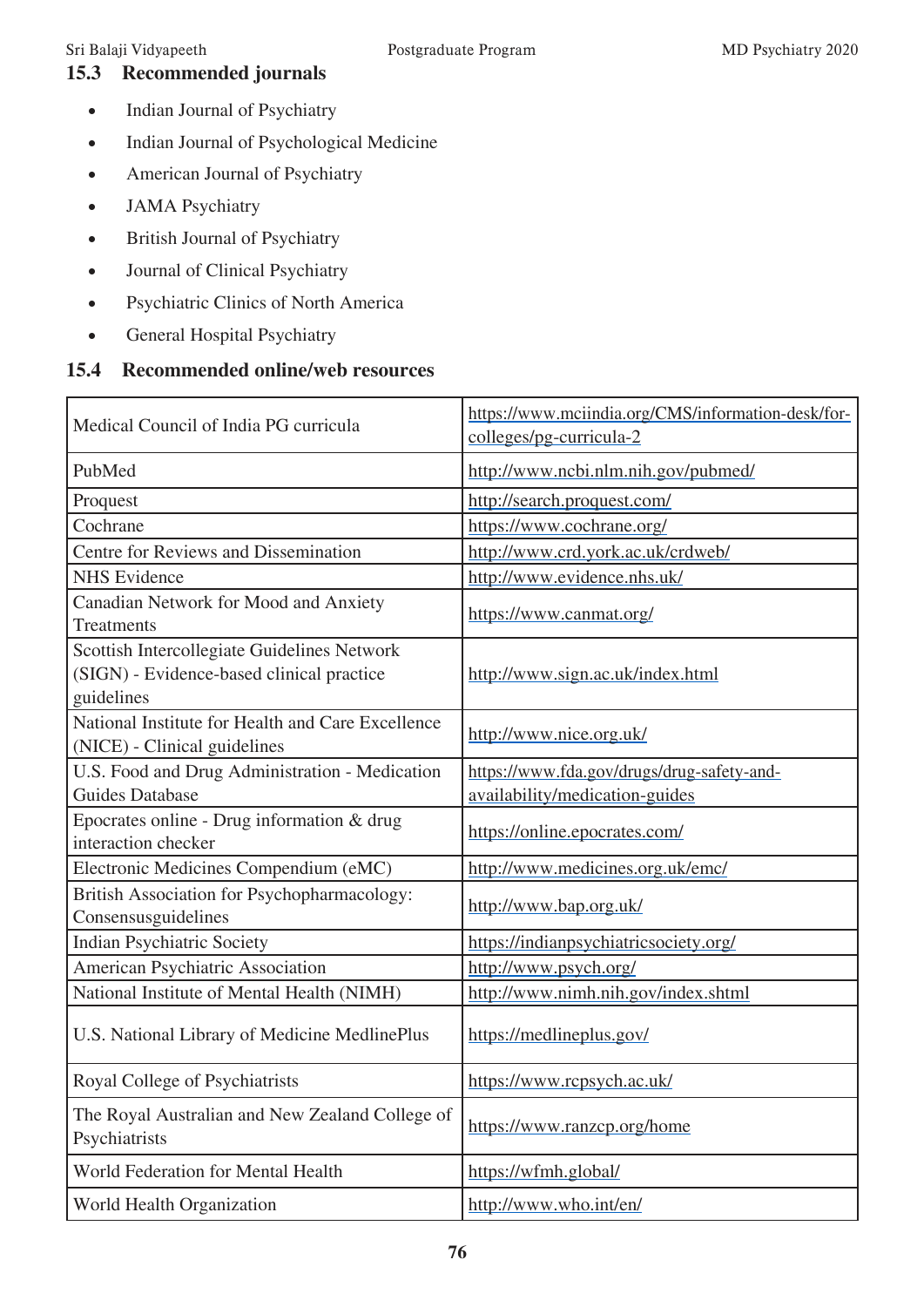| Centre for Evidence-based Medicine at the<br>University of Oxford               | http://www.cebm.net/                 |
|---------------------------------------------------------------------------------|--------------------------------------|
| Evidence - based practice: Duke University<br>Medical Center Library & Archives | http://guides.mclibrary.duke.edu/ebm |
| <b>World Federation for Medical Education</b>                                   | https://wfme.org/                    |
| Zotero (Electronic reference management)                                        | http://www.zotero.org/               |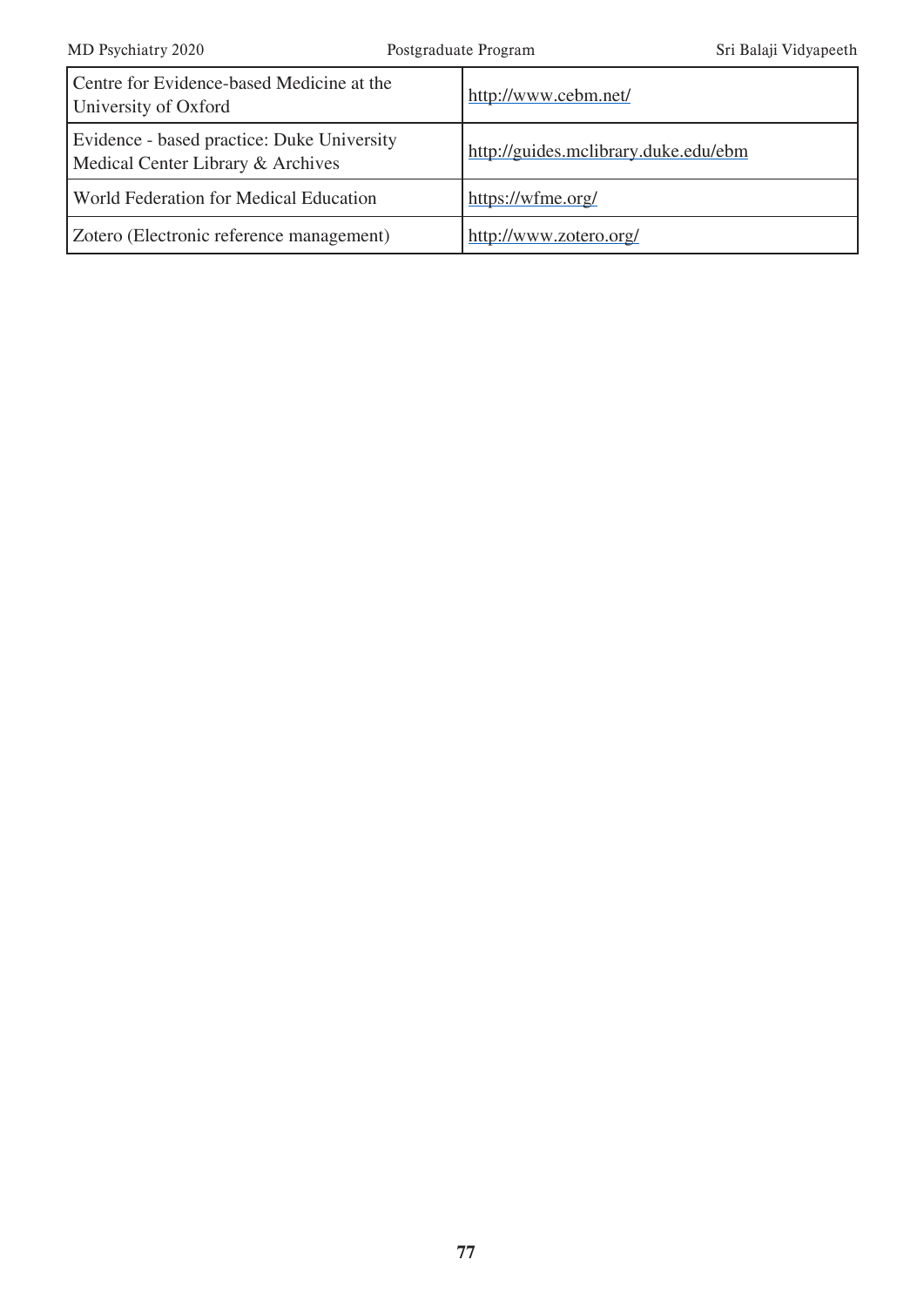# **16 ANNEXURE A: FORMATIVE ASSESSMENT TEMPLATES**

## **Note: All formative assessment rating forms will be implemented in the digital format.**

# **16.1 PG classroom program: Seminar**

| Name of the PG resident  |  |
|--------------------------|--|
| <sup>1</sup> Topic       |  |
| Date of the presentation |  |
| Name of the assessor     |  |

| S.No.          | <b>Criteria</b>                                                                       | <b>Needs</b><br>improvement | <b>Meets</b><br>expectations | <b>Exceeds</b><br>expectations |
|----------------|---------------------------------------------------------------------------------------|-----------------------------|------------------------------|--------------------------------|
| 1              | Presentation style / Fluency                                                          |                             |                              |                                |
| $\overline{2}$ | Organization/structure of<br>presentation                                             |                             |                              |                                |
| 3              | Breadth of reading                                                                    |                             |                              |                                |
| $\overline{4}$ | Depth of understanding                                                                |                             |                              |                                |
| 5              | Citing / Referencing                                                                  |                             |                              |                                |
| 6              | Recall ability                                                                        |                             |                              |                                |
|                | Use of White Board                                                                    |                             |                              |                                |
| 8              | Time management                                                                       |                             |                              |                                |
| 9              | Responses to queries from the<br>audience                                             |                             |                              |                                |
| 10             | General comments, including positive<br>observations & suggestions for<br>improvement |                             |                              |                                |

# **16.2 PG classroom program: Journal club (Appraisal of published research)**

| Name of the PG resident  |  |
|--------------------------|--|
| Article & Journal        |  |
| Date of the presentation |  |
| Name of the assessor     |  |

| S.No.                       | <b>Criteria</b>                             | <b>Needs</b><br>improvement | <b>Meets</b><br>expectations | <b>Exceeds</b><br>expectations |
|-----------------------------|---------------------------------------------|-----------------------------|------------------------------|--------------------------------|
|                             | Presentation style / Fluency                |                             |                              |                                |
| $\mathcal{D}_{\mathcal{L}}$ | Presentation of journal profile and metrics |                             |                              |                                |
| 3                           | Understanding of methodological<br>aspects  |                             |                              |                                |
| $\overline{4}$              | Understanding of statistical aspects        |                             |                              |                                |
| 5                           | Supplementary / Additional reading          |                             |                              |                                |
| 6                           | Structured critique of the article          |                             |                              |                                |
| 7                           | Quality of PPT slides                       |                             |                              |                                |
| 8                           | Time management                             |                             |                              |                                |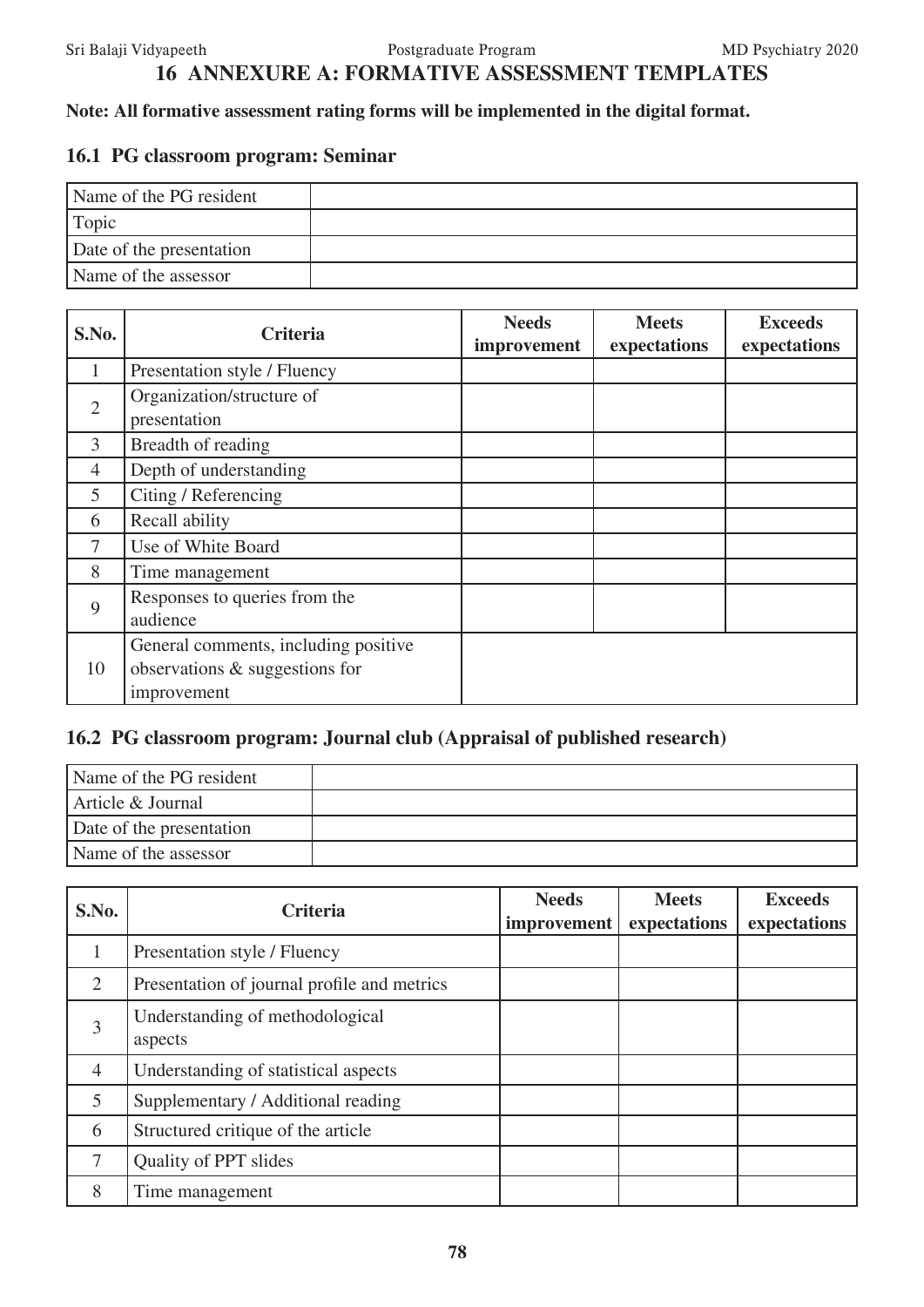|    | Responses to queries from the audience                                             |  |  |
|----|------------------------------------------------------------------------------------|--|--|
| 10 | General comments, including positive<br>observations & suggestions for improvement |  |  |

# **16.3 Template for formative assessment (PG classroom programs): Case conference**

| Name of the PG resident     |  |
|-----------------------------|--|
| Patient MRD no. & Diagnosis |  |
| Date of the presentation    |  |
| Name of the assessor        |  |

| S.No.          | <b>Criteria</b>                                                                       | <b>Needs</b><br>improvement | <b>Meets</b><br>expectations | <b>Exceeds</b><br>expectations |
|----------------|---------------------------------------------------------------------------------------|-----------------------------|------------------------------|--------------------------------|
| 1              | Presentation style / Fluency                                                          |                             |                              |                                |
| $\overline{2}$ | Psychiatric history                                                                   |                             |                              |                                |
| $\overline{3}$ | Physical examination                                                                  |                             |                              |                                |
| 4              | Mental status examination                                                             |                             |                              |                                |
| 5              | Summary / Formulation                                                                 |                             |                              |                                |
| 6              | Diagnosis/ Differential diagnosis                                                     |                             |                              |                                |
| 7              | Management plan & Prognostication                                                     |                             |                              |                                |
| 8              | Quality of written notes                                                              |                             |                              |                                |
| 9              | Responses to queries from the<br>audience                                             |                             |                              |                                |
| 10             | General comments, including positive<br>observations & suggestions for<br>improvement |                             |                              |                                |

# **16.4 Template for formative assessment (PG classroom programs): Capsule talk**

| Name of the PG resident  |  |
|--------------------------|--|
| <sup>1</sup> Topic       |  |
| Date of the presentation |  |
| Name of the assessor     |  |

| S.No.          | <b>Criteria</b>                        | <b>Needs</b><br>improvement | <b>Meets</b><br>expectations | <b>Exceeds</b><br>expectations |
|----------------|----------------------------------------|-----------------------------|------------------------------|--------------------------------|
|                | Presentation style / Fluency           |                             |                              |                                |
| ⌒              | Organization/structure of presentation |                             |                              |                                |
|                | Breadth of reading                     |                             |                              |                                |
| $\overline{4}$ | Depth of understanding                 |                             |                              |                                |
|                | Citing / Referencing                   |                             |                              |                                |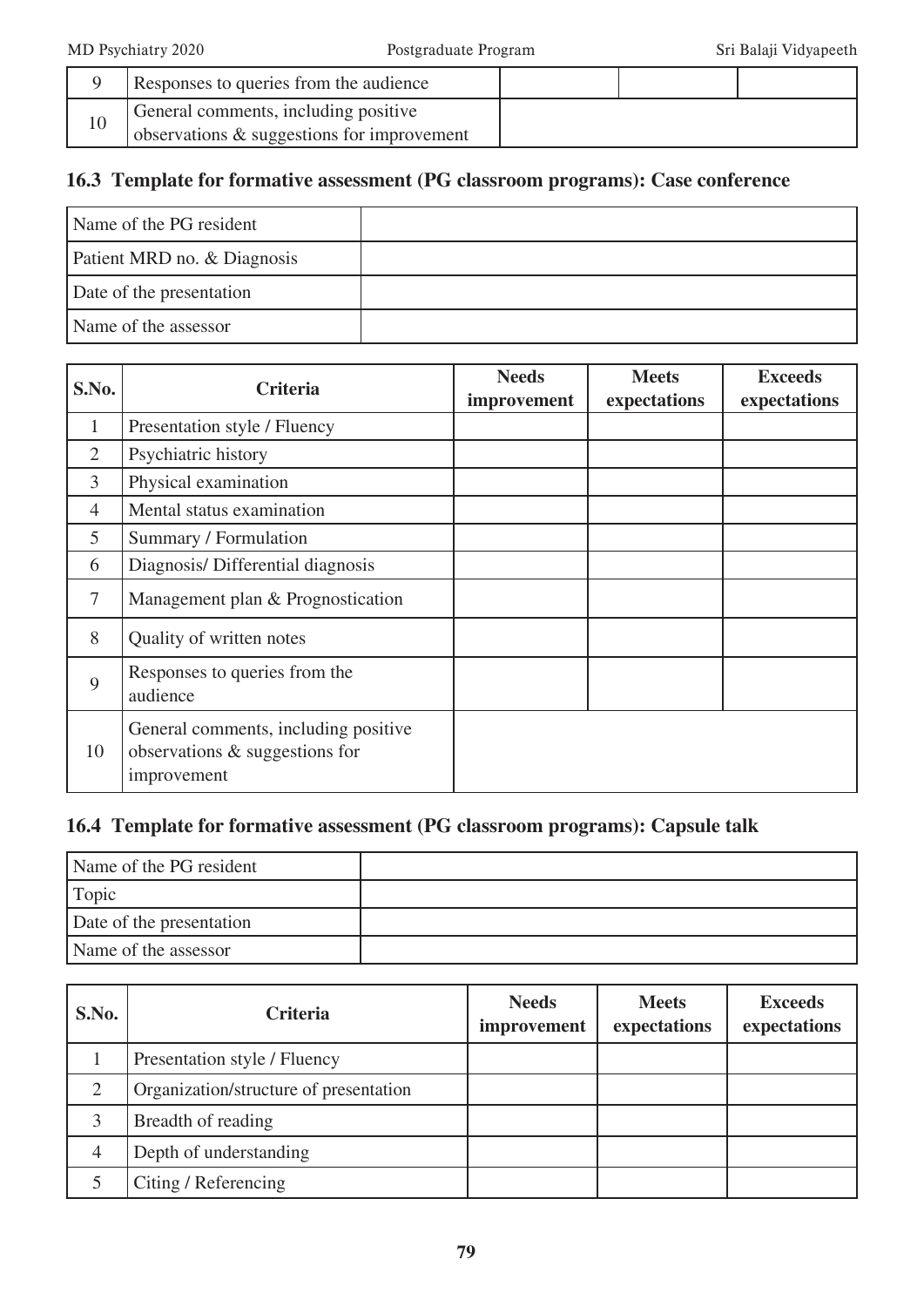| 6  | Ability to present in a concise manner                                                |  |  |
|----|---------------------------------------------------------------------------------------|--|--|
|    | Quality of PPT slides                                                                 |  |  |
| 8  | Time management                                                                       |  |  |
| Q  | Responses to queries from the<br>audience                                             |  |  |
| 10 | General comments, including positive<br>observations & suggestions for<br>improvement |  |  |

# **16.5 Mini-Clinical evaluation exercise (Mini-CEX)**

| Name of the PG resident |  |
|-------------------------|--|
| Date of assessment      |  |
| Name of the assessor    |  |

| S.No.          | <b>Criteria</b>                                                                       | <b>Needs</b><br>improvement | <b>Meets</b><br>expectations | <b>Exceeds</b><br>expectations |
|----------------|---------------------------------------------------------------------------------------|-----------------------------|------------------------------|--------------------------------|
| 1              | History-taking process                                                                |                             |                              |                                |
| 2              | History-taking content                                                                |                             |                              |                                |
| 3              | Mental state examination skills                                                       |                             |                              |                                |
| $\overline{4}$ | Physical examination skills                                                           |                             |                              |                                |
| 5              | <b>Communication skills</b>                                                           |                             |                              |                                |
| 6              | Data synthesis                                                                        |                             |                              |                                |
| $\tau$         | Organization / efficiency                                                             |                             |                              |                                |
| 8              | Time management                                                                       |                             |                              |                                |
| 9              | General comments, including positive<br>observations & suggestions for<br>improvement |                             |                              |                                |

# **16.6 Direct observation of procedural skills (DOPS)**

| Name of the PG resident |  |
|-------------------------|--|
| Name of the procedure   |  |
| Date of assessment      |  |
| Name of the assessor    |  |

| S.No. | <b>Criteria</b>                             | <b>Needs</b><br>improvement | <b>Meets</b><br>expectations | <b>Exceeds</b><br>expectations |
|-------|---------------------------------------------|-----------------------------|------------------------------|--------------------------------|
|       | Communication skills                        |                             |                              |                                |
| 2     | Demonstrated knowledge of the procedure     |                             |                              |                                |
|       | Procedural, technical or supervision skills |                             |                              |                                |
| 4     | Organization                                |                             |                              |                                |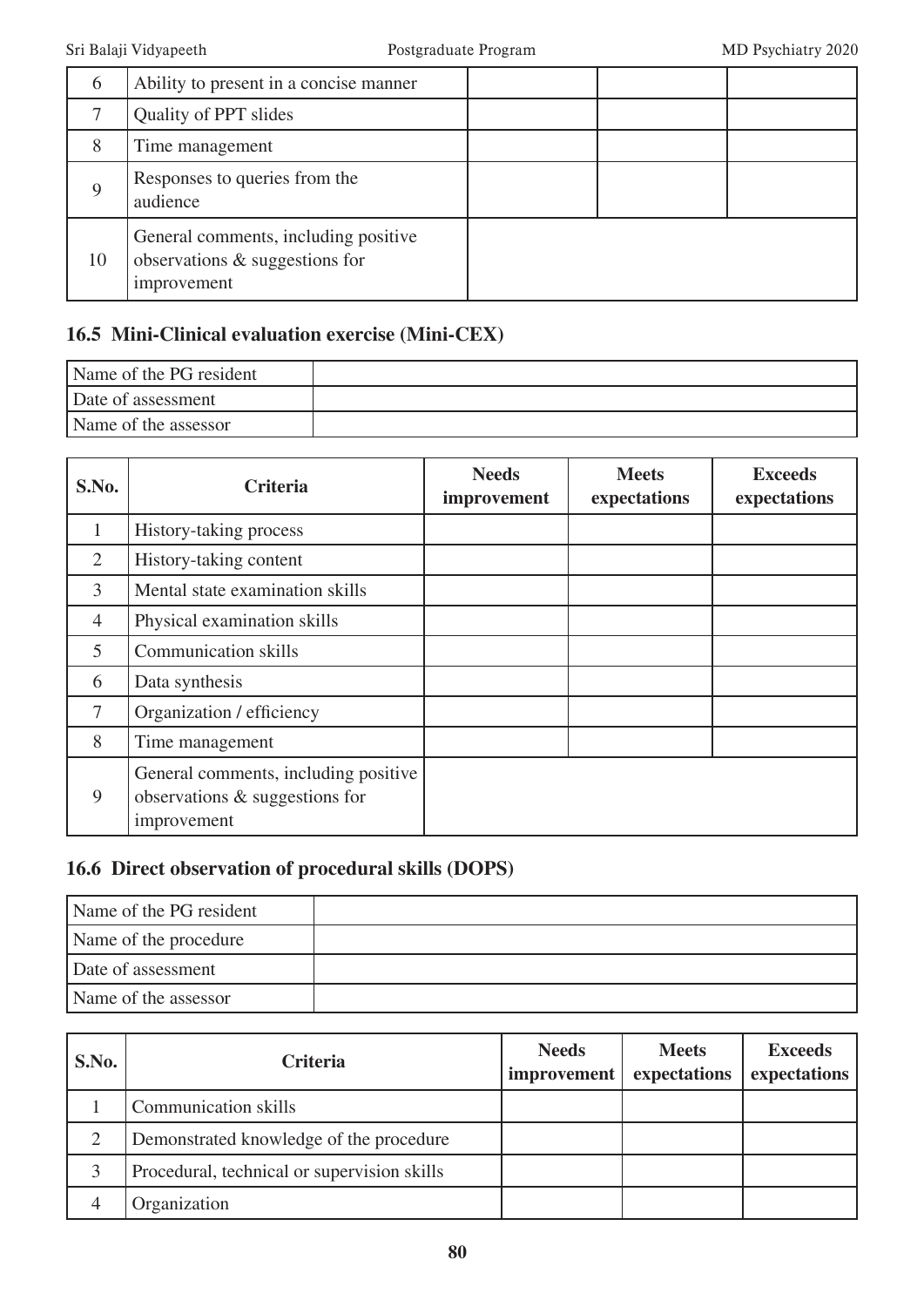|   | Time management                            |  |  |
|---|--------------------------------------------|--|--|
|   | Documentation                              |  |  |
|   | Management of issues / problems            |  |  |
|   | arising during the procedure               |  |  |
|   | Professionalism                            |  |  |
| Q | General comments, including positive       |  |  |
|   | observations & suggestions for improvement |  |  |

# **16.7 Case-based discussion (CbD)**

| Name of the PG resident     |  |
|-----------------------------|--|
| Patient MRD no. & Diagnosis |  |
| Date of assessment          |  |
| Name of the assessor        |  |

| S.No.          | <b>Criteria</b>                                                                       | <b>Needs</b><br>improvement | <b>Meets</b><br>expectations | <b>Exceeds</b><br>expectations |
|----------------|---------------------------------------------------------------------------------------|-----------------------------|------------------------------|--------------------------------|
| $\mathbf{1}$   | Clinical record-keeping                                                               |                             |                              |                                |
| $\overline{2}$ | Clinical assessment                                                                   |                             |                              |                                |
| $\overline{3}$ | Risk assessment and management                                                        |                             |                              |                                |
| $\overline{4}$ | Assessment and treatment of<br>medical comorbidities                                  |                             |                              |                                |
| 5              | <b>Treatment planning</b>                                                             |                             |                              |                                |
| 6              | Referrals                                                                             |                             |                              |                                |
| 7              | Follow-up; Transfer of care                                                           |                             |                              |                                |
| 8              | Professionalism                                                                       |                             |                              |                                |
| 9              | Clinical reasoning                                                                    |                             |                              |                                |
| 10             | General comments, including positive<br>observations & suggestions for<br>improvement |                             |                              |                                |

# **16.8 Multi-source feedback**

|                |                                                              | Sub-                      |       |    |           | <b>Rated by</b> |           |  |
|----------------|--------------------------------------------------------------|---------------------------|-------|----|-----------|-----------------|-----------|--|
|                | <b>Parameters</b>                                            | competencies<br><b>PE</b> | IN    | UG | <b>NU</b> | <b>SE</b>       | <b>PT</b> |  |
|                | Efficiently evaluates and diagnoses<br>psychiatric disorders | PC1, PC2, MK2             | $^+$  |    |           |                 |           |  |
| $\overline{2}$ | Adequately recognizes psychosocial<br>aspects of the illness | PC2, MK2                  | $\pm$ |    |           | $\pm$           |           |  |
| 3              | Diligently implements the management<br>plan                 | PC <sub>3</sub>           | $^+$  |    |           |                 |           |  |
| 4              | Utilizes resources rationally<br>(E.g.: Investigations)      | SBP <sub>2</sub>          | ┿     |    |           | $\pm$           |           |  |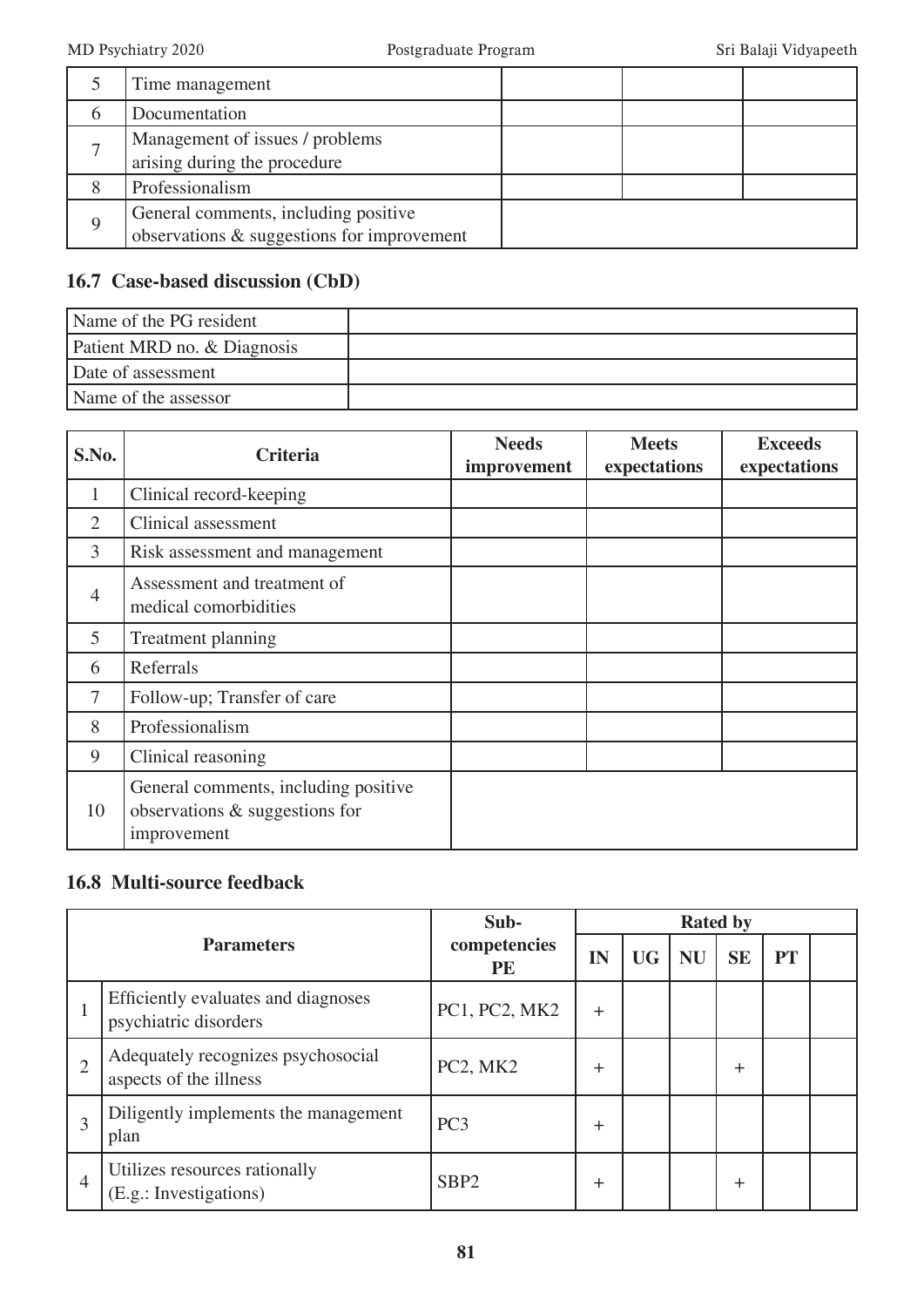| 5              | Recognizes situations where an urgent<br>response is needed & takes action           | SBP1                 | $\mathrm{+}$     |       | $\pm$ | $\pm$     |       |
|----------------|--------------------------------------------------------------------------------------|----------------------|------------------|-------|-------|-----------|-------|
| 6              | Implements prompt and efficient<br>documentation                                     | SBP1                 | $\pm$            |       | $\pm$ | $\ddot{}$ |       |
| $\overline{7}$ | Establishes rapport with patients and their<br>relatives                             | ICS1, ICS2           |                  |       |       |           | $\pm$ |
| 8              | Demonstrates empathy                                                                 | ICS1, ICS2,<br>PROF1 |                  |       |       |           | $\pm$ |
| 9              | Listens to patients & their relatives<br>ICS1, ICS2                                  |                      | $\pm$            | $\pm$ | $\pm$ |           | $\pm$ |
| 10             | Is polite and courteous with patients $\&$<br>their relatives                        | ICS1, ICS2           | $\pm$            | $\pm$ | $\pm$ |           | $\pm$ |
| 11             | Provides clear explanation about health<br>condition to patient & their relatives    | ICS <sub>2</sub>     | $\pm$            | $\pm$ | $\pm$ |           | $\pm$ |
| 12             | Elaborates on the reasons for medical<br>tests being done                            | ICS <sub>2</sub>     | $^{+}$           | $\pm$ | $\pm$ |           | $\pm$ |
| 13             | Addresses patient/relatives in their native<br>language with reasonable proficiency  | ICS2, PROF2          | $\pm$            | $\pm$ | $\pm$ |           | $\pm$ |
| 14             | Makes patient feel comfortable in sharing<br>his/her personal problems               | ICS1                 |                  |       |       |           | $\pm$ |
| 15             | Instills confidence in patient regarding<br>doctor's capability to provide treatment | ICS1                 |                  |       |       |           | ┿     |
| 16             | Considers patient's financial<br>circumstances while providing treatment             | SBP <sub>2</sub>     |                  |       | $\pm$ |           | $\pm$ |
| 17             | Values the rights of the patient and their<br>relatives                              | ICS1, ICS2           | $\pm$            |       | $\pm$ | $+$       | $\pm$ |
| 18             | Maintains confidentiality with regard to<br>patient details                          | ICS1, ICS2           | $\pm$            |       | $+$   | $+$       | $\pm$ |
| 19             | Communicates effectively with team<br>members                                        | ICS <sub>2</sub>     | $\pm$            | $\pm$ | $^+$  | $+$       |       |
| 20             | Respects team members                                                                | ICS1                 | $+$              | $+$   | $+$   | $+$       |       |
| 21             | Maintains a warm relationship with team<br>members                                   | ICS1                 | $\pm$            | $\pm$ | $\pm$ | $+$       |       |
| 22             | Recognizes / acknowledges the<br>contribution of team members                        | ICS1                 | $\boldsymbol{+}$ | $\pm$ | $+$   | $\pm$     |       |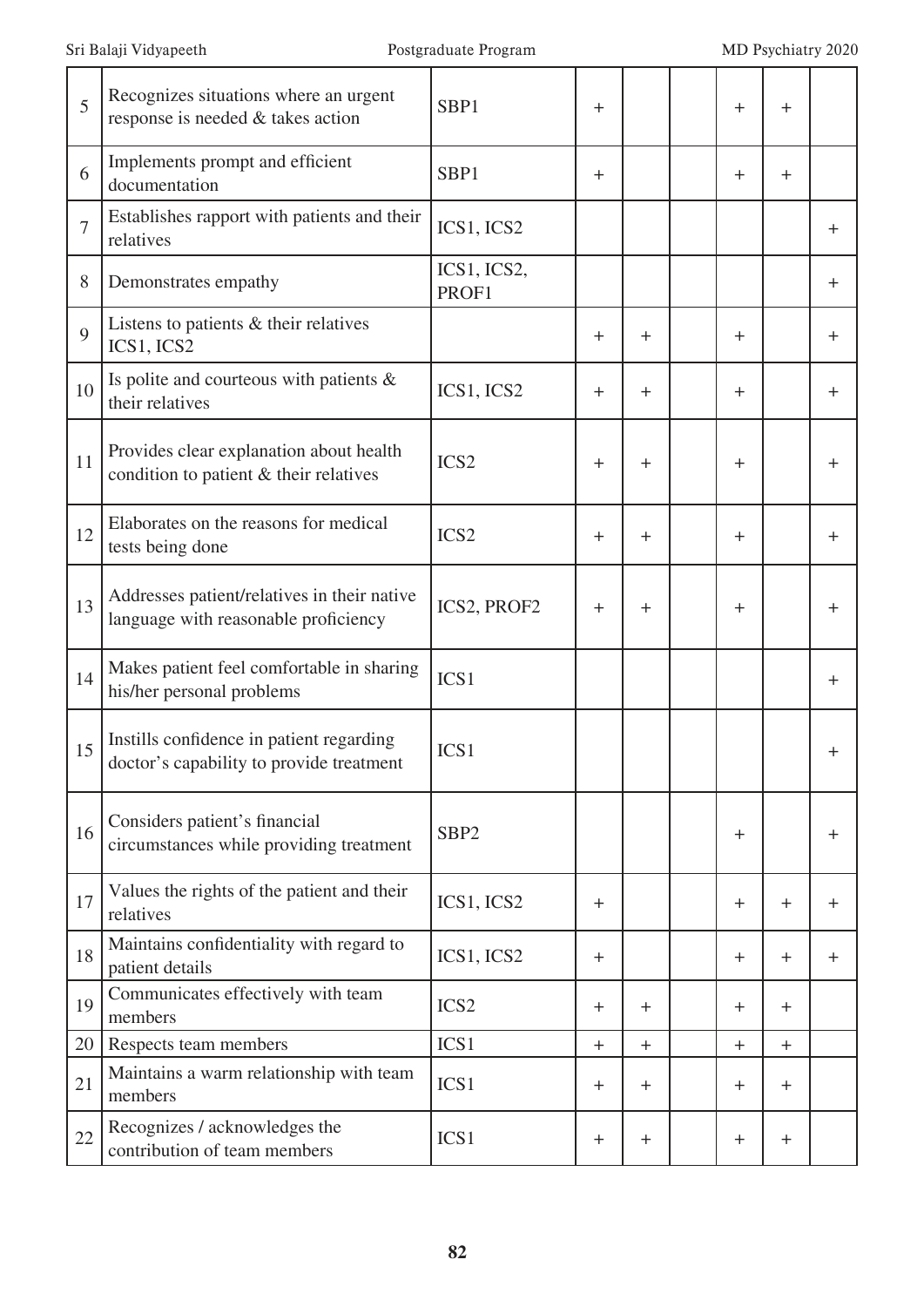| 23 | Resolves conflict in an amicable manner                                              | ICS <sub>1</sub>                 | $\pm$     |           |        | $\ddot{}$ | $+$   |  |
|----|--------------------------------------------------------------------------------------|----------------------------------|-----------|-----------|--------|-----------|-------|--|
| 24 | Accepts responsibility and accountability                                            | PROF <sub>2</sub>                | $+$       |           |        | $+$       | $+$   |  |
| 25 | Is accessible (Picking up calls promptly;<br>easily approachable/available etc.)     | PROF <sub>2</sub>                | $\pm$     | $\ddot{}$ |        | $\pm$     | $\pm$ |  |
| 26 | Hands over cases appropriately / Arranges<br>for cover during leave of absence       | SBP1, ICS2,<br>PROF <sub>2</sub> | $+$       |           |        | $+$       | $+$   |  |
| 27 | Implements good liaison with the health<br>care team of other specialties            | SBP4                             | $+$       | $\ddot{}$ |        | $+$       | $+$   |  |
| 28 | Introduces and presents a topic to the<br>audience in an interesting manner          | PBLI3                            | $\pm$     | $\pm$     | $+$    | $\pm$     |       |  |
| 29 | Helps the audience understand the<br>concepts clearly                                | PBLI3                            | $+$       | $\pm$     | $\pm$  | $+$       |       |  |
| 30 | Utilizes visual aids (PPT, white board etc)<br>appropriately                         | PBLI3                            | $+$       | $\ddot{}$ | $\div$ | $+$       |       |  |
| 31 | Adequately clarifies doubts raised by the<br>audience                                | PBLI3                            | $+$       | $\pm$     | $\pm$  | $\ddot{}$ |       |  |
| 32 | Efficiently addresses audience during<br>mental health awareness programs            | PBLI3                            | $\pm$     |           |        |           |       |  |
| 33 | Demonstrates a courteous approach<br>towards students                                | ICS <sub>1</sub>                 |           | $+$       | $+$    |           |       |  |
| 34 | Manages time efficiently                                                             | PROF2, PBLI1                     | $+$       |           |        | $+$       | $+$   |  |
| 35 | Manages stress appropriately                                                         | PROF <sub>2</sub>                | $\ddot{}$ |           |        |           |       |  |
| 36 | Demonstrates reliability / dependability                                             | PROF <sub>2</sub>                | $+$       |           |        | $+$       | $+$   |  |
| 37 | Accepts feedback / constructive criticism<br>& acts upon it to improve clinical care | PBLI1                            | $\pm$     |           |        |           |       |  |

*Note:*

- All MSF forms are based on a Likert-type scale: Strongly disagree / disagree / neutral / agree / strongly agree
- Categories of evaluators / assessors:  $PE = Peers$ ;  $IN = Interns$  (MBBS);  $UG = Undergraduate$ students (MBBS); NU = Nurses; SE = Secretary; PT = Patients / Relatives of patients.
- Six exclusive MSF forms will be used one for each category of evaluators / assessors. Each form contains only those items that will be marked by that specific category of evaluators / assessors.
- Items 1-6 are related to medical care parameters, items 7-18 are related to doctor-patient relationship parameters, items 19-27 are related to teamwork parameters, items 28-33 are related to teaching skills parameters, items 34-37 are related to miscellaneous parameters.

# **16.9 Rating of EPA levels**

|  |                                                                                         | <b>Entrustability level at</b> |    |    |                                   |    |        |
|--|-----------------------------------------------------------------------------------------|--------------------------------|----|----|-----------------------------------|----|--------|
|  | <b>Entrustable professional activities</b>                                              |                                | 12 | 18 |                                   | 30 |        |
|  |                                                                                         | months                         |    |    | months   months   months   months |    | months |
|  | Assess & manage a patient presenting<br>with history suggestive of a mental<br>disorder |                                |    |    |                                   |    |        |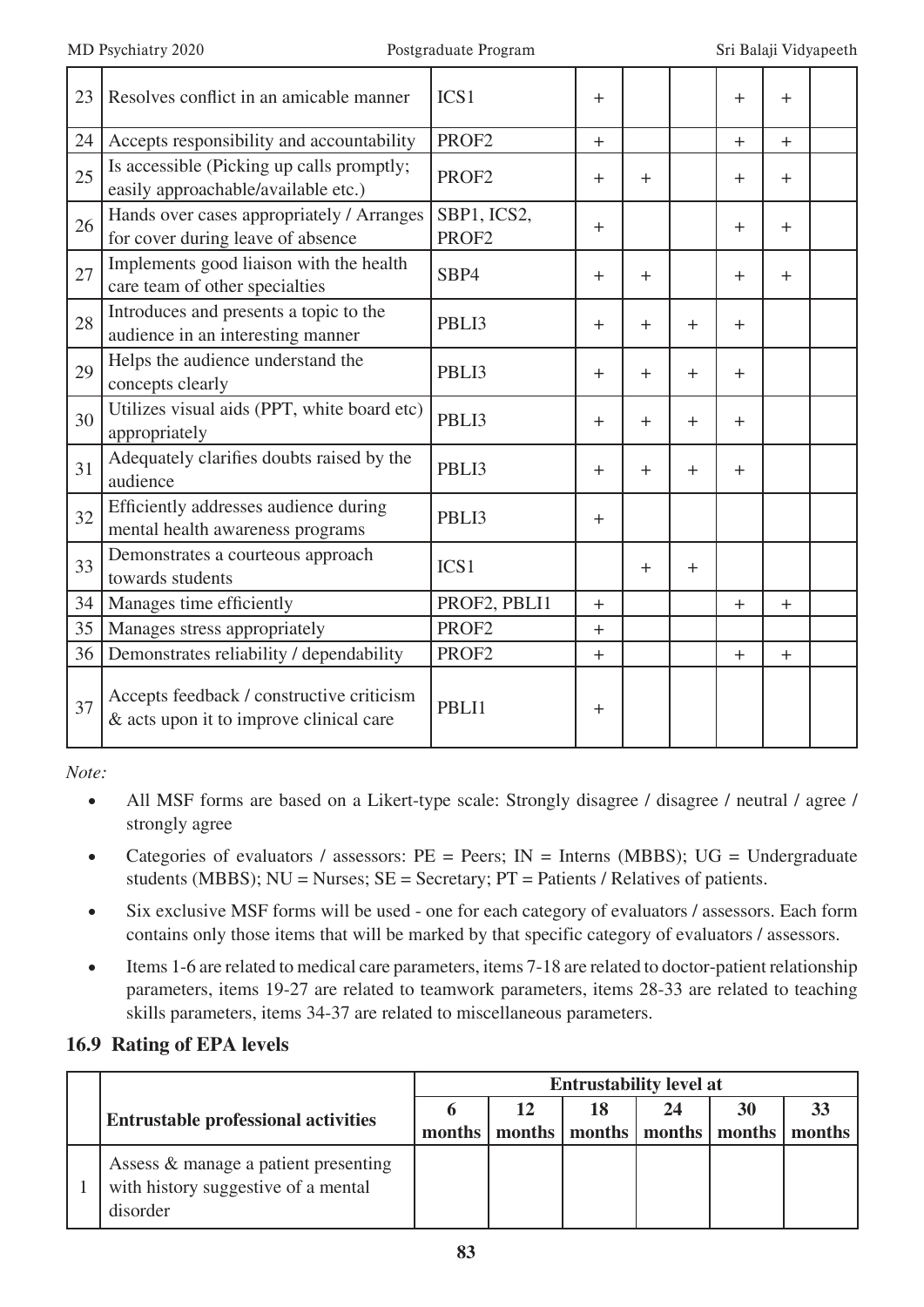| $\overline{2}$ | Assess & manage mental/behavioural<br>symptoms in a patient with physical<br>collaboration<br>illness,<br>in<br>with<br>medical/surgical<br>specialists,<br>other<br>liaison<br>incorporating principles<br>of<br>psychiatry |  |  |  |
|----------------|------------------------------------------------------------------------------------------------------------------------------------------------------------------------------------------------------------------------------|--|--|--|
| 3              | Conduct mental health screening in<br>non- psychiatric settings, including<br>appropriate follow- up action                                                                                                                  |  |  |  |
| $\overline{4}$ | Administer electroconvulsive therapy<br>(ECT) in accordance with standard<br>operating procedure                                                                                                                             |  |  |  |
| 5              | Develop and implement a safe $\&$<br>comprehensive discharge plan for<br>psychiatric inpatients                                                                                                                              |  |  |  |
| 6              | Plan & implement clinical audit, to<br>improve patient care and outcomes                                                                                                                                                     |  |  |  |
| $\tau$         | Provide basic education regarding the<br>mind, mental health & mental illness to<br>a lay audience                                                                                                                           |  |  |  |
| 8              | Provide counselling about stress<br>management, mental health promotion<br>& prevention of mental illness                                                                                                                    |  |  |  |
| $\overline{Q}$ | Deliver didactic psychiatry lectures<br>for undergraduate medicalstudents                                                                                                                                                    |  |  |  |
| 10             | Conduct clinical training sessions<br>for undergraduate medical students                                                                                                                                                     |  |  |  |

*Note: Progress of the PG resident with reference to the EPAs is documented once in 6 months, except for the last rating, which will be done after a gap of 3 months. EPA rating is based on the rating of milestone level attained with regard to each of the sub-competencies relevant to an EPA.*

#### **EPA entrustability levels**

- Level 1 : Trainee can observe the activity & learn.
- Level 2 : Trainee is allowed to perform the activity with direct supervision (supervisor present and proactive in the room).
- Level 3 : Trainee is allowed to perform the activity with indirect supervision (supervisor not present but is immediately available if needed).
- Level 4 : Trainee is allowed to perform the activity independently (with distant supervision not immediately available).
- Level 5 : Trainee is allowed to provide supervision to junior learners doing the activity.

#### **Note : All formative assessment rating forms will be implemented in the digital format.**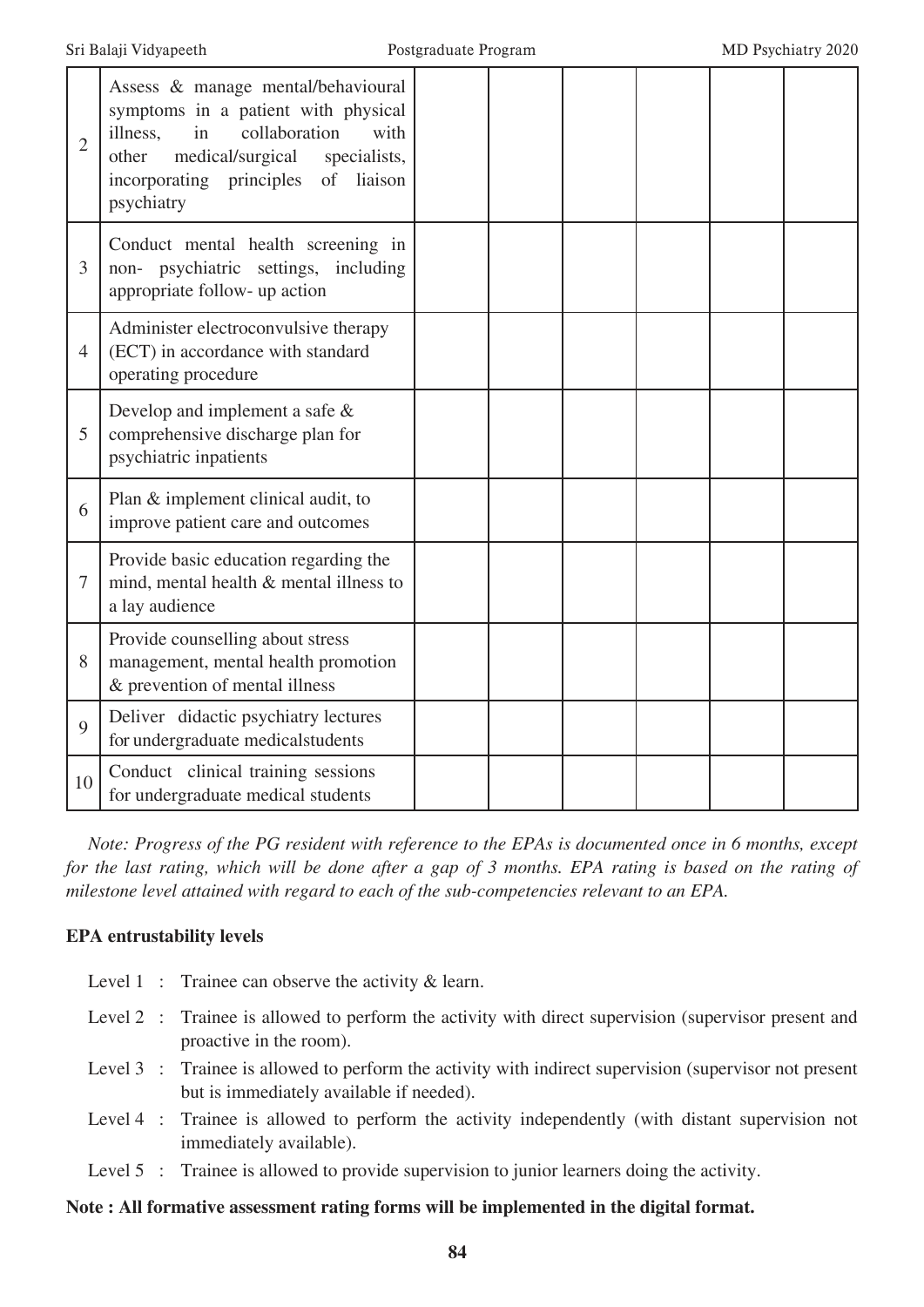# **17 ANNEXURE B : LEARNING OBJECTIVES & COMPETENCIES SPECIFIED BY THEMEDICAL COUNCIL OF INDIA**

# **17.1 Learning objectives**

At the end of the MD course in Psychiatry, the student should be able to:

- 1. Understand the relevance of mental health in relation to the health needs of the country
- 2. Ethical considerations in the teaching and practice of Psychiatry
- 3. Identify the social, economic, biological and emotional determinants of mental health
- 4. Identify the environmental causes as determinants of mental health
- 5. Institute appropriate diagnostic, therapeutic and rehabilitative procedures to the mentally ill patient
- 6. Take detailed history, conduct appropriate ethically valid physical examination and institute appropriate evaluation procedures to make a correct clinical diagnosis
- 7. Perform relevant investigative and therapeutic procedures for the psychiatric patient
- 8. Recommend appropriate laboratory and imaging examinations and interpret the results correctly
- 9. Plan and deliver comprehensive treatment of a psychiatric patient using principles of rational drug therapy
- 10. Plan rehabilitation of psychiatric patient suffering from chronic illness
- 11. Clinically manage psychiatric emergencies efficiently
- 12. Demonstrate empathy and humane approach towards patients and their families and respect their sensibilities
- 13. Demonstrate communication skills of a high order in explaining management and prognosis, providing counseling and giving health education messages to patients, families and communities
- 14. Develop appropriate skills to practice evidence-based psychiatry
- 15. Demonstrate competence in basic concepts of research methodology and epidemiology
- 16. Be aware of and take appropriate steps in the implementation of national mental health programs, effectively and responsibly
- 17. Be aware of the concept of essential drugs and rational use of drugs
- 18. Be aware of the legal issues in the practise of Psychiatry
- 19. Be aware of the special requirements in the practice of Child and adolescent Psychiatry and Geriatric Psychiatry
- 20. Research: The student should know the basic concepts of research methodology and plan a research project in accordance with ethical principles. S/he should also be able to interpret research findings and apply these in clinical practice. S/he should know how to access and utilize information resources and should have basic knowledge of statistics.
- 21. Teaching: S/He should learn the basic methodology of teaching and develop competence in teaching medical/paramedical students, health professionals, members of allied disciplines (e.g. behavioural sciences), law enforcement agencies, families and consumers and members of the public.

# **17.2 Competencies**

# **17.2.1 Cognitive domain (CD)**

By the end of the course, the student should demonstrate knowledge in the following: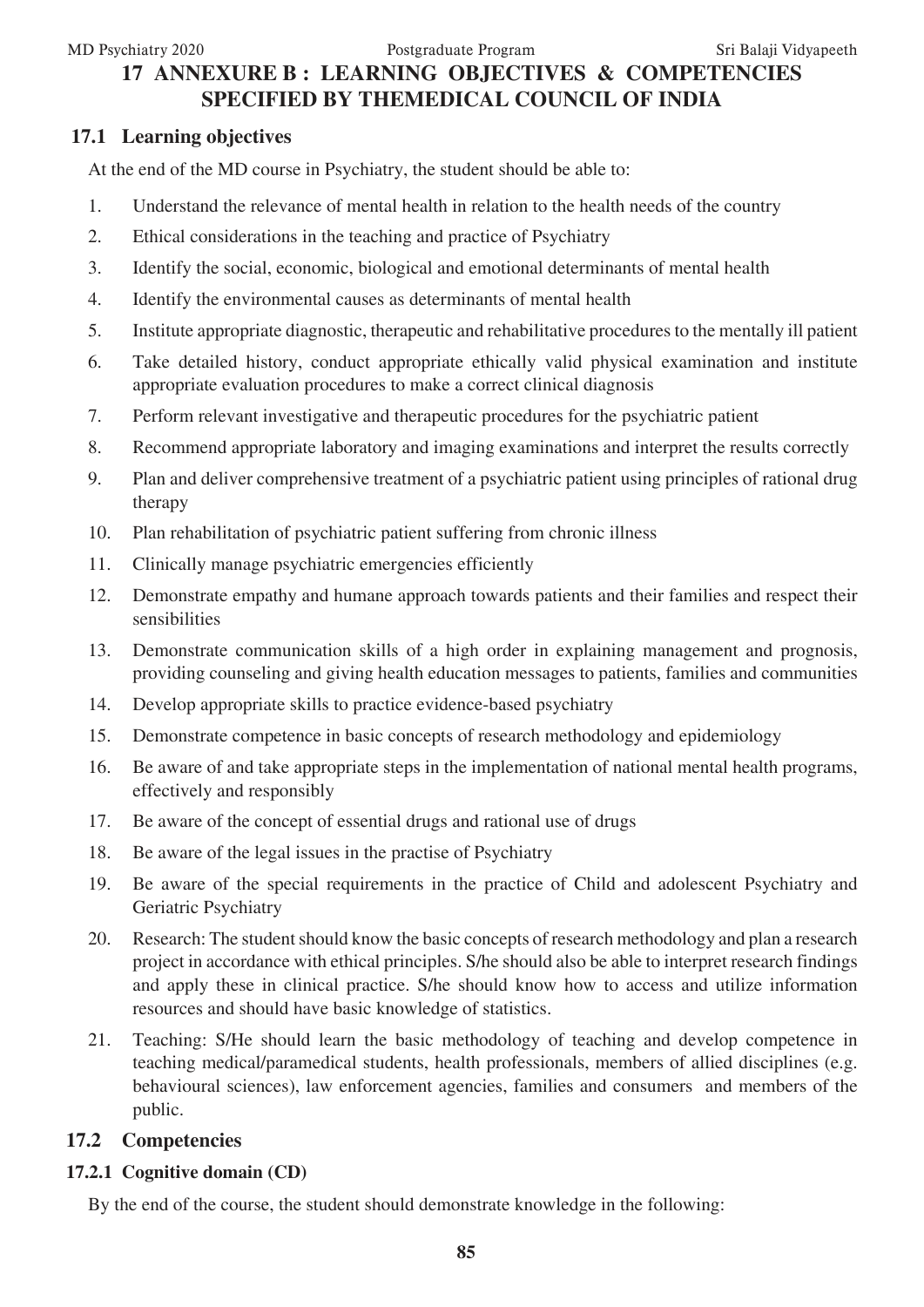#### Sri Balaji Vidyapeeth Postgraduate Program MD Psychiatry 2020

- 1. The student should be able to demonstrate knowledge of basic sciences (Anatomy, Physiology, Biochemistry, Microbiology, Pathology and Pharmacology) as applied to Psychiatry.
- 2. The student should be able to explain aetiology, assessment, classification and management and prognosis of various psychiatric disorders (including psychiatric sub specialities), and Neuroanatomy, Neurophysiology, Neurochemistry, Neuroimaging, Electrophysiology, Psychoneuroendocrinology, Psychoneuroimmunology, Chrono biology and Neurogenetics.
- 3. Acquire knowledge of delirium, dementia, amnestic & other cognitive disorders and mental disorders due to a general medical condition.
- 4. The student should be able to explain follow-up care of person suffering from chronic relapsing psychiatric ailments.
- 5. The student should acquire knowledge of emergency measures in acute crisis arising out of various psychiatric illnesses including drug detoxification and withdrawal.
- 6. The student should acquire knowledge of pharmacokinetics & pharmacodynamics of drugs involved in psychiatric management of patients.
- 7. The student should acquire knowledge of (a) normal child development and adolescence, mental retardation in children (b) learning & associated disorders and their management
- 8. The student should acquire knowledge and be able to explain mechanisms for rehabilitation of psychiatric patients.
- 9. The student should acquire knowledge of substance related disorders and their management.
- 10. The student should acquire knowledge of psychotic disorders, mood disorders, and anxiety disorders and their management
- 11. The student should acquire knowledge of sexual and gender identity disorders and their management.
- 12. The student should acquire knowledge of eating disorders and sleep disorders and their management.
- 13. The student should be conversant with recent advances in Psychiatry.
- 14. The student should be conversant with routine bedside diagnostic and therapeutic procedures and acquire knowledge of latest diagnostics and therapeutics procedures available.
- 15. The student should be conversant with various policy related aspects of Psychiatric practice in India (e.g. Mental Health Act, National Health Mental Health Programs etc.).
- 16. The student should be conversant with research methodologies.

# **17.2.2 Affective domain (AD)**

- 1. The student should be able to function as a part of a team, develop an attitude of cooperation with colleagues, interact with the patient and the clinician or other colleagues to provide the best possible diagnosis or opinion.
- 2. The student should always adopt ethical principles and maintain proper etiquette in dealings with patients, relatives and other health personnel
- 3. The student should demonstrate respect for the rights of the patient including the right to information and second opinion.
- 4. The student should develop communication skills to prepare reports and professional opinion as well as to interact with patients, relatives, peers, and paramedical staff, and for effective teaching.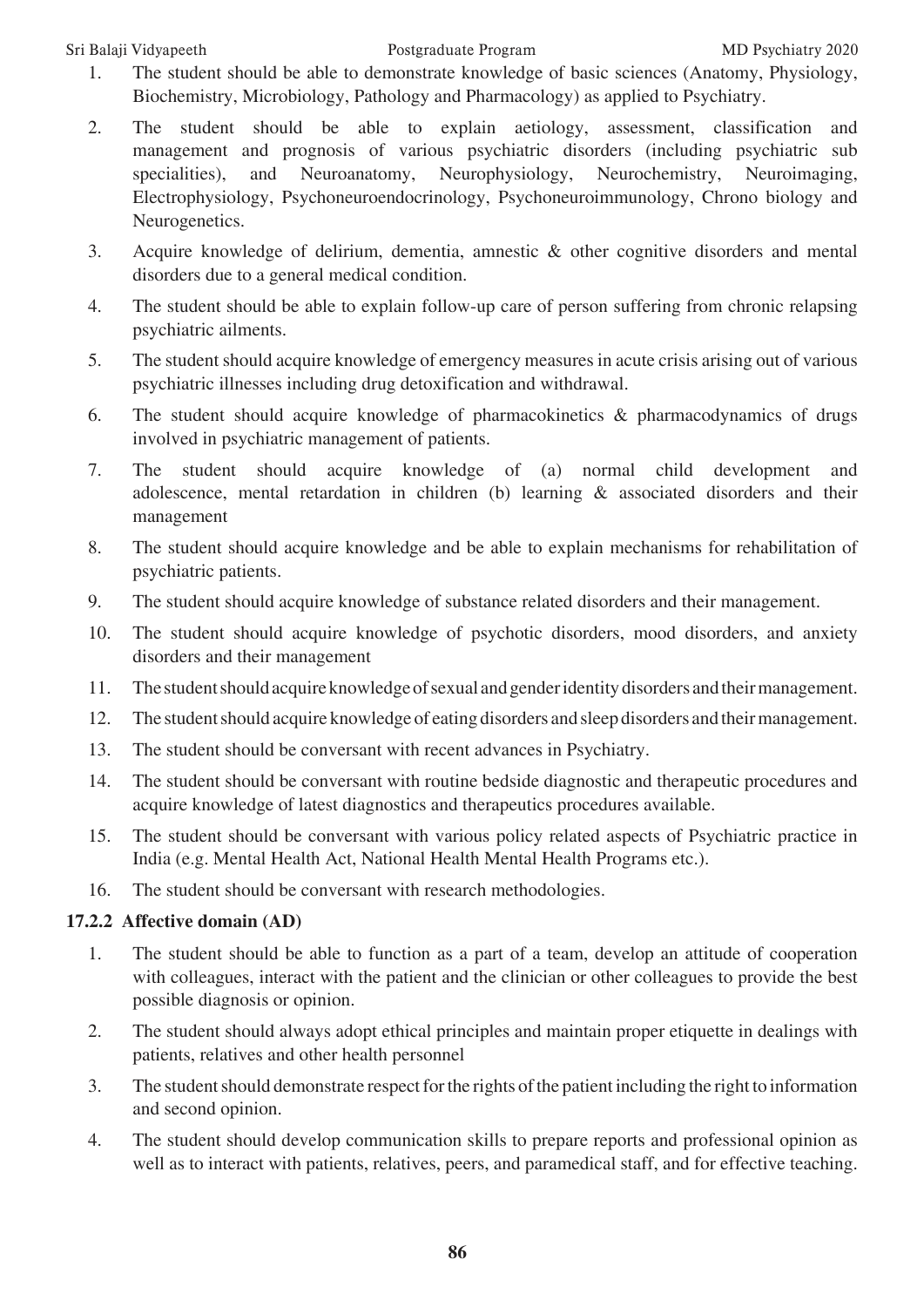#### **17.2.3 Psychomotor domain (PD)**

At the end of the course, the student should be able to:

- 1. Obtain a proper relevant history and perform a humane and thorough clinical examination including detailed mental state examinations using proper communication skills.
- 2. Arrive at a logical working diagnosis and differential diagnosis after clinical examination.
- 3. Order appropriate investigations keeping in mind their relevance and cost effectiveness and obtain additional relevant information from family members to help in diagnosis and management.
- 4. Identify psychiatric situations calling for urgent or early intervention and refer at the optimum time to appropriate centres.
- 5. Write a complete case record with all necessary details.
- 6. Write a proper discharge summary with all relevant information.
- 7. Obtain informed consent for any examination/procedure.
- 8. Perform clinical audit.
- 9. Must be able to perform modified Electroconvulsive therapy (ECT).
- 10. Counsel patients & their family members using a scientific basis

#### **17.2.4 Other competencies (OD)**

The student, at the end of the course should be able to perform independently, the following:

- 1. Conduct detailed Mental Status Examination (MSE)
- 2. Cognitive behaviour therapy
- 3. Supportive psychotherapy
- 4. Modified ECT
- 5. Clinical IQ assessment
- 6. Management of alcohol withdrawal
- 7. Alcohol intoxication management
- 8. Opioid withdrawal management
- 9. Management of patients with delirium
- 10. Crisis intervention

The student must be able to demonstrate approach to patient with variety of clinical presentations including following symptoms:

- 11. Auditory hallucinations
- 12. Visual hallucinations
- 13. Pseudo-hallucinations
- 14. Seizures and pseudo-seizures
- 15. Panic attack
- 16. Manic symptoms
- 17. Behavioural symptoms of schizophrenia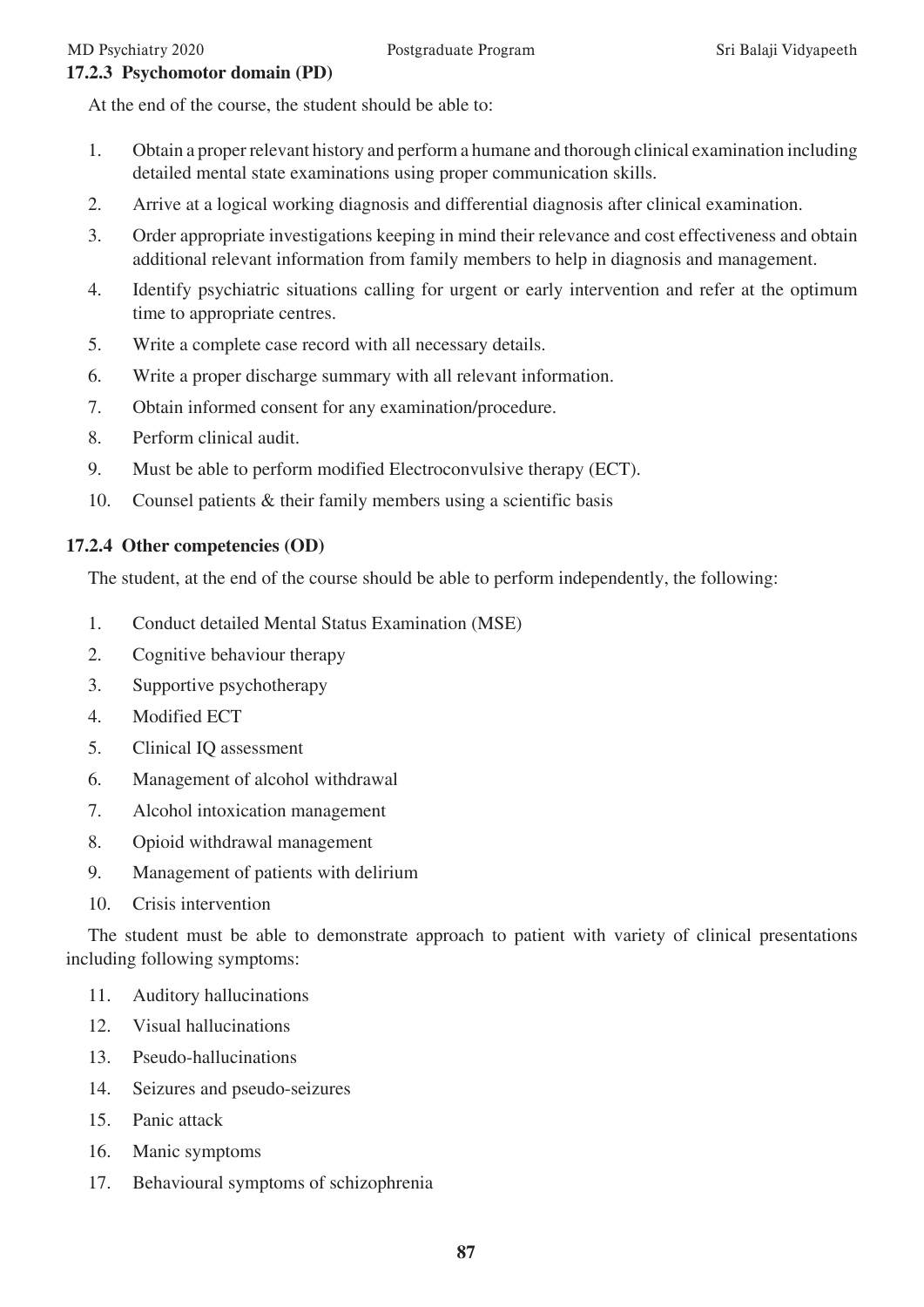- 18. Catatonia
- 19. Delirium
- 20. Malingering

The student, at the end of the course should be able to perform under supervision, the following:

- 21. Behaviour therapy
- 22. Opioid intoxication management
- 23. Genetic counselling
- 24. Family therapy

The student, at the end of the course should be able to assist the expert in the following:

- 25. Interpersonal therapy
- 26. Management of suicide attempt

# **18 BIBLIOGRAPHY**

Accreditation Council for Graduate Medical Education (ACGME), 2015. Frequently Asked Questions: Milestones. Available athttp://www.acgme.org/Portals/0/MilestonesFAQ.pdf

Accreditation Council for Graduate Medical Education and American Board of Psychiatry, 2015. The Psychiatry Milestone Project A Joint Initiative of The Accreditation Council for Graduate Medical Education and The American Board of Psychiatry and Neurology. Chicago,IL. Available at https://www. acgme.org/Portals/0/PDFs/Milestones/PsychiatryMilestones.pdf

Association of American Medical Colleges, 2014. Core Entrustable Professional Activities for Entering Residency Faculty and Learners' Guide. Association of American Medical Colleges, Washington, DC.

Carraccio, C., Englander, R., Gilhooly, J., Mink, R., Hofkosh, D., Barone, M.A., Holmboe, E.S., 2017. Building a Framework of Entrustable Professional Activities, Supported by Competencies and Milestones, to Bridge the Educational Continuum. Acad. Med. J. Assoc. Am. Med. Coll. 92, 324–330. Available at https://doi.org/10.1097/ACM.0000000000001141

Englander, R., Cameron, T., Ballard, A.J., Dodge, J., Bull, J., Aschenbrener, C.A., 2013. Toward a common taxonomy of competency domains for the health professions and competencies for physicians. Acad. Med. J. Assoc. Am. Med. Coll. 88, 1088–1094. Available at https://doi.org/10.1097/ACM.0b013e31829a3b2b

Hart, D., Franzen, D., Beeson, M., Bhat, R., Kulkarni, M., Thibodeau, L., Weizberg, M., Promes, S., 2019. Integration of Entrustable Professional Activities with the Milestones for Emergency Medicine Residents. West. J. Emerg. Med. 20, 35–42. Available at https://doi.org/10.5811/westjem.2018.11.38912

Holmboe, E.S., Edgar, L. and Hamstra, S., 2016. The milestones guidebook. *Chicago, IL: Accreditation Council for Graduate Medical Education*. Available at https://www.acgme.org/Portals/0/ MilestonesGuidebook.pdf

LaMantia, J., Yarris, L.M., Sunga, K., Weizberg, M., Hart, D., Farina, G., Rodriguez, E., Lucas, R., Mahmooth, Z., Snock, A., Lockyear, J., 2017. Developing and Implementing a Multisource Feedback Tool to Assess Competencies of Emergency Medicine Residents in the United States. AEM Educ. Train. 1, 243–249.Available at https://doi.org/10.1002/aet2.10043

Medical Council of India, 2017. Guidelines for Competency Based Postgraduate Training Programme for MD in Psychiatry. Medical Council of India, Dwarka,IN. Available at https://www.mciindia.org/CMS/ wp-content/uploads/2019/09/MD-Psychiatry.pdf